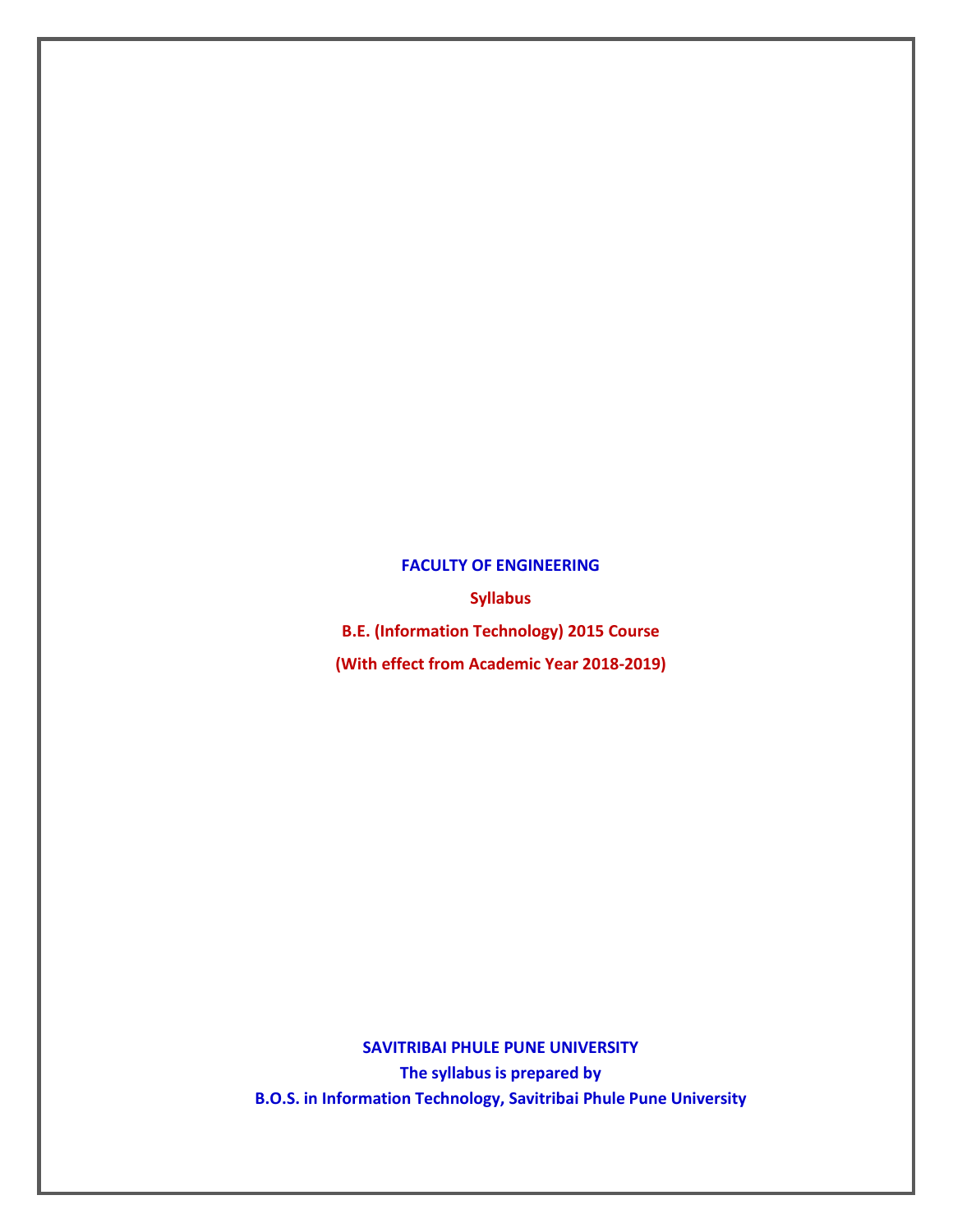#### **I N D E X**

<span id="page-1-0"></span>

| Sr. No.        | <b>Name of the Course</b>           | Page<br>No. |
|----------------|-------------------------------------|-------------|
|                |                                     |             |
|                | Semester-I                          |             |
| $\mathbf{1}$   | Information and Cyber Security      | 8           |
| $\overline{2}$ | Machine Learning and Applications   | 10          |
| 3              | Software Design and Modeling        | 12          |
| 4              | Elective-I                          | 15          |
| 5              | Elective -II                        | 28          |
| 6              | Computer Laboratory-VII             | 38          |
| $\overline{7}$ | <b>Computer Laboratory-VIII</b>     | 40          |
| 8              | Project Phase-I                     | 42          |
| 9              | Audit Course-V                      | 45          |
|                |                                     |             |
|                | Semester-II                         |             |
| 10             | <b>Distributed Computing System</b> | 56          |
| 11             | <b>Ubiquitous Computing</b>         | 58          |
| 12             | Elective-III                        | 60          |
| 13             | Elective-IV                         | 83          |
| 14             | <b>Computer Laboratory-IX</b>       | 92          |
| 15             | Computer Laboratory-X               | 94          |
| 16             | Project Work                        | 96          |
| 17             | <b>Audit Course-VI</b>              | 98          |
|                |                                     |             |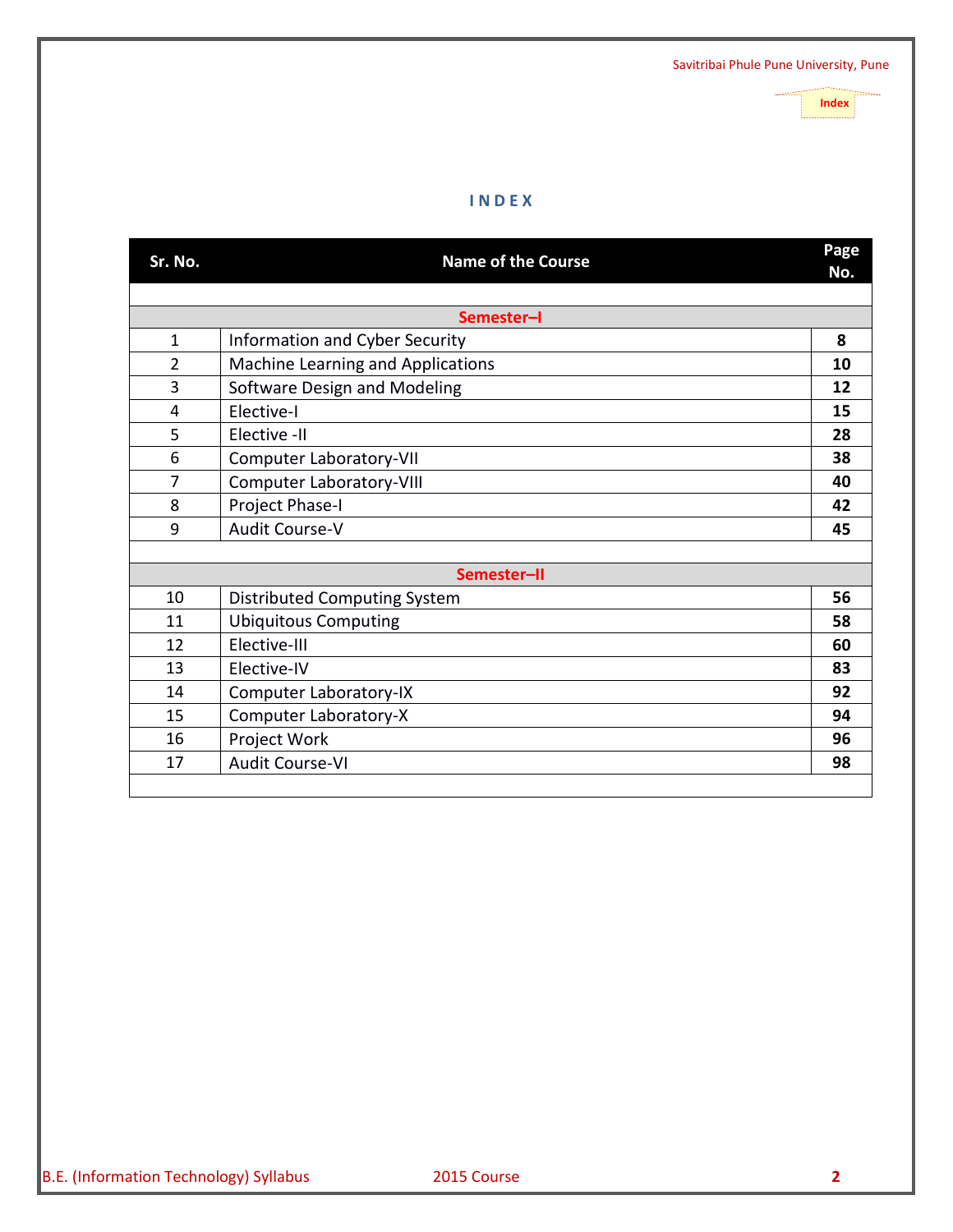|                                                                      | Savitribai Phule Pune University, Pune |
|----------------------------------------------------------------------|----------------------------------------|
|                                                                      |                                        |
| <b>PROGRAM EDUCATIONAL OBJECTIVES</b>                                | Index<br>********************          |
| The students of Information Technology course after passing out will |                                        |

- **1.** Graduates of the program will possess strong fundamental concepts in mathematics, science, engineering and Technology to address technological challenges.
- **2.** Possess knowledge and skills in the field of Computer Science & Engineering and Information Technology for analyzing, designing and implementing complex engineering problems of any domain with innovative approaches.
- **3.** Possess an attitude and aptitude for research, entrepreneurship and higher studies in the field of Computer Science & Engineering and Information Technology.
- **4.** Have commitment to ethical practices, societal contributions through communities and life-long learning.
- **5.** Possess better communication, presentation, time management and team work skills leading to responsible & competent professionals and will be able to address challenges in the field of IT at global level.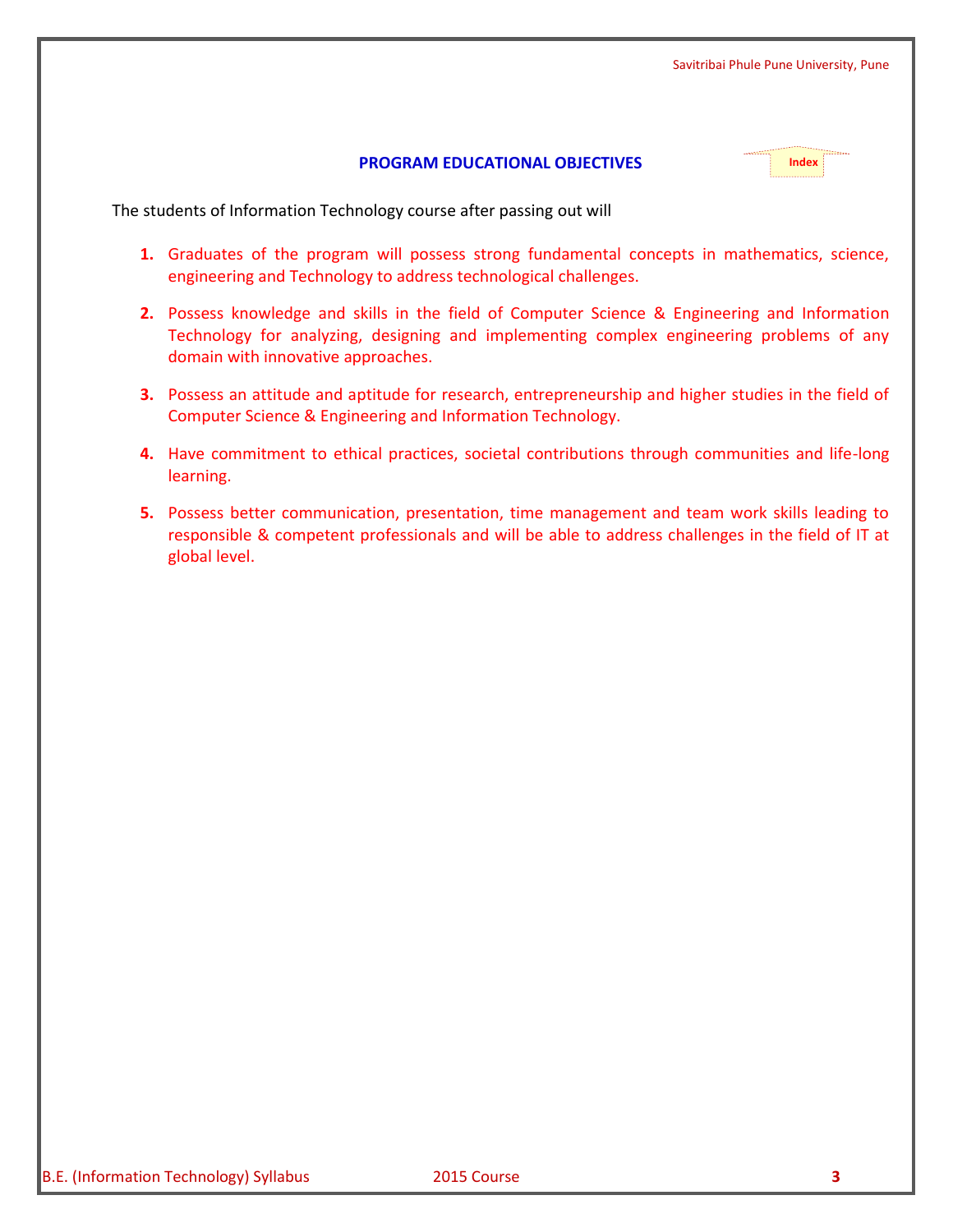**index**

#### **PROGRAM OUTCOMES**

The students in the Information Technology course will attain:

- 1. An ability to apply knowledge of computing, mathematics including discrete mathematics as well as probability and statistics, science, and engineering and technology;
- 2. An ability to define a problem and provide a systematic solution with the help of conducting experiments, as well as analyzing and interpreting the data;
- 3. An ability to design, implement, and evaluate a software or a software/hardware system, component, or process to meet desired needs within realistic constraints;
- 4. An ability to identify, formulate, and provide systematic solutions to complex engineering problems;
- 5. An ability to use the techniques, skills, and modern engineering technologies tools, standard processes necessary for practice as a IT professional;
- 6. An ability to apply mathematical foundations, algorithmic principles, and computer science theory in the modeling and design of computer-based systems with necessary constraints and assumptions;
- 7. An ability to analyze the local and global impact of computing on individuals, organizations and society;
- 8. An ability to understand professional, ethical, legal, security and social issues and responsibilities;
- 9. An ability to function effectively as an individual or as a team member to accomplish a desired goal(s);
- 10. An ability to engage in life-long learning and continuing professional development to cope up with fast changes in the technologies/tools with the help of electives, professional organizations and extra-curricular activities;
- 11. An ability to communicate effectively in engineering community at large by means of effective presentations, report writing, paper publications, demonstrations;
- 12. An ability to understand engineering, management, financial aspects, performance, optimizations and time complexity necessary for professional practice;
- 13. An ability to apply design and development principles in the construction of software systems of varying complexity.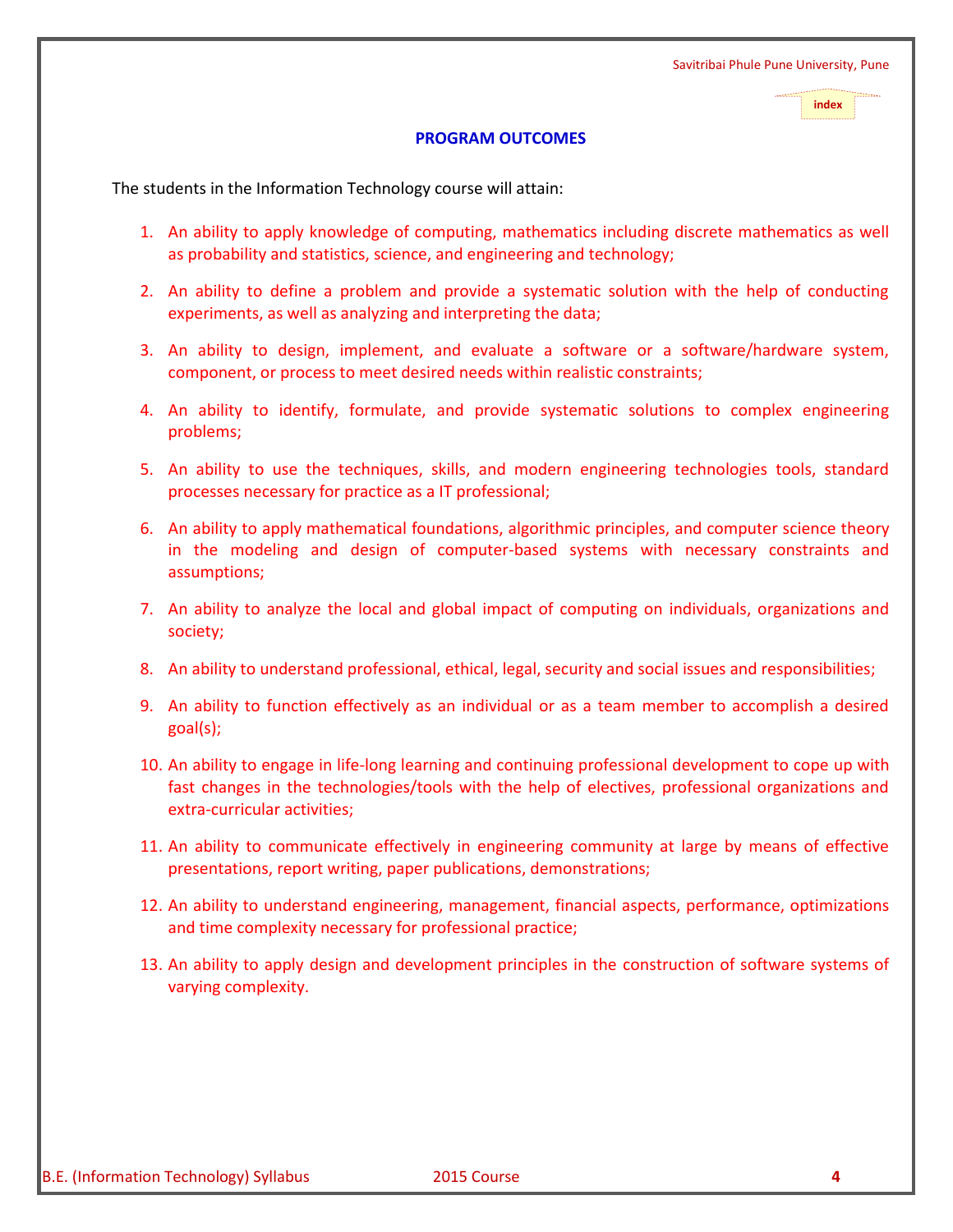### **B.E. (Information Technology) 2015 Course to be implemented from Academic Year 2018-19**

| <b>Subject</b><br><b>Code</b> | <b>Subject</b>                                     | <b>Teaching Scheme</b>   |                  |                          |                          |           | <b>Examination Scheme</b> |                          |                          | <b>Total</b><br><b>Marks</b> | <b>Credits</b> |
|-------------------------------|----------------------------------------------------|--------------------------|------------------|--------------------------|--------------------------|-----------|---------------------------|--------------------------|--------------------------|------------------------------|----------------|
|                               |                                                    | <b>Lecture</b>           | <b>Practical</b> | <b>Tutorial</b>          | $In-$<br><b>Sem</b>      | <b>TW</b> | <b>PR</b>                 | <b>OR</b>                | End-<br><b>Sem</b>       |                              |                |
| 414453                        | <b>Information and</b><br><b>Cyber Security</b>    | 3                        |                  | --                       | 30                       | --        |                           | $-$                      | 70                       | 100                          | 3              |
| 414454                        | <b>Machine Learning and</b><br><b>Applications</b> | 4                        |                  | $\sim$ $\sim$            | 30                       | --        | --                        | $\overline{\phantom{a}}$ | 70                       | 100                          | 4              |
| 414455                        | <b>Software Design and</b><br><b>Modeling</b>      | 3                        |                  | $\overline{\phantom{a}}$ | 30                       | --        | --                        | $\overline{\phantom{a}}$ | 70                       | 100                          | 3              |
| 414456                        | <b>Elective-I</b>                                  | 3                        |                  | --                       | 30                       | --        |                           | --                       | 70                       | 100                          | 3              |
| 414457                        | <b>Elective -II</b>                                | 3                        | --               | $-$                      | 30                       | --        |                           | --                       | 70                       | 100                          | 3              |
| 414458                        | <b>Computer Laboratory-</b><br>VII                 | --                       | 4                | $\overline{\phantom{a}}$ | $\overline{\phantom{a}}$ | 50        | 50                        | --                       | $\overline{\phantom{a}}$ | 100                          | $\overline{2}$ |
| 414459                        | <b>Computer Laboratory-</b><br>VIII                | $\overline{\phantom{a}}$ | 4                | $-$                      | $\overline{\phantom{a}}$ | 50        | --                        | 50                       | $\sim$                   | 100                          | $\overline{2}$ |
| 414460                        | <b>Project Phase-I</b>                             | $\overline{\phantom{a}}$ | --               | $\overline{2}$           | $\overline{\phantom{a}}$ | 50        | --                        | $\overline{\phantom{a}}$ | $\overline{\phantom{a}}$ | 50                           | $\overline{2}$ |
| 414461                        | <b>Audit Course-V</b>                              | --                       | --               | $\overline{\phantom{a}}$ | $-$                      | --        |                           | --                       | $\sim$                   |                              | Grade          |
| <b>Total</b>                  |                                                    | 16                       | 8                | $\overline{2}$           | 150                      | 150       | 50                        | 50                       | 350                      | 750                          |                |
| <b>Total of Part-I</b>        |                                                    |                          | 26               |                          |                          |           |                           | 750                      |                          |                              | 22             |

#### SEMESTER –I

#### **Abbreviations: TW:** Term Work **TH:** Theory **OR:** Oral **PR**: Practical **Sem**: Semester

Computer Laboratory-VII (Information and Cyber Security+ Machine Learning and Application) Computer Laboratory-VIII (Software Design and Modeling)

<span id="page-4-0"></span>

|          | <b>Elective I</b>                             |         | <b>Elective II</b>                        |
|----------|-----------------------------------------------|---------|-------------------------------------------|
| 414456 A | <b>1. Wireless Communications</b>             | 414457A | <b>1. Software Defined Networks</b>       |
| 414456B  | 2. Natural Language Processing                | 414457B | 2. Soft Computing                         |
| 414456C  | <b>3. Usability Engineering</b>               | 414457C | 3. Software Testing and Quality Assurance |
| 414456D  | <b>4. Multicore and Concurrent Systems</b>    | 414457D | <b>4. Compiler Construction</b>           |
| 414456E  | <b>5. Business Analytics and Intelligence</b> | 414457E | 5. Gamification                           |

<span id="page-4-1"></span>

| <b>Audit Course-V</b> |                                        |  |  |  |
|-----------------------|----------------------------------------|--|--|--|
| 414461A               | 1. Emotional Intelligence              |  |  |  |
| 414461B               | 2. Green Computing                     |  |  |  |
| 414461C               | <b>3. Critical Thinking</b>            |  |  |  |
| 414461D               | 4. Statistical Learning model using R. |  |  |  |

<span id="page-4-2"></span>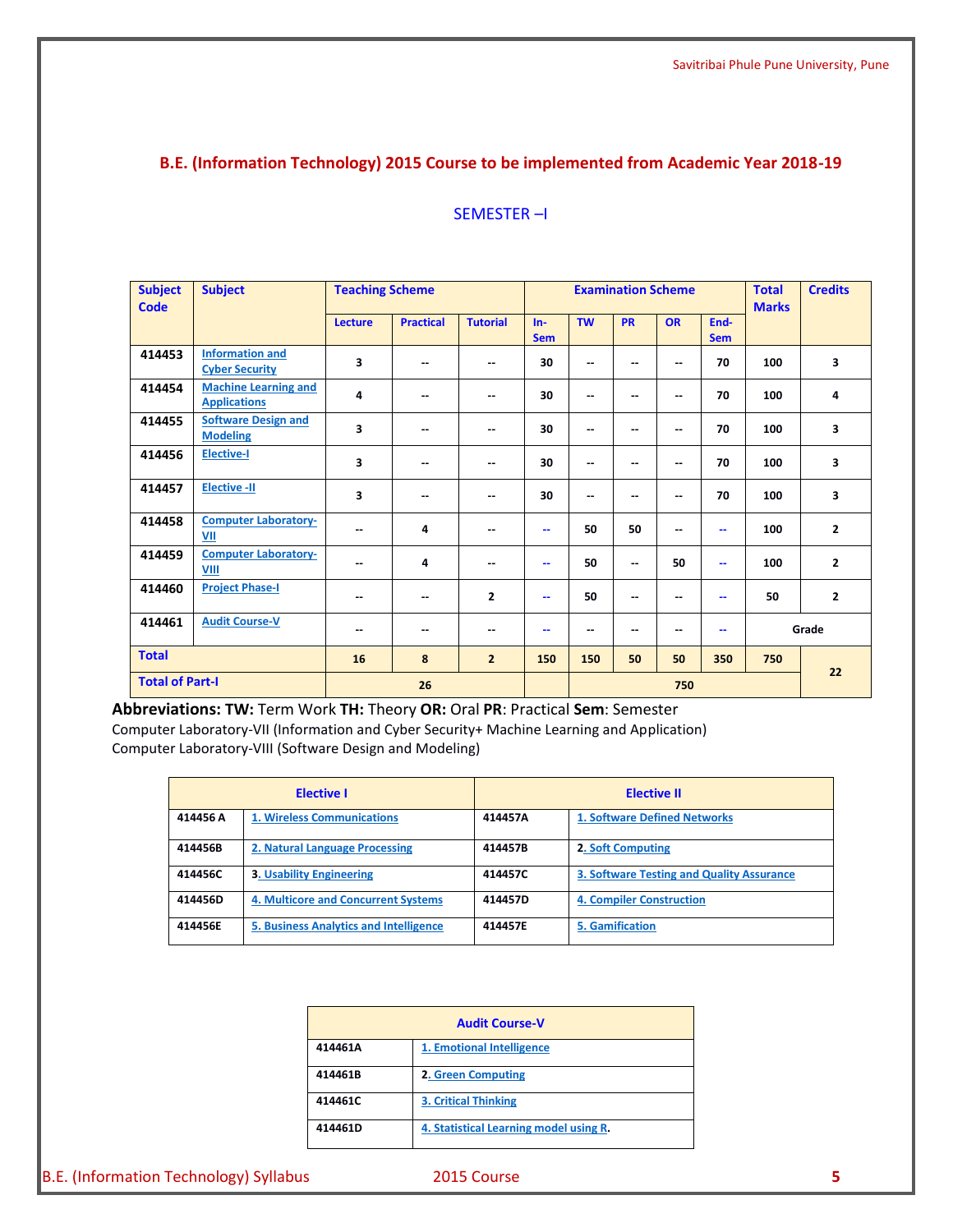| <b>Subject</b><br><b>Code</b> | <b>Subject</b>                                | <b>Teaching Scheme</b>   |                          | <b>Examination Scheme</b> |                     |                          | <b>Total</b><br><b>Marks</b> | <b>Credits</b>           |                    |     |                |
|-------------------------------|-----------------------------------------------|--------------------------|--------------------------|---------------------------|---------------------|--------------------------|------------------------------|--------------------------|--------------------|-----|----------------|
|                               |                                               | <b>Lecture</b>           | <b>Practical</b>         | <b>Tutorial</b>           | $In-$<br><b>Sem</b> | <b>TW</b>                | <b>PR</b>                    | <b>OR</b>                | End-<br><b>Sem</b> |     |                |
| 414462                        | <b>Distributed Computing</b><br><b>System</b> | 3                        | --                       | --                        | 30                  | $\overline{\phantom{a}}$ | $\overline{\phantom{a}}$     | $\sim$                   | 70                 | 100 | 3              |
| 414463                        | <b>Ubiquitous Computing</b>                   | 3                        | --                       | --                        | 30                  | --                       | --                           | $\overline{\phantom{a}}$ | 70                 | 100 | 3              |
| 414464                        | <b>Elective-III</b>                           | 3                        | $\overline{2}$           | $\overline{\phantom{a}}$  | 30                  | 25                       | $\sim$                       | 25                       | 70                 | 150 | 4              |
| 414465                        | <b>Elective-IV</b>                            | 3                        | --                       | --                        | 30                  | $\overline{\phantom{a}}$ | $\sim$ $\sim$                | $\sim$                   | 70                 | 100 | 3              |
| 414466                        | <b>Computer Laboratory-IX</b>                 | $\overline{\phantom{a}}$ | 4                        | --                        | --                  | 50                       | 50                           | $\sim$                   | $\sim$             | 100 | $\overline{2}$ |
| 414467                        | <b>Computer Laboratory-X</b>                  | $\overline{\phantom{a}}$ | $\overline{2}$           | --                        | --                  | 25                       | $\sim$ $\sim$                | 25                       | $\sim$             | 50  | $\mathbf{1}$   |
| 414468                        | <b>Project Work</b>                           | --                       | $\overline{\phantom{a}}$ | 6                         | $\sim$              | 50                       | --                           | 100                      | $\sim$             | 150 | 6              |
| 414469                        | <b>Audit Course-VI</b>                        | --                       | --                       |                           | --                  | --                       | --                           | --                       | --                 |     | Grade          |
| <b>Total</b>                  |                                               | 12                       | 8                        | 6                         | 120                 | 150                      | 50                           | 150                      | 280                | 750 | 22             |
| <b>Total of Part-II</b>       |                                               |                          | 26                       |                           |                     |                          |                              | 750                      |                    |     |                |

#### SEMESTER –II

**Abbreviations: TW:** Term Work **TH:** Theory **OR:** Oral **PR**: Practical **Sem**: Semester

Computer Laboratory-IX (Distributed Computing System)

Computer Laboratory-X (Ubiquitous Computing)

<span id="page-5-0"></span>

|         | <b>Elective III</b>                  |         | <b>Elective IV</b>                                        |
|---------|--------------------------------------|---------|-----------------------------------------------------------|
| 414464A | 1. Internet of Things (IoT)          | 414465A | 1. Rural Technologies and Community<br><b>Development</b> |
| 414464B | 2. Information storage and retrieval | 414465B | 2. Parallel Computing                                     |
| 414464C | 3. Multimedia Techniques             | 414465C | <b>3. Computer Vision</b>                                 |
| 414464D | 4. Internet and Web Programming      | 414464D | <b>4. Social Media Analytics</b>                          |
| 414464E | <b>5. Computational Optimization</b> | 414465E | <b>5. Open Elective</b>                                   |

<span id="page-5-2"></span><span id="page-5-1"></span>

|         | <b>Audit Course-VI</b>                    |  |  |  |  |
|---------|-------------------------------------------|--|--|--|--|
| 414469A | 1. IoT – Application in Engineering field |  |  |  |  |
| 414469B | 2. Entrepreneurship                       |  |  |  |  |
| 414469C | <b>3. Cognitive Computing</b>             |  |  |  |  |
| 414469D | <b>4. Al and Robotics</b>                 |  |  |  |  |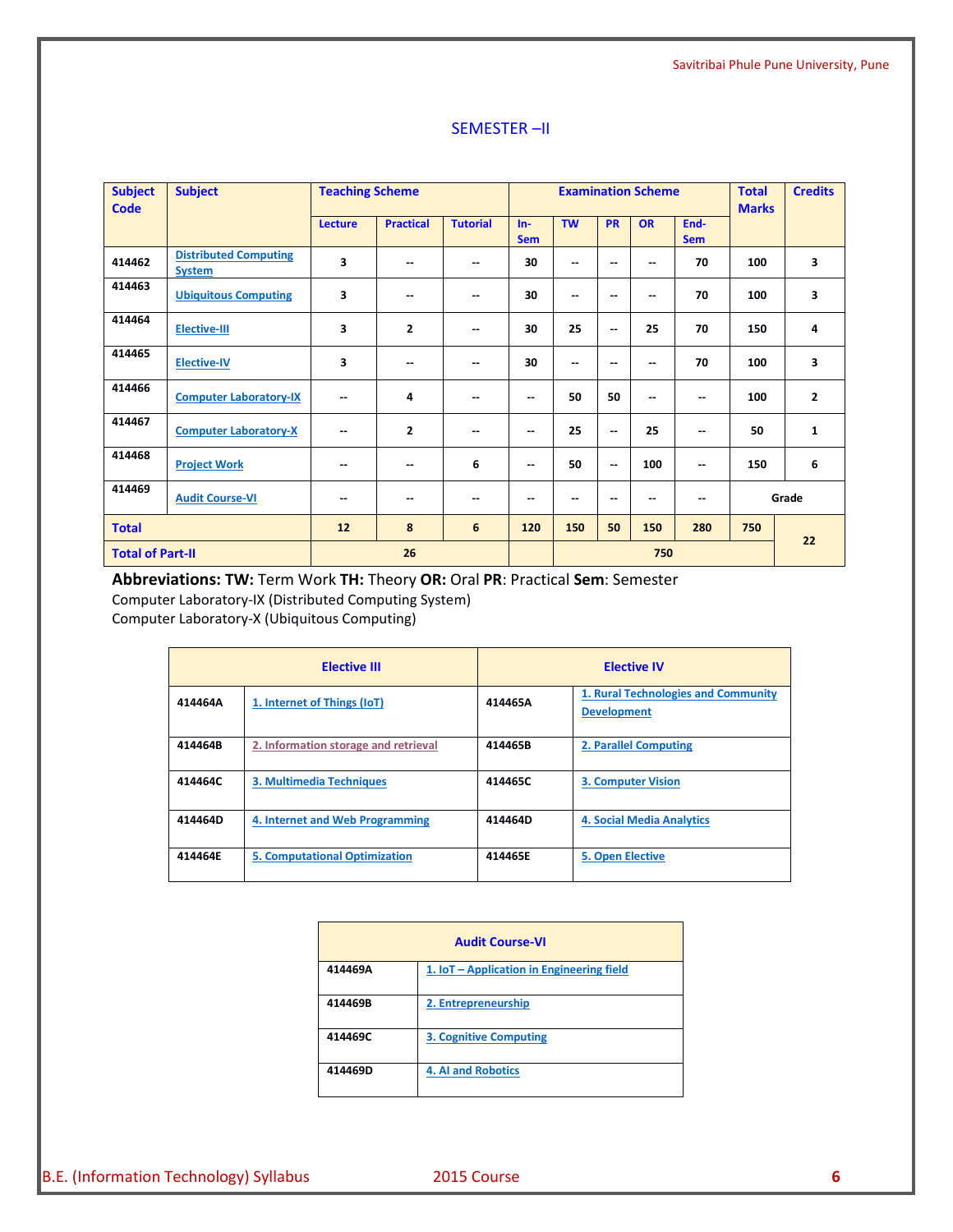# SEMESTER-I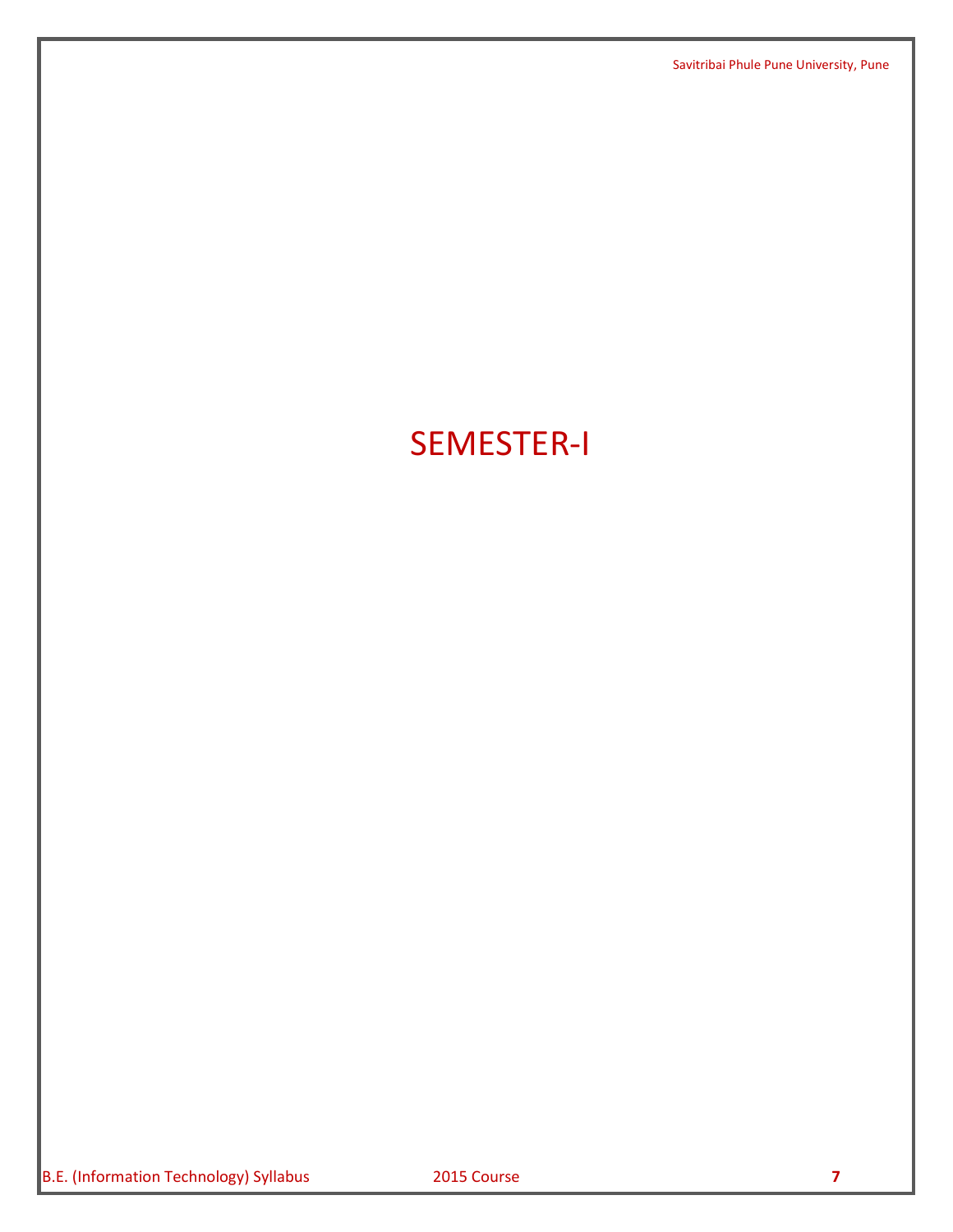<span id="page-7-0"></span>

|                           |                                                      | <b>Savitribai Phule Pune University</b>                                                                                                                                                        |                                  |             |  |  |
|---------------------------|------------------------------------------------------|------------------------------------------------------------------------------------------------------------------------------------------------------------------------------------------------|----------------------------------|-------------|--|--|
|                           |                                                      | <b>Fourth Year of Information Technology Engineering (2015 Course)</b>                                                                                                                         |                                  |             |  |  |
|                           |                                                      | 414453: Information and Cyber Security                                                                                                                                                         |                                  |             |  |  |
|                           |                                                      |                                                                                                                                                                                                |                                  |             |  |  |
| <b>Teaching Scheme:</b>   |                                                      | <b>Credits: 03</b>                                                                                                                                                                             | <b>Examination Scheme:</b>       |             |  |  |
| <b>TH:03 Hours/Week</b>   |                                                      |                                                                                                                                                                                                | <b>In-Sem (Paper): 30 Marks</b>  |             |  |  |
|                           |                                                      |                                                                                                                                                                                                | <b>End-Sem (paper): 70 Marks</b> |             |  |  |
| <b>Prerequisites:</b>     |                                                      |                                                                                                                                                                                                |                                  |             |  |  |
|                           | Data Communication and Computer Network              |                                                                                                                                                                                                |                                  |             |  |  |
| <b>Course Objectives:</b> |                                                      |                                                                                                                                                                                                |                                  |             |  |  |
|                           |                                                      | 1. Understand computer, network and information security.                                                                                                                                      |                                  |             |  |  |
|                           |                                                      | 2. To study operating system security and malwares                                                                                                                                             |                                  |             |  |  |
|                           | 3. To study security issues in internet protocols.   |                                                                                                                                                                                                |                                  |             |  |  |
|                           | 4. To study network defence tools.                   |                                                                                                                                                                                                |                                  |             |  |  |
|                           | 5. To learn forensics and investigation techniques   |                                                                                                                                                                                                |                                  |             |  |  |
| <b>Course Outcomes:</b>   |                                                      |                                                                                                                                                                                                |                                  |             |  |  |
|                           | By the end of the course, students should be able to |                                                                                                                                                                                                |                                  |             |  |  |
|                           |                                                      | 1. Be able to use basic cryptographic techniques in software and system design.                                                                                                                |                                  |             |  |  |
|                           |                                                      | 2. Apply methods for authentication, access control, intrusion detection and prevention.                                                                                                       |                                  |             |  |  |
|                           |                                                      | 3. Able to apply the scientific method to digital forensics and perform forensic investigations.                                                                                               |                                  |             |  |  |
|                           | 4. To develop computer forensics awareness.          |                                                                                                                                                                                                |                                  |             |  |  |
|                           | 5. Ability to use computer forensics tools.          |                                                                                                                                                                                                |                                  |             |  |  |
| Unit I                    | <b>SECURITY BASICS</b>                               |                                                                                                                                                                                                |                                  | 7 Hrs       |  |  |
|                           |                                                      |                                                                                                                                                                                                |                                  |             |  |  |
|                           |                                                      | Information Security Concepts, Security Threats and Vulnerabilities, Security Architectures and<br>Operational Models, Types of Security attacks, Goals of Security, Malicious code, Intrusion |                                  |             |  |  |
|                           |                                                      | detection system (IDS): Need, Types, Limitations and Challenges, security and privacy.                                                                                                         |                                  |             |  |  |
|                           |                                                      |                                                                                                                                                                                                |                                  |             |  |  |
| <b>Unit II</b>            |                                                      | SYMMETRIC AND ASYMMETRIC KEY CRYPTOGRAPHY                                                                                                                                                      |                                  | <b>7Hrs</b> |  |  |
|                           |                                                      | Introduction, Classical Encryption Techniques, Block Ciphers and Data Encryption standards,                                                                                                    |                                  |             |  |  |
|                           |                                                      | Advanced Encryption standard, Public Key Cryptography and RSA, Diffie-Hellman, Elgamal Curve                                                                                                   |                                  |             |  |  |
|                           |                                                      | Arithmetic, Elliptic Curve arithmetic, Elliptic Curve cryptography.                                                                                                                            |                                  |             |  |  |
| <b>Unit III</b>           |                                                      | DATA INTEGRITY ALGORITHMS AND SECURITY REQUIREMENTS                                                                                                                                            |                                  | 7 Hrs       |  |  |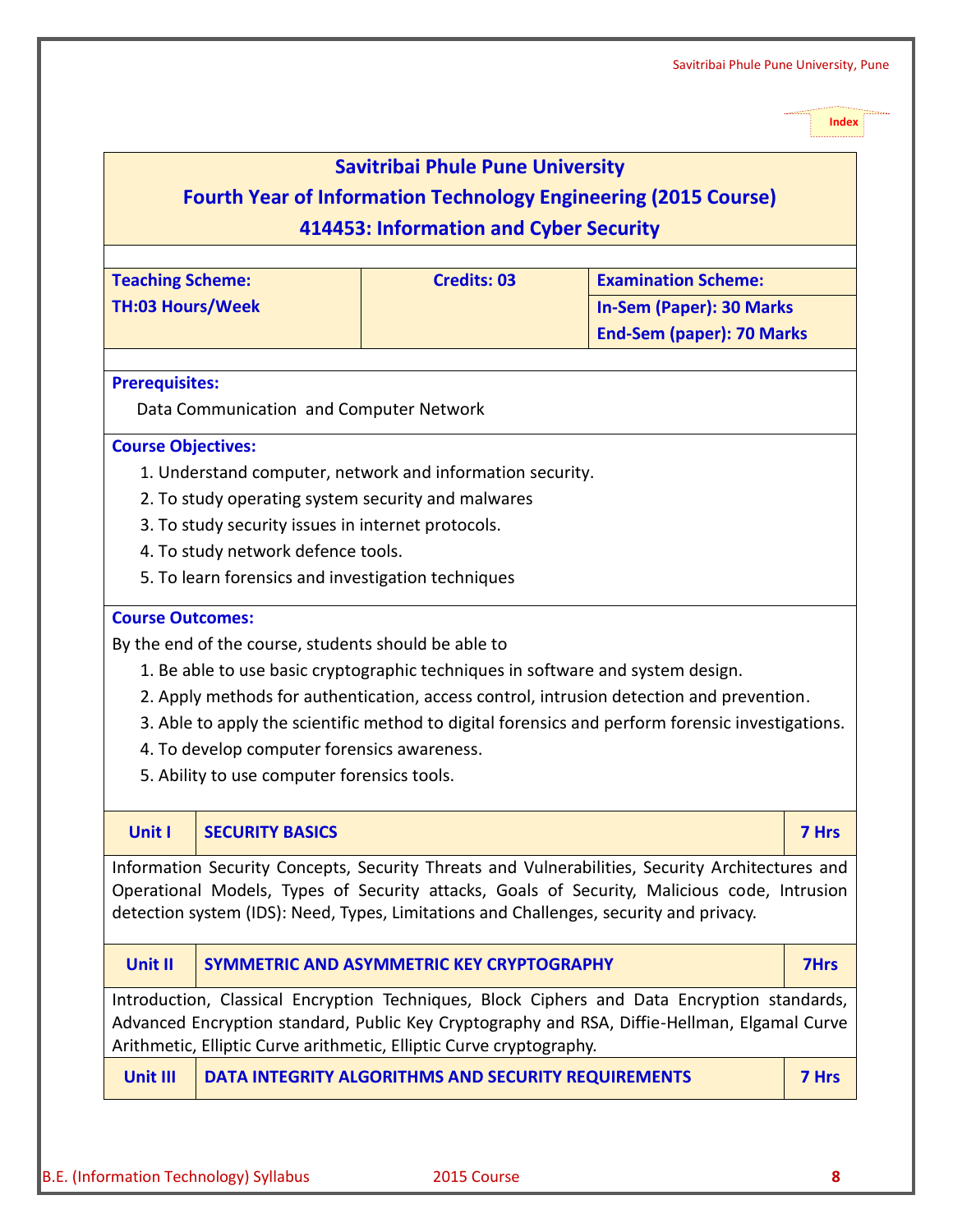Savitribai Phule Pune University, Pune

Cryptographic Hash Functions, requirements and security, SHA, SHA-3, Digital Signatures, X.509 Certificate, Kerberos, IP Security: Architecture Protocols IPv4, IPv6, AH, EPS, ISAKMP, Web Security: SSL, HTTPS, Mail Security: PGP, S/MIME

#### **Unit IV LEGAL, ETHICAL, AND PROFESSIONAL ISSUES IN INFORMATION SECURITY, RISK MANAGEMENT 7 Hrs**

Overview, Risk identification, Risk Assessment, Risk Control Strategies, Quantitative vs. Qualitative Risk Control Practices. Risk Management. Laws and Ethics in Information Security, Codes of Ethics, Protecting programs and data.

# **Unit V INTRODUCTION TO CYBER SECURITY** *Reserve the CONDUCTION TO CYBER SECURITY*

Introduction, Definition and origin, Cybercrime and Information security, Classification of Cybercrimes, The legal perspectives- Indian perspective, Global perspective, Categories of Cybercrime, Types of Attacks, a Social Engineering, Cyber stalking, Cloud Computing and Cybercrime.

**Unit VI TOOLS AND METHODS USED IN CYBERCRIME 7 Hrs**

Introduction, Proxy servers and Anonymizers, Phishing, Password Cracking, Key-loggers and Spywares, Types of Virus, Worms, Dos and DDoS, SQL injection, Cybercrime and Legal perspectives, Cyber laws- Indian context, The Indian IT Act-Challenges, Amendments, Challenges to Indian Law and cybercrime Scenario in India, Indian IT Act and Digital Signatures. study of any two network security scanners: Nmap, Metasploit, OpenVAS, Aircrack, Snort, Wireshark, Nikito, Samurai, Safe 3 etc.

### **Text Books**

- 1. William Stallings, Computer Security : Principles and Practices, Pearson  $6<sup>th</sup>$  Ed, ISBN: 978-0-13-335469-0
- 2. Nina Godbole, Sunit Belapure , Cyber Security- Understanding Cyber Crimes, Computer Forensics and Legal Perspectives, Wiely India Pvt.Ltd, ISBN- 978-81-265-2179-1
- 3. Bernard Menezes, Network Security and Cryptography, Cengage Learning , ISBN-978-81-315-1349-1
- 4. Dr. V.K. Pachghare, Cryptography and Information security, PHI, Second edition, ISBN- 978-81-203- 5082-3

- 1. Bruice Schneier , Applied Cryptography- Protocols, Algorithms and Source code in C, Algorithms, Wiely India Pvt Ltd, 2nd Edition, ISBN 978-81-265-1368-0
- 2. Nina Godbole , Information Systems Security , Wiley India Pvt. Ltd, ISBN -978-81-265-1692-6
- 3. CK Shyamala et el., Cryptography and Security , Wiley India Pvt. Ltd, ISBN-978-81-265-2285-9
- 4. Berouz Forouzan, Cryptography and Network Security, TMH, 2 edition, ISBN -978-00-707-0208-0
- 5. Mark Merkow, Information Security-Principles and Practices, Pearson Ed. , ISBN- 978-81-317-1288-7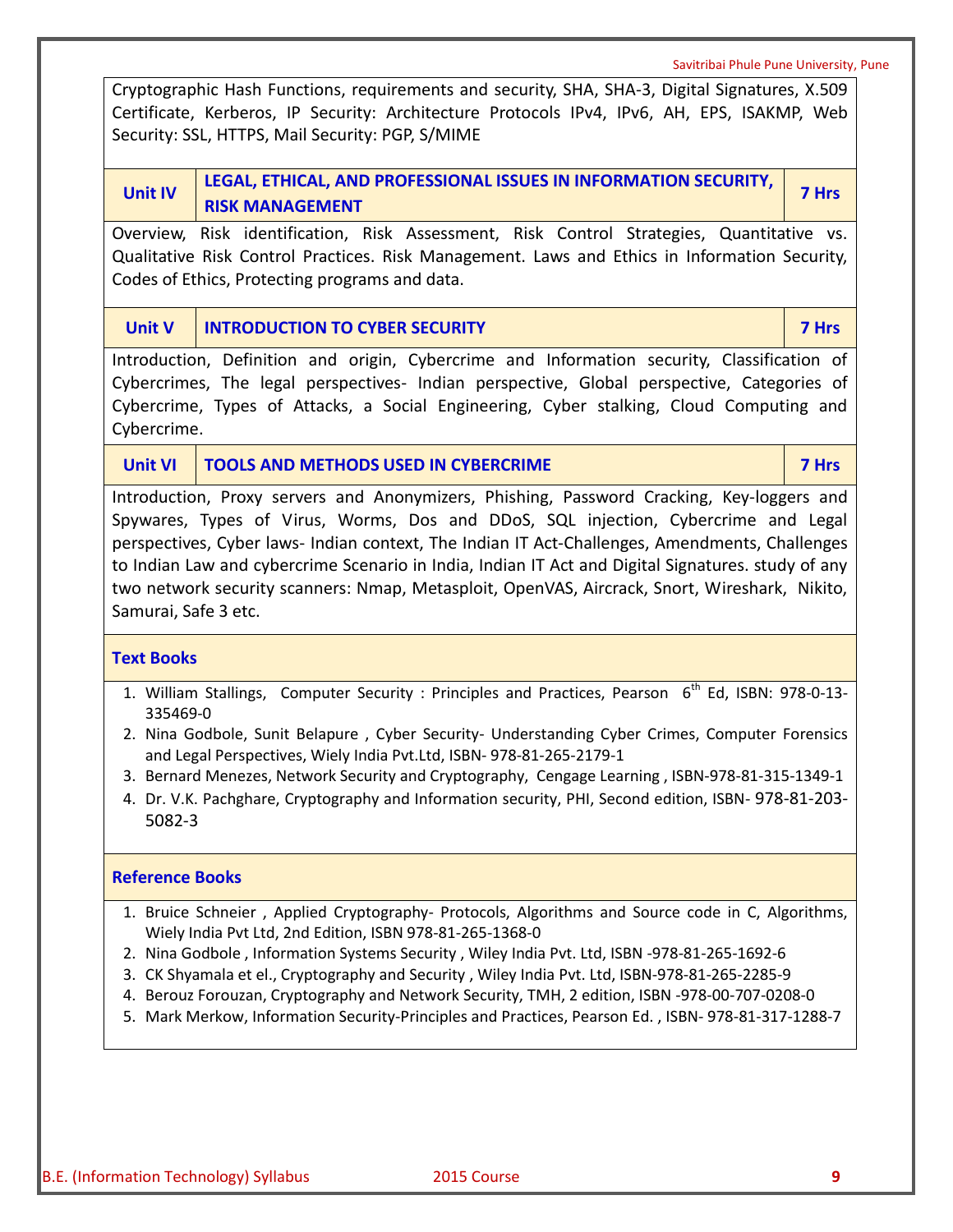# **Savitribai Phule Pune University**

# <span id="page-9-0"></span>**Fourth Year of Information Technology Engineering (2015 Course) 414454: Machine Learning and Applications**

|                                                                  |                                                                                            | <b>Credits: 04</b>                                                                                                                                                | <b>Examination Scheme:</b>       |       |  |  |  |  |
|------------------------------------------------------------------|--------------------------------------------------------------------------------------------|-------------------------------------------------------------------------------------------------------------------------------------------------------------------|----------------------------------|-------|--|--|--|--|
| <b>Teaching Scheme:</b><br><b>TH:04 Hours/Week</b>               |                                                                                            |                                                                                                                                                                   | <b>In-Sem (Paper): 30 Marks</b>  |       |  |  |  |  |
|                                                                  |                                                                                            |                                                                                                                                                                   | <b>End-Sem (paper): 70 Marks</b> |       |  |  |  |  |
|                                                                  |                                                                                            |                                                                                                                                                                   |                                  |       |  |  |  |  |
| <b>Prerequisites:</b>                                            |                                                                                            |                                                                                                                                                                   |                                  |       |  |  |  |  |
|                                                                  | Linear Algebra and Calculus, Probability Basics                                            |                                                                                                                                                                   |                                  |       |  |  |  |  |
| <b>Course Objectives:</b>                                        |                                                                                            |                                                                                                                                                                   |                                  |       |  |  |  |  |
|                                                                  | 1. Understanding Human learning aspects.                                                   |                                                                                                                                                                   |                                  |       |  |  |  |  |
|                                                                  |                                                                                            | 2. Understanding primitives and methods in learning process by computer.                                                                                          |                                  |       |  |  |  |  |
| 3. Understanding nature of problems solved with Machine Learning |                                                                                            |                                                                                                                                                                   |                                  |       |  |  |  |  |
| <b>Course Outcomes:</b>                                          |                                                                                            |                                                                                                                                                                   |                                  |       |  |  |  |  |
|                                                                  | By the end of the course, students should be able to                                       |                                                                                                                                                                   |                                  |       |  |  |  |  |
|                                                                  | 1. model the learning primitives.                                                          |                                                                                                                                                                   |                                  |       |  |  |  |  |
|                                                                  | 2. build the learning model.                                                               |                                                                                                                                                                   |                                  |       |  |  |  |  |
|                                                                  |                                                                                            | 3. tackle real world problems in the domain of Data Mining and Big Data Analytics,                                                                                |                                  |       |  |  |  |  |
|                                                                  |                                                                                            | Information Retrieval, Computer vision, Linguistics and Bioinformatics.                                                                                           |                                  |       |  |  |  |  |
| Unit I                                                           | <b>INTRODUCTION TO MACHINE LEARNING</b>                                                    |                                                                                                                                                                   |                                  | 8 Hrs |  |  |  |  |
|                                                                  |                                                                                            | Introduction: What is Machine Learning, Examples of Machine Learning applications, Training                                                                       |                                  |       |  |  |  |  |
|                                                                  |                                                                                            | versus Testing, Positive and Negative Class, Cross-validation                                                                                                     |                                  |       |  |  |  |  |
|                                                                  |                                                                                            | Types of Learning: Supervised, Unsupervised and Semi-Supervised Learning<br>Dimensionality Reduction: Introduction to Dimensionality Reduction, Subset Selection, |                                  |       |  |  |  |  |
|                                                                  | Introduction to Principal Component Analysis                                               |                                                                                                                                                                   |                                  |       |  |  |  |  |
| <b>Unit II</b>                                                   | <b>CLASSIFICATION</b>                                                                      |                                                                                                                                                                   |                                  | 8 Hrs |  |  |  |  |
|                                                                  |                                                                                            | Binary and Multiclass Classification: Assessing Classification Performance, Handling more than                                                                    |                                  |       |  |  |  |  |
|                                                                  |                                                                                            | two classes, Multiclass Classification-One vs One, One vs Rest                                                                                                    |                                  |       |  |  |  |  |
|                                                                  |                                                                                            | Linear Models: Perceptron, Support Vector Machines (SVM), Soft Margin SVM, Kernel methods                                                                         |                                  |       |  |  |  |  |
| for non-linearity                                                |                                                                                            |                                                                                                                                                                   |                                  |       |  |  |  |  |
| <b>Unit III</b>                                                  | <b>REGRESSION AND GENERALIZATION</b>                                                       |                                                                                                                                                                   |                                  | 8 Hrs |  |  |  |  |
|                                                                  |                                                                                            | Regression: Assessing performance of Regression – Error measures, Overfitting and Underfitting,                                                                   |                                  |       |  |  |  |  |
|                                                                  | Catalysts for Overfitting, VC Dimensions                                                   |                                                                                                                                                                   |                                  |       |  |  |  |  |
|                                                                  | Linear Models: Least Square method, Univariate Regression, Multivariate Linear Regression, |                                                                                                                                                                   |                                  |       |  |  |  |  |
|                                                                  | Regularized Regression - Ridge Regression and Lasso                                        |                                                                                                                                                                   |                                  |       |  |  |  |  |

B.E. (Information Technology) Syllabus 2015 Course **10**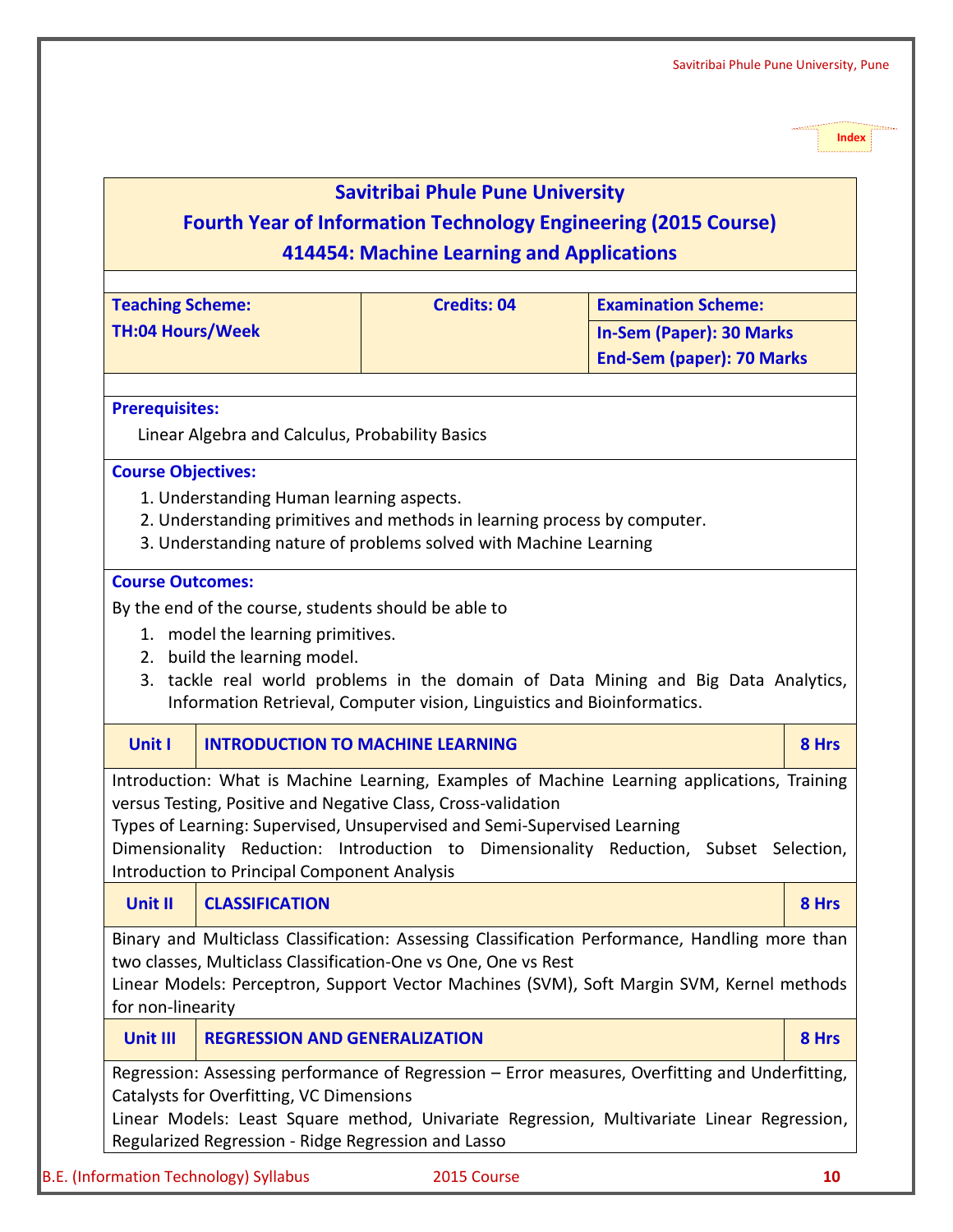Theory of Generalization: Bias and Variance Dilemma, Training and Testing Curves Case Study of Polynomial Curve Fitting

**Unit IV LOGIC BASED AND ALGEBRAIC MODELS 8 Hrs**

Distance Based Models: Neighbors and Examples, Nearest Neighbor Classification, Distance based clustering algorithms - K-means and K-medoids, Hierarchical clustering

Rule Based Models: Rule learning for subgroup discovery, Association rules mining – Apriori Algorithm, Confidence and Support parameters

Tree Based Models: Decision Trees, Minority Class, Impurity Measures – Gini Index and Entropy, Best Split

#### **Unit V PROBABILISTIC MODELS 8 Hrs**

Conditional Probability, Joint Probability, Probability Density Function, Normal Distribution and its Geometric Interpretation, Naïve Bayes Classifier, Discriminative Learning with Maximum Likelihood. Probabilistic Models with Hidden variables: Expectation-Maximization methods, Gaussian Mixtures

**Unit VI TRENDS IN MACHINE LEARNING 8 Hrs**

Ensemble Learning: Combining Multiple Models, Bagging, Randomization, Boosting, Stacking Reinforcement Learning: Exploration, Exploitation, Rewards, Penalties

Deep Learning: The Neuron, Expressing Linear Perceptrons as Neurons, Feed Forward Neural Networks, Linear Neurons and their Limitations, Sigmoid, Tanh and ReLU Neurons

#### **Text Books**

- 1. Ethem Alpaydin: Introduction to Machine Learning, PHI 2nd Edition-2013.
- 2. Peter Flach: Machine Learning: The Art and Science of Algorithms that Make Sense of Data, Cambridge University Press, Edition 2012.

- 1. C. M. Bishop: Pattern Recognition and Machine Learning, Springer 1st Edition-2013.
- 2. Ian H Witten, Eibe Frank, Mark A Hall: Data Mining, Practical Machine Learning Tools and Techniques, Elsevier, 3rd Edition.
- 3. Parag Kulkarni: Reinforcement Learning and Systemic Machine Learning for Decision Making, IEEE Press, Reprint 2015.
- 4. Nikhil Buduma: Fundamentals of Deep Learning, O'Reilly Media, June 2017.
- 5. Hastie, Tibshirani, Friedman: Introduction to Statistical Machine Learning with Applications in R, Springer, 2nd Edition 2012.
- 6. Kevin P Murphy: Machine Learning A Probabilistic Perspective, MIT Press, August 2012.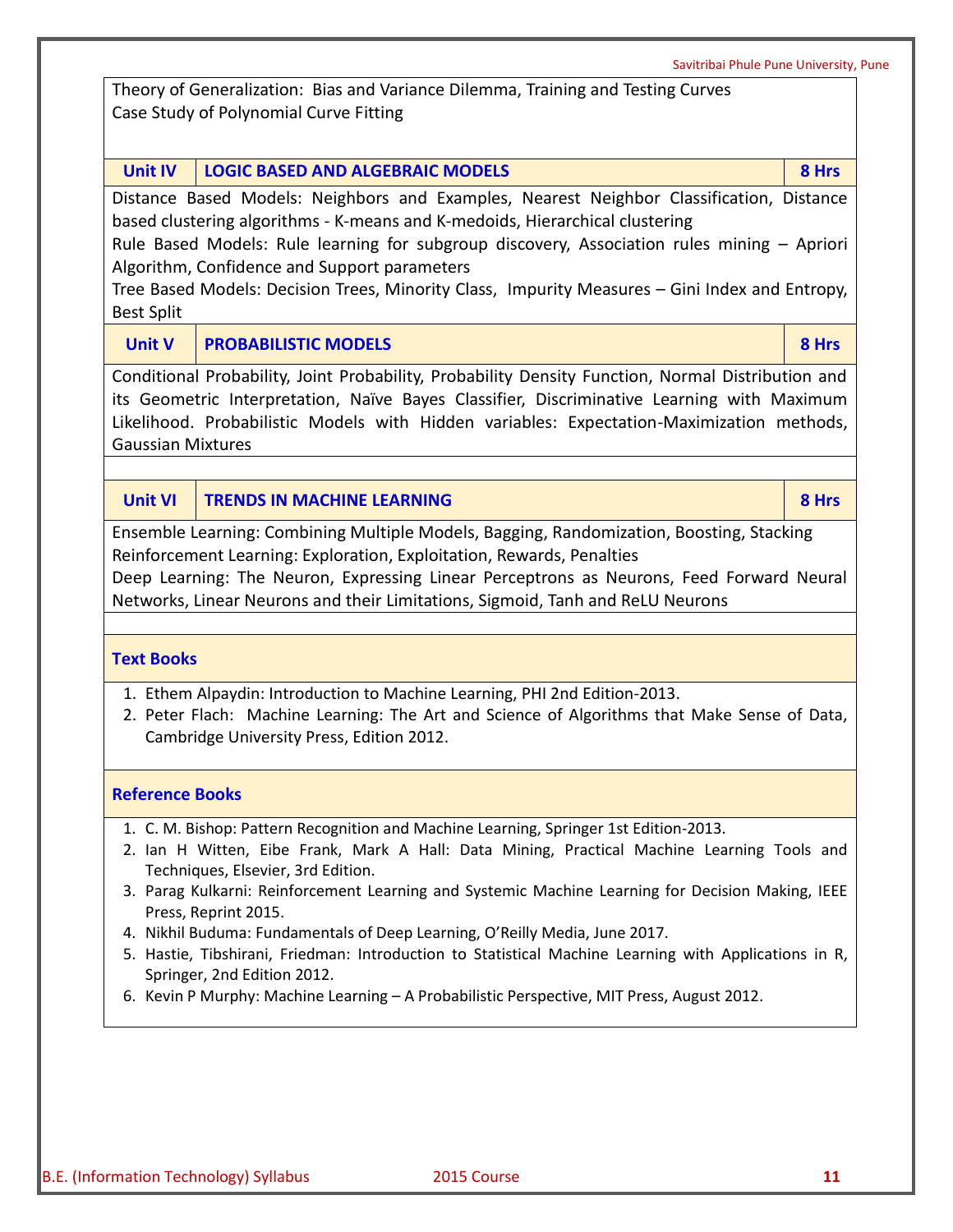# **Savitribai Phule Pune University**

# <span id="page-11-0"></span>**Fourth Year of Information Technology Engineering (2015 Course) 414455: Software Design and Modeling**

| <b>Teaching Scheme:</b>                                                                                                     | <b>Credits: 03</b>                                                                                                                                                                         | <b>Examination Scheme:</b>       |            |  |  |  |
|-----------------------------------------------------------------------------------------------------------------------------|--------------------------------------------------------------------------------------------------------------------------------------------------------------------------------------------|----------------------------------|------------|--|--|--|
| <b>TH:03 Hours/Week</b>                                                                                                     |                                                                                                                                                                                            | <b>In-Sem (Paper): 30 Marks</b>  |            |  |  |  |
|                                                                                                                             |                                                                                                                                                                                            | <b>End-Sem (paper): 70 Marks</b> |            |  |  |  |
|                                                                                                                             |                                                                                                                                                                                            |                                  |            |  |  |  |
| <b>Prerequisites:</b>                                                                                                       |                                                                                                                                                                                            |                                  |            |  |  |  |
| 1. Problem Solving & Object-Oriented Programming                                                                            |                                                                                                                                                                                            |                                  |            |  |  |  |
| 2. Software Engineering and Project Management                                                                              |                                                                                                                                                                                            |                                  |            |  |  |  |
| 3. Database Management System                                                                                               |                                                                                                                                                                                            |                                  |            |  |  |  |
| <b>Course Objectives:</b>                                                                                                   |                                                                                                                                                                                            |                                  |            |  |  |  |
|                                                                                                                             | 1. To teach the student the fundamental aspects of different object oriented methodologies and<br>unified approach along with Unified Modeling Language (UML), in terms of "how to use" it |                                  |            |  |  |  |
|                                                                                                                             | for the purpose of specifying and developing software.                                                                                                                                     |                                  |            |  |  |  |
|                                                                                                                             | 2. Explore and analyze use case modeling, domain/ class modeling.                                                                                                                          |                                  |            |  |  |  |
|                                                                                                                             | 3. To teach the student Interaction and Behavior Modeling,                                                                                                                                 |                                  |            |  |  |  |
|                                                                                                                             | 4. Aware students with design process in software development                                                                                                                              |                                  |            |  |  |  |
|                                                                                                                             | 5. Orient students with the software design principles and patterns                                                                                                                        |                                  |            |  |  |  |
|                                                                                                                             | 6. Enable students to learn the architectural design guidelines in various type of application                                                                                             |                                  |            |  |  |  |
| development                                                                                                                 |                                                                                                                                                                                            |                                  |            |  |  |  |
| <b>Course Outcomes:</b>                                                                                                     |                                                                                                                                                                                            |                                  |            |  |  |  |
| By the end of the course, students should be able to                                                                        |                                                                                                                                                                                            |                                  |            |  |  |  |
|                                                                                                                             | 1. Understand object oriented methodologies, basics of Unified Modeling Language (UML).<br>2. Understand analysis process, use case modeling, domain/class modeling                        |                                  |            |  |  |  |
| 3. Understand interaction and behavior modeling.                                                                            |                                                                                                                                                                                            |                                  |            |  |  |  |
|                                                                                                                             | 4. Understand design process and business, access and view layer class design                                                                                                              |                                  |            |  |  |  |
|                                                                                                                             | 5. Get started on study of GRASP principles and GoF design patterns.                                                                                                                       |                                  |            |  |  |  |
|                                                                                                                             | 6. Get started on study of architectural design principles and guidelines in the various type of                                                                                           |                                  |            |  |  |  |
| application development.                                                                                                    |                                                                                                                                                                                            |                                  |            |  |  |  |
| Unit I                                                                                                                      | <b>OBJECT ORIENTED METHODOLOGIES, UML</b>                                                                                                                                                  |                                  | 7 Hrs      |  |  |  |
|                                                                                                                             |                                                                                                                                                                                            |                                  |            |  |  |  |
|                                                                                                                             |                                                                                                                                                                                            |                                  |            |  |  |  |
| Views of Software Developments: Traditional System Development Methodology                                                  |                                                                                                                                                                                            |                                  | and Object |  |  |  |
| Oriented Analysis and Design, Importance Object -Orientation                                                                |                                                                                                                                                                                            |                                  |            |  |  |  |
| Some of the object Oriented Methodology:- Object Oriented Design -Booch, Object Modeling                                    |                                                                                                                                                                                            |                                  |            |  |  |  |
| Techniques - Rumbaugh, Object - Oriented Analysis - Cood Yourdon, Object - Oriented Software<br>Engineering - Ivar Jacobson |                                                                                                                                                                                            |                                  |            |  |  |  |
| Unified Approach: Object Oriented Analysis, Object Oriented Design, Iterative Development &                                 |                                                                                                                                                                                            |                                  |            |  |  |  |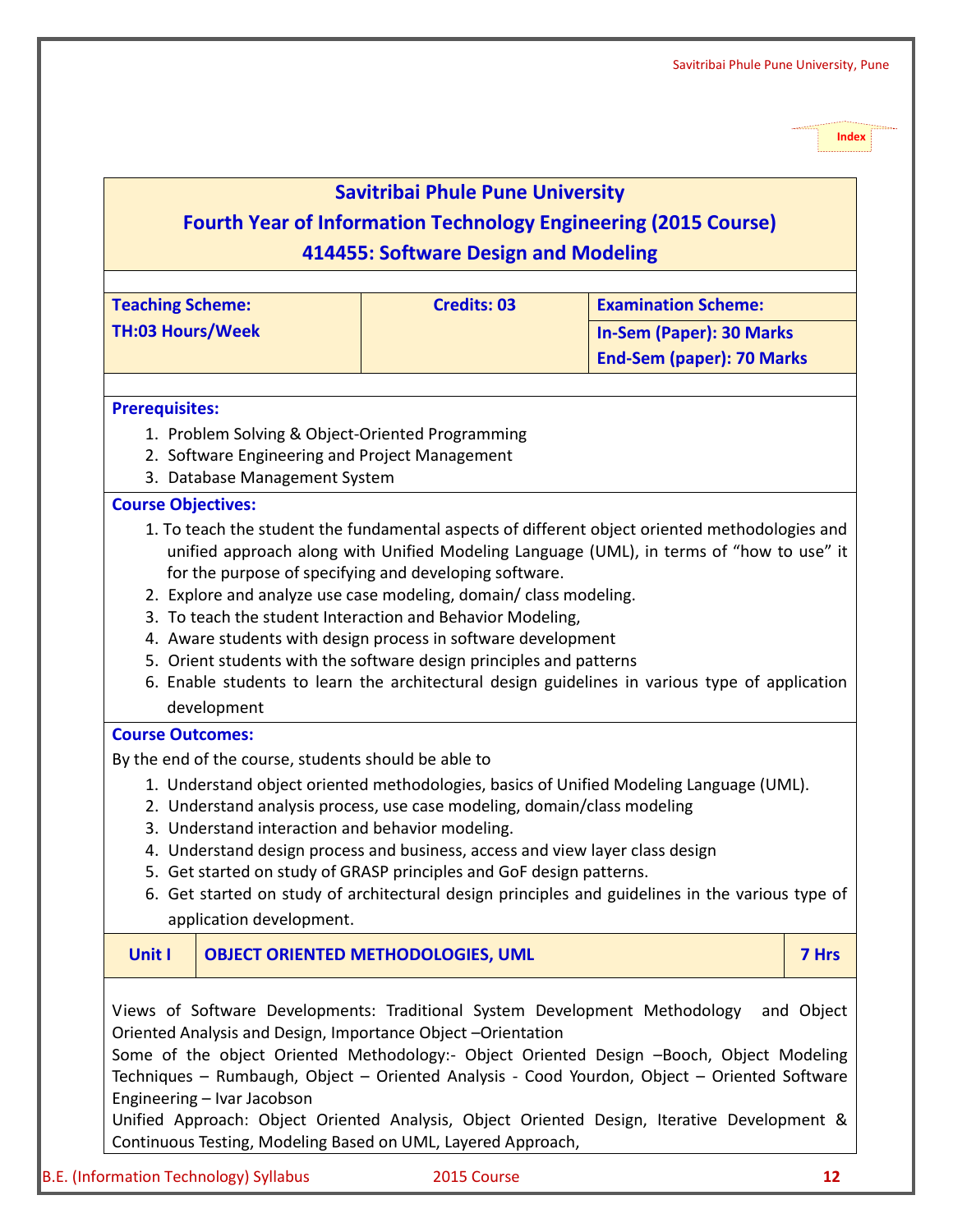#### Savitribai Phule Pune University, Pune

Unified Modeling Language: Introduction to Modeling & UML, MDA, UML Structure, UML Building Blocks, UML Common Mechanisms, Introduction to all UML Diagram Notational Techniques, 4+1 View.

#### **Unit II OBJECT ORIENTED ANALYSIS 7 Hrs**

Object Oriented Analysis Process,

Use Case Modeling: Actor Identification, Actor Classification, Actor Generalization, Use Cases Identification, Communication, Uses/Include and Extend Associations, Writing a Formal Use Cases, Use Case realizations

Domain / Class Modeling: Approaches For Identifying Classes (Noun-Phase Approach, Common Class Pattern Approach, Class Responsibilities Collaboration Approach, Naming Classes,

Class Associations and Identification of Associations, Generalization/Specialization Relationship, Aggregation and Composition Relationships, Attributes and Methods Identification.

| Unit III | INTERACTION AND BEHAVIOR MODELING | 7 Hrs |
|----------|-----------------------------------|-------|
|          |                                   |       |

Activity Diagram : Activity and Actions, Initial and Final Activity, Activity Edge, Decision and Merge Points, Fork and Join, Input and Output Pins, Activity Group, Activity Partitions, Constraints on Action, Swim Lanes

Sequence Diagram: Context, Objects and Roles, Links, Object Life Line, Message or stimulus, Activation/Focus of Control, Modeling Interactions,

Collaboration Diagram :Objects and Links, Messages and stimuli, Active Objects, Communication Diagram, Iteration Expression, Parallel Execution, Guard Expression, Timing Diagram

State Diagram : State Machine, Triggers and Ports, Transitions, Initial and Final State, Composite States, Submachine States

#### **Unit IV OBJECT ORIENTED DESIGN 7 Hrs**

Object Oriented Design Process

Designing Business Layer : Object Oriented Constraints Language (OCL), Designing Business Classes : The Process, Designing Well Defined Class Visibility, Attribute Refinement, Method Design Using UML Activity Diagram, Packaging and Managing Classes.

Designing Access Layer: Object Relational Systems, Object Relation Mapping, Table Class Mapping, Table – Inherited Classes Mapping, Designing the Access Layer Classes: The Process,

Designing View Layer : View Layer Classes Design, Identifying View Classes by Analyzing Use Cases, Macro-Level Design Process, Prototyping the User Interface

Component and Deployment Design using Component and Deployment Diagram.

#### **Unit V DESIGN PRINCIPLES AND PATTERNS 7 Hrs**

Introduction to Patterns

General Responsibility Assignment Software Patterns (GRASP) : Introduction, Creator , Information Expert, Low coupling, Controller, High Cohesion, Polymorphism , Pure fabrication, Indirection, Protected Variations

Gang of Four (GoF): Introduction, Categories of Patterns (Creational, Structural and Behavioral Patterns), Singleton, Adapter, State, and Strategy.

#### **Unit VI ARCHITECTURAL DESIGN 7 Hrs**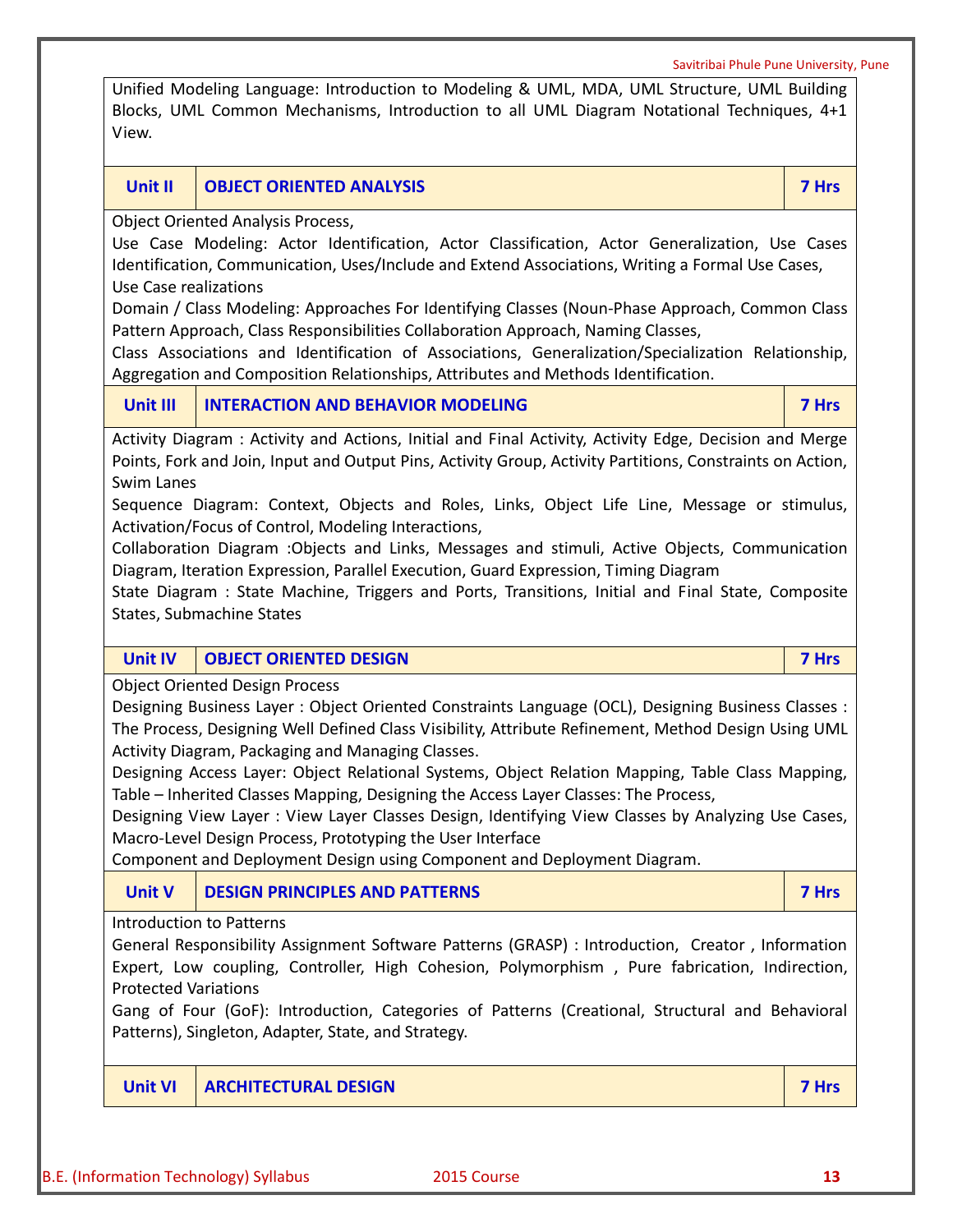Overview of software Architecture, Designing Client / Server Software Architectures, Designing Service Oriented Software Architectures, Designing Component Based Software Architectures, Designing Concurrent and Real-Time Software Architectures, Designing Product Line Architectures, Related Case Studies.

#### **Text Books**

- 1. Ali Bahrami, Object Oriented System Development: Using Unified Modeling Language, McGraw-Hill, International Editions 1999,ISBN:0-07-116090-6
- 2. Craig Larman, Applying UML and Patterns, Pearson Education, Second Edition,ISBN:978- 0130925695
- 3. Erich Gamma et al, Design Patterns: Elements of Reusable Object, Pearson, First Edition,ISBN:9789332555402, 9332555400

- 1. Martin Fowler, UML Distilled, Pearson, Third Edition, ISBN:978-81-317-1565-9
- 2. Dan Pilone, Neil Pitman, UML in Nutshell, O'reilly Pub.,ISBN:8184040024, 9788184040029
- 3. Roger S. Pressman, Software Engineering: A Practitioner's Approach, McGraw Hill, Seventh Edition ,ISBN:9339212088, 9789339212087
- 4. Hassan Gomaa, Software Modeling And Design UML, Use Cases, Pattern, & Software Architectures, Cambridge University Press, ISBN:978-0-521-76414-8
- 5. JIM Arlow, Ila Neustadt, UML 2 and the Unified Process, Pearson, Second Edition, ISBN:9788131700549 Tom Pender, UML 2 Bible, Wiley India, ISBN:9788126504527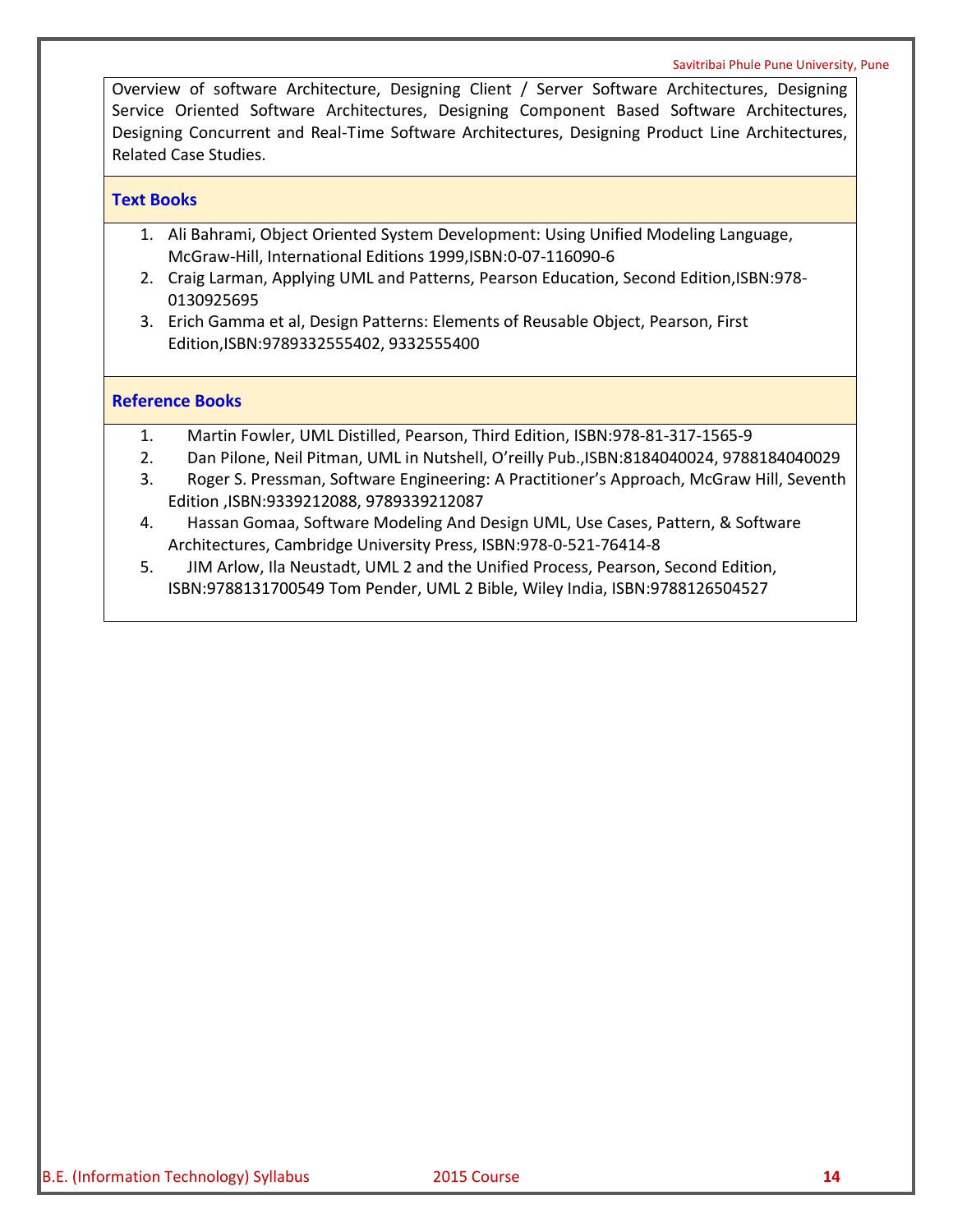# **Savitribai Phule Pune University**

# <span id="page-14-0"></span>**Fourth Year of Information Technology Engineering (2015 Course)**

# **414456A: Elective-I**

**Wireless Communications**

| <b>TH:03 Hours/Week</b><br><b>Prerequisites:</b><br>1. Foundations of Communication and Computer network<br>2. Computer Network Technology<br><b>Course Objectives:</b><br>1. To provide fundamental knowledge that forms the basis for wireless communication systems<br>and Networks.<br>2. For creating foundation of cellular concepts which will be useful for understanding the<br>fundamentals of cellular mobile communication systems design. | <b>In-Sem (Paper): 30 Marks</b><br><b>End-Sem (paper): 70 Marks</b>                             |
|--------------------------------------------------------------------------------------------------------------------------------------------------------------------------------------------------------------------------------------------------------------------------------------------------------------------------------------------------------------------------------------------------------------------------------------------------------|-------------------------------------------------------------------------------------------------|
|                                                                                                                                                                                                                                                                                                                                                                                                                                                        |                                                                                                 |
|                                                                                                                                                                                                                                                                                                                                                                                                                                                        |                                                                                                 |
|                                                                                                                                                                                                                                                                                                                                                                                                                                                        |                                                                                                 |
|                                                                                                                                                                                                                                                                                                                                                                                                                                                        |                                                                                                 |
|                                                                                                                                                                                                                                                                                                                                                                                                                                                        |                                                                                                 |
|                                                                                                                                                                                                                                                                                                                                                                                                                                                        |                                                                                                 |
|                                                                                                                                                                                                                                                                                                                                                                                                                                                        |                                                                                                 |
|                                                                                                                                                                                                                                                                                                                                                                                                                                                        |                                                                                                 |
|                                                                                                                                                                                                                                                                                                                                                                                                                                                        |                                                                                                 |
| 3. To provide knowledge about the Mobile Radio Propagation models and various wireless                                                                                                                                                                                                                                                                                                                                                                 |                                                                                                 |
| channel effects.                                                                                                                                                                                                                                                                                                                                                                                                                                       |                                                                                                 |
| 4. To Study various Multiple Access techniques.                                                                                                                                                                                                                                                                                                                                                                                                        |                                                                                                 |
| Defined Radio as well.                                                                                                                                                                                                                                                                                                                                                                                                                                 | 5. Give Students the exposure to recent emerging trends in wireless communication like Software |
|                                                                                                                                                                                                                                                                                                                                                                                                                                                        | 6. To Provide overview of recent trends like wireless communication like Wi-Fi, Wi-MAX, bee,    |
| <b>UWB Radio and Wireless Adhoc Networks.</b>                                                                                                                                                                                                                                                                                                                                                                                                          |                                                                                                 |
| <b>Course Outcomes:</b>                                                                                                                                                                                                                                                                                                                                                                                                                                |                                                                                                 |
| By the end of the course, students should be able to                                                                                                                                                                                                                                                                                                                                                                                                   |                                                                                                 |
| 1. Understand the basics of propagation of radio signals                                                                                                                                                                                                                                                                                                                                                                                               |                                                                                                 |
| 2. Understand the basic concepts of basic Cellular System and the design requirements                                                                                                                                                                                                                                                                                                                                                                  |                                                                                                 |
| 3. Have an understanding of the basic principles behind radio resource management techniques                                                                                                                                                                                                                                                                                                                                                           |                                                                                                 |
| such as power control, channel allocation and handoffs.                                                                                                                                                                                                                                                                                                                                                                                                |                                                                                                 |
| 4. Gain insights into various mobile radio propagation models and how the diversity can be                                                                                                                                                                                                                                                                                                                                                             |                                                                                                 |
| exploited to improve performance                                                                                                                                                                                                                                                                                                                                                                                                                       |                                                                                                 |
| 5. Gain knowledge and awareness of the technologies for how to effectively share spectrum                                                                                                                                                                                                                                                                                                                                                              |                                                                                                 |
| through multiple access techniques i.e. TDMA, CDMA, FDMA etc.                                                                                                                                                                                                                                                                                                                                                                                          |                                                                                                 |
| 6. Have in-depth understanding of the design consideration and architecture for different                                                                                                                                                                                                                                                                                                                                                              |                                                                                                 |
| Wireless Systems like GSM, CDMA, GPRS etc<br>7.                                                                                                                                                                                                                                                                                                                                                                                                        | Understanding of the emerging trends in Wireless communication like WiFi, WiMAX, Software       |
| Defined Radio (SDR) and related issues and challenges.                                                                                                                                                                                                                                                                                                                                                                                                 |                                                                                                 |

#### **Unit I INTRODUCTION TO WIRELESS COMMUNICATION SYSTEM 7 Hrs**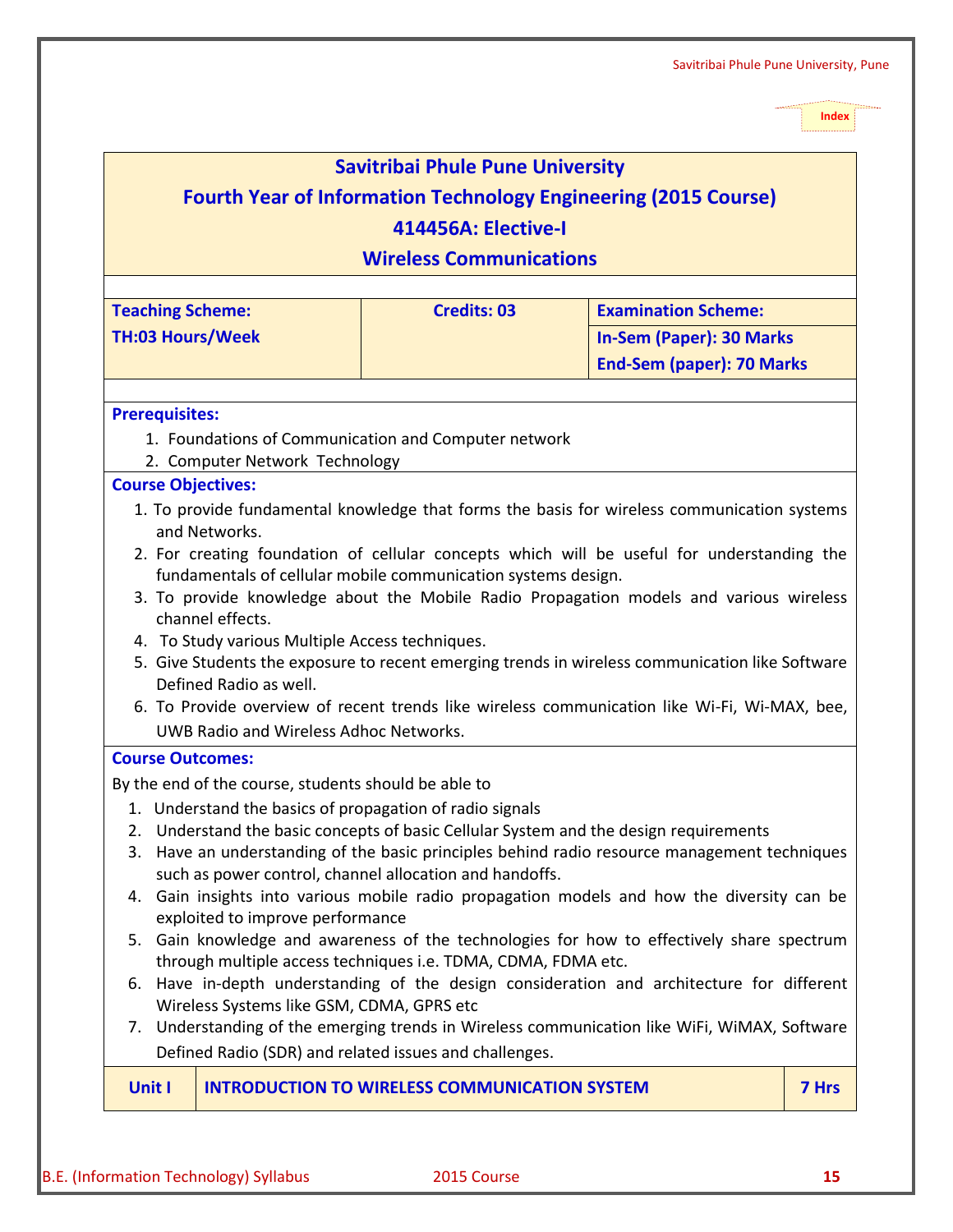Savitribai Phule Pune University, Pune

| Area Networks        | Evolution of mobile communications, Mobile Radio System around the world, Types of Wireless<br>Communication System, Comparison of Common wireless system, Trend in Cellular radio and<br>personal communication. Second generation Cellular Networks, Third Generation (3G) Wireless<br>Networks, Wireless Local Loop(WLL), Wireless Local Area network(WLAN), Bluetooth and Personal                                                                                                                                                                               |       |
|----------------------|----------------------------------------------------------------------------------------------------------------------------------------------------------------------------------------------------------------------------------------------------------------------------------------------------------------------------------------------------------------------------------------------------------------------------------------------------------------------------------------------------------------------------------------------------------------------|-------|
| <b>Unit II</b>       | THE CELLULAR CONCEPT- SYSTEM DESIGN FUNDAMENTALS                                                                                                                                                                                                                                                                                                                                                                                                                                                                                                                     | 7 Hrs |
|                      | Cellular system, Hexagonal geometry cell and concept of frequency reuse, Channel Assignment<br>Strategies Distance to frequency reuse ratio, Channel & co-channel interference reduction factor, S/I<br>ratio consideration and calculation for Minimum Co-channel and adjacent interference, Handoff<br>Strategies, Umbrella Cell Concept, Trunking and Grade of Service, Improving Coverage & Capacity in<br>Cellular System-cell splitting, Cell sectorization, Repeaters, Micro cell zone concept, Channel antenna<br>system design considerations.              |       |
| <b>Unit III</b>      | MOBILE RADIO PROPAGATION MODEL, SMALL SCALE FADING AND<br><b>DIVERSITY</b>                                                                                                                                                                                                                                                                                                                                                                                                                                                                                           | 7 Hrs |
|                      | Reflection, Ray ground reflection model, Diffraction, Scattering, Link budget design, Max. Distance<br>Coverage formula, Empirical formula for path loss, Indoor and outdoor propagation models, Small<br>scale multipath propagation, Impulse model for multipath channel, Delay spread, Feher's delay<br>spread, upper bound Small scale, Multipath Measurement parameters of multipath channels, Types<br>of small scale Fading, Rayleigh and rician distribution, Statistical for models multipath fading channels<br>and diversity techniques.                  |       |
| <b>Unit IV</b>       | <b>MULTIPLE ACCESS TECHNIQUES</b>                                                                                                                                                                                                                                                                                                                                                                                                                                                                                                                                    | 7 Hrs |
|                      | CDMA and CSMA. Comparison of Linearly Amplified BPSK, DQPS and DQPSK and Nonlinearly<br>Amplified (NLA) GMSK, GFSK, 4-FM, and FQPSK Radio Equipment (Coherent and Noncoherent). Radio<br>Link Design of Digital Wireless Cellular Systems. Spectrum Utilization in Digital Wireless Mobile<br>Systems. Capacity and Throughput (Message Delay) Study and Comparison of GMSK, GFSK, and<br>FQPSK Modulated Wireless Systems. Time Division Multiple Access Wireless Cellular Systems. Code<br>Division Multiple Access Spread-Spectrum Digital Cellular IS-95 System. |       |
| Unit V               | <b>WIRELESS SYSTEMS</b>                                                                                                                                                                                                                                                                                                                                                                                                                                                                                                                                              | 7 Hrs |
| GSM                  | system architecture, Radio interface, Protocols, Localization and calling, Handover,<br>Authentication and security in GSM, GSM speech coding, Concept of spread spectrum, Architecture<br>of IS-95 CDMA system, Air interface, CDMA forward channels, CDMA reverse channels, Soft handoff,<br>CDMA features, Power control in CDMA, Performance of CDMA System, RAKE Receiver, CDMA2000<br>cellular technology, GPRS system architecture.                                                                                                                           |       |
| <b>Unit VI</b>       | <b>RECENT TRENDS</b>                                                                                                                                                                                                                                                                                                                                                                                                                                                                                                                                                 | 7 Hrs |
|                      | Introduction to Wi-Fi, WiMAX, ZigBee Networks, Software Defined Radio, UWB Radio, Wireless                                                                                                                                                                                                                                                                                                                                                                                                                                                                           |       |
|                      | Adhoc Network and Mobile Portability, Security issues and challenges in a Wireless network.                                                                                                                                                                                                                                                                                                                                                                                                                                                                          |       |
| <b>Text Books</b>    |                                                                                                                                                                                                                                                                                                                                                                                                                                                                                                                                                                      |       |
| 1.<br>2.<br>3.<br>4. | Rappaport, T.S., "Wireless communications", Second Edition, Pearson Education, 2010.<br>Wireless Communications and Networking, Vijay Garg, Elsevier.<br>Wireless digital communication, KamiloFeher, PHI.<br>Andreas.F. Molisch, "Wireless Communications", John Wiley - India, 20063                                                                                                                                                                                                                                                                               |       |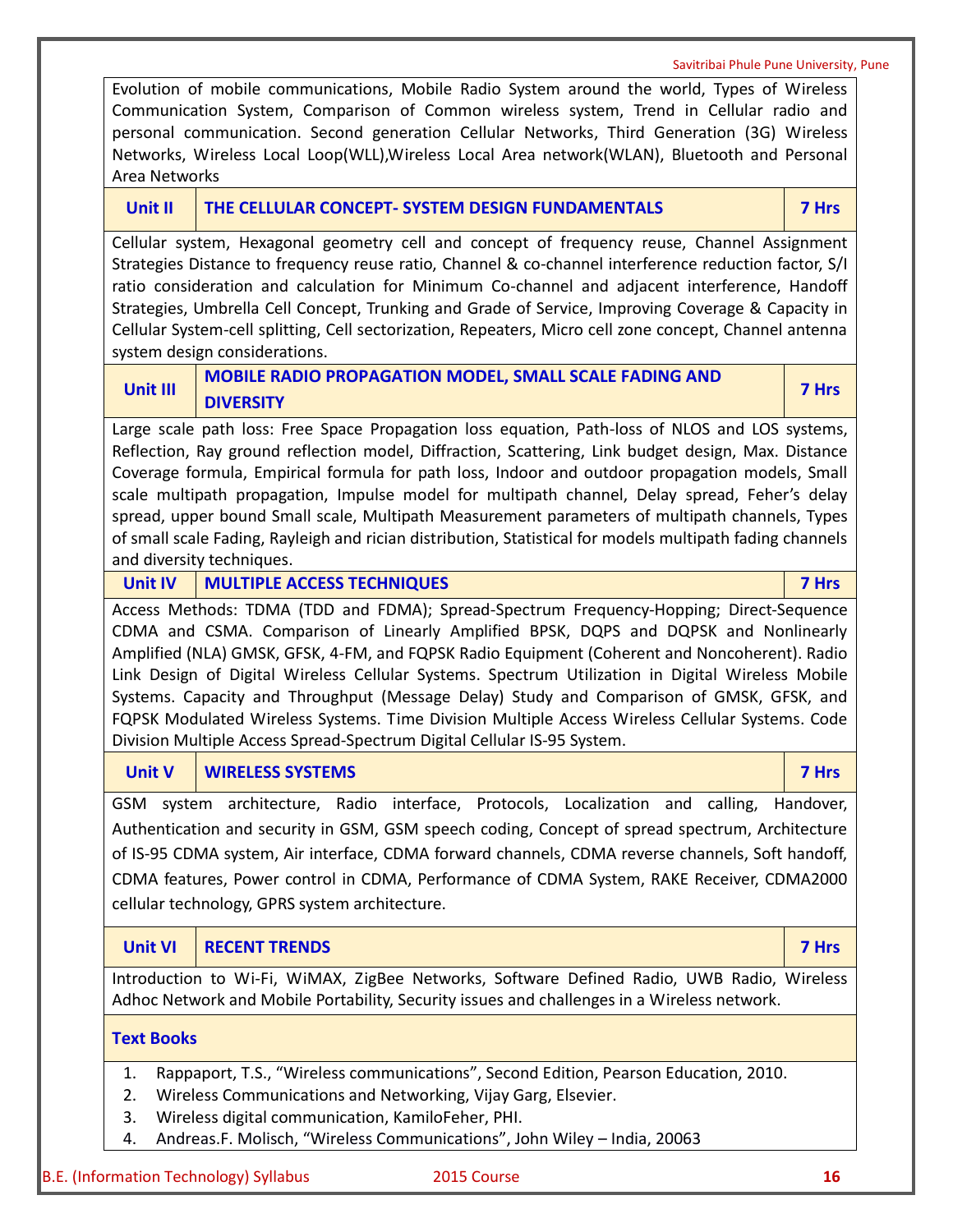- 1. David Tse and PramodViswanath, "Fundamentals of Wireless Communication", Cambridge University Press, 2005.
- 2. UpenaDalal, " Wireless Communication", Oxford University Press, 2009.
- 3. Van Nee, R. and Ramji Prasad, "OFDM for wireless multimedia communications", Artech House, 2000.
- 4. Mobile Communications Engineering, William C. Y. Lee, McGraw Hill Publications
- 5. Mobile and personal Communication system and services by Rajpandya, IEEE press (PHI).
- 6. Wireless Communications-T.L.Singh-TMH
- 7. Adhoc Mobile Wireless network, C.K.Toh Pearson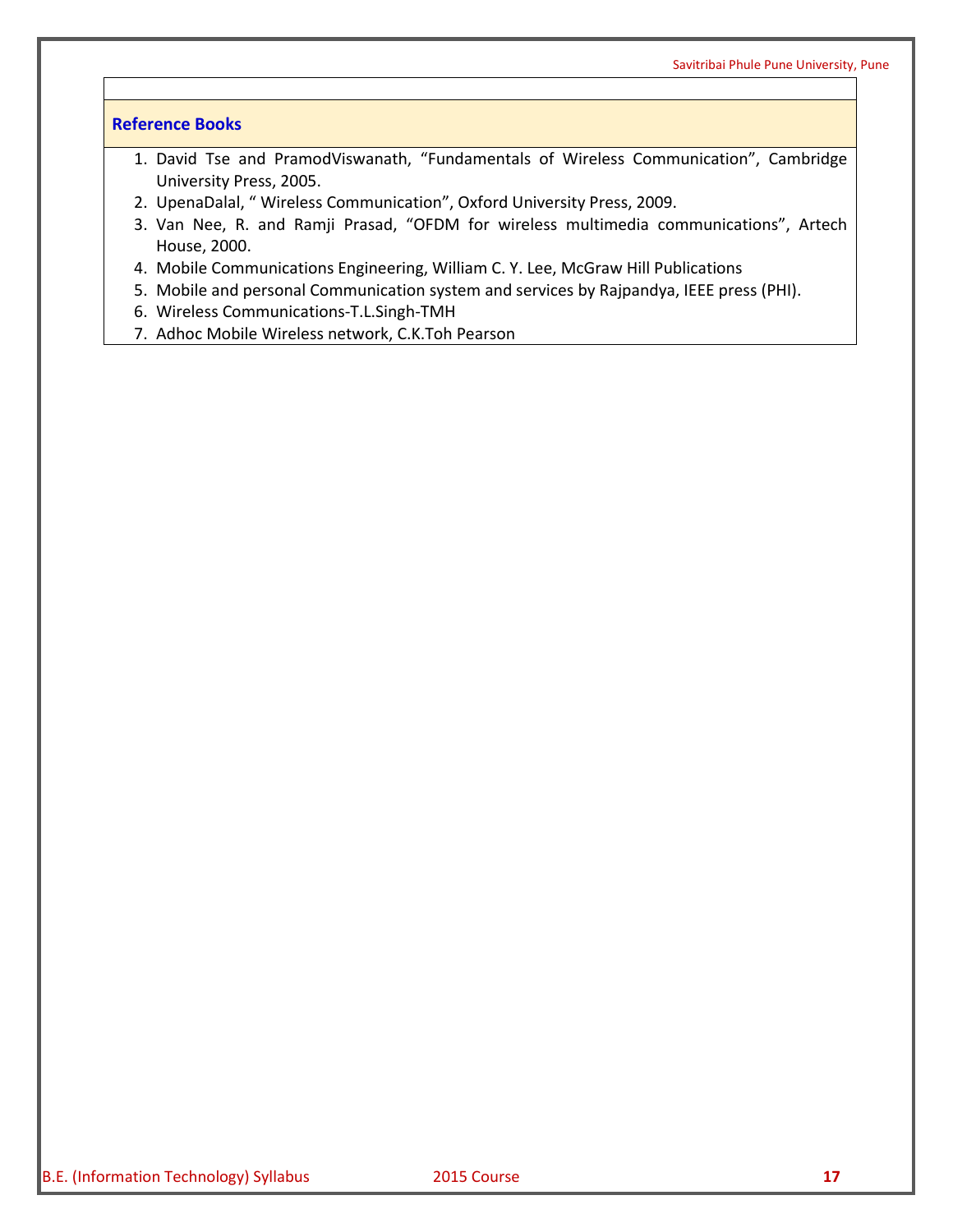# **Savitribai Phule Pune University**

# <span id="page-17-0"></span>**Fourth Year of Information Technology Engineering (2015 Course) 414456B: Elective-I**

**Natural Language Processing** 

|                           | <b>Teaching Scheme:</b>                              | <b>Credits: 03</b>                                                       | <b>Examination Scheme:</b>                                                                                                                                                                                  |       |  |
|---------------------------|------------------------------------------------------|--------------------------------------------------------------------------|-------------------------------------------------------------------------------------------------------------------------------------------------------------------------------------------------------------|-------|--|
| <b>TH:03 Hours/Week</b>   |                                                      |                                                                          | <b>In-Sem (Paper): 30 Marks</b>                                                                                                                                                                             |       |  |
|                           |                                                      |                                                                          | <b>End-Sem (paper): 70 Marks</b>                                                                                                                                                                            |       |  |
|                           |                                                      |                                                                          |                                                                                                                                                                                                             |       |  |
| <b>Prerequisites:</b>     |                                                      |                                                                          |                                                                                                                                                                                                             |       |  |
| 1.                        | Basic understanding of probability theory            |                                                                          |                                                                                                                                                                                                             |       |  |
| 2.                        | Basic knowledge of finite automata                   |                                                                          |                                                                                                                                                                                                             |       |  |
| <b>Course Objectives:</b> |                                                      |                                                                          |                                                                                                                                                                                                             |       |  |
|                           |                                                      |                                                                          | 1. To understand the core concepts of Natural language processing and levels of language                                                                                                                    |       |  |
| analysis.                 |                                                      |                                                                          |                                                                                                                                                                                                             |       |  |
|                           | algorithms for processing linguistic information     |                                                                          | 2. To understand the computational properties of natural languages and the commonly used                                                                                                                    |       |  |
|                           |                                                      |                                                                          |                                                                                                                                                                                                             |       |  |
| <b>Course Outcomes:</b>   |                                                      |                                                                          |                                                                                                                                                                                                             |       |  |
|                           | By the end of the course, students should be able to |                                                                          |                                                                                                                                                                                                             |       |  |
| 1.                        |                                                      | Understand automatic processing of human languages using computers.      |                                                                                                                                                                                                             |       |  |
|                           |                                                      |                                                                          |                                                                                                                                                                                                             |       |  |
| 2.                        |                                                      | Understand various applications of natural language processing           |                                                                                                                                                                                                             |       |  |
| Unit I                    | <b>INTRODUCTION</b>                                  |                                                                          |                                                                                                                                                                                                             | 7 Hrs |  |
|                           | Phrases, Adverbial Phrases.                          |                                                                          | Applications of Natural Language Understanding, Evaluating Language Understanding Systems, The<br>Elements of Simple Noun Phrases, Verb Phrases and Simple Sentences, Noun Phrases, Adjective               |       |  |
| <b>Unit II</b>            | <b>GRAMMARS</b>                                      |                                                                          |                                                                                                                                                                                                             | 7 Hrs |  |
|                           |                                                      | Grammars, Morphological Analysis and the Lexicon, Parsing with Features. | Grammars and Sentence Structure, Top-Down Parser, Bottom-Up Chart Parser, Top-Down Chart<br>Parsing, Finite State Models and Morphological Processing, Feature Systems and Augmented                        |       |  |
| Unit III                  | <b>EFFICIENT PARSING</b>                             |                                                                          |                                                                                                                                                                                                             | 7 Hrs |  |
|                           | of Ambiguity, Partial Parsing.                       |                                                                          | Auxiliary Verbs and Verb Phrases, Noun Phrases and Relative Clauses, Human Preferences in Parsing,<br>Encoding Uncertainty: Shift-Reduce Parsers, A Deterministic Parser, Techniques for Efficient Encoding |       |  |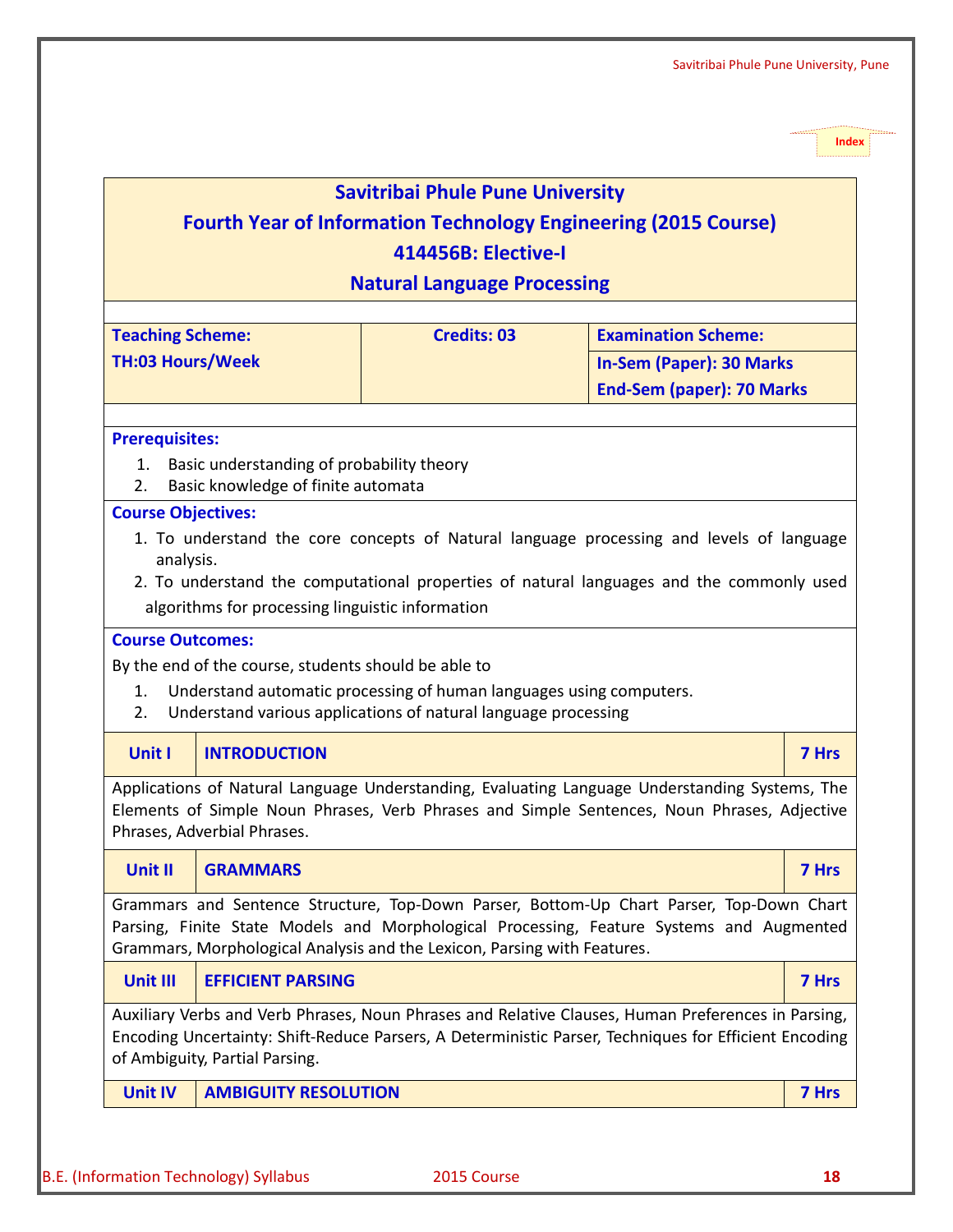B.E. (Information Technology) Syllabus 2015 Course **19**

Part-of-Speech Tagging, Obtaining Lexical Probabilities, Probabilistic Context-Free Grammars, Best-First Parsing, Semantics and Logical Form, Word Senses and Ambiguity, Encoding Ambiguity in Logical

Form, Verbs and States in Logical Form.

**Unit V LINKING SYNTAX AND SEMANTICS 7 Hrs**

Semantic Interpretation and Compositionality, Prepositional Phrases and Verb Phrases, Lexicalized Semantic Interpretation and Semantic Roles, Handling Simple Questions, Semantic Interpretation Using Feature Unification, Semantic Filtering Using Selectional Restrictions, Semantic Networks, Statistical Word Sense Disambiguation

# **Unit VI KNOWLEDGE REPRESENTATION 7 Hrs**

Handling Natural Language Quantification, Time and Aspectual Classes of Verbs, Automating Deduction in Logic-Based Representations, Procedural Semantics and Question Answering, Hybrid Knowledge Representations, Using World Knowledge, Establishing Coherence, Matching Against Expectations, Reference and Matching Expectations, Using Knowledge About Action and Casualty.

### **Text Books**

- 1. Allen James, Natural Language Understanding, Pearson India, 2<sup>nd</sup> Edition, ISBN:9788131708958, 8131708950
- 2. James H. Martin, Daniel Jurafsky, Speech and Language Processing, Pearson, 1st Edition, ISBN: 9789332518414, 8131716724

### **Reference Books**

- 1. M. Christopher, H. Schutze ,Foundations of Statistical Natural Language Processing, MIT Press, $1^{st}$  Edition, ISBN:9780262133609
- 2. C. Eugene, Statistical Language Learning, MIT Press,  $1^{st}$  Edition, ISBN: 9780262032162
- 3. S. Bird, E. Klein &E. Loper,Natural Language Processing with Python, O' Reilly(Shroff Publishers), 1<sup>st</sup> Edition, ISBN: 9788184047486

Savitribai Phule Pune University, Pune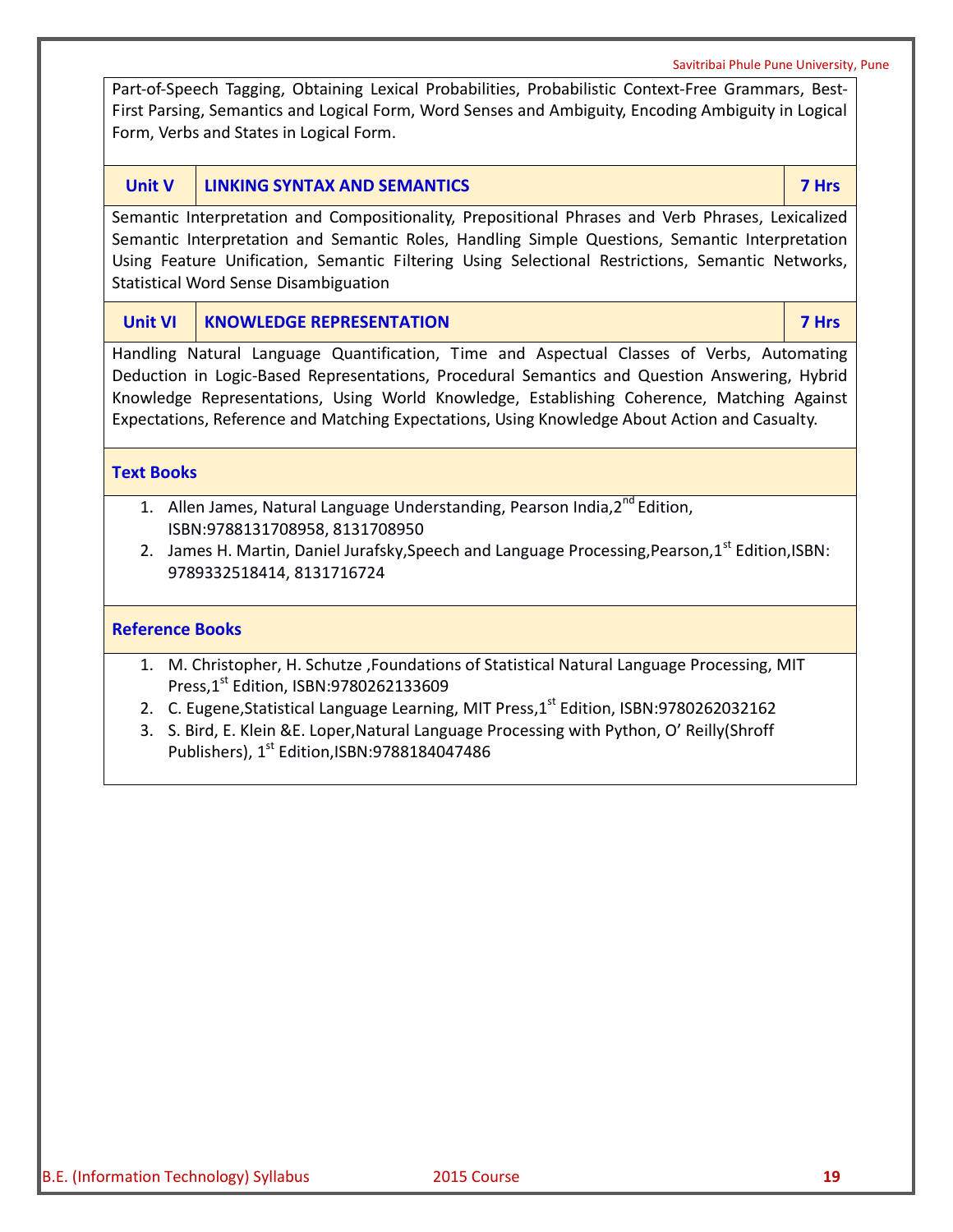#### **Savitribai Phule Pune University**

# <span id="page-19-0"></span>**Fourth Year of Information Technology Engineering (2015 Course)**

#### **414456C: Elective-I**

**Usability Engineering** 

| Teaching Scheme: | <b>Credits: 03</b> | <b>Examination Scheme:</b>                                   |
|------------------|--------------------|--------------------------------------------------------------|
| TH:03 Hours/Week |                    | In-Sem (Paper): 30 Marks<br><b>End-Sem (paper): 70 Marks</b> |
|                  |                    |                                                              |

#### **Prerequisites:**

Human Computer Interaction

#### **Course Objectives:**

- 1. To explain usability engineering lifecycle for designing a user-friendly software.
- 2. Discuss usability design guidelines, their foundations, assumptions, advantages, and weaknesses.
- 3. To develop usability evaluation skills for software testing.
- 4. To explain industry standards for designing and evaluating use-interfaces.
- 5. To make aware of the current trends in usability engineering.

#### **Course Outcomes:**

By the end of the course, students should be able to

- 1. justify the theory and practice of usability evaluation approaches, methods and techniques.
- 2. compare and evaluate strengths and weaknesses of various approaches, methods and techniques for evaluating usability.
- 3. design and implement a usability test plan, based on modelling or requirements specification.
- 4. choose appropriate approaches, methods and techniques to evaluate the usability of a specified interactive system..

#### **Unit I INTRODUCTION 7 Hrs**

What is Usability: Usability and Other Considerations, Definition of Usability, Example: Measuring the Usability of Icons, Usability Trade-Offs, Categories of Users and Individual User Differences. Generations of User Interfaces: Batch Systems, Line-Oriented Interfaces, Full-Screen Interfaces, Graphical User Interfaces, Next-Generation Interfaces, Long-Term Trends in Usability.

### **Unit II THE USABILITY ENGINEERING LIFECYCLE 7 Hrs**

The Usability Engineering Lifecycle: Know the User, Competitive Analysis, Goal Setting, Parallel Design, Participatory Design, Coordinating the Total Interface, Guidelines and Heuristic Evaluation, Prototyping, Interface Evaluation, Iterative Design, Follow-Up Studies of Installed Systems, Meta-Methods, Prioritizing Usability Activities, Be Prepared.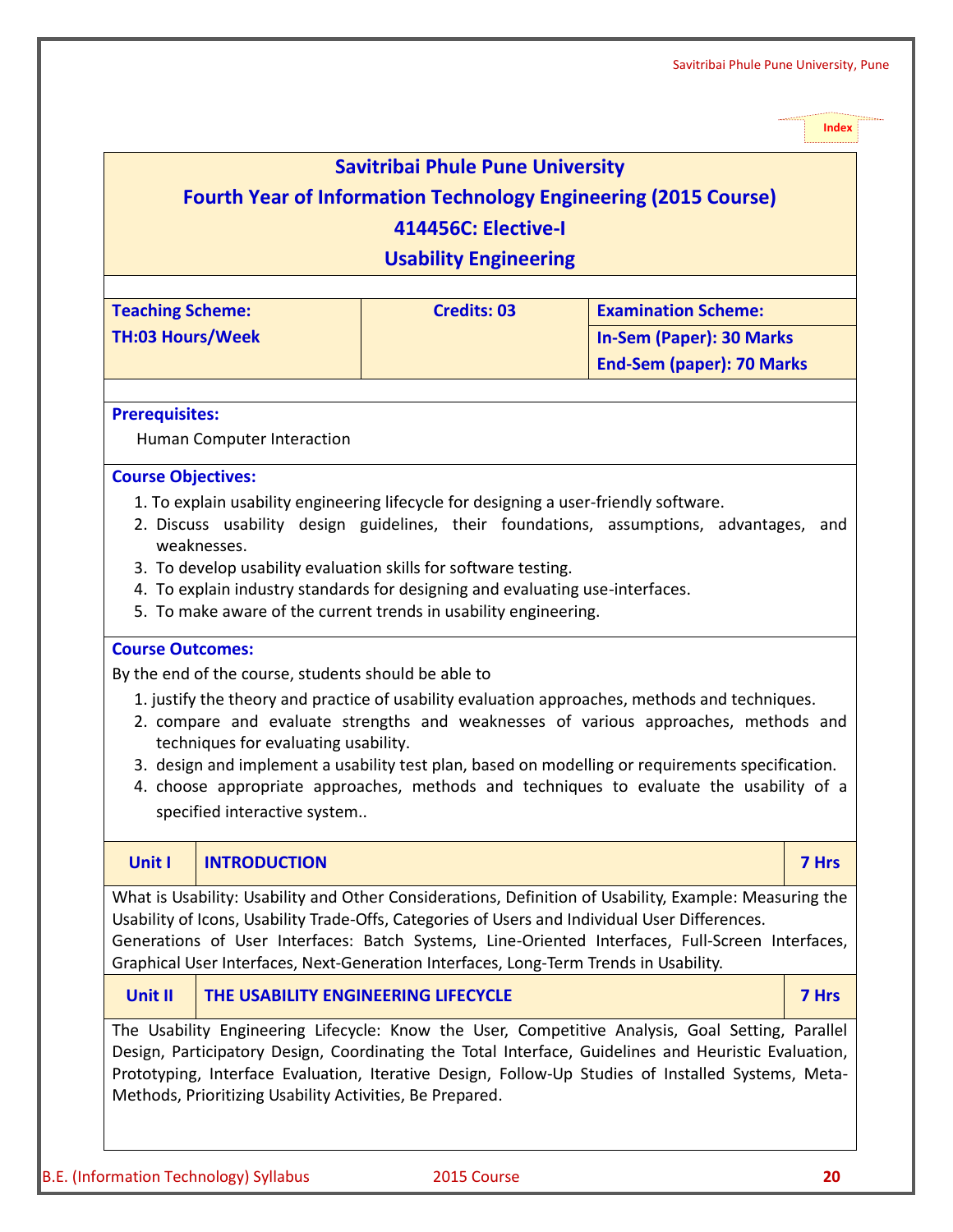|                        | Savitribai Phule Pune University, Pune                                                                                                                                                                                                                                                                                                                                                                                   |       |
|------------------------|--------------------------------------------------------------------------------------------------------------------------------------------------------------------------------------------------------------------------------------------------------------------------------------------------------------------------------------------------------------------------------------------------------------------------|-------|
| <b>Unit III</b>        | <b>USABILITY HEURISTICS</b>                                                                                                                                                                                                                                                                                                                                                                                              | 7 Hrs |
|                        | Usability Heuristics: Simple and Natural Dialogue, Speak the Users' Language, Minimize User Memory<br>Load, Consistency, Feedback, Clearly Marked Exits, Shortcuts, Good Error Messages, Prevent Errors,<br>Help and Documentation, Heuristic Evaluation                                                                                                                                                                 |       |
| <b>Unit IV</b>         | <b>USABILITY TESTING</b>                                                                                                                                                                                                                                                                                                                                                                                                 | 7 Hrs |
|                        | Usability Testing: Test Goals and Test Plans, Getting Test Users, Choosing Experimenters, Ethical<br>Aspects of Tests with Human, Subjects, Test Tasks, Stages of a Test, Performance Measurement,<br>Thinking Aloud, Usability Laboratories.<br>Usability Assessment Methods beyond Testing: Observation, Questionnaires and Interviews, Focus<br>Groups, Logging Actual Use, User Feedback, Choosing Usability Methods |       |
| <b>Unit V</b>          | <b>INTERFACE STANDARDS</b>                                                                                                                                                                                                                                                                                                                                                                                               | 7 Hrs |
|                        | Interface Standards: National, International and Vendor Standards, Producing Usable In-House<br>Standards. International User Interfaces: International Graphical Interfaces, International Usability<br>Engineering Guidelines for Internationalization Resource Separation, Multi-locale Interfaces.                                                                                                                   |       |
| <b>Unit VI</b>         | <b>FUTURE DEVELOPMENTS</b>                                                                                                                                                                                                                                                                                                                                                                                               | 7 Hrs |
| <b>Web Analytics</b>   | Future Developments: Theoretical Solutions, Technological Solutions, CAUSE Tools: Computer-Aided<br>Usability Engineering, Technology Transfer, Ubiquitous Computing, Intelligent User-interfaces,<br>Simulation and Virtual Reality,<br>Case Study: Usability Issues in Organizations, Organizational Roles and Structures, Ethics of Usability,                                                                        |       |
| <b>Text Books</b>      |                                                                                                                                                                                                                                                                                                                                                                                                                          |       |
|                        | 1. Jakob Nielsen, "Usability Engineering", Morgan Kaufmann, An Imprint of Academic Press,<br>Harcourt Science and Technology Company                                                                                                                                                                                                                                                                                     |       |
| <b>Reference Books</b> |                                                                                                                                                                                                                                                                                                                                                                                                                          |       |
|                        | 1. Rosson, M. B., & Carroll, J. M. (2001), "Usability Engineering: Scenario-Based development of<br>human-computer interaction", Elsevier.<br>2. Mayhew, D. (1999), "The Usability Engineering Lifecycle: A Practitioner's Handbook for user<br>interface design", Morgan Kaufmann                                                                                                                                       |       |
|                        |                                                                                                                                                                                                                                                                                                                                                                                                                          |       |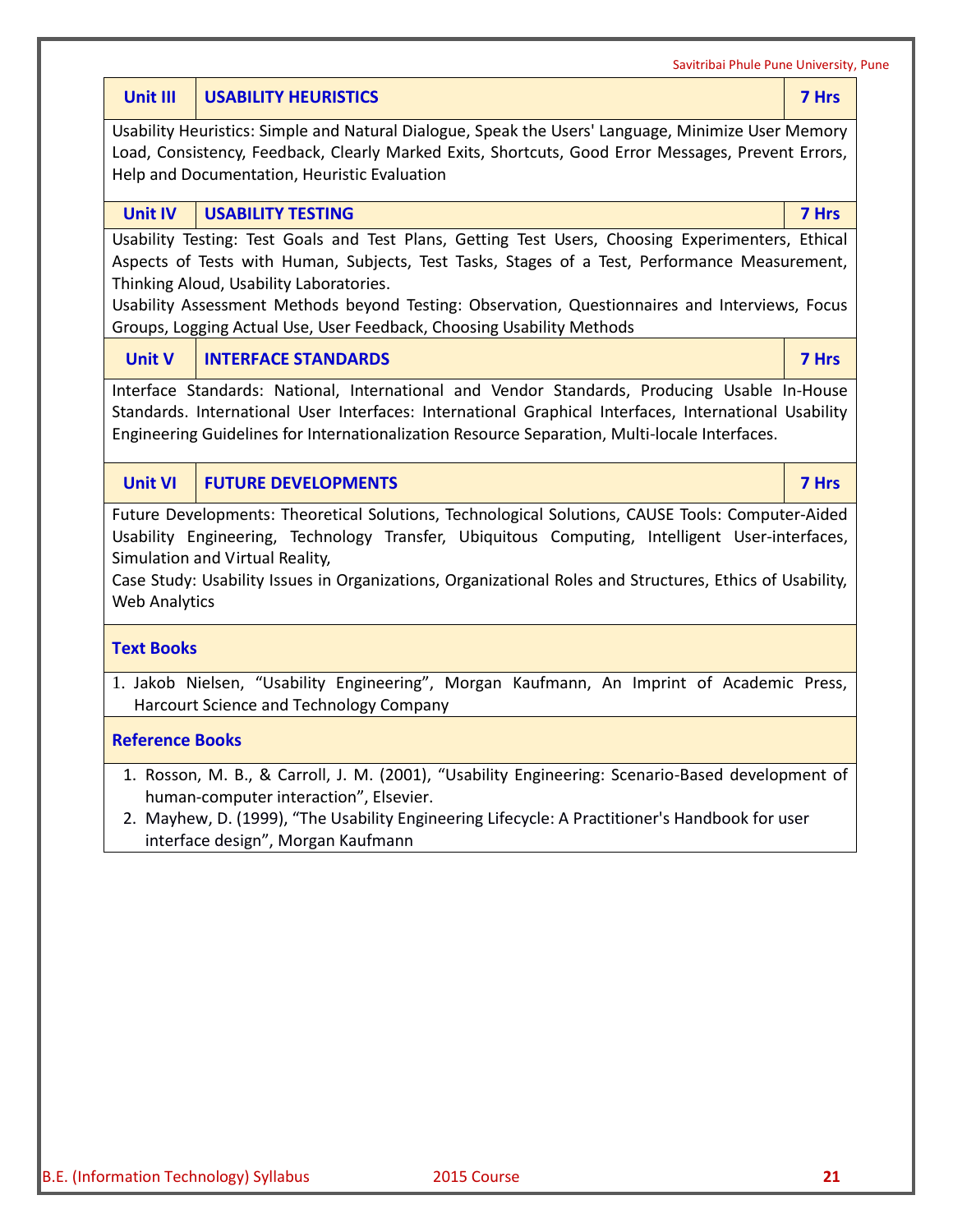<span id="page-21-0"></span>

|                                                                                                       |                                                                                           |                                  | Inde  |  |
|-------------------------------------------------------------------------------------------------------|-------------------------------------------------------------------------------------------|----------------------------------|-------|--|
|                                                                                                       | <b>Savitribai Phule Pune University</b>                                                   |                                  |       |  |
| <b>Fourth Year of Information Technology Engineering (2015 Course)</b>                                |                                                                                           |                                  |       |  |
| <b>414456D: Elective-I</b>                                                                            |                                                                                           |                                  |       |  |
|                                                                                                       |                                                                                           |                                  |       |  |
|                                                                                                       | <b>Multicore and Concurrent Systems</b>                                                   |                                  |       |  |
|                                                                                                       |                                                                                           |                                  |       |  |
| <b>Teaching Scheme:</b>                                                                               | <b>Credits: 03</b>                                                                        | <b>Examination Scheme:</b>       |       |  |
| <b>TH:03 Hours/Week</b>                                                                               |                                                                                           | <b>In-Sem (Paper): 30 Marks</b>  |       |  |
|                                                                                                       |                                                                                           | <b>End-Sem (paper): 70 Marks</b> |       |  |
|                                                                                                       |                                                                                           |                                  |       |  |
| <b>Prerequisites:</b>                                                                                 |                                                                                           |                                  |       |  |
| 1. Computer Architecture and Organization<br>2. Processor Architecture and Interfacing                |                                                                                           |                                  |       |  |
| 3. Operating System                                                                                   |                                                                                           |                                  |       |  |
| 4. Programming Language and Problem Solving                                                           |                                                                                           |                                  |       |  |
| <b>Course Objectives:</b>                                                                             |                                                                                           |                                  |       |  |
| 1. To understand the multicore and concurrent systems.                                                |                                                                                           |                                  |       |  |
| 2. To understand the multicore and concurrent programming aspects.                                    |                                                                                           |                                  |       |  |
| 3. To understand concept of distributed and shared memory programming.                                |                                                                                           |                                  |       |  |
| To recognize differences in between different concurrent processing approaches and<br>4.              |                                                                                           |                                  |       |  |
| identifying correct one according to architectural and application needs.                             |                                                                                           |                                  |       |  |
| To know the applications of multicore and concurrent systems and use its programming<br>5.            |                                                                                           |                                  |       |  |
| concepts for new application development.                                                             |                                                                                           |                                  |       |  |
|                                                                                                       | 6. To explore recent trends in multicore and concurrent system programming                |                                  |       |  |
| <b>Course Outcomes:</b>                                                                               |                                                                                           |                                  |       |  |
| By the end of the course, students should be able to                                                  |                                                                                           |                                  |       |  |
|                                                                                                       | 1. Know types of parallel machine and to know multicore and concurrent systems in detail. |                                  |       |  |
|                                                                                                       | 2. Know the ways to measure the performance of multicore systems.                         |                                  |       |  |
|                                                                                                       | 3. Understand need of multicore and concurrent system programming.                        |                                  |       |  |
|                                                                                                       | 4. Know the different approaches for multicore and concurrent programming.                |                                  |       |  |
|                                                                                                       | 5. Use and apply the approaches learned, for application development.                     |                                  |       |  |
|                                                                                                       | 6. Understand and explore recent trends in multicore and concurrent system programming.   |                                  |       |  |
| Unit I<br><b>INTRODUCTION</b>                                                                         |                                                                                           |                                  | 7 Hrs |  |
|                                                                                                       |                                                                                           |                                  |       |  |
| Information Security Concepts, Security Threats and Vulnerabilities, Security Architectures and       |                                                                                           |                                  |       |  |
| Operational Models, Types of Security attacks, Goals of Security, Malicious code, Intrusion detection |                                                                                           |                                  |       |  |
| system (IDS): Need, Types, Limitations and Challenges, security and privacy.                          |                                                                                           |                                  |       |  |
|                                                                                                       |                                                                                           |                                  |       |  |

### **Unit II MULTICORE AND CONCURRENT PROGRAM DESIGN 7 Hrs**

The PCAM methodology, Decomposition patterns: Task parallelism, Divide-and-conquer decomposition

Geometric decomposition, Recursive data decomposition, Pipeline decomposition, Event-based

B.E. (Information Technology) Syllabus 2015 Course **22**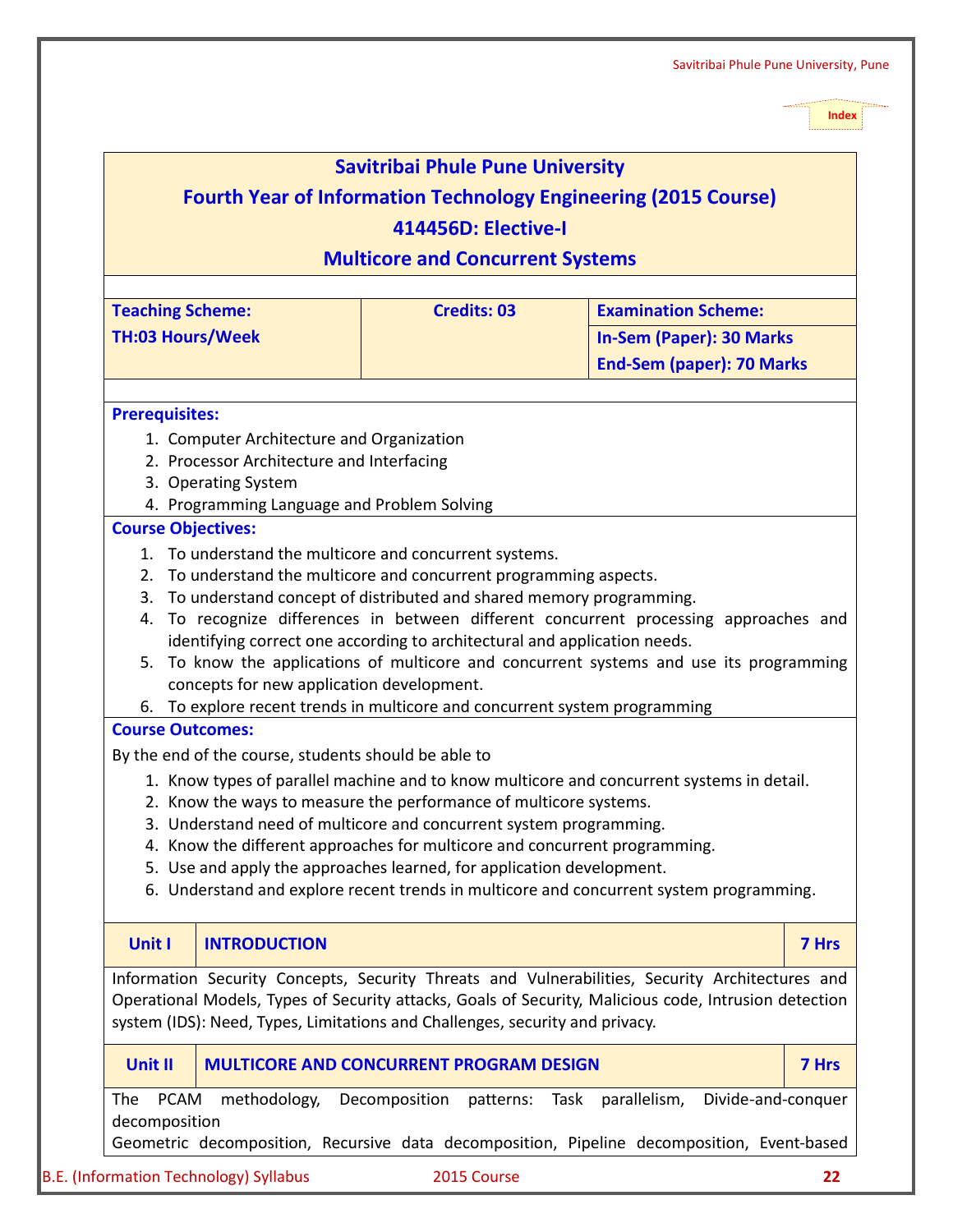Savitribai Phule Pune University, Pune coordination decomposition, Program structure patterns: Single-program, multiple-data, Multipleprogram, multiple-data, Master-worker, Map-reduce, Fork/join, Loop parallelism, Matching decomposition patterns with program structure patterns. **Unit III SHARED-MEMORY PROGRAMMING: THREADS 7 Hrs** Threads, Design concerns, Semaphores, Applying semaphores in classical problems, Monitors, Applying monitors in classical problems, Dynamic vs. static thread management, Debugging multithreaded applications, Higher-level constructs: multithreaded programming without threads: Concurrent Map, Map-Reduce, Concurrent filter, Filter-reduce **Unit IV SHARED-MEMORY PROGRAMMING: OPENMP 7 Hrs** Introduction, OpenMP integration V.0: manual partitioning, OpenMP integration V.1: manual partitioning without a race condition, OpenMP integration V.2: implicit partitioning with locking, OpenMP integration V.3: implicit partitioning with reduction, Loop-level parallelism, Task parallelism, Synchronization constructs, Correctness and optimization issues. **Unit V DISTRIBUTED MEMORY PROGRAMMING 7 Hrs** Communicating processes, MPI, Core Concepts, Program architecture, Point-to-Point communication, Buffered communications, Non-blocking communications, Error reporting and handling, Collective communications, Communicating objects, Node management: communicators and groups, Onesided communications, I/O considerations, Combining MPI processes with threads, Timing and performance measurements, Debugging and proiling MPI programs, The Boost.MPI library **Unit VI GPU PROGRAMMING 7 Hrs** CUDA's programming model: threads, blocks, and grids, CUDA's execution model: streaming multiprocessors and warps, CUDA compilation process, Memory hierarchy, Optimization techniques, Dynamic parallelism, Debugging CUDA programs, Proiling CUDA programs, CUDA and MPI **Text Books** 1. Gerassimos Barlas, "Multicore and GPU Programming An Integrated Approach", Morgan Kaufmann, 2015. 2. Max Domeika, "Software Development for Embedded Multi-core Systems: A Practical Guide Using Embedded Intel® Architecture", Elsevier Inc., 2008. 3. Jean Bacon, Janet Van Der Linden, "Concurrent Systems: An Integrated Approach to Operating Systems, Distributed Systems and Database", Addison-Wesley, Edition 2000 **Reference Books** 1. John L. Hennessey and David A. Patterson, " Computer Architecture – A quantitative approach", Morgan Kaufmann / Elsevier, 4th. Edition. 2. David E. Culler, Jaswinder Pal Singh, "Parallel Computing Architecture : A hardware/ software approach", Morgan Kaufmann / Elsevier. 3. Darryl Gove, "Multicore Application Programming for Windows, Linux, and Oracle Solaris", Pearson, 2011. 3. William Stallings, "Computer Organization and Architecture – Designing for Performance", Pearson Education, Seventh Edition. 4. Dezso Sima, Terence Fountain, Peter Kacsuk "Advanced Computer Architectures" A Design space approach, Pearson Education. 5. Advanced Computer Architecture Parallelism, Scalability – Kai Hwang, Programmability, Tata McGrawhill.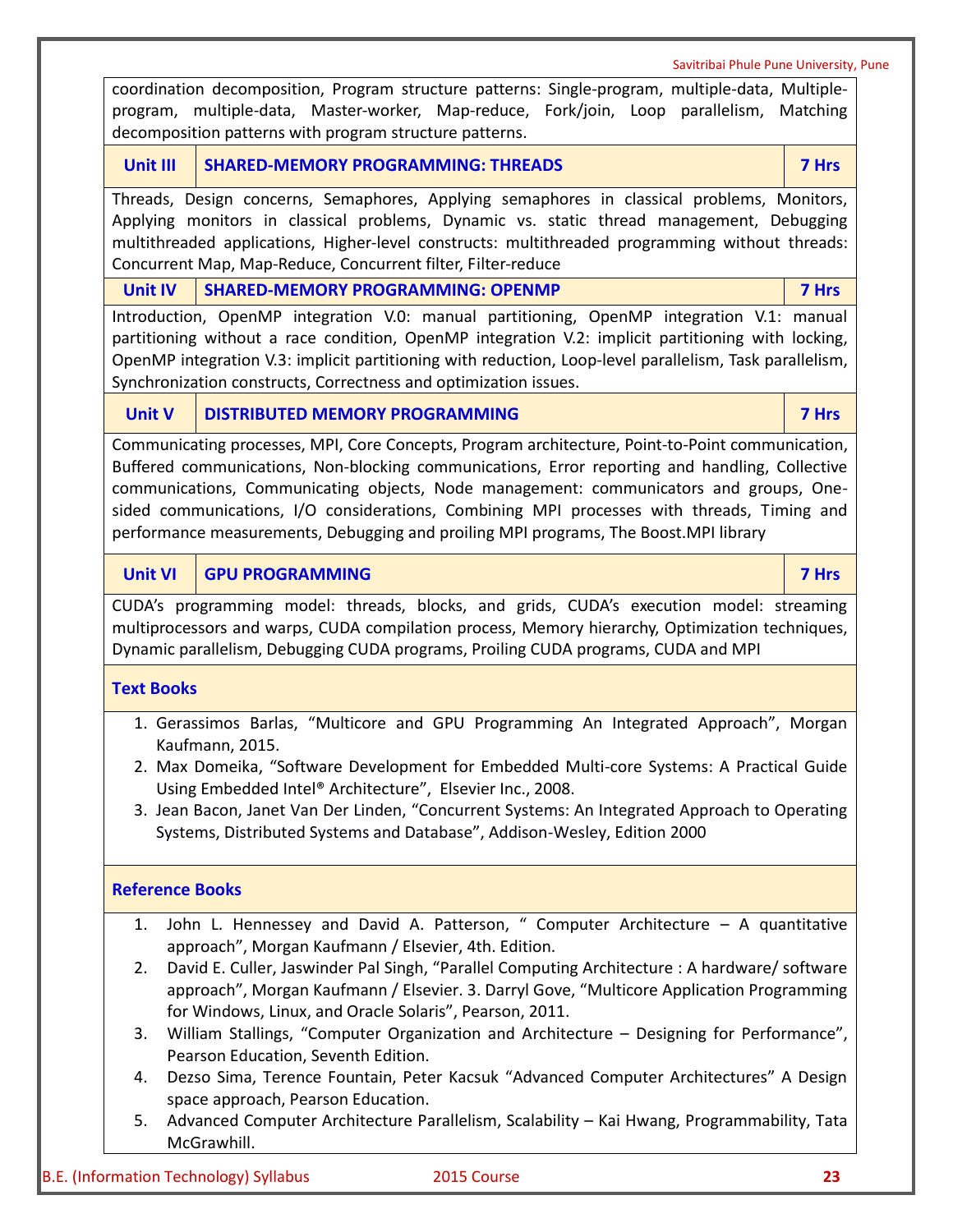- 6. 4. Michael J Quinn, "Parallel programming in C with MPI and OpenMP", Tata McGraw Hill, 2003.
- 7. Shameem Akhter and Jason Roberts, "Multi-core Programming", Intel Press, 2006.
- 8. Roscoe A.W., "Understanding Concurrent Systems", Springer-Verlag, 2010.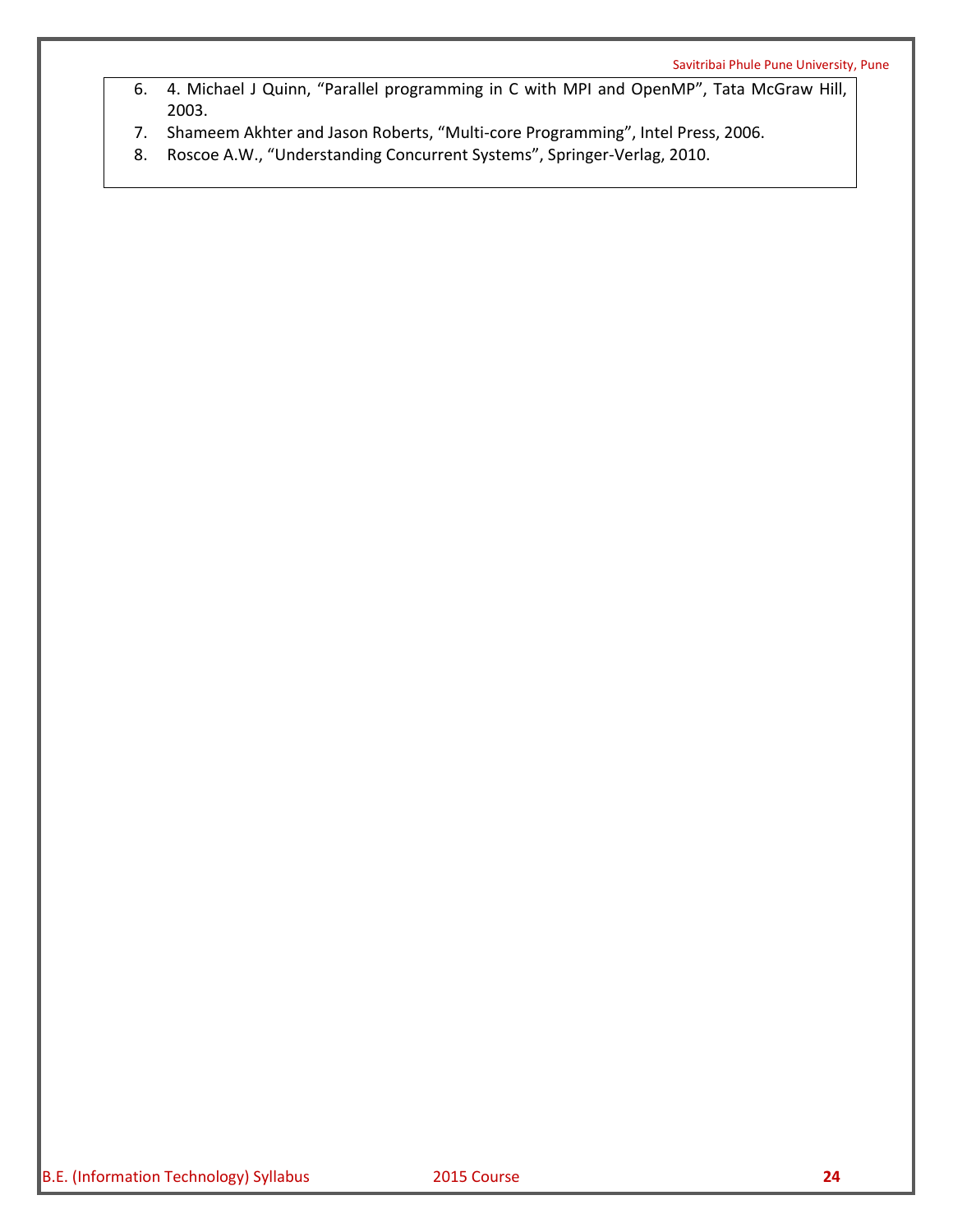### **Savitribai Phule Pune University**

# <span id="page-24-0"></span>**Fourth Year of Information Technology Engineering (2015 Course)**

# **414456E: Elective-I**

**Business Analytics and Intelligence** 

| <b>Teaching Scheme:</b> | <b>Credits: 03</b> | <b>Examination Scheme:</b>       |
|-------------------------|--------------------|----------------------------------|
| <b>TH:03 Hours/Week</b> |                    | <b>In-Sem (Paper): 30 Marks</b>  |
|                         |                    | <b>End-Sem (paper): 70 Marks</b> |
|                         |                    |                                  |

**Prerequisites:**

#### **Course Objectives:**

- 1. Apply conceptual knowledge on how business intelligence is used within organizations.
- 2. Evaluate organization's abilities to create and mobilize corporate knowledge.
- 3. Select software tools for knowledge management systems in business organizations
- 4. Suggest design systems to provide business intelligence

#### **Course Outcomes:**

By the end of the course, students should be able to

- 1. Comprehend the Information Systems and development approaches of Intelligent Systems
- 2. Evaluate and rethink business processes using information systems
- 3. Propose the Framework for business intelligence
- 4. Get acquainted with the Theories, techniques, and considerations for capturing organizational intelligence
- 5. Align business intelligence with business strategy
- 6. Apply the techniques for implementing business intelligence systems

#### **Unit I Decision Making and Decision Support Systems 7 Hrs**

The role of computerized support for decision making and its importance. Types of decisions managers face, and the process through which they make decisions. Decision making styles, the four stages of Simon's decision making process, and common strategies and approaches of decision makers. The role of Decision Support Systems (DSS), its main components, the various DSS types and classification, and how DSS have changed over time. How DSS supports each phase of decision making and summarize the evolution of DSS applications, and on how they have changed over time.

#### **Unit II Business Intelligence Concepts and Platform Capabilities 7 Hrs**

Definition of business intelligence (BI), BI architecture, and its components, and relation with DSS. The main components of BI platforms, their capabilities, and the competitive landscape of BI platforms. The building blocks of business reports, the types of business reports, and the components and structure of business reporting systems. Role of Mathematical model in BI,

B.E. (Information Technology) Syllabus 2015 Course **25**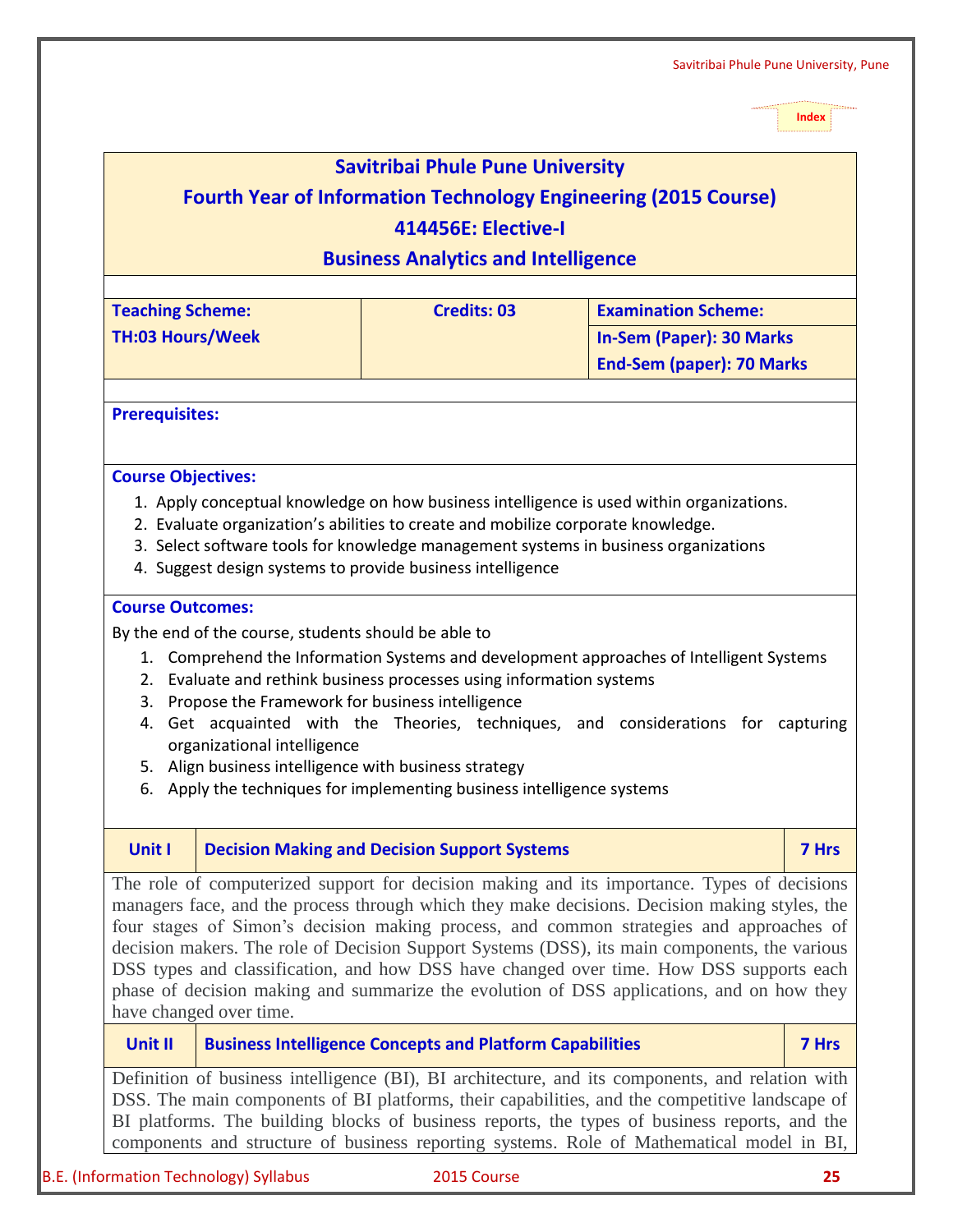Savitribai Phule Pune University, Pune

Factors Responsible for successful BI Project, Obstacle to Business Intelligence in an Organization Different types of OLAP and their applications, and the differences between OLAP and OLTP.

**Unit III Data Visualization and Dashboard Design 7 Hrs**

The top job responsibilities of BI analysts by focusing on creating data visualizations and dashboards. The importance of data visualization and different types of data that can be visually represented. The types of basic and composite charts. This will help you to determine which visualization is most effective to display data for a given data set, and to identify best practices for designing data visualizations. Common characteristics of dashboard, the types of dashboards, and the list attributes of metrics usually included in dashboards. The guidelines for designing dashboard and the common pitfalls of dashboard design.

**Unit IV Business Performance Management Systems 7 Hrs**

This module focuses on how BI is used for Business Performance Management (BPM). The main components of BPM as well as the four phases of BPM cycle and how organizations typically deploy BPM. The purpose of Performance Measurement System and how organizations need to define the key performance indicators (KPIs) for their performance management system. Four balanced scorecards perspectives and the differences between dashboards and scorecards. The benefits of using balanced scorecard versus using Six Sigma in a performance measurement system.

**Unit V Role of Business Intelligence and Analytics in Business <b>1998 1998 1998 1998 1998 1999 1999 1999** 

The role of visual and business analytics (BA) in BI and how various forms of BA are supported in practice. ERP and Business Intelligence, BI Applications in CRM, BI Applications in Marketing, BI Applications in Logistics and Production, Role of BI in Finance, BI Applications in Banking, BI Applications in Telecommunications, BI Applications in Fraud Detection, BI Applications in Retail Industry

# **Unit VI BI Maturity, Strategy and Modern Trends in BI 7 Hrs**

BI maturity and strategy. Different levels of BI maturity, the factors that impact BI maturity within an organization, and the main challenges and the potential solutions for a pervasive BI maturity within an organization. The critical success factors for implementing a BI strategy, BI framework, and BI implementation targets. Open Source BI. Big Data systems. Social BI systems, Geographic BI systems. Customer Experience based BI.

# **Text Books**

- 1. Sabherwal, R. and Becerra-Fernandez, I.(2011). Business Intelligence: Practices, Technologies and Management. John Wiley.
- 2. Turban,E. and Volonino, L.(2011). Information Technology for Managment: Improving Strategic and Operational Performance. 8th edn.Wiley.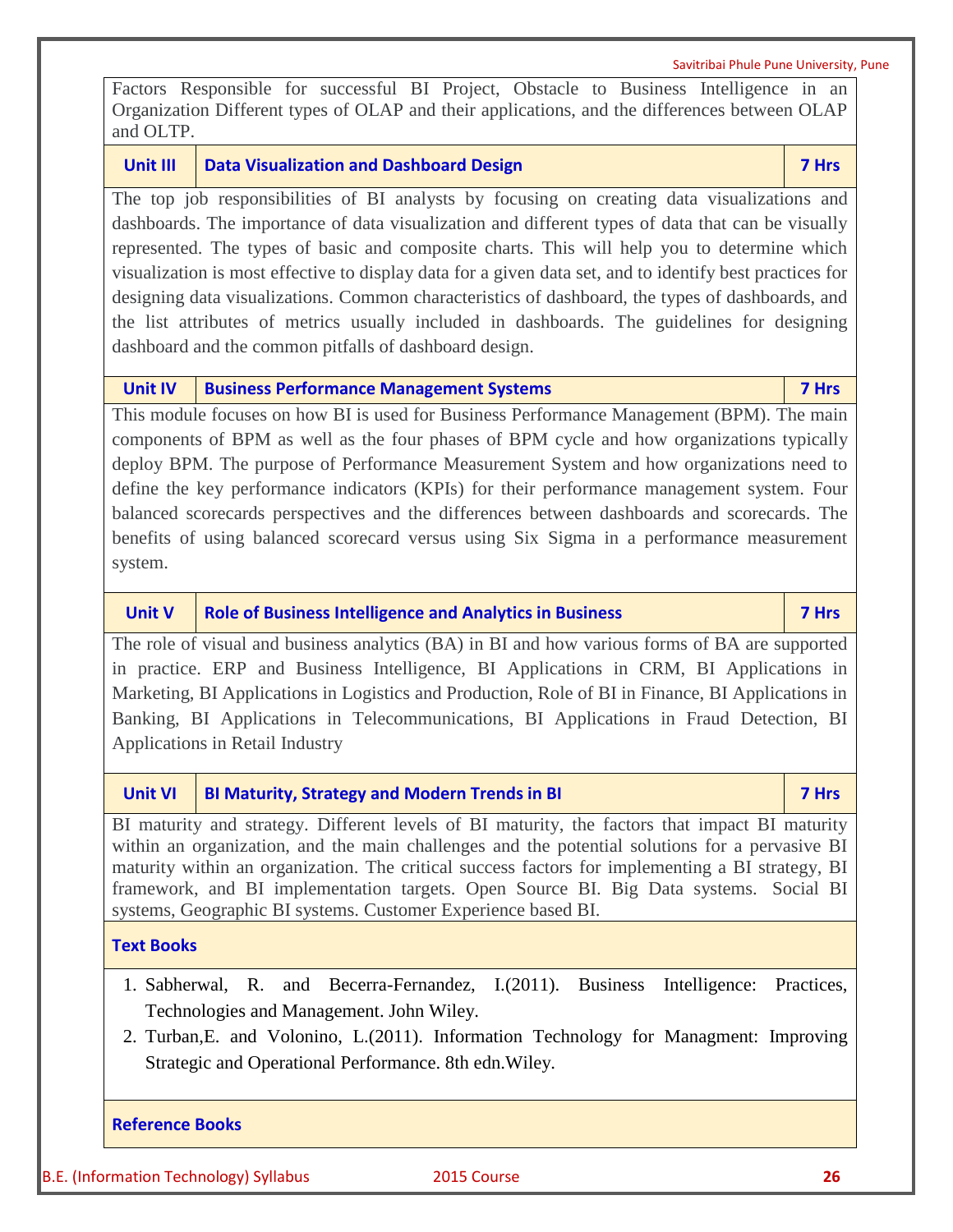- 1. Avison, D. and Fitzgerald, G. (2006). Information Systems development: Methodologies, techniques and tools. 4th ed. McGraw-Hill.
- 2. Anderson-Lehman, R., Watson, H.J., Wixom, B.H., & Hoffer, J.A., 2004, Continental Airlines Flies High with Real-Time Business Intelligence, MIS Quarterly Executive, 3, 4, pp 163-176
- 3. Gangadharan, G.R., & Swami, N., 2004, Business Intelligence Systems: Design and Implementation Strategies, Proceedings of the 2nd International conference on Technology Interfaces, June 7-10, Cavtat, Croatia, pp 139-144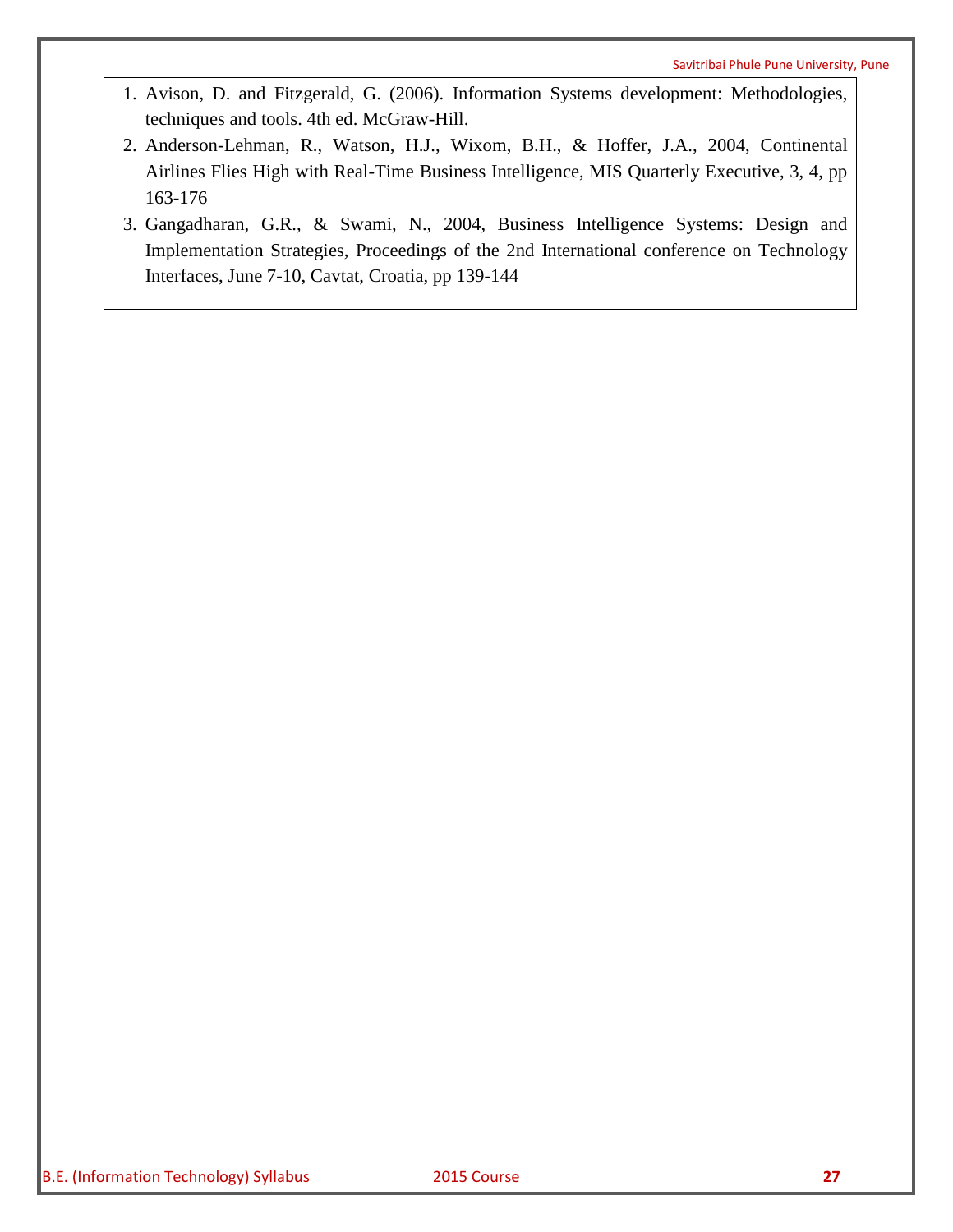<span id="page-27-0"></span>

| <b>Teaching Scheme:</b>                                                                                                                | <b>Credits: 03</b>                                                                                                                                                                                | <b>Examination Scheme:</b>                                                                    |
|----------------------------------------------------------------------------------------------------------------------------------------|---------------------------------------------------------------------------------------------------------------------------------------------------------------------------------------------------|-----------------------------------------------------------------------------------------------|
| <b>TH:03 Hours/Week</b>                                                                                                                |                                                                                                                                                                                                   | <b>In-Sem (Paper): 30 Marks</b><br><b>End-Sem (paper): 70 Marks</b>                           |
| <b>Prerequisites:</b>                                                                                                                  | The course assumes prior knowledge of fundamentals of computer network                                                                                                                            |                                                                                               |
| improve environmental Sustainability<br>5. To know in detail data and control plane in SDN.<br>6. To study use-cases of SDN            | 4. To understand network virtualization and network function virtualization.                                                                                                                      | 3. To recognize how SDN is coupled with the Open Flow protocol and how green ICT can help     |
| <b>Course Outcomes:</b><br>By the end of the course, students should be able to<br>of SDN.<br>4. Comprehend IT Infrastructure for SDN. | 2. Recognize OpenFlow protocols and its forwarding, pipeline model.<br>3. Understand different methodologies for sustainable SDN.<br>5. Acquiring knowledge of OpenFlow protocols, visualization. | 1. Acquire fundamental knowledge of SDN exploring the need, characteristics, and architecture |
| <b>Unit I</b>                                                                                                                          | <b>INTRODUCTION TO SDN: AN OVERVIEW</b>                                                                                                                                                           | 7 Hrs                                                                                         |
|                                                                                                                                        | Planes, Advantages and Disadvantages. Need of SDN, Genesis of SDN.<br>Working of SDN: Fundamental characteristics, SDN Devices, SDN controllers, Applications.                                    | Introduction: The Modern Data Center, Roles and Separation of data, control and management    |
|                                                                                                                                        |                                                                                                                                                                                                   |                                                                                               |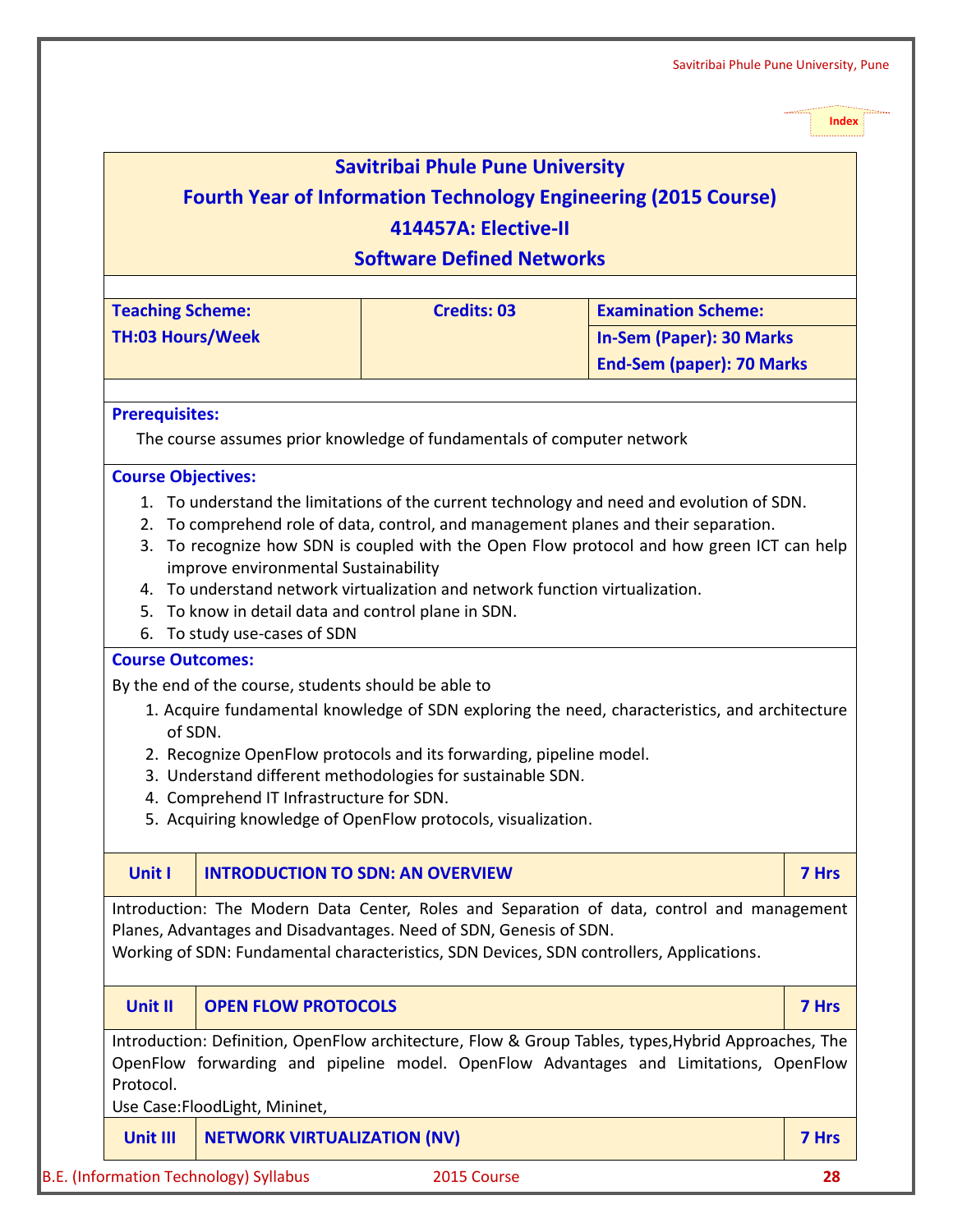|                        |                                                                                                                                                                                                                                                                            | Savitribai Phule Pune University, Pune |
|------------------------|----------------------------------------------------------------------------------------------------------------------------------------------------------------------------------------------------------------------------------------------------------------------------|----------------------------------------|
| (NaaS).                | Definition, Concepts, Benefits of Network Virtualization, Components of a Virtual Network,<br>Applications, Existing Network Virtualization Framework (VMWare and others), Network as a Service                                                                            |                                        |
| <b>Unit IV</b>         | <b>CONTROL PLANE</b>                                                                                                                                                                                                                                                       | 7 Hrs                                  |
|                        | Control Plane: Overview, Existing SDN Controllers including Floodlight and Open Daylight projects.<br>Customization of Control Plane: Switching and Firewall Implementation using SDN Concepts.                                                                            |                                        |
| <b>Unit V</b>          | <b>DATA PLANE</b>                                                                                                                                                                                                                                                          | 7 Hrs                                  |
|                        | Data Plane: Software-based and Hardware-based; Programmable Network, Hardware.<br>Programming SDNs: Northbound Application Programming Interface,<br>Current Languages and Tools, Composition of SDNs.                                                                     |                                        |
| <b>Unit VI</b>         | <b>NETWORK FUNCTIONS VIRTUALIZATION (NFV)</b>                                                                                                                                                                                                                              | 7 Hrs                                  |
| <b>Text Books</b>      |                                                                                                                                                                                                                                                                            |                                        |
| 1.<br>4230-2<br>2.     | Thomas D. Nadeau, Ken Gray, SDN: Software Defined Networks, An Authoritative Review of<br>Network Programmability Technologies, O'Reilly Media, ISBN:10:1-4493-4230-2, 978-1-4493-<br>Paul Goransson and Chuck Black, Software Defined Networks: A Comprehensive Approach, |                                        |
| <b>Reference Books</b> | Morgan Kaufmann, ISBN:9780124166752, 9780124166844                                                                                                                                                                                                                         |                                        |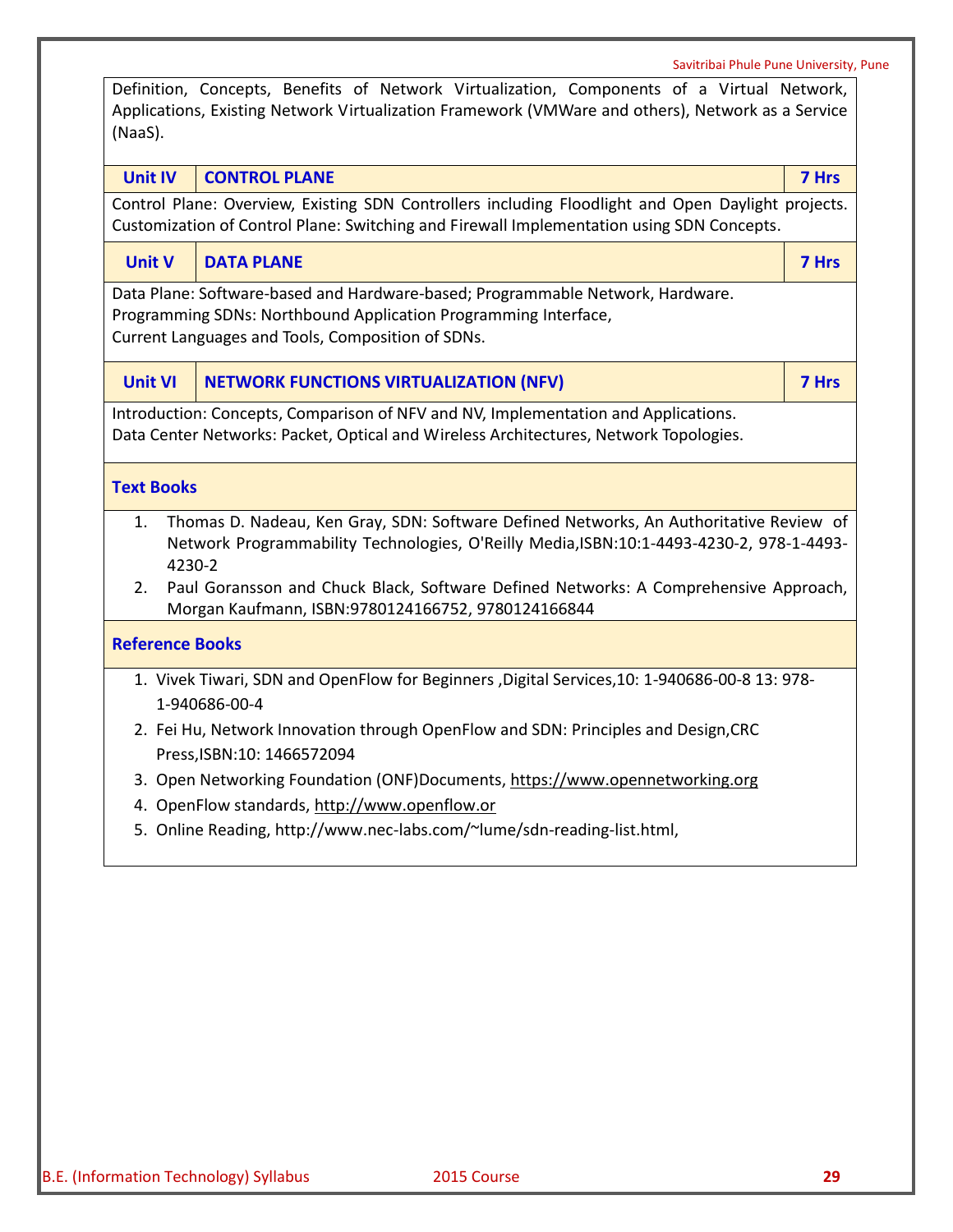<span id="page-29-0"></span>

| <b>Teaching Scheme:</b><br><b>TH:03 Hours/Week</b><br><b>Prerequisites:</b><br>1. Linear Algebra and Calculus<br>2. Probability Theory<br><b>Course Objectives:</b>                                                                                                                                                                                                                   | <b>Credits: 03</b>                                                                                                                                                                                                                                                                                                                                                                                                                                                                                                                                                                                        | <b>Examination Scheme:</b><br><b>In-Sem (Paper): 30 Marks</b><br><b>End-Sem (paper): 70 Marks</b> |       |
|---------------------------------------------------------------------------------------------------------------------------------------------------------------------------------------------------------------------------------------------------------------------------------------------------------------------------------------------------------------------------------------|-----------------------------------------------------------------------------------------------------------------------------------------------------------------------------------------------------------------------------------------------------------------------------------------------------------------------------------------------------------------------------------------------------------------------------------------------------------------------------------------------------------------------------------------------------------------------------------------------------------|---------------------------------------------------------------------------------------------------|-------|
|                                                                                                                                                                                                                                                                                                                                                                                       |                                                                                                                                                                                                                                                                                                                                                                                                                                                                                                                                                                                                           |                                                                                                   |       |
| <b>Course Outcomes:</b><br>By the end of the course, students should be able to<br>1. Tackle problems of interdisciplinary nature.<br>4. Tackle real world research problems                                                                                                                                                                                                          | 1. Identifying Soft computing techniques and their roles in problem solving.<br>2. Generate an ability to build neural networks for solving real life problems.<br>3. Conceptualize fuzzy logic and its implementation for various real world applications.<br>4. Apply evolutionary algorithms and Fuzzy logic to solve the problems<br>5. Design soft computing systems by hybridizing various other techniques<br>2. Find an alternate solution, which may offer more adaptability, resilience and optimization<br>3. Gain knowledge of soft computing domain which opens up a whole new career option |                                                                                                   |       |
| Unit I<br><b>INTRODUCTION</b>                                                                                                                                                                                                                                                                                                                                                         |                                                                                                                                                                                                                                                                                                                                                                                                                                                                                                                                                                                                           |                                                                                                   | 7 Hrs |
| Basic concepts of Soft Computing, Historical Developments and Definitions, Soft Computing<br>Characteristics and Problem Solving- Strengths and Weaknesses, Constitutes of Soft Computing :<br>Neural Computing, Fuzzy Logic and Computing, Evolutionary Computing and Genetic Algorithms,<br>Probabilistic Reasoning.                                                                |                                                                                                                                                                                                                                                                                                                                                                                                                                                                                                                                                                                                           |                                                                                                   |       |
| Unit II<br><b>NEURAL NETWORKS-I</b>                                                                                                                                                                                                                                                                                                                                                   |                                                                                                                                                                                                                                                                                                                                                                                                                                                                                                                                                                                                           |                                                                                                   | 7 Hrs |
| Fundamentals: Biological Neurons and Model of Artificial Neuron. Neural Network Architectures:<br>Single Layer Network, Multi-Layer Feed Forward Neural Networks, and Feedback Networks.<br>Perceptron Model and Learning in Perceptron, Limitation of Learning in Perceptron, Error Back<br>Propagation learning in Multilayer FFNN. Performance Issues of EBP algorithm for MLFFNN. |                                                                                                                                                                                                                                                                                                                                                                                                                                                                                                                                                                                                           |                                                                                                   |       |
| <b>Unit III</b><br><b>NEURAL NETWORKS - II</b>                                                                                                                                                                                                                                                                                                                                        |                                                                                                                                                                                                                                                                                                                                                                                                                                                                                                                                                                                                           |                                                                                                   | 7 Hrs |

# B.E. (Information Technology) Syllabus 2015 Course **30**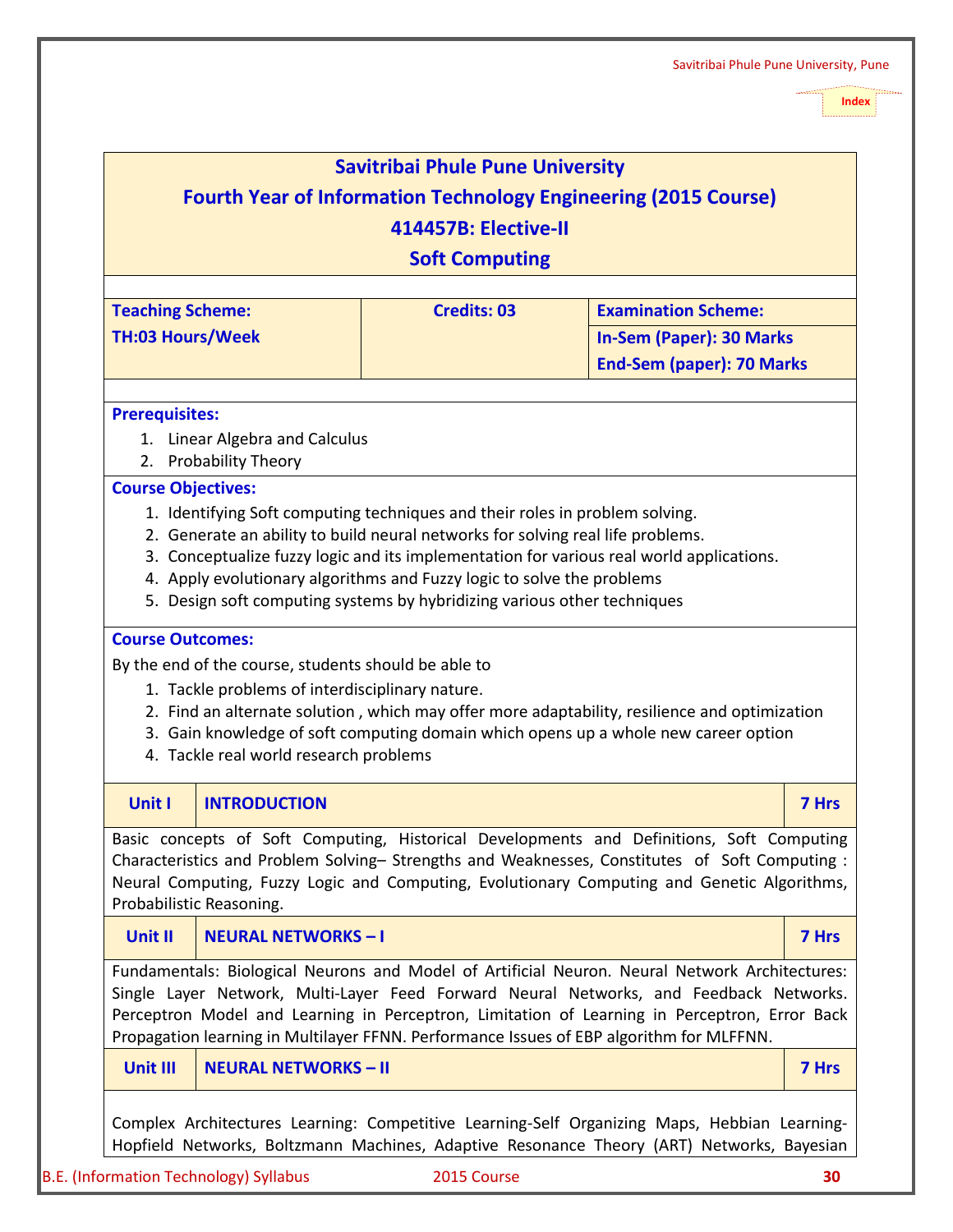|  | Savitribai Phule Pune University, Pune |  |
|--|----------------------------------------|--|
|  |                                        |  |

**Unit IV FUZZY LOGIC AND FUZZY SYSTEMS 7 Hrs**

Fuzzy Logic, Fuzzy Sets and Operations, Fuzzy Relations, Fuzzy Arithmetic and Fuzzy Measures. Fuzzy to Crisp Conversions: Lambda Cuts for fuzzy sets, Fuzzy Relations, Defuzzification Methods. Fuzzy Rules and Reasoning, Fuzzy Inference Systems, Mamdani Fuzzy Models – Sugeno Fuzzy Models, Applications of Fuzzy Modeling for Decision Making.

**Unit V GENETIC ALGORITHMS 7 Hrs**

Introduction, Encoding, Operators of Genetic Algorithm, Basic Genetic Algorithm, Simple GA, Crossover and Mutation, Multi-objective Genetic Algorithm (MOGA). Genetic algorithms in search and optimization, Ant colony optimization (ACO), Particle Swarm Optimization (PSO). Applications of GA for Clustering.

**Unit VI ADVANCES IN SOFT COMPUTING 7 Hrs**

Soft Computing Paradigms and Hybrid Approaches. Neuro-Fuzzy modeling, Genetic Algorithm Based Backpropagation Network, Fuzzy logic based Backpropagation, Fuzzy Logic Controlled Genetic Algorithms, Simplified Fuzzy ARTMAP.

#### **Text Books**

- 1. S. N. Sivanandam, S. N. Deepa,Principles of Soft Computing,Wiley publications,2nd Edition, ISBN: 9788126527410
- 2. J. S. R. Jang, C. T. Sun, E. Mizutani, Neuro-Fuzzy and Soft Computing- A computational approach to Learning and Machine Intelligence, PHI,1st Edition, ISBN:978-8131792469

- 1. David E. Goldberg ,Genetic Algorithms , PearsonEducation, 2nd Edition, ISBN: 9788120322431, ISBN:9780201157673
- 2. Satish Kumar, Neural Networks A Classroom Approach, Tata McGraw Hill,2nd Edition, ISBN:1259006166
- 3. Timothy J. Ross,Fuzzy Logic with Engineering Applications, Wiley India, 3rd Edition, ISBN: 9788126531264
- 4. Samir Roy, Udit Chakroborthy,Introduction to soft computing neuro-fuzzy and genetic algorithm ,Person Education, 1st Edition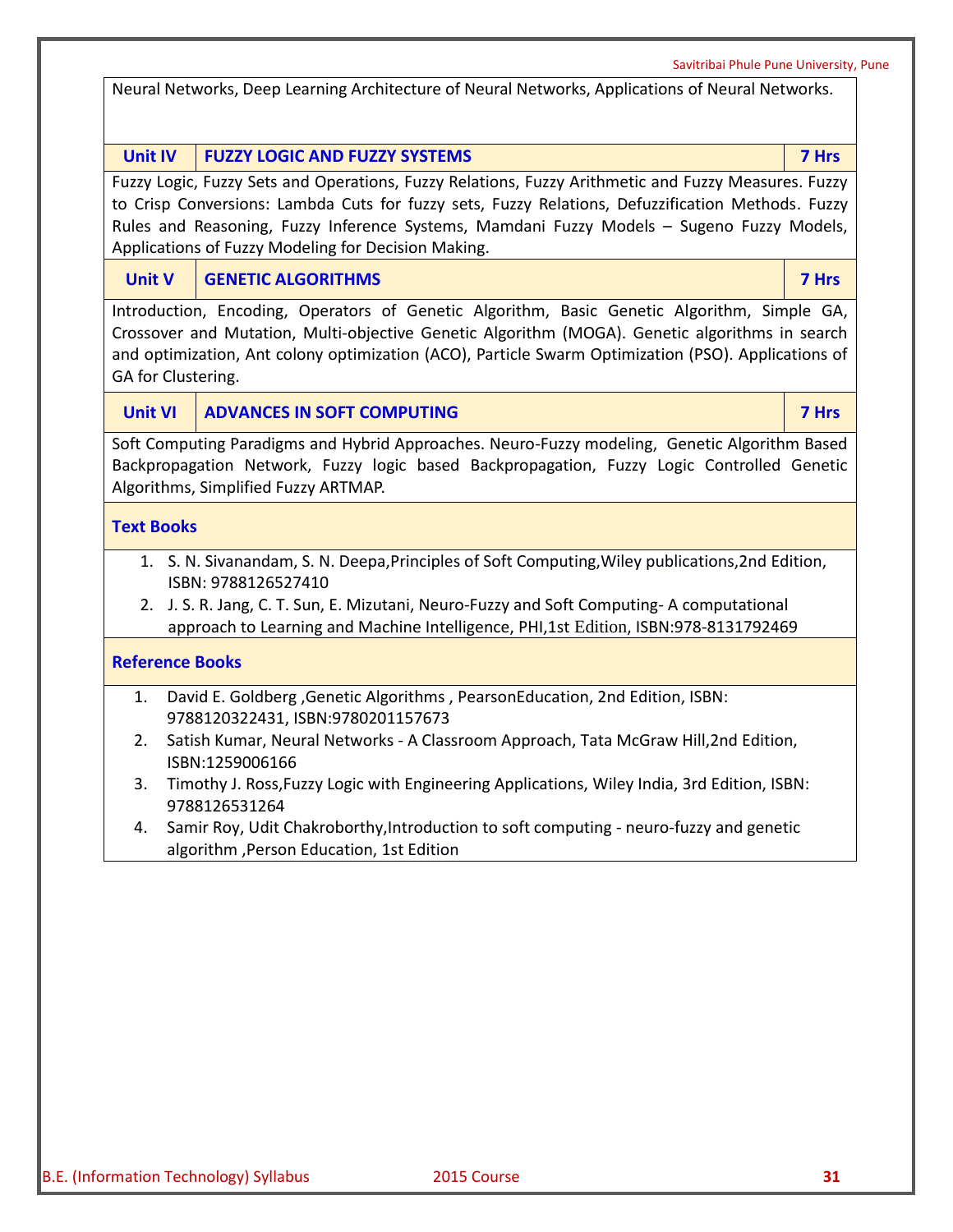<span id="page-31-0"></span>

| <b>Savitribai Phule Pune University</b><br><b>Fourth Year of Information Technology Engineering (2015 Course)</b><br>414457C: Elective-II<br><b>Software Testing and Quality Assurance</b> |                                                                           |                                                                                                                                                                                                                                                                                                                                                                                                                                                                                                                                   |                                                                                                   |       |  |  |
|--------------------------------------------------------------------------------------------------------------------------------------------------------------------------------------------|---------------------------------------------------------------------------|-----------------------------------------------------------------------------------------------------------------------------------------------------------------------------------------------------------------------------------------------------------------------------------------------------------------------------------------------------------------------------------------------------------------------------------------------------------------------------------------------------------------------------------|---------------------------------------------------------------------------------------------------|-------|--|--|
| <b>Teaching Scheme:</b><br><b>TH:03 Hours/Week</b>                                                                                                                                         |                                                                           | <b>Credits: 03</b>                                                                                                                                                                                                                                                                                                                                                                                                                                                                                                                | <b>Examination Scheme:</b><br><b>In-Sem (Paper): 30 Marks</b><br><b>End-Sem (paper): 70 Marks</b> |       |  |  |
| <b>Prerequisites:</b>                                                                                                                                                                      | Software Engineering                                                      |                                                                                                                                                                                                                                                                                                                                                                                                                                                                                                                                   |                                                                                                   |       |  |  |
| <b>Course Objectives:</b>                                                                                                                                                                  |                                                                           | 1. Learn to apply the testing strategies and methodologies in projects.<br>2. To understand test management strategies and tools for testing.<br>3. A keen awareness on the open problems in software testing and maintenance.<br>4. To explain quality assurance and various tools used in quality management.<br>5. To learn in detail about various quality assurance models.<br>6. To understand the audit and assessment procedures to achieve quality.                                                                      |                                                                                                   |       |  |  |
| <b>Course Outcomes:</b>                                                                                                                                                                    | By the end of the course, students should be able to<br>standard metrics. | 1. Test the software by applying testing techniques to deliver a product free from bugs.<br>2. Investigate the scenario and to select the proper testing technique.<br>3. Explore the test automation concepts and tools and estimation of cost, schedule based on<br>4. Understand how to detect, classify, prevent and remove defects.<br>5. Choose appropriate quality assurance models and develop quality.<br>6. Ability to conduct formal inspections, record and evaluate results of inspections.                          |                                                                                                   |       |  |  |
| Unit I                                                                                                                                                                                     | <b>SOFTWARE TESTING BASICS</b>                                            | Testing as an engineering activity, Role of process in software quality, Testing as a process, Basic<br>definitions, Software testing principles, The tester's role in a software development organization,                                                                                                                                                                                                                                                                                                                       |                                                                                                   | 7 Hrs |  |  |
|                                                                                                                                                                                            | Tester support for developing a defect repository.                        | Origins of defects, Defect classes, The defect repository and test design, Defect examples, Developer /                                                                                                                                                                                                                                                                                                                                                                                                                           |                                                                                                   |       |  |  |
| <b>Unit II</b>                                                                                                                                                                             |                                                                           | <b>TESTING TECHNIQUES AND LEVELS OF TESTING</b>                                                                                                                                                                                                                                                                                                                                                                                                                                                                                   |                                                                                                   | 7 Hrs |  |  |
| Testing.                                                                                                                                                                                   |                                                                           | Using White Box Approach to Test design - Static Testing Vs. Structural Testing, Code Functional<br>Testing, Coverage and Control Flow Graphs, Using Black Box Approaches to Test Case Design, Random<br>Testing, Requirements based testing, Decision tables, State-based testing, Cause-effect graphing,<br>Error guessing, Compatibility testing, Levels of Testing -Unit Testing, Integration Testing, Defect Bash<br>Elimination. System Testing - Usability and Accessibility Testing, Configuration Testing, Compatibility |                                                                                                   |       |  |  |
|                                                                                                                                                                                            | B.E. (Information Technology) Syllabus                                    | 2015 Course                                                                                                                                                                                                                                                                                                                                                                                                                                                                                                                       |                                                                                                   | 32    |  |  |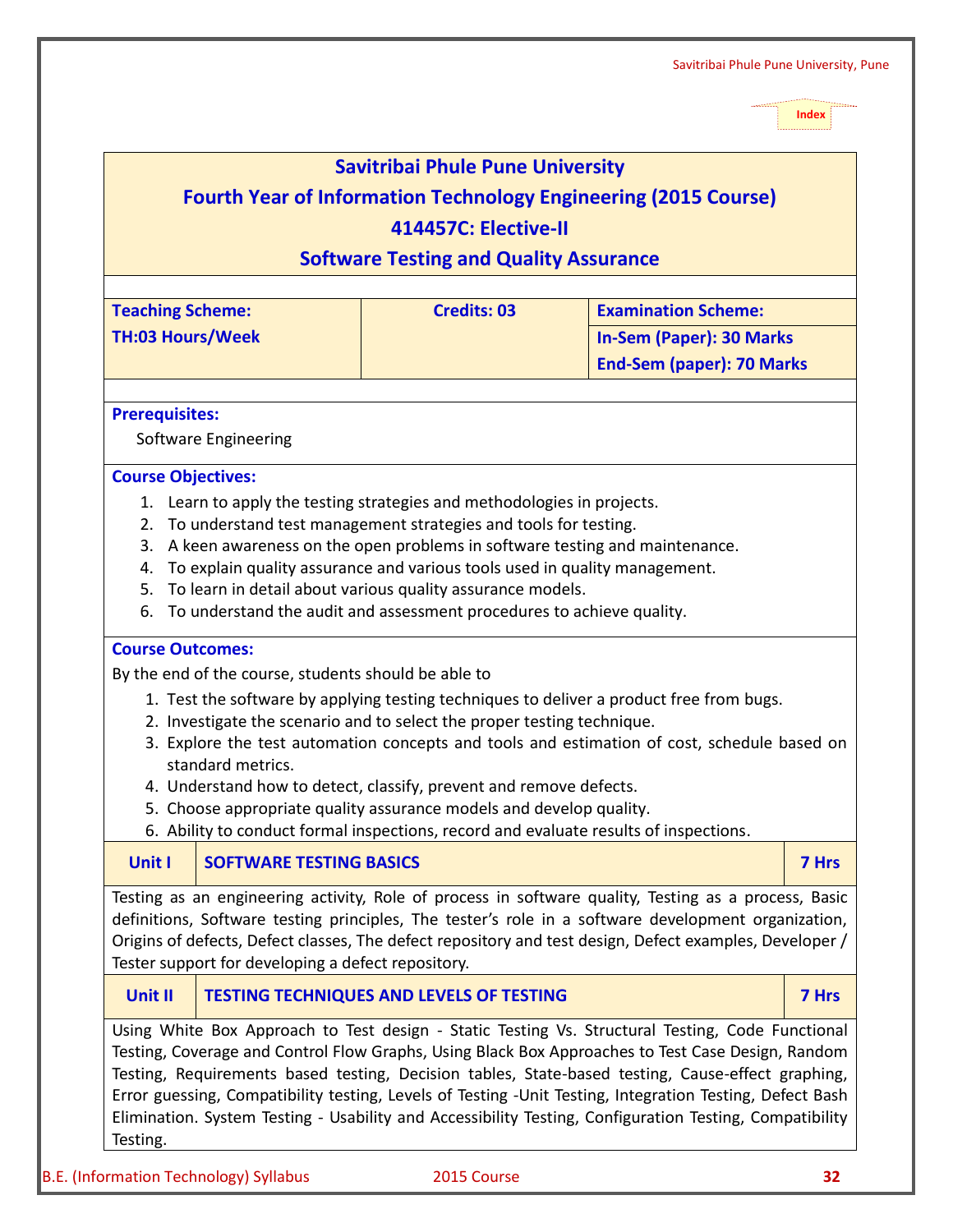**Unit III SOFTWARE TEST AUTOMATION AND QUALITY METRICS 7 Hrs** Software Test Automation, Skills needed for Automation, Scope of Automation, Design and Architecture for Automation, Requirements for a Test Tool, Challenges in Automation Tracking the Bug, Debugging. Testing Software System Security - Six-Sigma, TQM - Complexity Metrics and Models, Quality Management Metrics, Availability Metrics, Defect Removal Effectiveness, FMEA, Quality Function Deployment, Taguchi Quality Loss Function, Cost of Quality **Unit IV FUNDAMENTALS OF SOFTWARE QUALITY ASSURANCE 7 Hrs** SQA basics, Components of the Software Quality Assurance System, software quality in business context, planning for software quality assurance, product quality and process quality, software process models, 7 QC Tools and Modern Tools. **Unit V QUALITY ASSURANCE MODELS 7 Hrs** Models for Quality Assurance, ISO-9000 series, CMM, CMMI, Test Maturity Models, SPICE, Malcolm Baldrige Model- P-CMM **Unit VI SOFTWARE QUALITY ASSURANCE TRENDS 7 Hrs** Software Process- PSP and TSP, OO Methodology, Clean-room software engineering, Defect Injection and prevention, Internal Auditing and Assessments, Inspections & Walkthroughs, Case Tools and their Affect on Software Quality. **Text Books** 1. Srinivasan Desikan, Gopalaswamy Ramesh,Software Testing: Principles and Practices,Pearson 2. Daniel Galin, Software Quality Assurance: From Theory to Implementation, Pearson Addison Wesley **Reference Books** 1. Aditya P. Mathur, Foundations of Software Testing, Pearson 2. Paul Ammann, Jeff Offutt, Introduction to Software Testing, Cambridge University Press 3. Paul C. Jorgensen, Software Testing: A Craftsman's Approach, Auerbach Publications 4. William Perry, Effective Methods of Software Testing, Wiley Publishing, Third Edition 5. Renu Rajani, Pradeep Oak, Software Testing – Effective Methods, Tools and Techniques, Tata McGraw Hill 6. Stephen Kan, Metrics and Models in Software Quality, Addison – Wesley, Second Edition 7. S.A.Kelkar, Software quality and Testing, PHI Learing, Pvt, Ltd. 8. Watts S Humphrey, Managing the Software Process ,Pearson Education Inc.

Savitribai Phule Pune University, Pune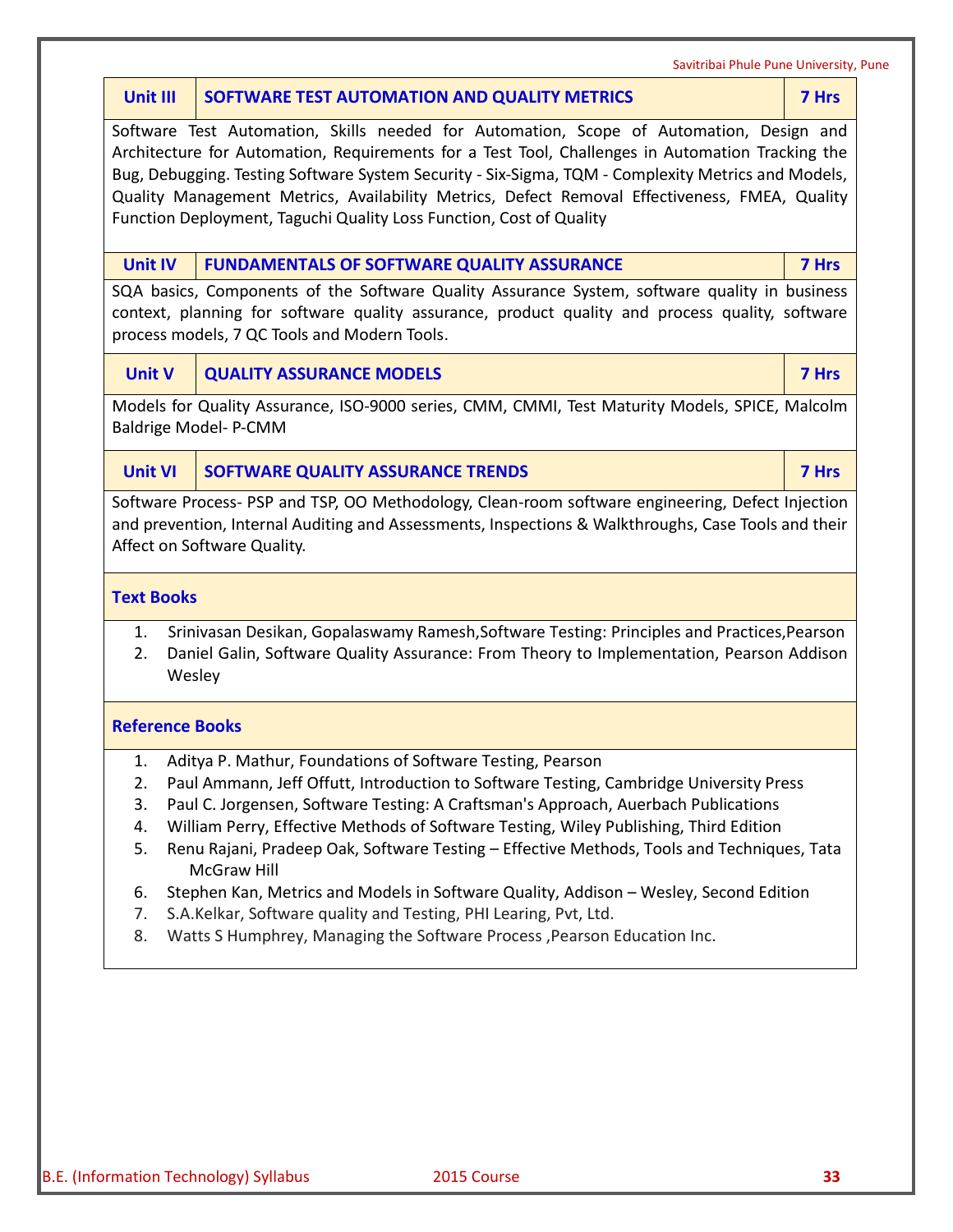# **Savitribai Phule Pune University**

# <span id="page-33-0"></span>**Fourth Year of Information Technology Engineering (2015 Course)**

# **414457D: Elective-II**

**Compiler Construction** 

| <b>Teaching Scheme:</b>                                                                              |                                                                                                                 |                                    | <b>Credits: 03</b>                                       | <b>Examination Scheme:</b>       |       |  |  |  |
|------------------------------------------------------------------------------------------------------|-----------------------------------------------------------------------------------------------------------------|------------------------------------|----------------------------------------------------------|----------------------------------|-------|--|--|--|
| <b>TH:03 Hours/Week</b>                                                                              |                                                                                                                 |                                    |                                                          | <b>In-Sem (Paper): 30 Marks</b>  |       |  |  |  |
|                                                                                                      |                                                                                                                 |                                    |                                                          | <b>End-Sem (paper): 70 Marks</b> |       |  |  |  |
|                                                                                                      |                                                                                                                 |                                    |                                                          |                                  |       |  |  |  |
|                                                                                                      | <b>Prerequisites:</b>                                                                                           |                                    |                                                          |                                  |       |  |  |  |
| 1.<br>2.                                                                                             | Complete study of System Programming subject of TE (Code No: 314451)<br>Computer Organization and architecture. |                                    |                                                          |                                  |       |  |  |  |
| 3.                                                                                                   | Processor Architecture and Interfacing.                                                                         |                                    |                                                          |                                  |       |  |  |  |
| 4.                                                                                                   | Fundamentals of Data Structures, Data Structures and Files.                                                     |                                    |                                                          |                                  |       |  |  |  |
| 5.                                                                                                   | Theory of Computation: DFA, NFA, Regular expressions, Grammars                                                  |                                    |                                                          |                                  |       |  |  |  |
| <b>Course Objectives:</b>                                                                            |                                                                                                                 |                                    |                                                          |                                  |       |  |  |  |
| 1.                                                                                                   | The aim of this module is to show how to apply the theory of language translation introduced                    |                                    |                                                          |                                  |       |  |  |  |
|                                                                                                      | in the prerequisite courses to build compilers and interpreters.                                                |                                    |                                                          |                                  |       |  |  |  |
| 2.                                                                                                   | It covers the building of translators both from scratch and using compiler generators. In the                   |                                    |                                                          |                                  |       |  |  |  |
|                                                                                                      | process, the module also identifies and explores the main and advanced issues of the design                     |                                    |                                                          |                                  |       |  |  |  |
|                                                                                                      | of translators.                                                                                                 |                                    |                                                          |                                  |       |  |  |  |
| 3.                                                                                                   | The construction of a compiler/interpreter for a small language is a necessary component of                     |                                    |                                                          |                                  |       |  |  |  |
|                                                                                                      |                                                                                                                 |                                    | this module, so students can obtain the necessary skills |                                  |       |  |  |  |
|                                                                                                      |                                                                                                                 | <b>Course Outcomes:</b>            |                                                          |                                  |       |  |  |  |
|                                                                                                      | By the end of the course, students should be able to                                                            |                                    |                                                          |                                  |       |  |  |  |
|                                                                                                      | 1. Understand the structure of compilers                                                                        |                                    |                                                          |                                  |       |  |  |  |
| 2. Understand the basic and advanced techniques used in compiler construction                        |                                                                                                                 |                                    |                                                          |                                  |       |  |  |  |
| 3. Understand the basic data structures used in compiler construction such as abstract syntax        |                                                                                                                 |                                    |                                                          |                                  |       |  |  |  |
| 4. trees, symbol tables, three-address code, and stack machines                                      |                                                                                                                 |                                    |                                                          |                                  |       |  |  |  |
| 5. Cognitive skills (thinking and analysis)- Design and implement a compiler using a software        |                                                                                                                 |                                    |                                                          |                                  |       |  |  |  |
| engineering approach<br>6. Communication skills (personal and academic).                             |                                                                                                                 |                                    |                                                          |                                  |       |  |  |  |
| 7. Practical and subject specific skills (Transferable Skills) - Use generators (e.g. Lex and Yacc). |                                                                                                                 |                                    |                                                          |                                  |       |  |  |  |
| <b>Unit I</b>                                                                                        |                                                                                                                 | <b>FUNDAMENTALS OF COMPILATION</b> |                                                          |                                  | 7 Hrs |  |  |  |
|                                                                                                      |                                                                                                                 |                                    |                                                          |                                  |       |  |  |  |
| Lexical Analysis: Input buffering, Regular Expression, Automata; Parsing: [Limited to] Context free  |                                                                                                                 |                                    |                                                          |                                  |       |  |  |  |
| grammar, Predictive parser, LR parsing, Parser generator, error recovery; Syntax and semantics       |                                                                                                                 |                                    |                                                          |                                  |       |  |  |  |
| analysis: [Limited to] S and L attributes, dependency graph, DAG and Activation records.             |                                                                                                                 |                                    |                                                          |                                  |       |  |  |  |
|                                                                                                      |                                                                                                                 |                                    |                                                          |                                  |       |  |  |  |
| <b>Unit II</b>                                                                                       |                                                                                                                 | <b>MEMORY UTILIZATION</b>          |                                                          |                                  | 7 Hrs |  |  |  |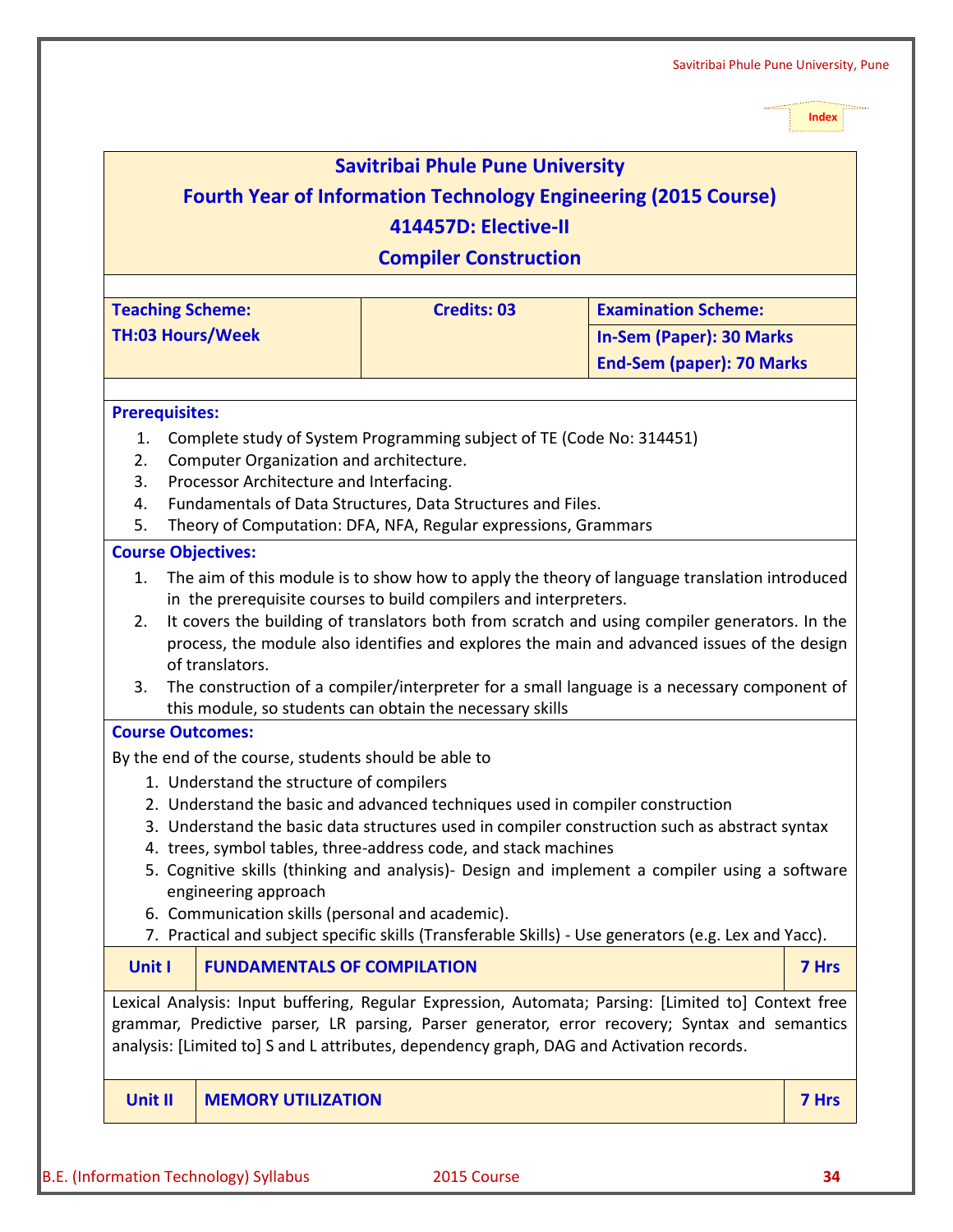B.E. (Information Technology) Syllabus 2015 Course **35**

1. Andrew W Appel, Modern compiler implementation in C, Cambridge University, Press,4TH,

- 2. J. Singer,Static Single Assignment Book, Springer,1st Edition
- 3. [Russell Jesse](https://www.amazon.in/s/ref=dp_byline_sr_book_1?ie=UTF8&field-author=Russell++Jesse&search-alias=stripbooks) **,** Static Single Assignment Form, Springer, ISBN: 10: 5508387455
- 4. B. Alpern, M. N. Wegman, and F. K. Zadeck, Detecting Equality of Variables in Programs. Proceedings of the Fifteenth Annual ACM Symposium on Principles of Programming Languages, ACM
- 5. Alfred V. Aho, Ravi Sethi, Jeffrey D. Ullman, Compilers Principles, Techniques and Tools, Addison Wesley, Low Price Edition, ISBN: 981–235–885 - 4

# **Reference Books**

**Text Books**

from SSA form, control dependency

# **Unit VI PIPELINING AND SCHEDULING 7 Hrs**

ISBN:0 521 58390 X

Loop scheduling without resource bound, resource bounded loop pipelining, branch prediction, cache organization and block alignment, loop interchange, blocking and garbage collection. Modern Compiler in ML: ML-Lex, ML-YACC,Tiger Compiler.

algorithm, Interface to the compiler.

static overloading, Data flow analysis: Intermediate representation for flow analysis, various data flow analysis, transformations using data flow analysis, methods/mechanisms for speeding up data flow analysis, alias analysis. **Unit V STATIC SINGLE ASSIGNMENT FORM** *CONSIGNATION* **<b>7 Hrs** 

Loop Optimization: Dominators, loop invariant computations, induction variables, array-bounds check, loop unrolling; SSA: Definition of SSA, Informal Semantics of SSA, Comparison with Classical

Classes, single inheritance of data field, multiple inheritance, testing class membership, private fields and methods, classless languages, optimizing object oriented programs; Functional Language: closure, Immutable variables, Inline expansion, closure conversion, efficient tail recursion, lazy evaluation.

Intermediate representations, translation into trees, canonical trees, taming conditional branches,

Mark-and-sweep collection, copying, generational collection, incremental collection, Baker's

**Unit IV POLYMORPHIC TYPES AND DATA FLOW ANALYSIS 7 Hrs**

Representation of polymorphic variables, parametric polymorphism, type inference, resolution of

#### algorithms for instruction selection; Register allocation: coloring by simplification, coalescing, precolored nodes, graph coloring implementation, register allocation for trees; Garbage collection:

**Unit III OBJECT ORIENTED AND FUNCTIONAL PROGRAMMING LANGUAGE 7 Hrs**

Savitribai Phule Pune University, Pune

Data-flow Analysis, SSA in Context, Benefits of SSA, Fallacies about SSA, Properties: Preliminaries, Def-Use and Use-Def Chains, Minimality, Optimization algorithms using SSA, converting to and back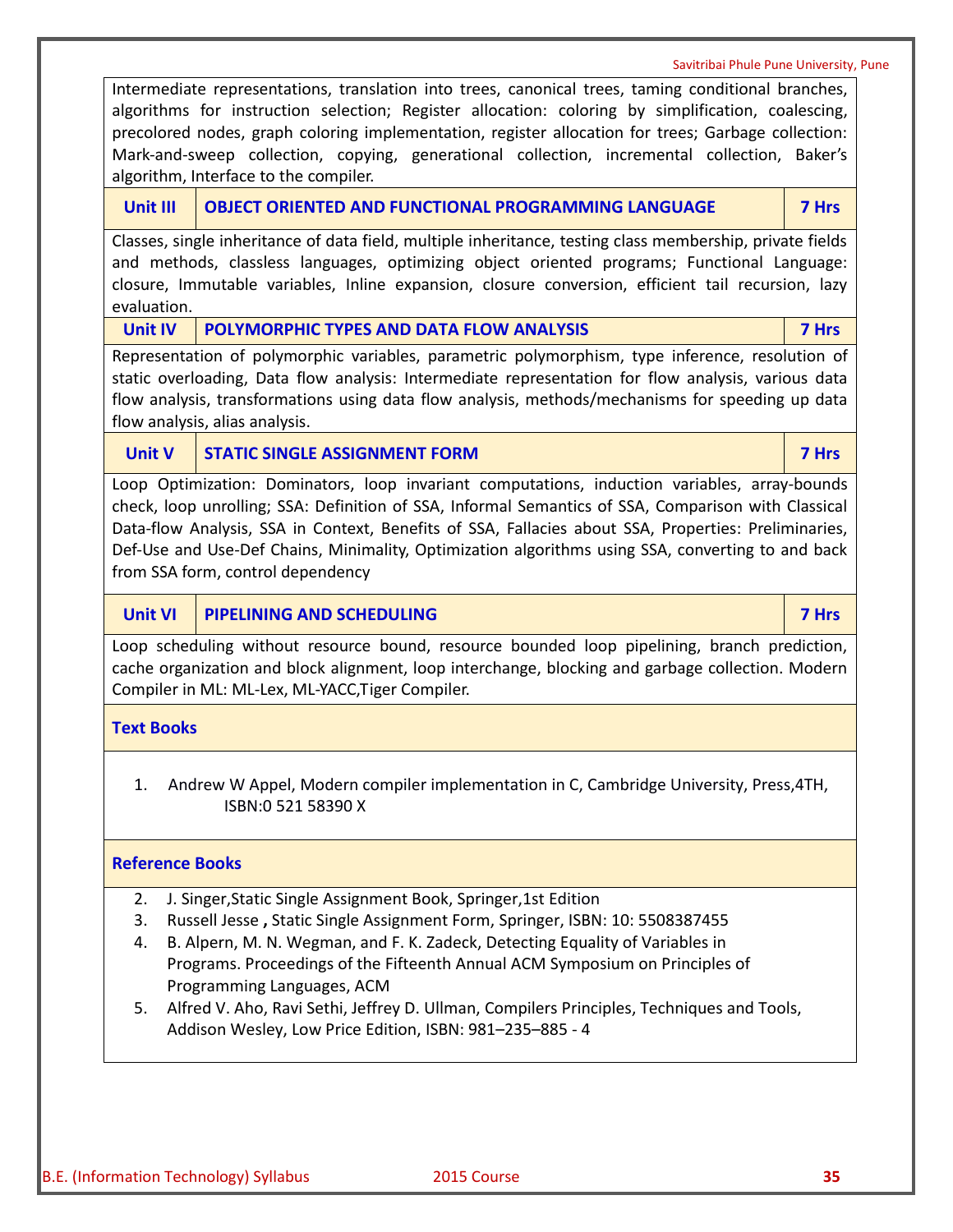<span id="page-35-0"></span>

| <b>Savitribai Phule Pune University</b><br><b>Fourth Year of Information Technology Engineering (2015 Course)</b><br>414457E: Elective-II<br><b>Gamification</b>                                                                                                                                                                                                                                                                                |                                                      |                                                                                                                                                                                                                                 |                                                                                                   |       |  |  |  |
|-------------------------------------------------------------------------------------------------------------------------------------------------------------------------------------------------------------------------------------------------------------------------------------------------------------------------------------------------------------------------------------------------------------------------------------------------|------------------------------------------------------|---------------------------------------------------------------------------------------------------------------------------------------------------------------------------------------------------------------------------------|---------------------------------------------------------------------------------------------------|-------|--|--|--|
| <b>Teaching Scheme:</b><br><b>TH:03 Hours/Week</b>                                                                                                                                                                                                                                                                                                                                                                                              |                                                      | <b>Credits: 03</b>                                                                                                                                                                                                              | <b>Examination Scheme:</b><br><b>In-Sem (Paper): 30 Marks</b><br><b>End-Sem (paper): 70 Marks</b> |       |  |  |  |
| <b>Prerequisites:</b><br><b>Course Objectives:</b>                                                                                                                                                                                                                                                                                                                                                                                              | <b>Discrete Structures</b>                           |                                                                                                                                                                                                                                 |                                                                                                   |       |  |  |  |
| 1.<br>2.<br><b>Course Outcomes:</b>                                                                                                                                                                                                                                                                                                                                                                                                             | Students will understand gamification paradigm       | To develop problem solving abilities using gamification                                                                                                                                                                         |                                                                                                   |       |  |  |  |
|                                                                                                                                                                                                                                                                                                                                                                                                                                                 | By the end of the course, students should be able to | 1. Write programs to solve problems using gamification and open source tools.<br>2. To apply gamifications for Mobile and Web Applications<br>3. Solve problems for multi-core or distributed, concurrent/Parallel environments |                                                                                                   |       |  |  |  |
| Unit I                                                                                                                                                                                                                                                                                                                                                                                                                                          | <b>Gaming Foundations</b>                            |                                                                                                                                                                                                                                 |                                                                                                   | 7 Hrs |  |  |  |
| Introduction: Definition of Gamification, Why Gamify, Examples and Categories, Gamification in<br>Context, Resetting Behavior, Replaying History, Gaming foundations: Fun Quotient, Evolution by<br>loyalty, status at the wheel, the House always wins.                                                                                                                                                                                        |                                                      |                                                                                                                                                                                                                                 |                                                                                                   |       |  |  |  |
| <b>Unit II</b>                                                                                                                                                                                                                                                                                                                                                                                                                                  | <b>Developing Thinking</b>                           |                                                                                                                                                                                                                                 |                                                                                                   | 7 Hrs |  |  |  |
| Re-framing Context: Communicology, Apparatus, and Post-history, Concepts Applied to Video games<br>and Gamification, Rethinking 'playing the game' with Jacques Henriot, To Play Against: Describing<br>Competition in Gamification, Player Motivation: Powerful Human Motivators, Why People Play,<br>Player types, Social Games, Intrinsic verses Extrinsic Motivation, Progression to Mastery. Case studies<br>for Thinking: Tower of Hanoi. |                                                      |                                                                                                                                                                                                                                 |                                                                                                   |       |  |  |  |
| <b>Unit III</b>                                                                                                                                                                                                                                                                                                                                                                                                                                 | <b>Opponent Moves in Gamification</b>                |                                                                                                                                                                                                                                 |                                                                                                   | 7 Hrs |  |  |  |
|                                                                                                                                                                                                                                                                                                                                                                                                                                                 | Case study of Maze Problem.                          | Reclaiming Opposition: Counter gamification, Gamed Agencies: Affectively Modulating Our Screen-<br>and App-Based Digital Futures, Remodeling design, Game Mechanics, Designing for Engagement,                                  |                                                                                                   |       |  |  |  |
| <b>Unit IV</b>                                                                                                                                                                                                                                                                                                                                                                                                                                  | <b>Game Design</b>                                   |                                                                                                                                                                                                                                 |                                                                                                   | 7 Hrs |  |  |  |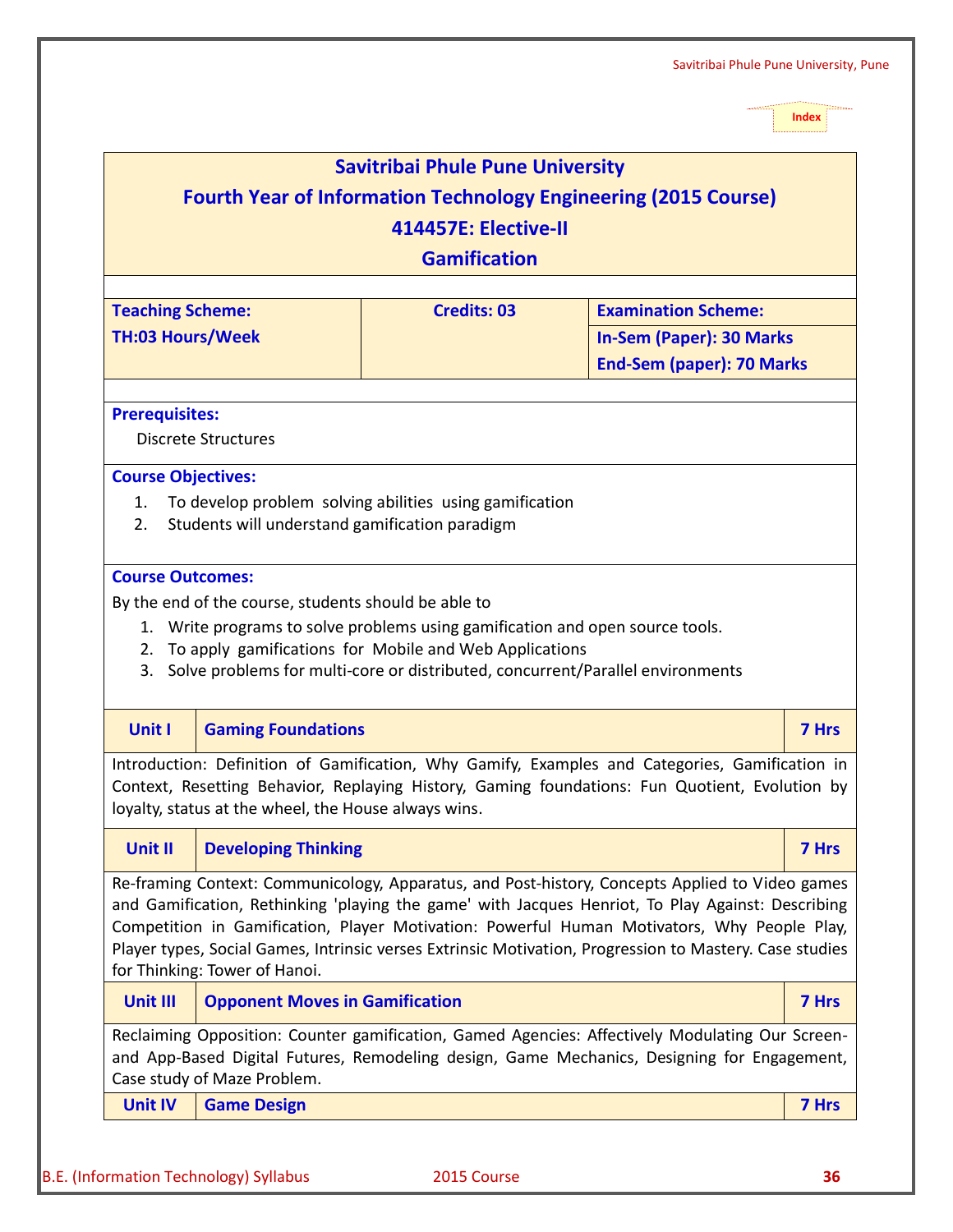|  | Savitribai Phule Pune University, Pune |  |
|--|----------------------------------------|--|
|  |                                        |  |

Game Mechanics and Dynamics: Feedback and Re-enforcement, Designing for engagement Game Mechanics in depth, Putting it together, Case study of 8 queen's problem.

| <b>Unit V</b>                                                                                                         | <b>Advanced tools, techniques</b>                                                                                                                                                               | 7 Hrs      |  |
|-----------------------------------------------------------------------------------------------------------------------|-------------------------------------------------------------------------------------------------------------------------------------------------------------------------------------------------|------------|--|
|                                                                                                                       | Gamification case Studies, Coding basic game Mechanics                                                                                                                                          |            |  |
| <b>Unit VI</b>                                                                                                        | <b>Applications</b>                                                                                                                                                                             | 7 Hrs      |  |
| gamification-server).                                                                                                 | Instant Gamification Platforms, Mambo.io (Ref:http://mambi.io), Installation and use of BigDoor<br>(OpenSourcehttp://bigdoor.com),ngageoint/gamification-server(ref:https://github.com/         | ngageoint/ |  |
| <b>Text Books</b>                                                                                                     |                                                                                                                                                                                                 |            |  |
| 1.<br>2.                                                                                                              | Mathias Fuchs, Sonia Fizek, Paolo Ruffino, Niklas Schrape, Rethinking Gamification<br>http://meson.press/books/rethinking-gamification, Meson Press, First Edition, ISBN: 978-3-<br>95796-001-6 |            |  |
| Gabe Zechermann, Christopher Cunningham Gamification by Design, Oreilly media, First,<br>3.<br>ISBN:978-1-449-39767-8 |                                                                                                                                                                                                 |            |  |
| <b>Reference Books</b>                                                                                                |                                                                                                                                                                                                 |            |  |
| 1.                                                                                                                    | Susan Jacobs, Getting Gamification Right, The eLearning Guild, First                                                                                                                            |            |  |
|                                                                                                                       |                                                                                                                                                                                                 |            |  |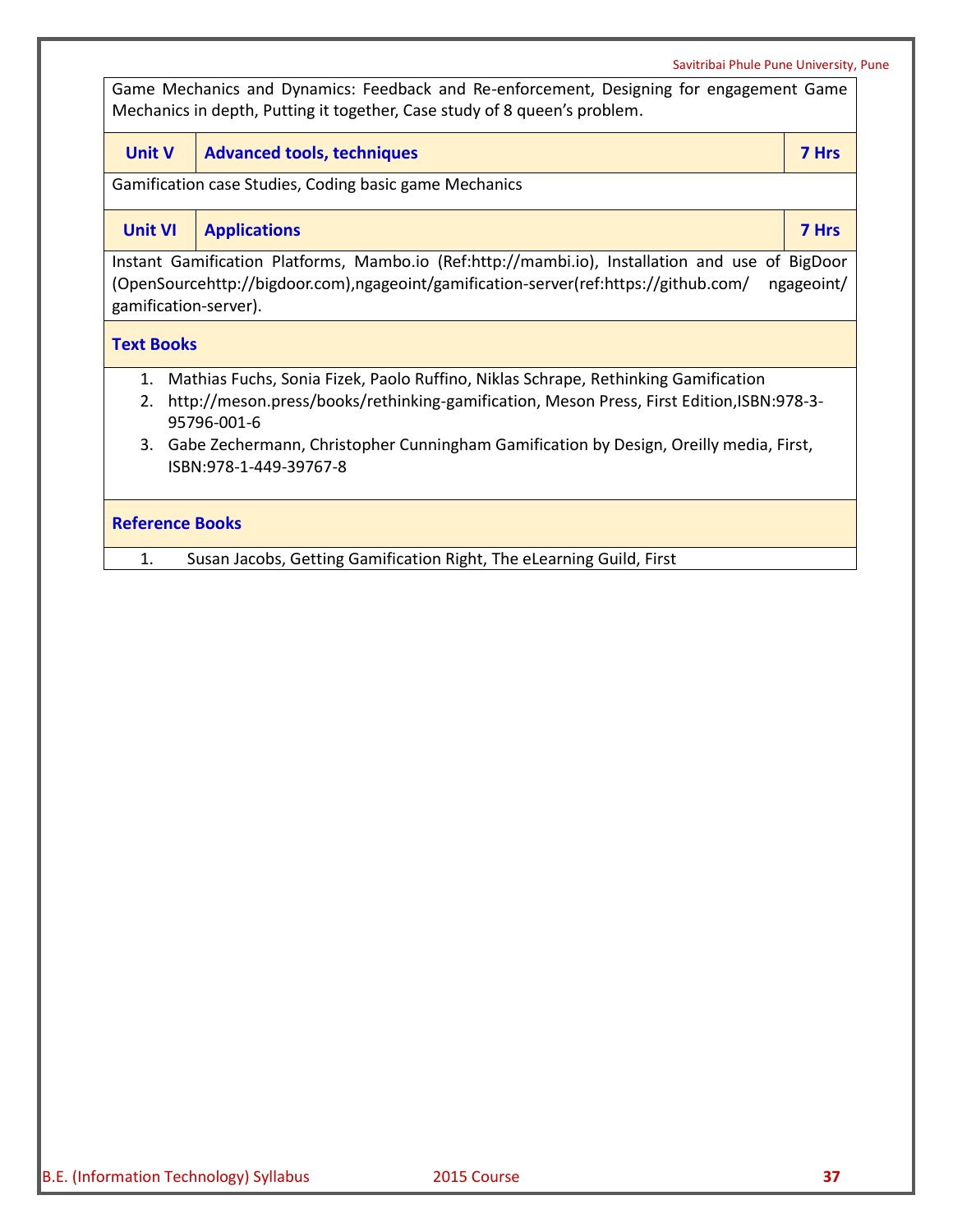| <b>Fourth Year of Information Technology Engineering (2015 Course)</b>                                                                                                                                                                                                                  | <b>Savitribai Phule Pune University</b><br>414458: Computer Laboratory VII |                                    |
|-----------------------------------------------------------------------------------------------------------------------------------------------------------------------------------------------------------------------------------------------------------------------------------------|----------------------------------------------------------------------------|------------------------------------|
| <b>Teaching Scheme:</b>                                                                                                                                                                                                                                                                 | Credits:02                                                                 | <b>Examination Scheme:</b>         |
| <b>Practical:04 Hours/Week</b>                                                                                                                                                                                                                                                          |                                                                            | <b>TW:50 Marks</b><br>PR: 50 Marks |
| <b>Prerequisites:</b><br>Knowledge of Programming Languages<br>Java<br>1.<br>2. R<br>3. Python<br>4. $C++$                                                                                                                                                                              |                                                                            |                                    |
| <b>Course Objectives:</b><br>To Understand the Security issues in networks and Applications software.<br>1.<br>To understand the machine learning principles and analytics of learning algorithms.<br>2.                                                                                |                                                                            |                                    |
| <b>Course Outcomes:</b><br>By the end of the course, students should be able to<br>1. The students will be able to implement and port controlled and secured access to software<br>systems and networks.<br>2. The students will be able to build learning software in various domains. | <b>Suggested List of Laboratory Assignments</b>                            |                                    |
|                                                                                                                                                                                                                                                                                         | <b>PART-A (ICS)</b>                                                        |                                    |
| <b>Assignment 1</b><br>Write a program in C++ or Java to implement RSA algorithm for key generation and cipher<br>verification.                                                                                                                                                         |                                                                            |                                    |
| <b>Assignment 2</b><br>Develop and program in C++ or Java based on number theory such as Chinese remainder.                                                                                                                                                                             |                                                                            |                                    |
| <b>Assignment 3</b><br>Write a program in C++ or java to implement SHA1 algorithm using libraries (API)                                                                                                                                                                                 |                                                                            |                                    |
| <b>Assignment 4</b><br>Configure and demonstrate use of vulnerability assessment tool such as Snort tool for intrusion or<br>SSL Web security.                                                                                                                                          |                                                                            |                                    |
|                                                                                                                                                                                                                                                                                         |                                                                            |                                    |
| B.E. (Information Technology) Syllabus                                                                                                                                                                                                                                                  | <b>PART-B (MLA)</b><br>2015 Course                                         |                                    |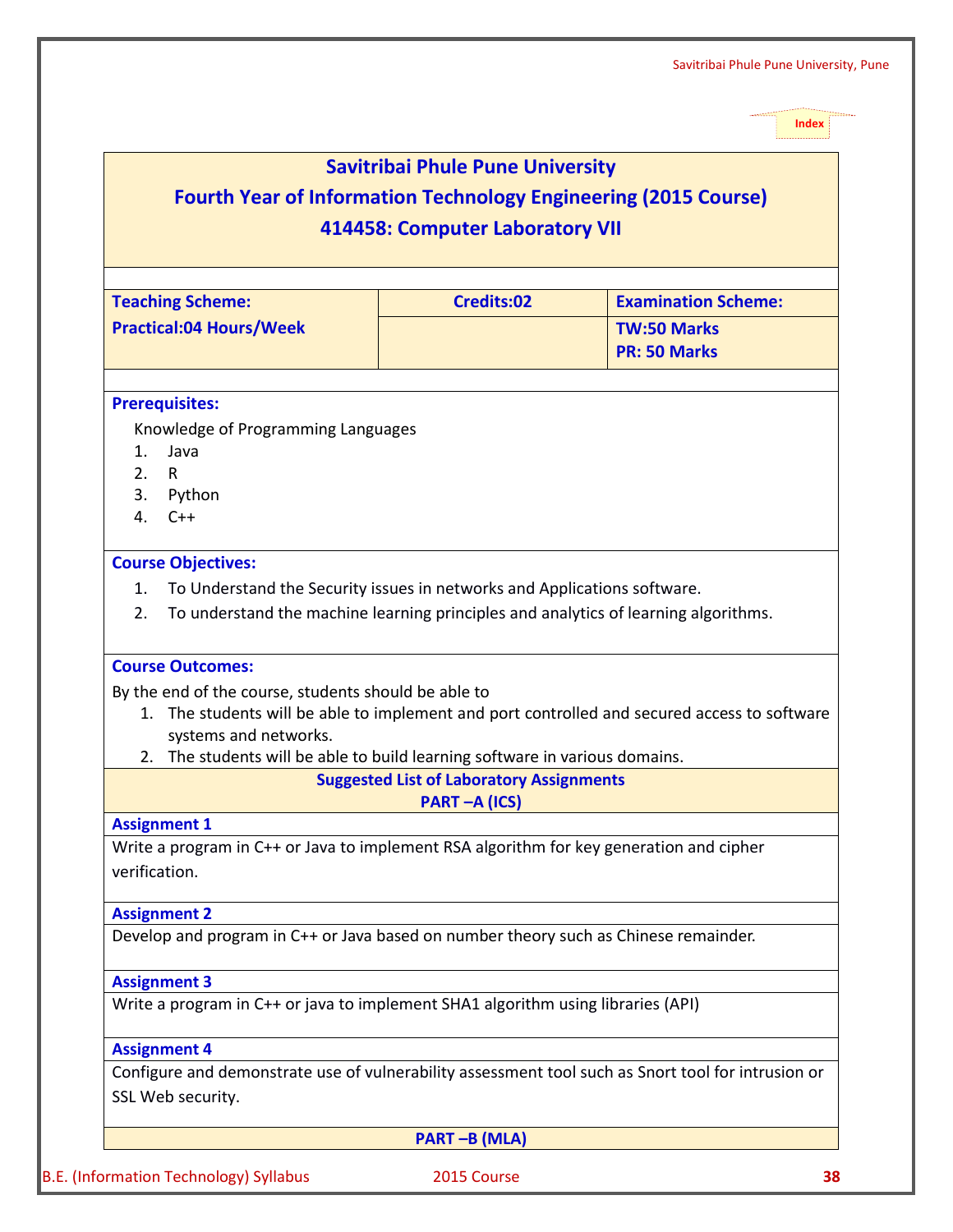#### **Assignment 1**

Study of platform for Implementation of Assignments

Download the open source software of your interest. Document the distinct features and functionality of the software platform. You may choose WEKA and R and Python

#### **Assignment 2**

Supervised Learning - Regression (Using R)

Generate a proper 2-D data set of N points. Split the data set into Training Data set and Test Data set. i) Perform linear regression analysis with Least Squares Method. ii) Plot the graphs for Training MSE and Test MSE and comment on Curve Fitting and Generalization Error. iii) Verify the Effect of Data Set Size and Bias-Variance Tradeoff. iv) Apply Cross Validation and plot the graphs for errors. v) Apply Subset Selection Method and plot the graphs for errors. vi) Describe your findings in each case

#### **Assignment 3**

Create Association Rules for the Market Basket Analysis for the given Threshold. (Using R)

#### **Assignment 4**

Implement K-Means algorithm for clustering to create a Cluster on the given data.(Using Python)

#### **Assignment 5**

Implement SVM for performing classification and find its accuracy on the given data. (Using Python)

#### **Assignment 6**

Creating & Visualizing Neural Network for the given data. (Using Python)

#### **Assignment 7**

On the given data perform the performance measurements such as Accuracy, Error rate, precision, Recall, TPR,FPR,TNR,FPR etc. (Using Weka)

#### **Assignment 8**

Principal Component Analysis-Finding Principal Components, Variance and Standard Deviation calculations of principal components.(Using R)

#### **Reference Books**

1. Open source software-WEKA and R and Python .

2. JAVA 6.1 or more ( for RJava Package).

3. Dr. Mark Gardener, Beginning R The Statistical Programming Language, ISBN: 978-81-2654120-

1, Wiley India Pvt. Ltd.

4. Jason Bell, "Machine Learning for Big Data Hands-On for Developers and Technical Professionals", ISBN: 978-81-265-5337-2-1, Wiley India Pvt. Ltd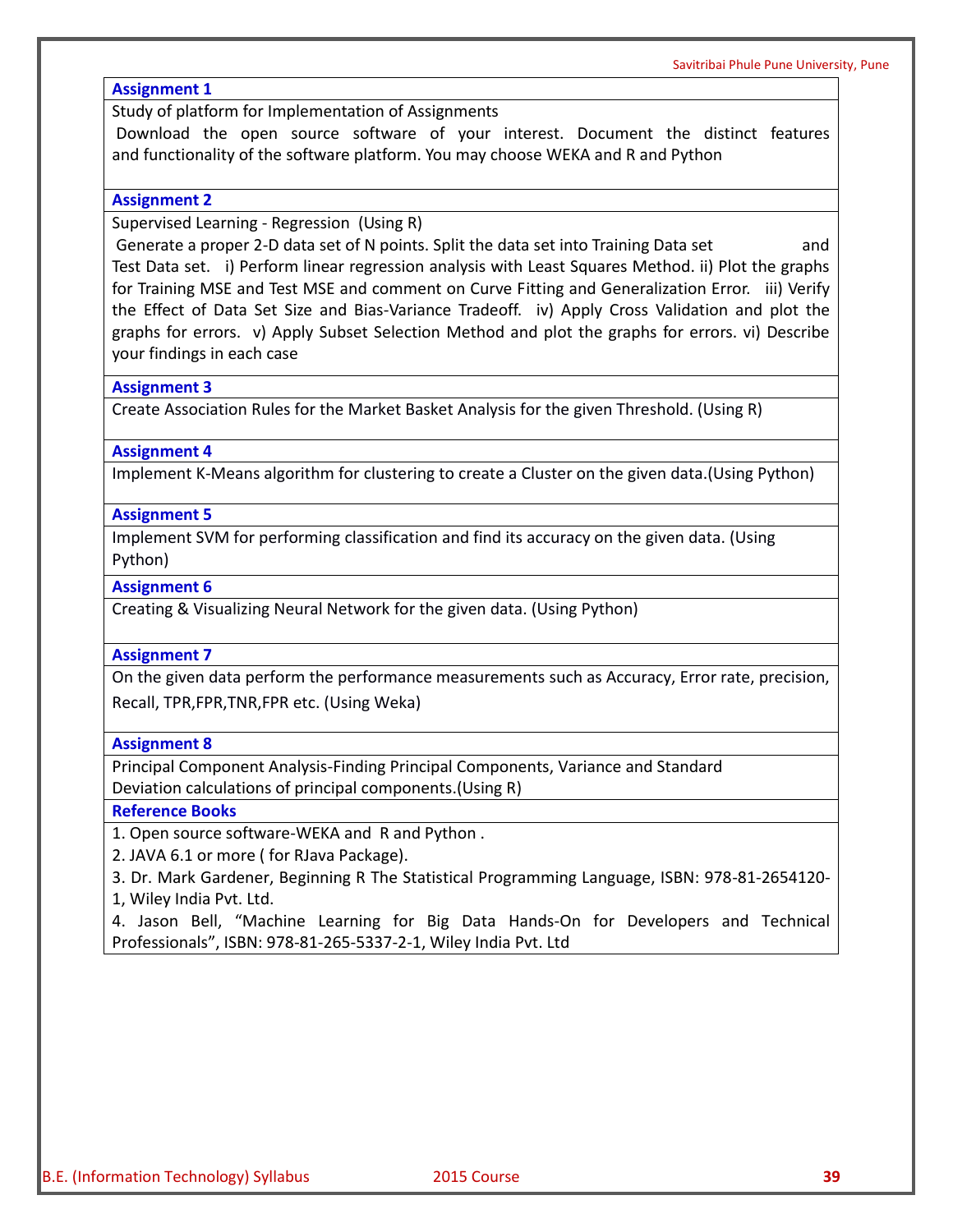|          | <b>Teaching Scheme:</b>                                                                                       | Credits:02                                      | <b>Examination Scheme:</b>                |
|----------|---------------------------------------------------------------------------------------------------------------|-------------------------------------------------|-------------------------------------------|
|          | <b>Practical:04 Hours/Week</b>                                                                                |                                                 | <b>TW:50 Marks</b><br><b>OR: 50 Marks</b> |
|          | <b>Prerequisites:</b>                                                                                         |                                                 |                                           |
| 1.       | Problem Solving & Object-Oriented Programming                                                                 |                                                 |                                           |
| 2.       | Software Engineering and Project Management                                                                   |                                                 |                                           |
|          | <b>Course Objectives:</b>                                                                                     |                                                 |                                           |
| 1.       | To teach the student Unified Modeling Language (UML 2.0), in terms of "how to use" it for                     |                                                 |                                           |
|          | the purpose of specifying and developing software.                                                            |                                                 |                                           |
| 2.       | To teach the student how to identify different software artifacts at analysis and design                      |                                                 |                                           |
|          | phase.                                                                                                        |                                                 |                                           |
| 3.<br>4. | To explore and analyze use case modeling.<br>To explore and analyze domain/ class modeling.                   |                                                 |                                           |
| 5.       | To teach the student Interaction and Behavior Modeling.                                                       |                                                 |                                           |
| 6.       | To Orient students with the software design principles and patterns.                                          |                                                 |                                           |
|          | <b>Course Outcomes:</b>                                                                                       |                                                 |                                           |
|          | By the end of the course, students should be able to                                                          |                                                 |                                           |
|          | 1. Draw, discuss different UML 2.0 diagrams, their concepts, notation, advanced notation,                     |                                                 |                                           |
|          | forward and reverse engineering aspects.                                                                      |                                                 |                                           |
|          | 2. Identify different software artifacts used to develop analysis and design model from<br>requirements.      |                                                 |                                           |
|          | 3. Develop use case model                                                                                     |                                                 |                                           |
|          | 4. Develop, implement analysis model and design model                                                         |                                                 |                                           |
| 5.       | Develop, implement Interaction and behaviour Model                                                            |                                                 |                                           |
| 6.       | Implement an appropriate design pattern to solve a design problem.                                            |                                                 |                                           |
|          |                                                                                                               | <b>Suggested List of Laboratory Assignments</b> |                                           |
|          | <b>Assignment 1: Write Problem Statement for System / Project</b>                                             |                                                 |                                           |
|          | Identify Project of enough complexity, which has at least 4-5 major functionalities.                          |                                                 |                                           |
|          | Identify stakeholders, actors and write detail problem statement for your system.                             |                                                 |                                           |
|          | <b>Assignment 2: Prepare Use Case Model</b>                                                                   |                                                 |                                           |
|          | Identify Major Use Cases, Identify actors.                                                                    |                                                 |                                           |
|          | Write Use Case specification for all major Use Cases.<br>Draw detail Use Case Diagram using UML2.0 notations. |                                                 |                                           |
|          |                                                                                                               |                                                 |                                           |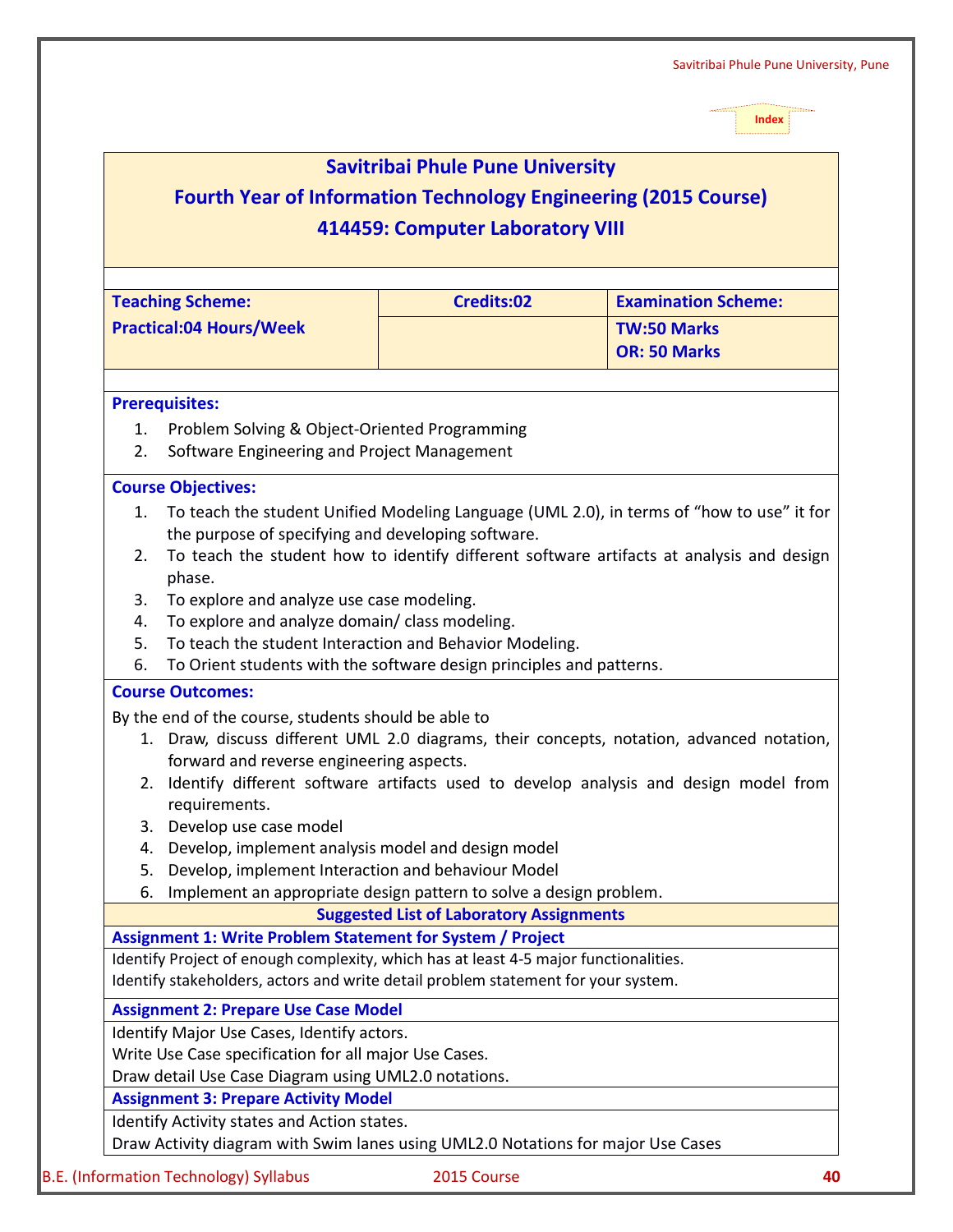#### **Assignment 4: Prepare Analysis Model-Class Model**

Identify Analysis Classes and assign responsibilities.

Prepare Data Dictionary.

Draw Analysis class Model using UML2.0 Notations.

Implement Analysis class Model-class diagram with a suitable object oriented language

**Assignment 5: Prepare a Design Model from Analysis Model**

Study in detail working of system/Project.

Identify Design classes/ Evolve Analysis Model. Use advanced relationships.

Draw Design class Model using OCL and UML2.0 Notations.

Implement the design model with a suitable object-oriented language.

**Assignment 6: Prepare Sequence Model.**

Identify at least 5 major scenarios (sequence flow) for your system.

Draw Sequence Diagram for every scenario by using advanced notations using UML2.0

Implement these scenarios by taking reference of design model implementation using suitable object-oriented language.

#### **Assignment 7: Prepare a State Model**

Identify States and events for your system.

Study state transitions and identify Guard conditions.

Draw State chart diagram with advanced UML 2 notations.

Implement the state model with a suitable object-oriented language

**Assignment 8: Identification and Implementation of GRASP pattern**

Apply any two GRASP pattern to refine the Design Model for a given problem description Using

effective UML 2 diagrams and implement them with a suitable object oriented language

**Assignment 9: Identification and Implementation of GOF pattern**

Apply any two GOF pattern to refine Design Model for a given problem description Using effective UML 2 diagrams and implement them with a suitable object oriented language

#### **Reference Books**

1. UML2 Bible by Tom Pender, Wiley India Pvt. Limited 2011

- 2. Applying UML and Patterns Second Edition by Craig Larman, Pearson Education
- 3. UML 2 and the Unified Process, Second Edition, JIM Arlow, Ila Neustadt, Pearson
- 4. Design Patterns: Elements of Reusable Object Oriented Software, Erich Gamma, Pearson
- 5. Design Patterns in Java Second Edition by Steven John Metsker, Pearson

All the assignments should be conducted on Latest version of Open Source Operating Systems, tools and Multi-core CPU supporting Virtualization and Multi-Threading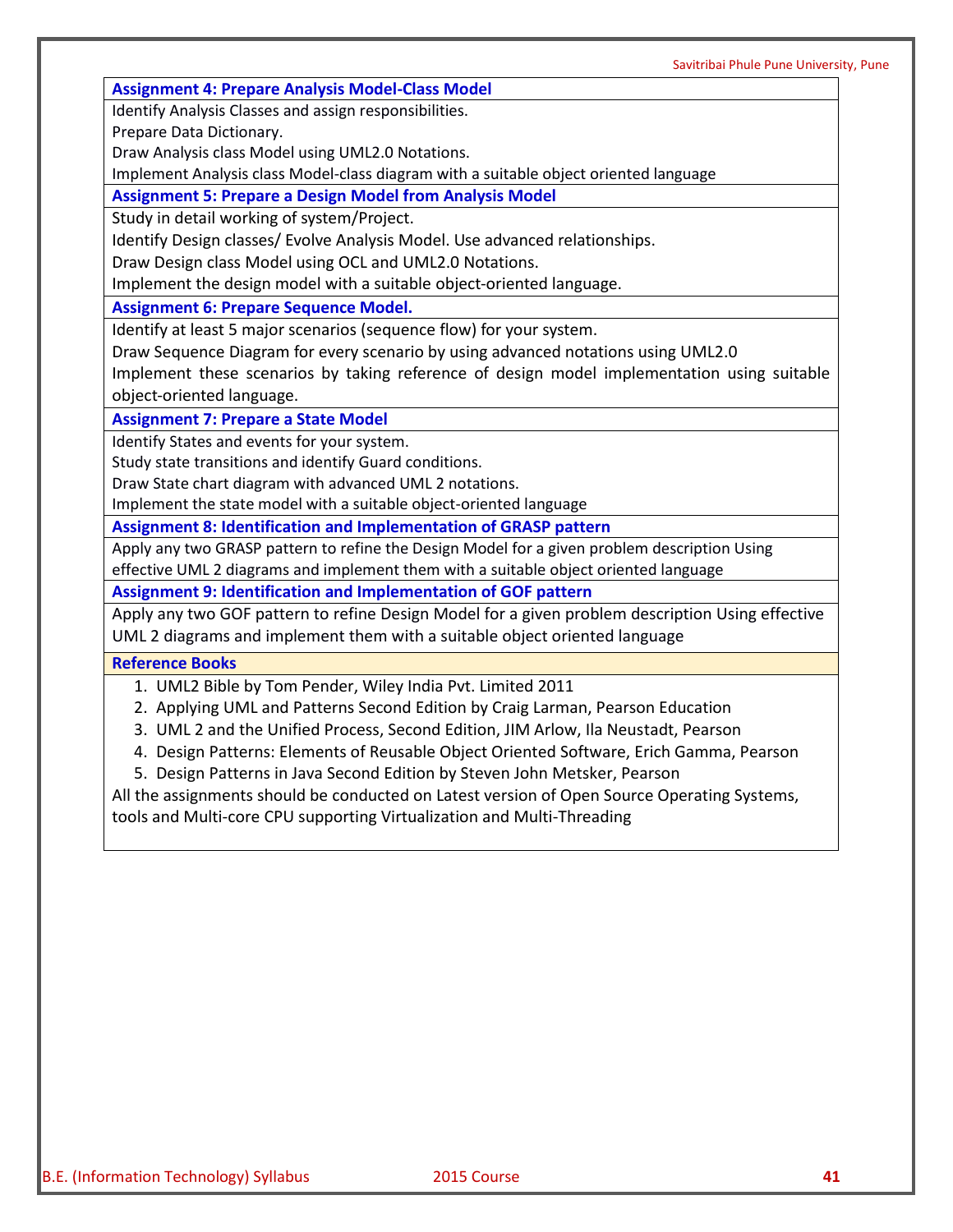| <b>Savitribai Phule Pune University</b><br><b>Fourth Year of Information Technology Engineering (2015 Course)</b><br>414460: Project Phase-I                                                                                                                                                                                                                                                                                                                                                                                                                                                                                                                                                                                                                                                                                                                                                                                                                        |                                                                                                                                                                                                                                               |                            |  |
|---------------------------------------------------------------------------------------------------------------------------------------------------------------------------------------------------------------------------------------------------------------------------------------------------------------------------------------------------------------------------------------------------------------------------------------------------------------------------------------------------------------------------------------------------------------------------------------------------------------------------------------------------------------------------------------------------------------------------------------------------------------------------------------------------------------------------------------------------------------------------------------------------------------------------------------------------------------------|-----------------------------------------------------------------------------------------------------------------------------------------------------------------------------------------------------------------------------------------------|----------------------------|--|
| <b>Teaching Scheme:</b>                                                                                                                                                                                                                                                                                                                                                                                                                                                                                                                                                                                                                                                                                                                                                                                                                                                                                                                                             | <b>Credits:02</b>                                                                                                                                                                                                                             | <b>Examination Scheme:</b> |  |
| <b>TUT:02 Hours/Week</b>                                                                                                                                                                                                                                                                                                                                                                                                                                                                                                                                                                                                                                                                                                                                                                                                                                                                                                                                            |                                                                                                                                                                                                                                               | <b>TW:50 Marks</b>         |  |
| <b>Prerequisites:</b><br><b>Project Based Seminar</b>                                                                                                                                                                                                                                                                                                                                                                                                                                                                                                                                                                                                                                                                                                                                                                                                                                                                                                               |                                                                                                                                                                                                                                               |                            |  |
| <b>Course Objectives:</b><br>1. Student should be able implement their ideas/real time industrial problem/ current<br>applications from their engineering domain.<br>2. 2. Students should be able to develop plans with help of team members to achieve the<br>project's goals.<br>3. Student should be able to break work down into tasks and determine appropriate<br>procedures.<br>4. Student should be able to estimate and cost the human and physical resources required,<br>and make plans to obtain the necessary resources.<br>5. 5. Student should be able allocate roles with clear lines of responsibility and accountability<br>and learn team work ethics.<br>6. Student should be able to apply communication skills to effectively promote ideas, goals or<br>products.                                                                                                                                                                           |                                                                                                                                                                                                                                               |                            |  |
| <b>Course Outcomes:</b><br>By the end of the course, students should be able to<br>1.<br>problem scenarios.<br>2. To function effectively as a team to accomplish a desired goal.<br>3. An understanding of professional, ethical, legal, security and social issues and                                                                                                                                                                                                                                                                                                                                                                                                                                                                                                                                                                                                                                                                                            | To show preparedness to study independently in chosen domain of Information Technology<br>and programming languages and apply their acquired knowledge to variety of real time<br>responsibilities related to Information Technology Project. |                            |  |
|                                                                                                                                                                                                                                                                                                                                                                                                                                                                                                                                                                                                                                                                                                                                                                                                                                                                                                                                                                     | <b>Contents</b>                                                                                                                                                                                                                               |                            |  |
| Project Based Seminar (PBS) helped students to gather, organize, summarize and interpret technical<br>literature with the purpose of formulating a project proposal in third year. Students had also submitted<br>a technical report summarizing state-of-the-art on an identified domain and topic in third year. B.E.<br>Projects can be application oriented and/or will be based on some innovative/ theoretical work. In<br>Project Phase-I the student will undertake project over the academic year, which will involve the<br>analysis, design of a system or sub system in the area identified earlier in the field of Information<br>Technology and Computer Science and Engineering. In some cases; if earlier identified project is not<br>feasible; a new topic must be formulated in consultation with the guide and project coordinator. The<br>project will be undertaken preferably by a group of 3-4 students who will jointly work and Implement |                                                                                                                                                                                                                                               |                            |  |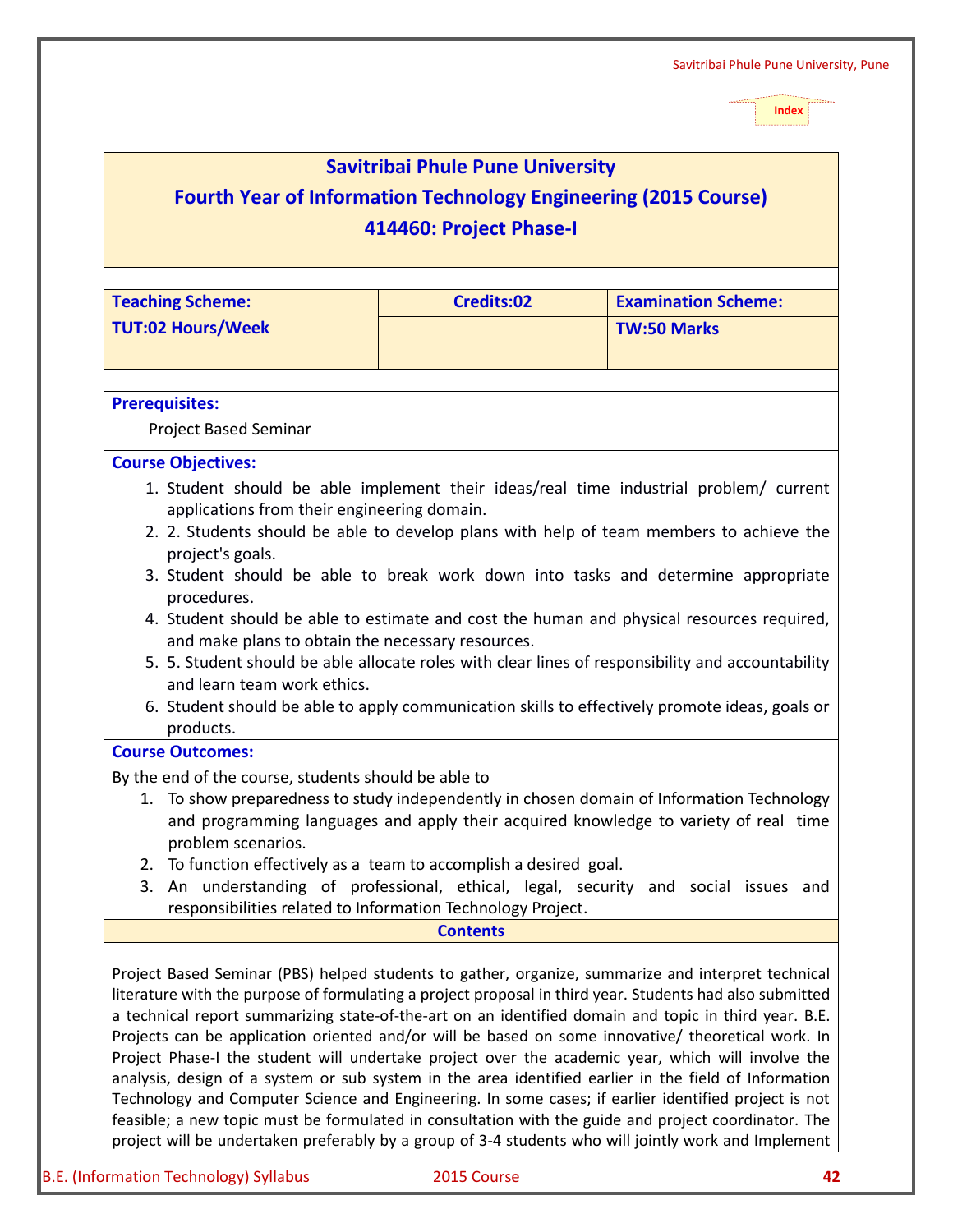the project. The group will select a project which is based on seminar delivered in relevant domain in Project based Seminar activity with approval from a committee formed by the department of senior faculty to check the feasibility and approve the topic.

## **Guidelines for Students and Faculty**

- $\triangleright$  The Head of the department/Project coordinator shall constitute a review committee for project group; project guide would be one member of that committee by default.
- $\triangleright$  There shall be two reviews in Project phase –I in semester-I by the review committee.
- $\triangleright$  The Project Review committee will be responsible for evaluating the timely progress of the projects.
- $\triangleright$  As far as possible Students should finalize the same project title taken for Project Based Seminar (PBS).
- $\triangleright$  Student should Identify Project of enough complexity, which has at least 4-5 major functionalities
- $\triangleright$  Student should identify stakeholders, actors and write detail problem statement for system
- $\triangleright$  Review committee should revisit "Feasibility Review" conducted by Examiners during Oral examination in Third year in first week after commencement of the term.
- $\triangleright$  Review committee should finalize the scope of the project.
- $\triangleright$  If change in project topic is unavoidable then the students should complete the process of
- $\triangleright$  project approval by submitting synopsis along with the review of important papers. This new
- $\triangleright$  project topic should be approved by review committee.
- $\triangleright$  The students or project group shall make presentation on the progress made by them before the committee.
- $\triangleright$  The record of the remarks/suggestions of the review committee should be properly maintained and should be made available at the time of examination.
- $\triangleright$  Each student/group is required to give presentation as part of review for 10 to 15 minutes followed by a detailed discussion.
- $\triangleright$  Students should Revisit and Reassess the problem statement mentioned in the project-based seminar activity.

## **Review 1: Synopsis** –

Deliverables:

- 1. The precise problem statement/title based on literature survey and feasibility study.
- 2. Purpose, objectives and scope of the project.
- 3. List of required hardware, software or other equipment for executing the project, test environment/tools, cost and human efforts in hours.
- 4. System overview- proposed system and proposed outcomes.
- 5. Architecture and initial phase of design (DFD) .
- 6. Project plan 1.0.

**Review 2: SRS –**

Deliverables:

- 1. SRS and High level design
- 2. Detail architecture/System design/algorithms/techniques
- 3. At least 30-40% coding documentation with at least 3 to 4 working modules
- 4. Test Results
- 5. Project plan 2.0

One paper should be published in reputed International conference/International journal based on

B.E. (Information Technology) Syllabus 2015 Course **43**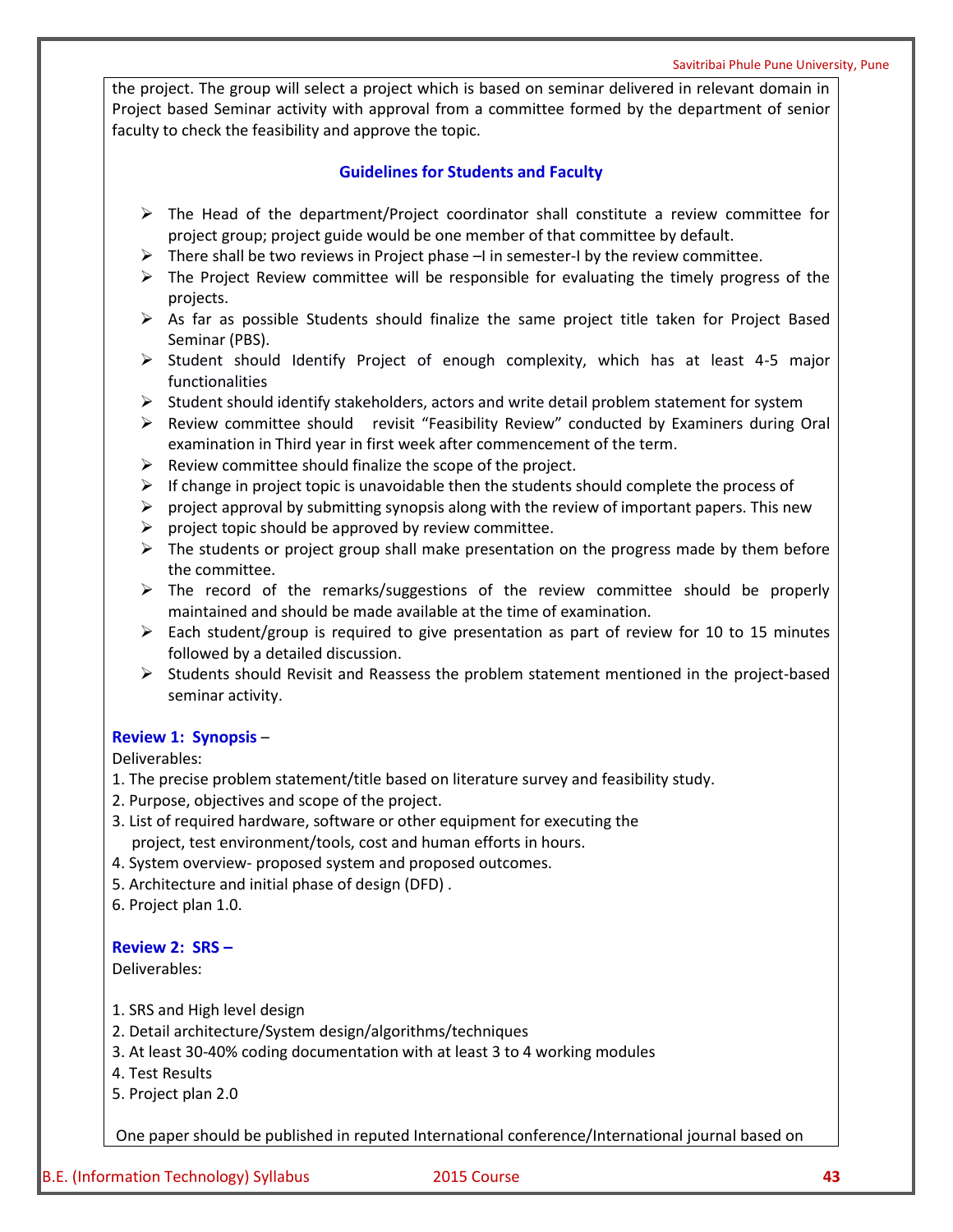project work done.

#### **Project report contains the details as Follows**:

**Contents** 

List of Abbreviations

List of Figures

List of Graphs

List of Tables

- 1. Introduction and aims/motivation and objectives
- 2. Literature Survey
- 3. Problem Statement/definition
- 4. Project Requirement specification
- 5. Systems Proposed Architecture
- 6. High level design of the project(DFD/UML)
- 7. System implementation-code documentation-algorithm, methodologies, protocols used.
- 8. GUI/Working modules/Experimental Results
- 9. Project Plan
- 10.Conclusions
- 11.Bibliography in IEEE format

Appendices

- A. Plagiarism Report of Paper and Project report from any open source tool
- B. Base Paper(s)
- C. Tools used
- D. Papers Published/Certificates
- $\triangleright$  Use appropriate plagiarism tools, reference managers, Latex Lyx/latest Word for efficient and effective project writing.

## **Term Work:**

 $\triangleright$  The term work will consist of a report and presentation prepared by the student on the project allotted to them.

## **Reference Books**

- 1.UML2 Bible by Tom Pender, Wiley India Pvt. Limited 2011
- 2. Applying UML and Patterns Second Edition by Craig Larman, Pearson Education
- 3. UML 2 and the Unified Process, Second Edition, JIM Arlow, Ila Neustadt, Pearson
- 4. Design Patterns: Elements of Reusable Object Oriented Software, Erich Gamma, Pearson
- 5. Design Patterns in Java Second Edition by Steven John Metsker, Pearson

All the assignments should be conducted on Latest version of Open Source Operating Systems, tools and Multi-core CPU supporting Virtualization and Multi-Threading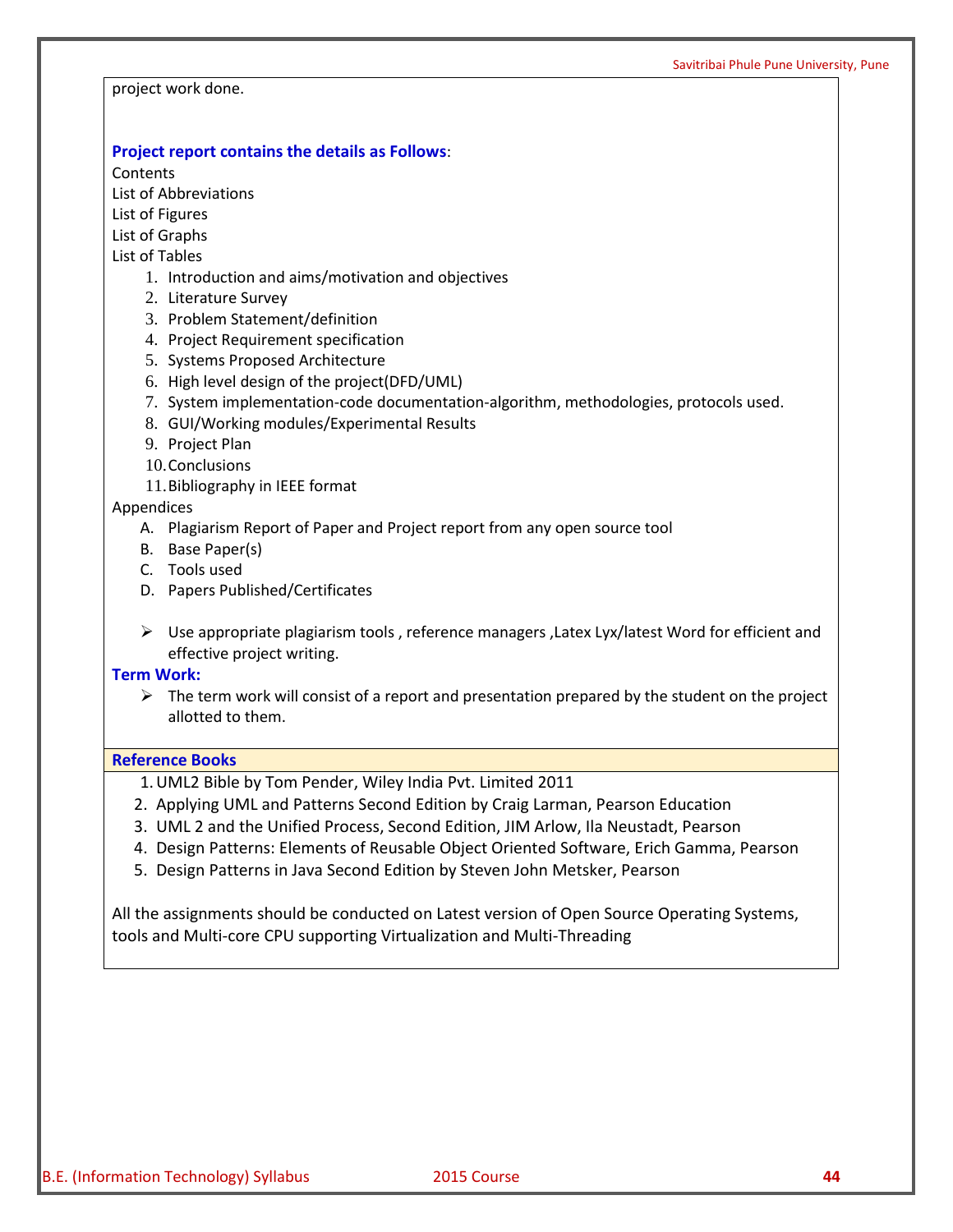## **Savitribai Phule Pune University**

## **Fourth Year of Information Technology Engineering (2015 Course) 414461: Audit Course-V**

In addition to credits, it is recommended that there should be audit course in preferably in each semester from second year to supplement their knowledge and skills. Student will be awarded the

bachelor's degree if he/she earns credits and clears all the audit courses specified in the syllabus. The student may opt for one of the audit courses per semester, starting in second year first semester. Though not mandatory, such a selection of the audit courses helps the learner to explore the subject of interest in greater detail resulting in achieving the very objective of audit course's inclusion. List of options offered is provided. Each student has to choose one audit course from the list per semester. Evaluation of audit course will be done at institute level itself. Method of conduction and method of assessment for audit courses are suggested.

## **Criteria**

The student registered for audit course shall be awarded the grade PP and shall be included such grade in the Semester grade report for that course, provided student has the minimum attendance as prescribed by the Savitribai Phule Pune University and satisfactory in-semester performance and secured a passing grade in that audit course. No grade points are associated with this 'PP' grade and performance in these courses is not accounted in the calculation of the performance indices SGPA and CGPA

**Guidelines for Conduction and Assessment (Any one or more of following but not limited to)**

- 1. Lectures/ Guest Lectures
- 2. Visits (Social/Field) and reports
- 3. Demonstrations
- 4. Surveys
- 5. Mini Project
- 6. Hands on experience on Specific focused topic

## **Guidelines for Assessment (Any one or more of following but not limited to)**

- 1. Written Test
- 2. Demonstrations/ Practical Test
- 3. Presentations
- 4. IPR/Publication
- 5. Report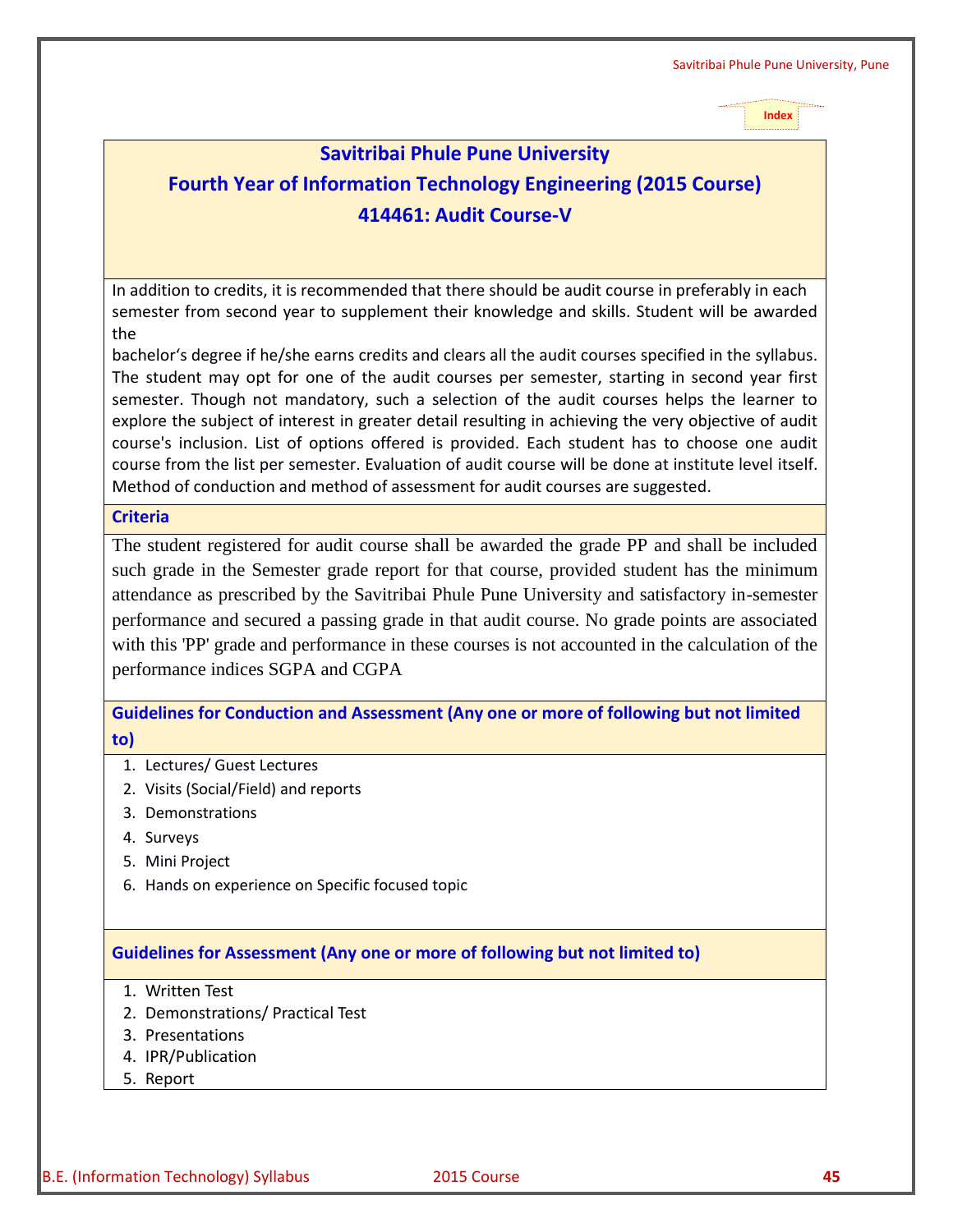## **Audit Course V Options**

| <b>Course Code</b> | <b>Audit Course Title</b>              |
|--------------------|----------------------------------------|
| 414461A            | 1. Emotional Intelligence              |
| 414461B            | 2. Green Computing                     |
| 414461C            | 3. Critical Thinking                   |
| 414461D            | 4. Statistical Learning model using R. |
|                    |                                        |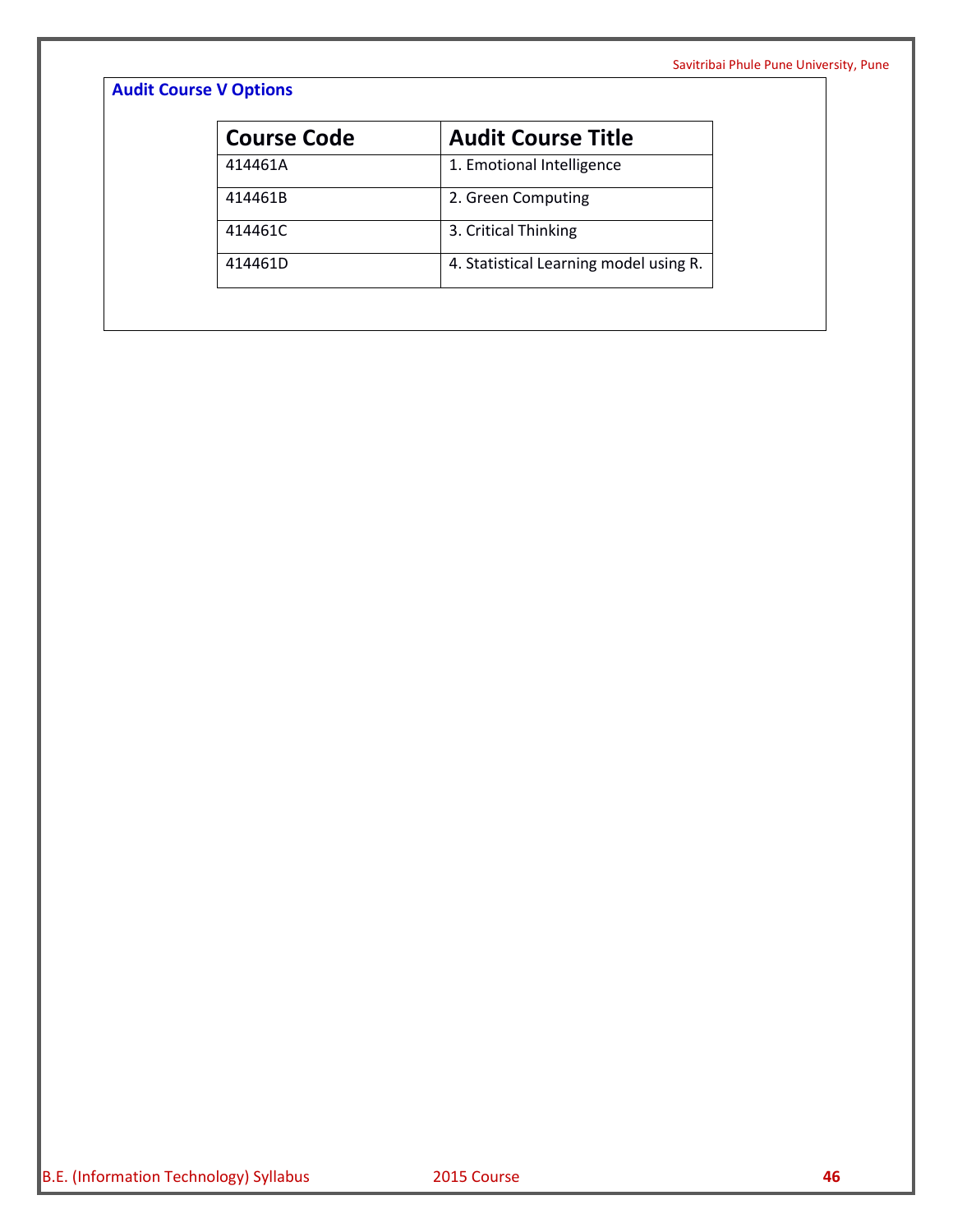## **Savitribai Phule Pune University**

## **Fourth Year of Information Technology Engineering (2015 Course)**

## **414461A: Audit Course-V**

**Emotional Intelligence**

This Emotional Intelligence (EI) training course will focus on the five core competencies of emotional intelligence: self-awareness, self-regulation, motivation, empathy and interpersonal skills. Participants will learn to develop and implement these to enhance their relationships in work and life by increasing their understanding of social and emotional behaviors, and learning how to adapt and manage their responses to particular situations. Various models of emotional intelligence will be covered.

#### **Course Objectives:**

- 1) To develop an awareness of EI models.
- 2) To recognize the benefits of EI.
- 3) To understand how you use emotion to facilitate thought and behaviour.
- 4) To know and utilize the difference between reaction and considered response.

## **Course Outcomes:**

By the end of the course, students should be able to,

- 1) Expand your knowledge of emotional patterns in yourself and others.
- 2) Discover how you can manage your emotions, and positively influence yourself and others.
- 3) Build more effective relationships with people at work and at home.
- 4) Positively influence and motivate colleagues, team members, and managers.
- 5) Increase your leadership effectiveness by creating an atmosphere that engages others.
- 6) Apply EI behaviours and supports high performance.

## **Unit I Introduction to Emotional Intelligence (EI) .**

Emotional Intelligence and various EI models, The EQ competencies of self-awareness, selfregulation, motivation, empathy, and interpersonal skills, Understand EQ and its importance in life and the workplace

## **Unit II Know and manage your emotions.**

Emotions, The different levels of emotional awareness, Increase your emotional knowledge of yourself, Recognize 'negative' and 'positive' emotions. The relationship between emotions, thought and behavior, Discover the importance of values, The impact of not managing and processing 'negative' emotions, Techniques to manage your emotions in challenging situations.

## **Unit III Recognize Emotions in others.**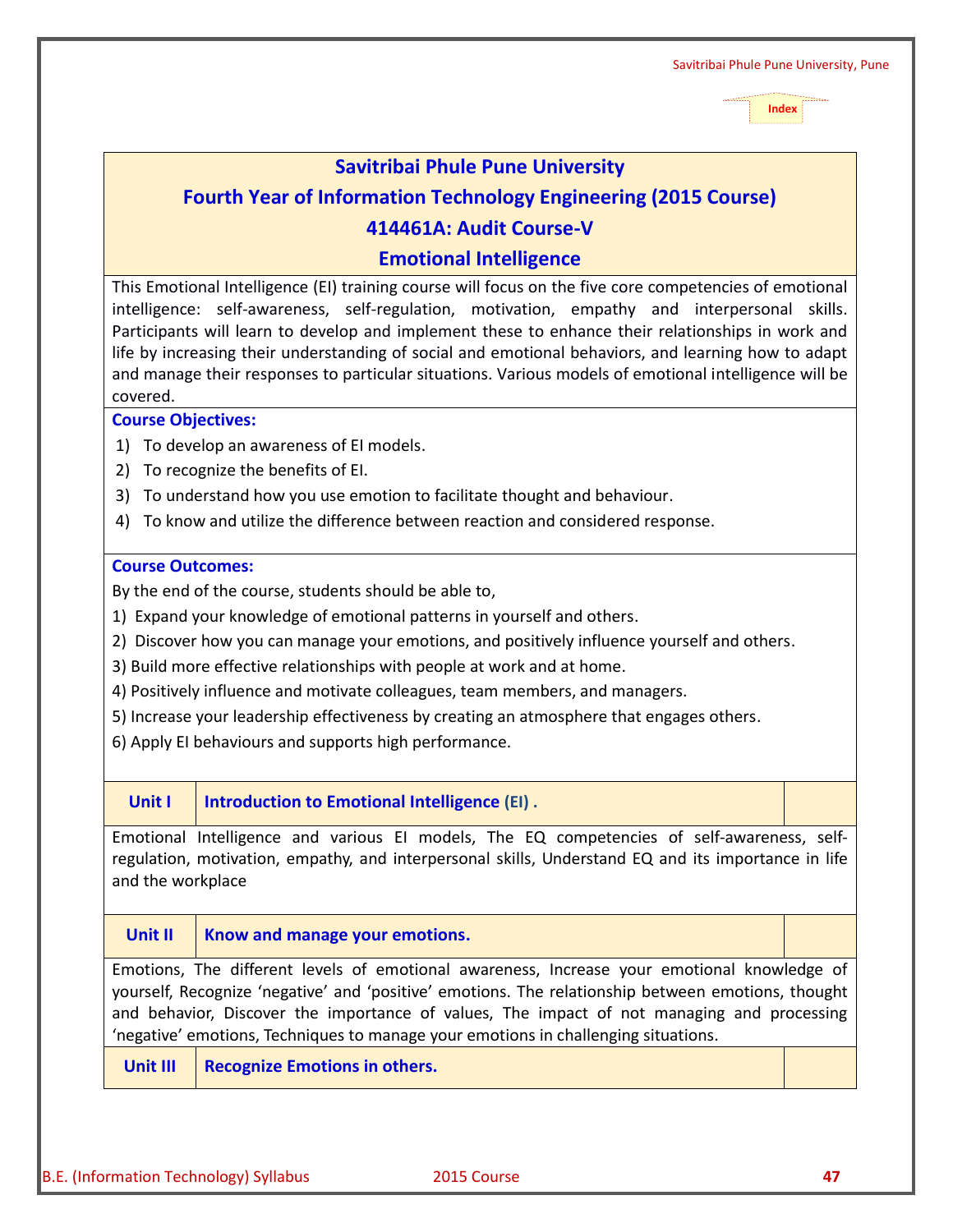Savitribai Phule Pune University, Pune

The universality of emotional expression, Learn tools to enhance your ability to recognize and appropriately respond to others' emotions, Perceiving emotions accurately in others to build empathy 4

Unit IV **Relate to others.** 

Applying EI in the workplace, the role of empathy and trust in relationships, Increase your ability to create effective working relationships with others (peers, subordinates, managers, clients, Find out how to deal with conflict, Tools to lead, motivate others and create a high performing team.

#### **Books**

- 1) Daniel Goleman," Emotional Intelligence Why It Matters More Than IQ," , Bantam Books,
- 2) ISBN-10: 055338371X13: 978-0553383713 2. Steven Stein , "The EQ Edge" , Jossey-Bass, ISBN : 978-0-470-68161-9
- 3) Drew Bird , "The Leader's Guide to Emotional Intelligence" , ISBN: 9781535176002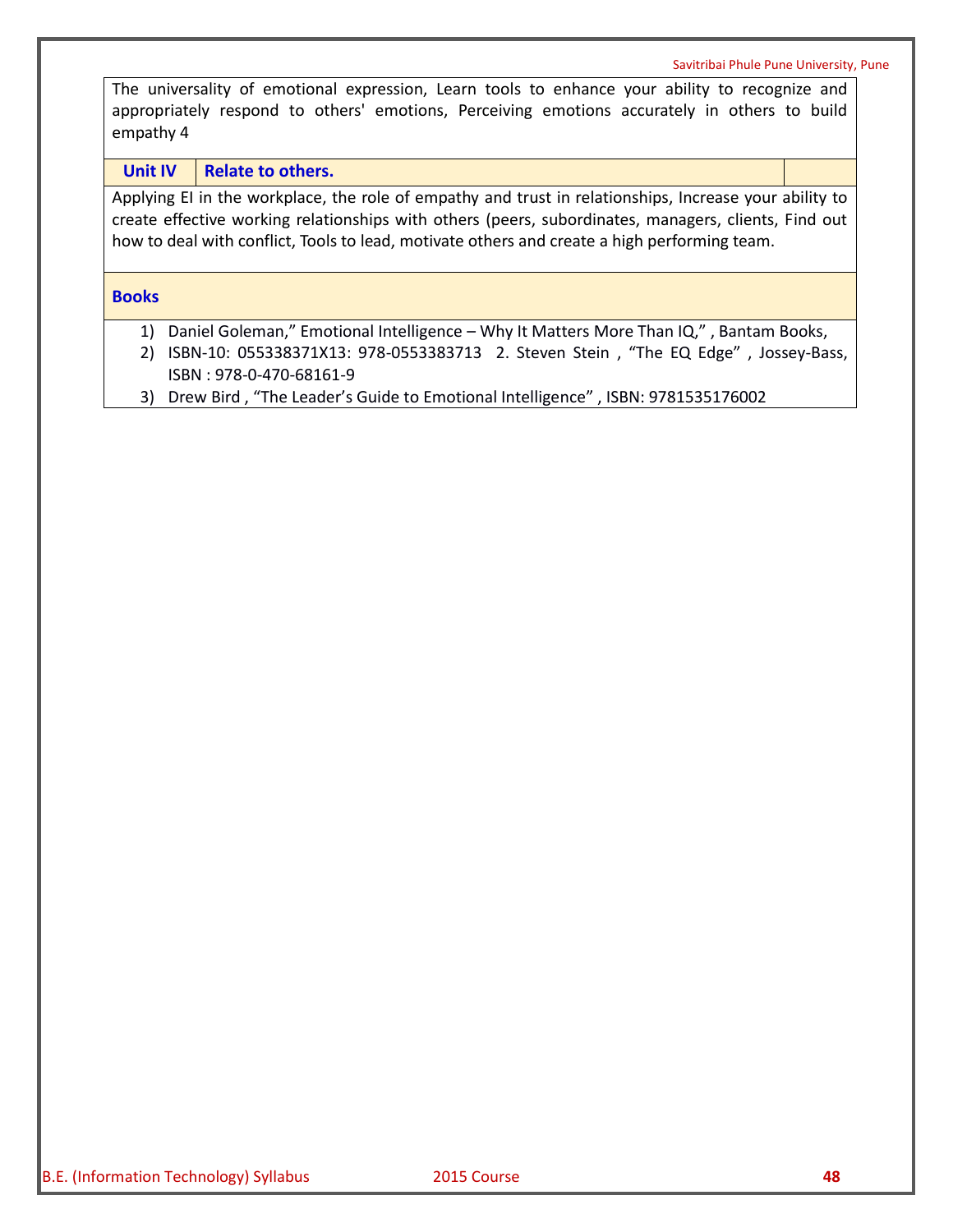## **Savitribai Phule Pune University**

## **Fourth Year of Information Technology Engineering (2015 Course)**

## **414461B: Audit Course-V**

## **Green Computing**

Green computing is the study and practice of using computing resources efficiently. Green computing or green IT, refers to environmentally sustainable computing or IT. The goals of green computing are similar to green chemistry; reduce the use of hazardous materials, Maximize energy efficiency during the product's lifetime, and promote the recyclability or biodegradability of defunct products and factory waste.

## **Course Objectives:**

- 1) To acquire knowledge to adopt green computing practices to minimize negative impacts on the environment.
- 2) To examine technology tools that can reduce paper waste and carbon footprint by user.
- 3) To understand how to minimize equipment disposal requirements.
- 4) To gain skill in energy saving practices in their use of hardware

## **Course Outcomes:**

By the end of the course, students should be able to,

- 1) Understand the concept of green IT and relate it to sustainable development.
- 2) Apply the green computing practices to save energy.
- 3) Discuss how the choice of hardware and software can facilitate a more sustainable operation,
- 4) Use methods and tools to measure energy consumption

## **Unit I Fundamentals of Green IT.**

Green IT Fundamentals: Business, IT, and the Environment – Green computing: carbon foot Print - Measuring, Details, reasons to bother, Plan for the Future, Cost Savings: Hardware, Power.

## **Unit II Green Assets and Power Problems.**

Green Assets: Buildings, Data Centers, Networks, and Devices, Green Information Systems : Design and Development Models, Monitoring Power Usage, Servers, Low-Cost Options, Reducing Power Use, Data De-Duplication, Low-Power Computers and peripheral devices.

## **Unit III Green Information Systems.**

Initial Improvement Calculations, Selecting Metrics, Tracking Progress, Change Business Processes, Customer Interaction, Paper Reduction, Green Supply Chain, Improve Technology Infrastructure, Reduce PCs and Servers, Shared Services, Hardware Costs, Cooling.

## **Unit IV Green Grid Framework.**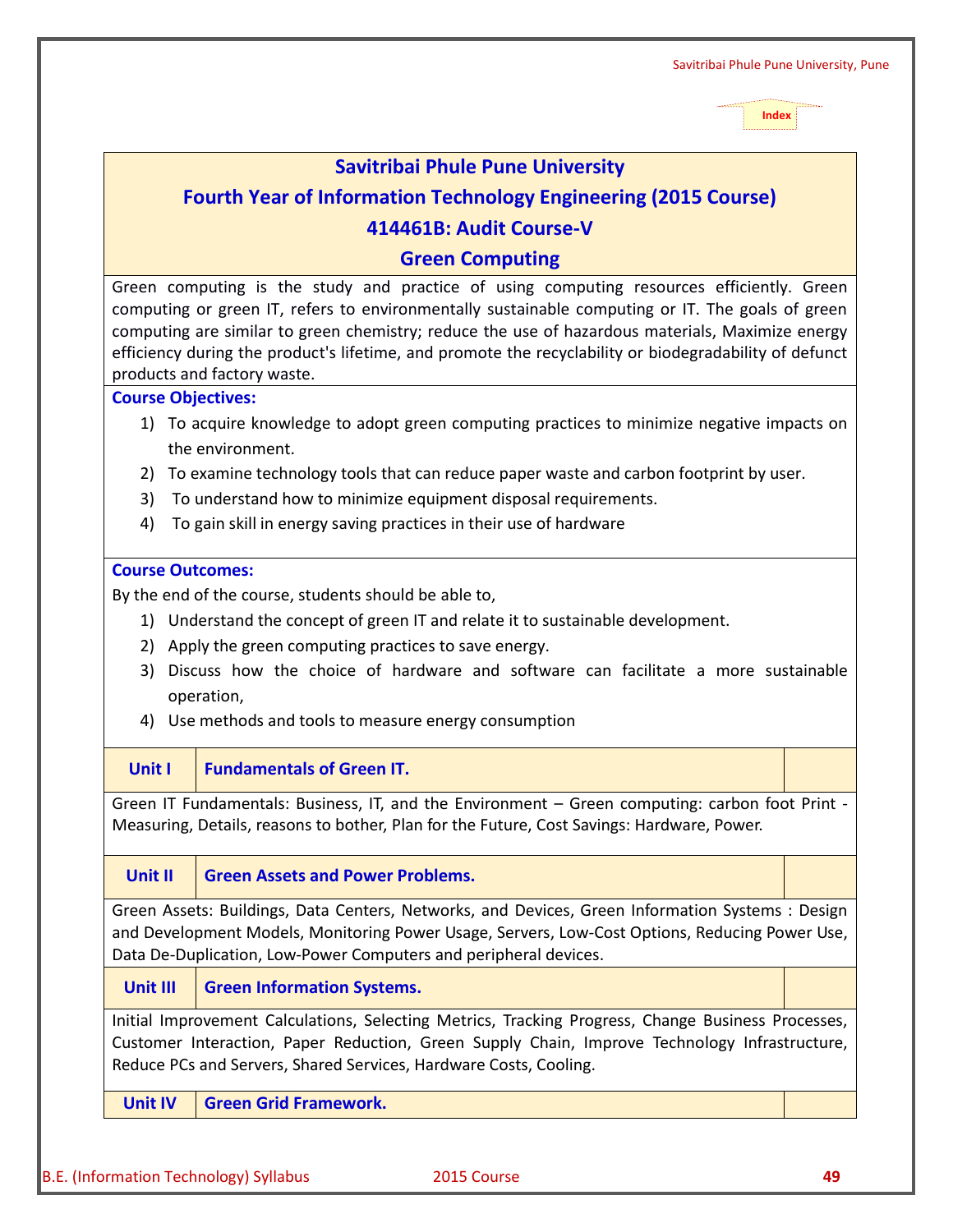Virtualizing of IT systems, Role of electric utilities, Telecommuting, teleconferencing and teleporting, Materials recycling, Best ways for Green PC, Green Data center Case Studies, Applying Green IT Strategies and Applications to a Home Hospital, Packaging Industry and Telecom Sector.

#### **Reference Books**

1. Woody Leonhard, Katherrine Murray, "Green Home computing for dummies", August2009, ISBN: 978-0-470-46745-9

2. Alvin Galea, Michael Schaefer, Mike Ebbers, "Green Data Center: steps for the Journey", Shoff/IBM rebook, 2011. ISBN: 10: 1-933742-05-4; 13: 978-1-933742-05-2

3. John Lamb, "The Greening of IT", Pearson Education, 2009, ISBN 10: 0137150830

4. Jason Harris, "Green Computing and Green IT- Best Practices on regulations & industry",Lulu.com, 2008, ISBN: 1558604898

5. Bud E. Smith, "Green Computing Tools and Techniques for Saving Energy, Money and Resources", CRC Press, 2014, 9781466503403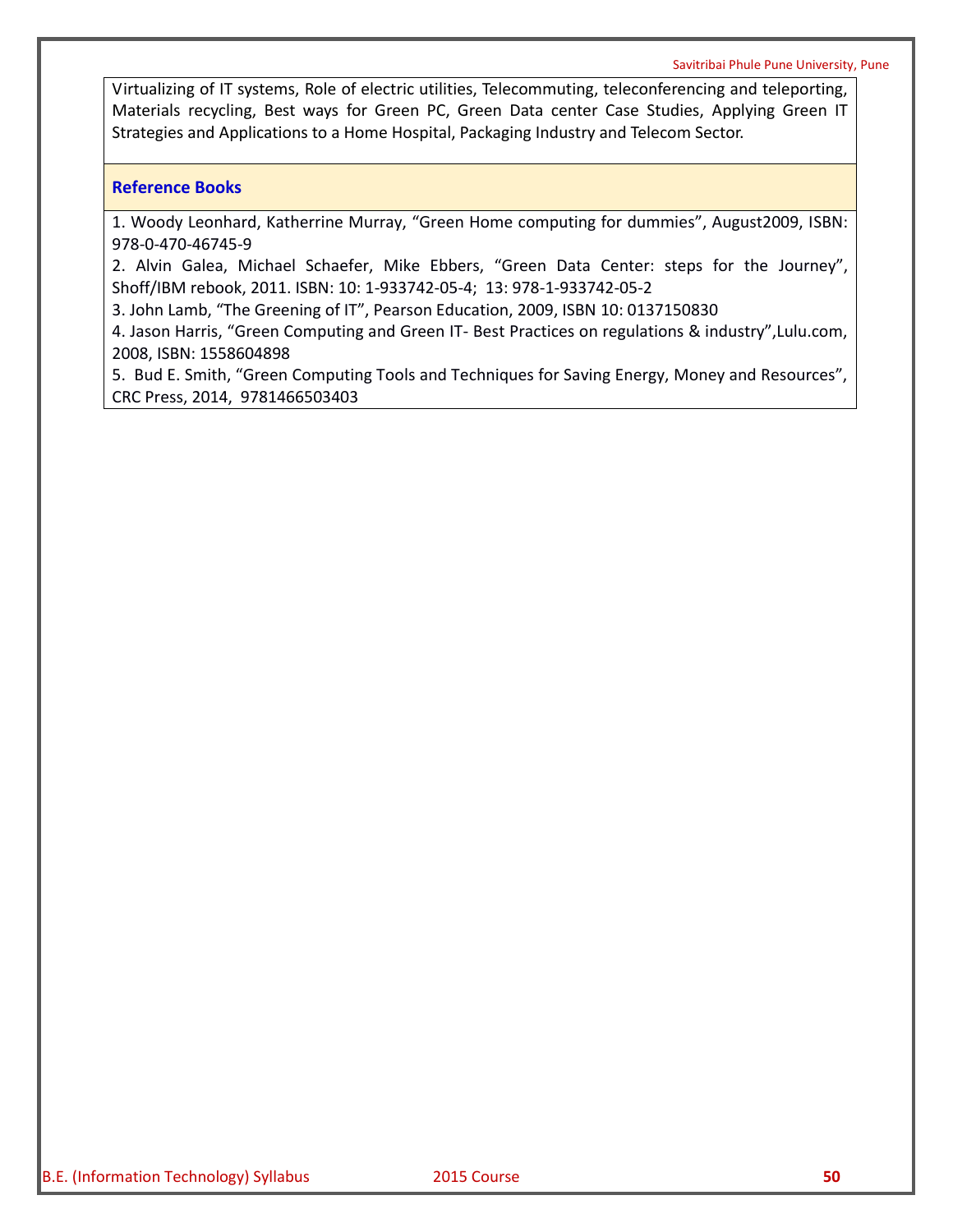## **Savitribai Phule Pune University**

## **Fourth Year of Information Technology Engineering (2015 Course)**

## **414461C: Audit Course-V**

## **Critical Thinking**

Thinking about one's thinking in a manner designed to organize and clarify, raise the efficiency of, and recognize errors and biases in one's own thinking. Critical thinking is not 'hard' thinking nor is it directed at solving problems (other than 'improving' one's own thinking). Critical thinking is inward-directed with the intent of maximizing the [rationality](https://en.wikipedia.org/wiki/Rationality) of the thinker. One does not use critical thinking to solve problems—one uses critical thinking to improve one's process of thinking.

## **Course Objectives:**

- 1) Critical thinking is considered among the most important "higher order cognitive skills" expected from students graduating with professional degrees (e.g. engineering, management, etc.)
- 2) This course will make you a better thinker, it will sharpen your mind, clarify your thoughts, and help you make smarter decisions (especially about your career). It will help you argue assertively and hence make you a forceful communicator – both in public speaking and in one-on-one situations.
- 3) Most employers complain that fresh graduates need too much of direction and they are incapable of "independent decision making". We intend to overcome this shortcoming

## **Course Outcomes:**

By the end of the course, students should be able to,

- 1) If students whole-heartedly participate in the course, they can expect to be smarter, stronger and more confident thinkers.
- 2) They can embark on a life-long journey of "self-directed learning".

| Unit I                                                                                                                                                                        | <b>Introduction to Critical Thinking.</b>                                                                                                                                                  |  |  |  |
|-------------------------------------------------------------------------------------------------------------------------------------------------------------------------------|--------------------------------------------------------------------------------------------------------------------------------------------------------------------------------------------|--|--|--|
| What is Critical Thinking o It's role in problem solving o The difference between a critical thinker and one<br>who is not, Barriers that prevent us from thinking critically |                                                                                                                                                                                            |  |  |  |
| <b>Unit II</b>                                                                                                                                                                | Importance of being logical.                                                                                                                                                               |  |  |  |
| "statistically"                                                                                                                                                               | Key concepts of "Thinking fast and slow" - Logical fallacies & Mistakes we make when do not think                                                                                          |  |  |  |
|                                                                                                                                                                               |                                                                                                                                                                                            |  |  |  |
| <b>Unit III</b>                                                                                                                                                               | Pattern in deductive logic.                                                                                                                                                                |  |  |  |
|                                                                                                                                                                               | Hypothetical syllogism - Categorical syllogism (Set theory concepts), Argument by elimination, based on<br>maths, based on definition, Evaluating deductive arguments validity & soundness |  |  |  |
| Unit IV                                                                                                                                                                       | Argumentation - Foundation of Critical Thinking.                                                                                                                                           |  |  |  |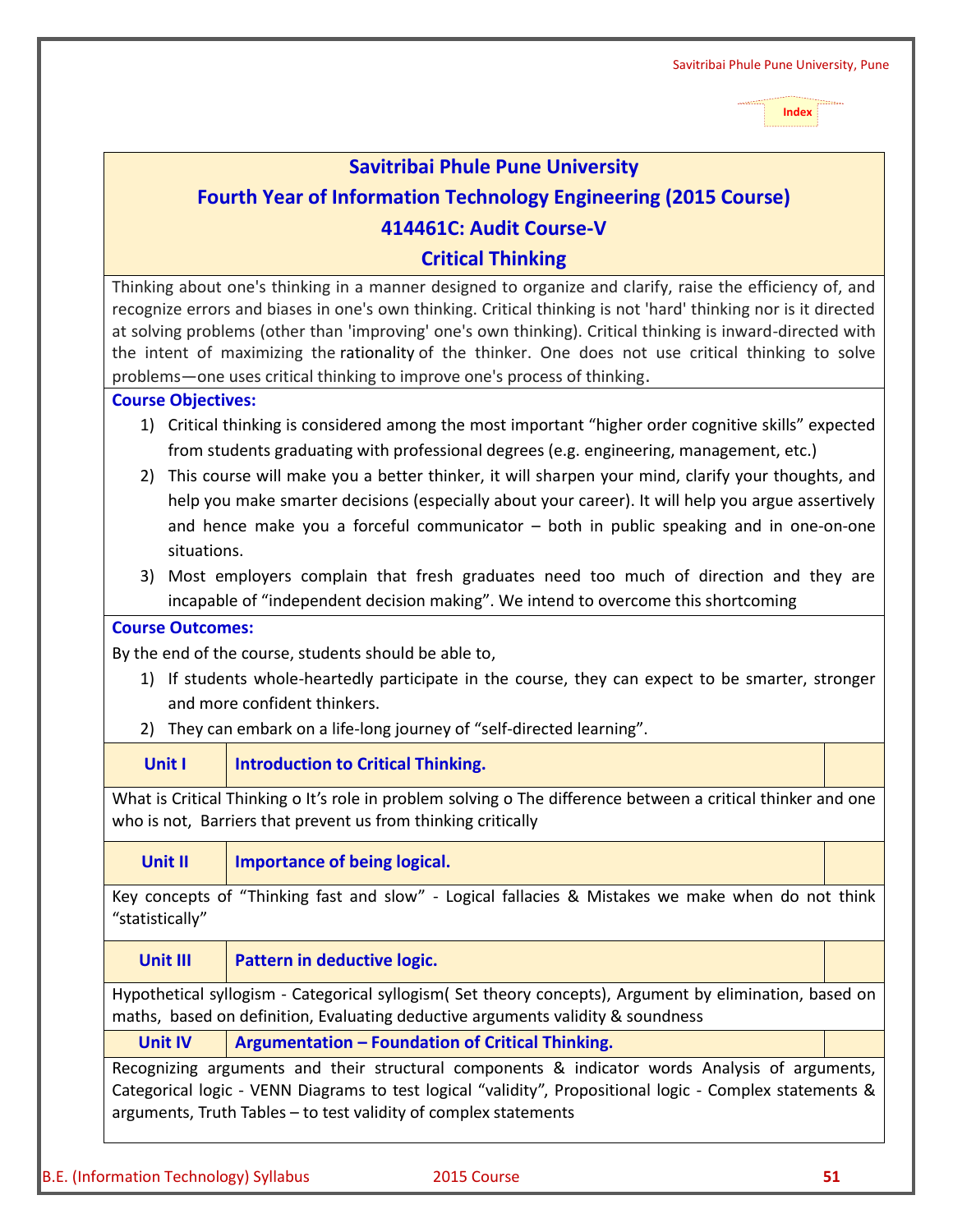# **Reference Books**

- 1) "Thinking Fast and Slow"- Daniel Kahneman Penguin Books
- 2) "Critical Thinking Students Introduction" Bassham, Irwin, Nardone, Wallace McGraw Hill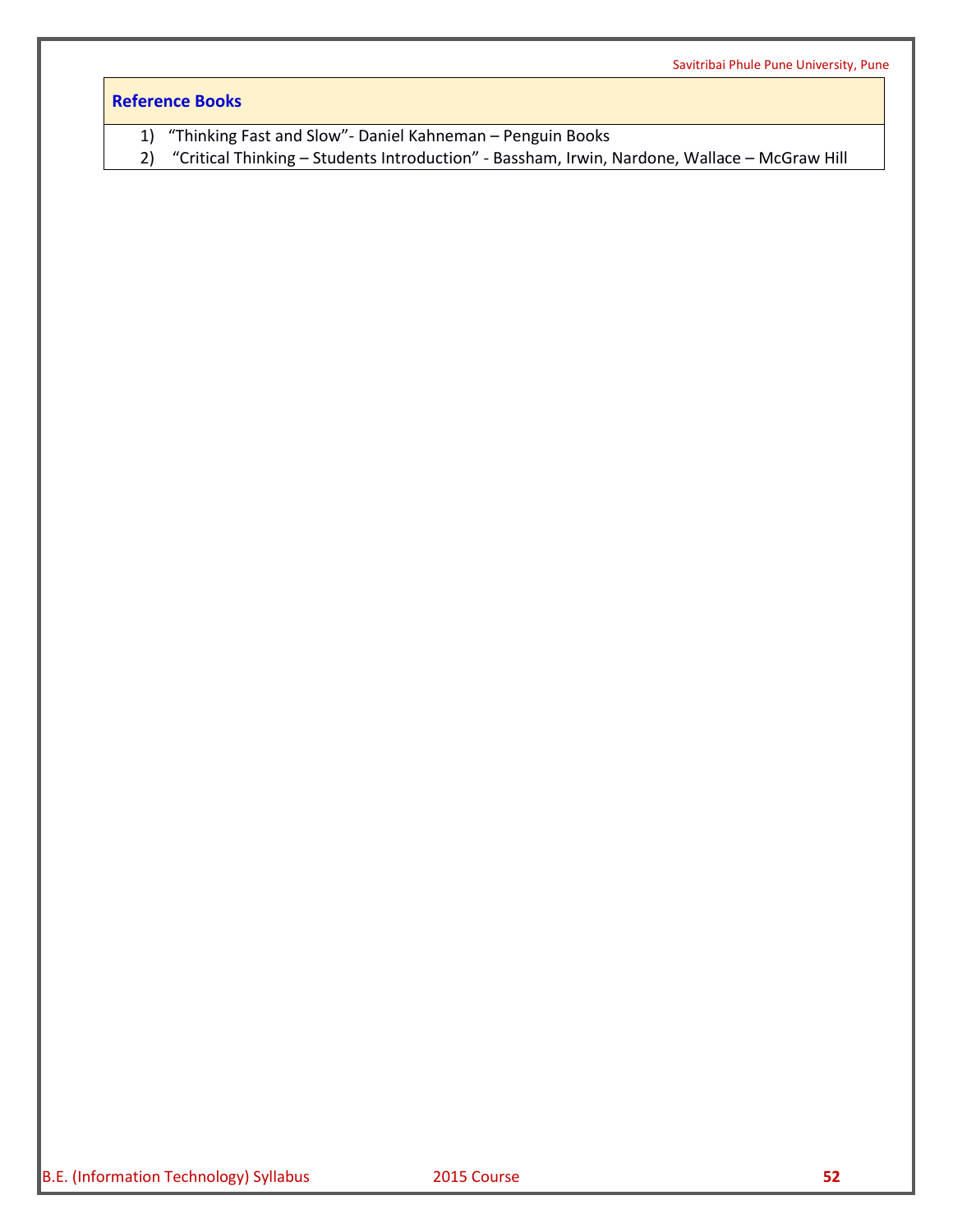## **Fourth Year of Information Technology Engineering (2015 Course)**

## **414461D: Audit Course-V**

## **Statistical Learning Model using R**

Statistical learning theory is a framework for [machine learning](https://en.wikipedia.org/wiki/Machine_learning) drawing from the fields of [statistics](https://en.wikipedia.org/wiki/Statistics) and [functional analysis](https://en.wikipedia.org/wiki/Functional_analysis) Statistical learning theory deals with the problem of finding a predictive function based on data. Statistical learning theory has led to successful applications in fields such as [computer vision,](https://en.wikipedia.org/wiki/Computer_vision) [speech recognition,](https://en.wikipedia.org/wiki/Speech_recognition) [bioinformatics](https://en.wikipedia.org/wiki/Bioinformatics) and [baseball.](https://en.wikipedia.org/wiki/Baseball)

## **Course Objectives:**

- 1) To get familiar With the explosion of "Big Data" problems, statistical learning /machine learning has become a very hot field.
- 2) To learn statistical learning and modelling skills which are in high demand also cover basic concepts of statistical learning / modelling methods that have widespread use in business and scientific research.
- 3) To get hands on the applications and the underlying statistical / mathematical concepts that are relevant to modelling techniques. The course are designed to familiarize students in implementing the statistical learning methods using the highly popular statistical software package R.

## **Course Outcomes:**

By the end of the course, students should be able to,

- 1) Students will be familiar with concepts related to "data science", "analytics", "machine learning", etc. These are important topics, and will enable students to embark on highly rewarding careers.
- 2) Students will capable of learning "big data" concepts on their own
- 

**Unit I Introduction to Statistical Learning.**

What is Statistical Learning, Various issues to consider while "modeling"

| <b>Unit II</b> | Getting started with R programming. |
|----------------|-------------------------------------|
|                |                                     |

Introduction to the R-Studio, user-interface, Basic commands, Data Structures in R, Graphics, Reading data into R.

**Unit III Linear Regression models including Lab.**

Instructor should select a problem statement and design the assignment for Linear Regression.

**Unit IV Classification models (Logistic Regression and LDA) with Lab.**

Instructor should select a problem statement and design the assignment for Logistic Regression and LDA.

**Unit VI Tree based methods (regression trees, classification tree) with Lab.**

Instructor should select a problem statement and design the assignment for Tree based methods (regression trees, classification tree) with lab.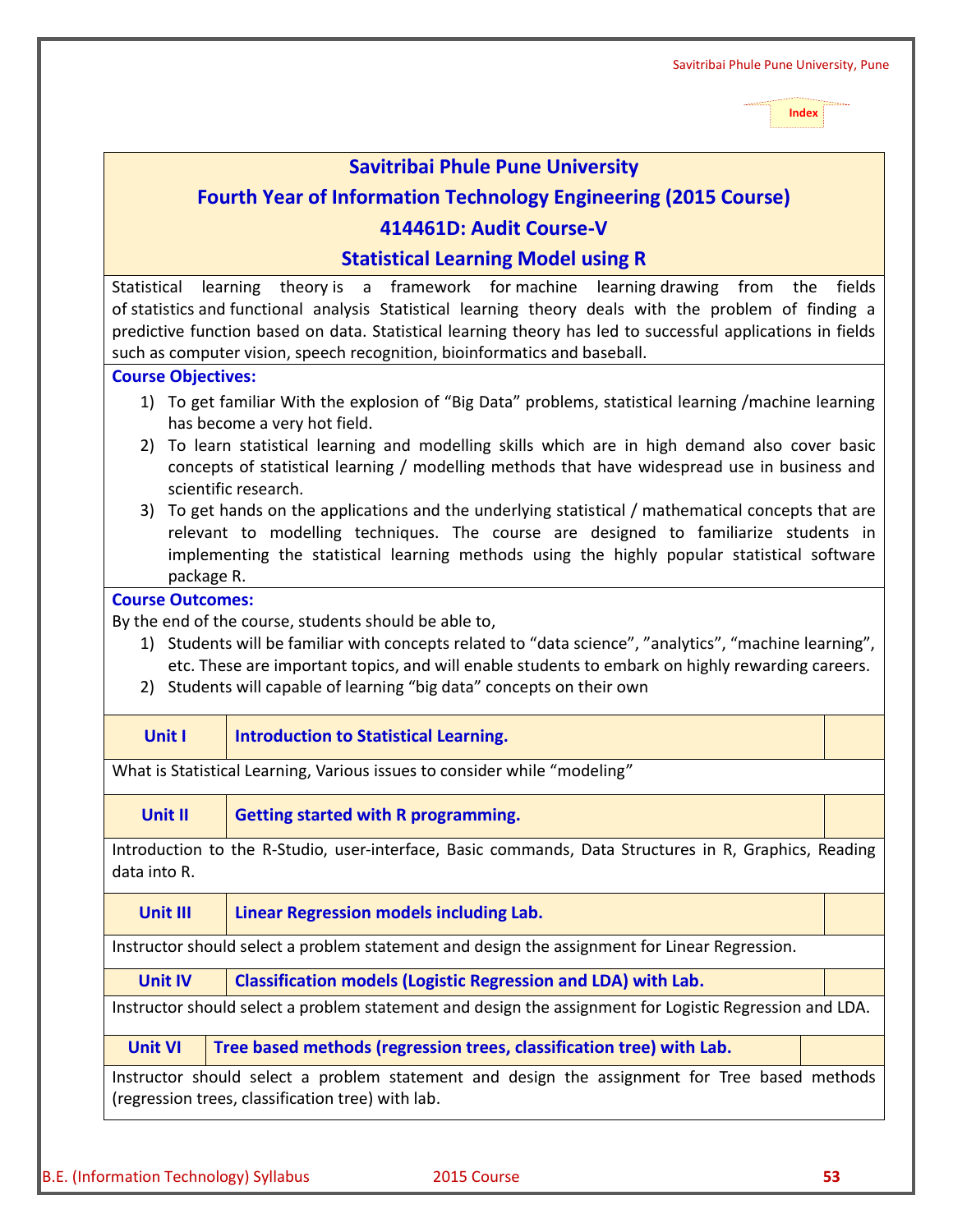# **Reference Books**

1) An Introduction to Statistical Learning with Applications in R Gareth James, Daniela Witten, Trevor Hastie and Robert Tibshirani – 6th edition- Springer Publications.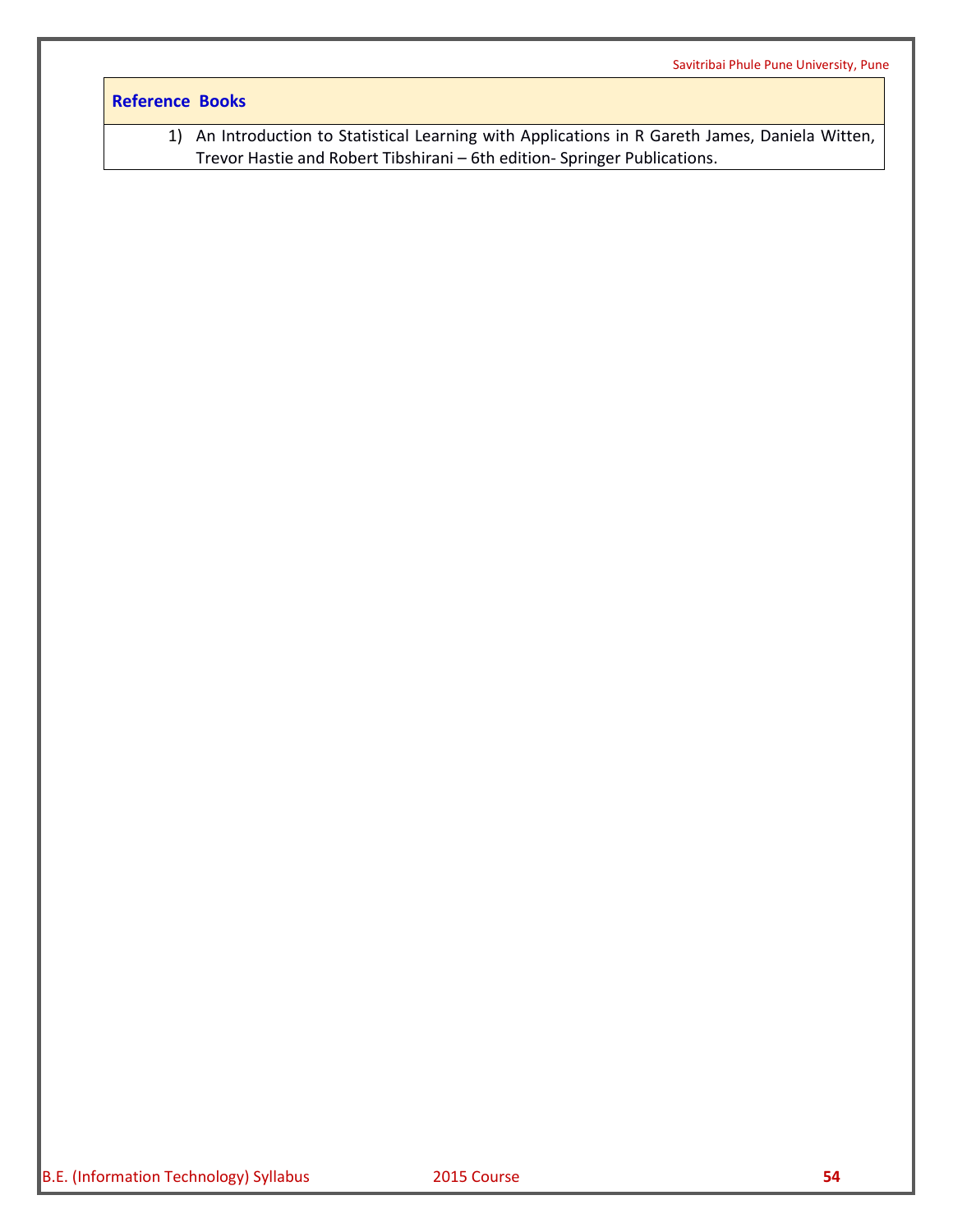# SEMESTER-II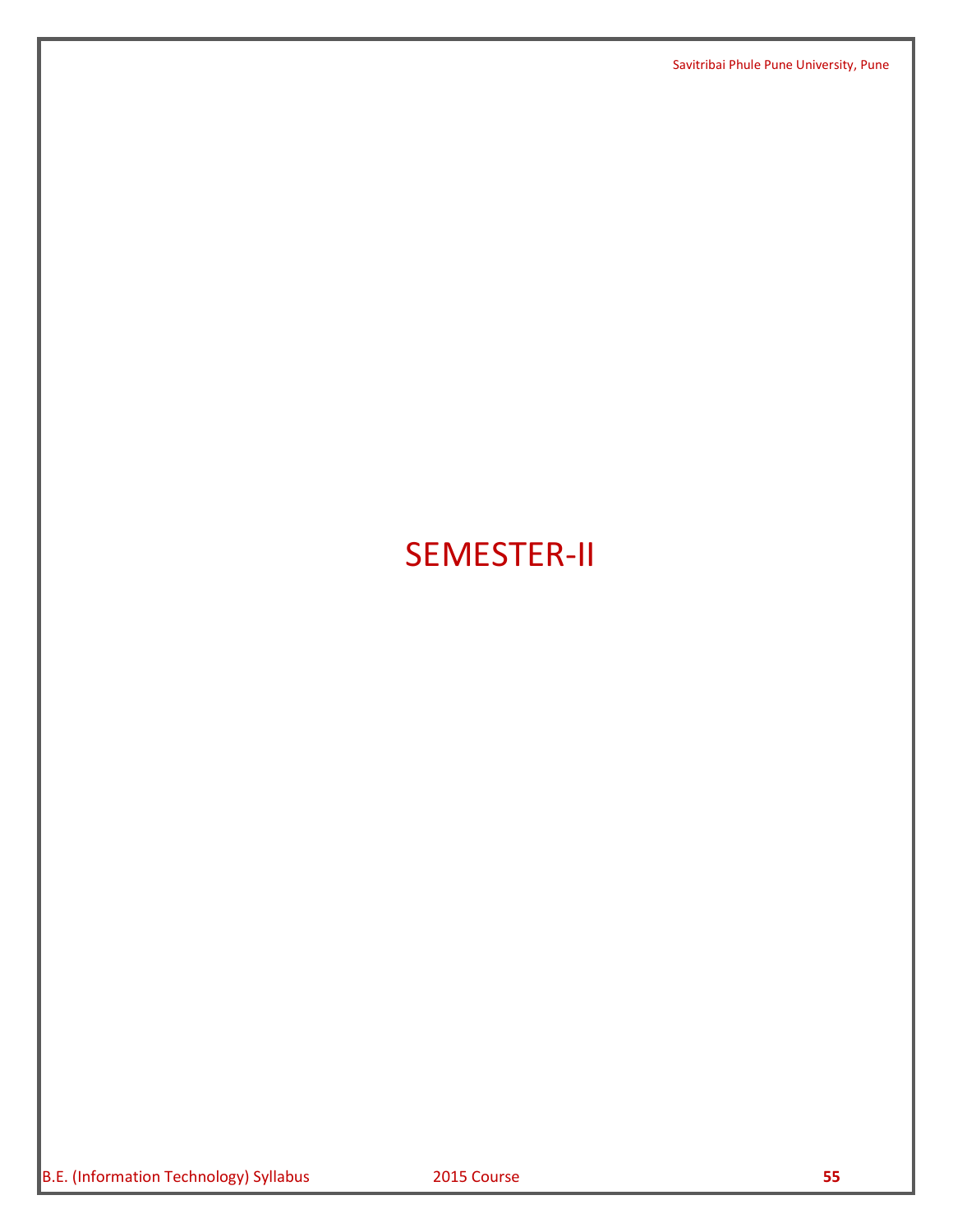## **Savitribai Phule Pune University Fourth Year of Information Technology Engineering (2015 Course) 414462: Distributed Computing System**

| <b>Teaching Scheme:</b>                                                                              | <b>Credits: 03</b>                                                                        | <b>Examination Scheme:</b>       |        |  |
|------------------------------------------------------------------------------------------------------|-------------------------------------------------------------------------------------------|----------------------------------|--------|--|
| <b>TH:03 Hours/Week</b>                                                                              |                                                                                           | In-Sem (Paper): 30 Marks         |        |  |
|                                                                                                      |                                                                                           | <b>End-Sem (paper): 70 Marks</b> |        |  |
|                                                                                                      |                                                                                           |                                  |        |  |
| <b>Prerequisites:</b>                                                                                |                                                                                           |                                  |        |  |
| 1. Web Technology, Computer Network Technology and Operating System.                                 |                                                                                           |                                  |        |  |
| <b>Course Objectives:</b>                                                                            |                                                                                           |                                  |        |  |
| 1. To understand the fundamentals and knowledge of the architectures of distributed systems.         |                                                                                           |                                  |        |  |
| 2. To gain knowledge of working components and fault tolerance of distributed systems                |                                                                                           |                                  |        |  |
| 3. To make students aware about security issues and protection mechanism for distributed             |                                                                                           |                                  |        |  |
| environment.                                                                                         |                                                                                           |                                  |        |  |
|                                                                                                      |                                                                                           |                                  |        |  |
| <b>Course Outcomes:</b>                                                                              |                                                                                           |                                  |        |  |
| By the end of the course, students should be able to                                                 |                                                                                           |                                  |        |  |
| 1. Understand the principles and desired properties of distributed systems based on different        |                                                                                           |                                  |        |  |
| application areas.                                                                                   |                                                                                           |                                  |        |  |
| 2.                                                                                                   | Understand and apply the basic theoretical concepts and algorithms of distributed systems |                                  |        |  |
| in problem solving.                                                                                  |                                                                                           |                                  |        |  |
| 3. Recognize the inherent difficulties that arise due to distributed-ness of computing<br>resources. |                                                                                           |                                  |        |  |
| 4. Identify the challenges in developing distributed applications                                    |                                                                                           |                                  |        |  |
|                                                                                                      |                                                                                           |                                  |        |  |
| <b>UNIT I</b>                                                                                        | <b>FUNDAMENTALS AND ARCHITECTURES</b>                                                     |                                  | 7 Hrs  |  |
| Introduction: Characteristics and examples of distributed systems, Design goals, Types of            |                                                                                           |                                  |        |  |
| distributed systems, Trends in distributed systems, Focus on Resource Sharing, Challenges.           |                                                                                           |                                  |        |  |
| Architectures: Architectural                                                                         | styles,<br>middleware<br>and                                                              | middleware<br>organization,      | system |  |
| architectures, Example architectures.                                                                |                                                                                           |                                  |        |  |
| <b>Case Study: The World Wide Web</b>                                                                |                                                                                           |                                  |        |  |
| <b>UNIT II</b>                                                                                       | <b>COMMUNICATION AND COORDINATION</b>                                                     |                                  | 7 Hrs  |  |
| Communication: Introduction, Layered protocols, Types of communication, Inter-process                |                                                                                           |                                  |        |  |
| Communication, Remote Procedure Call (RPC), Message oriented communication, Multicast                |                                                                                           |                                  |        |  |
| Communication, Network Virtualization: Overlay Network Coordination: Clock Synchronization,          |                                                                                           |                                  |        |  |
| Logical Clocks, Mutual Exclusion, Election algorithms, Distributed event matching, Gossip Based      |                                                                                           |                                  |        |  |
| coordination                                                                                         |                                                                                           |                                  |        |  |

**Case Study: IBM's Websphere Message-Queuing System**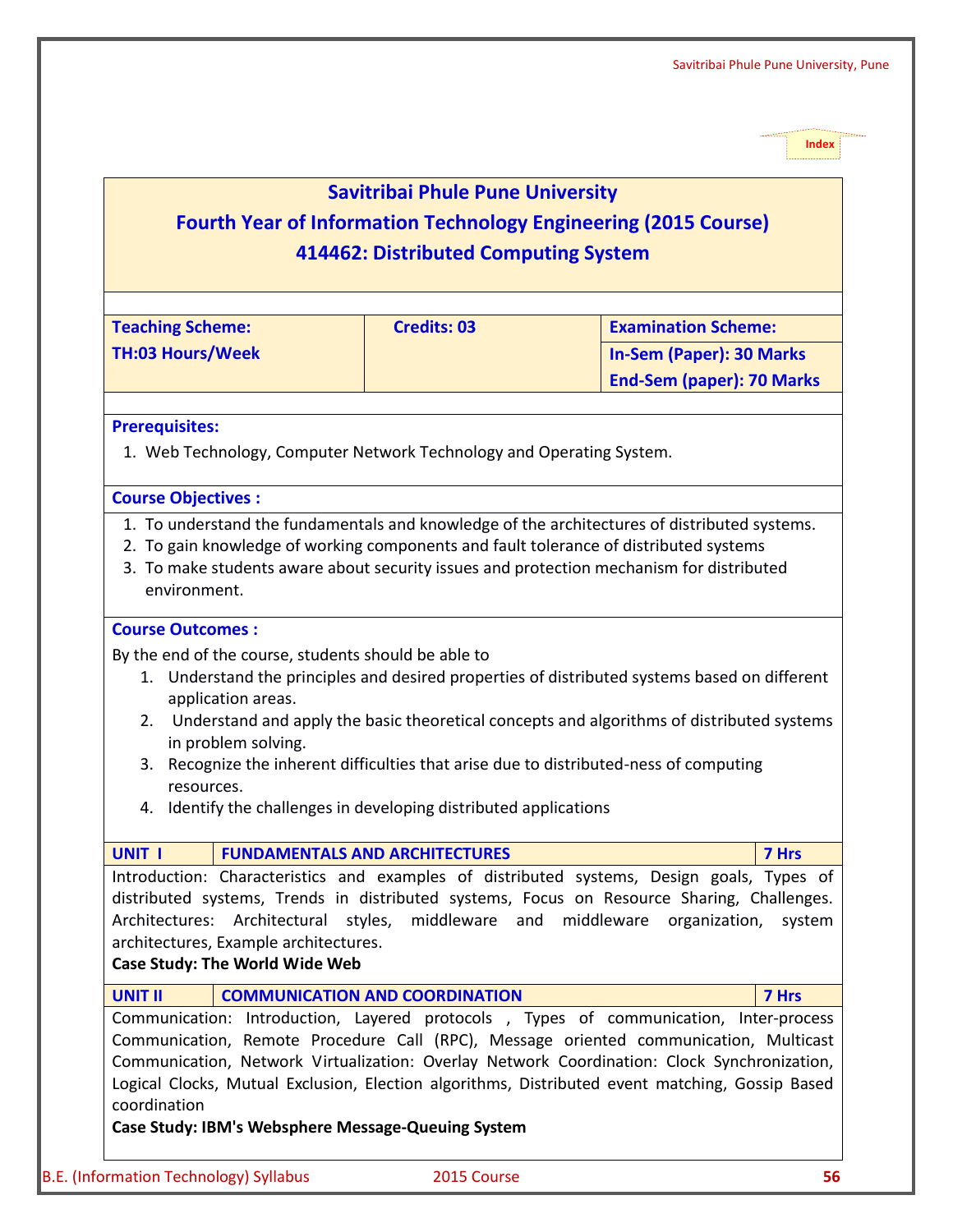| <b>UNIT III</b>                                                | <b>REPLICATION AND FAULT TOLERANCE</b>                                                                                                                                                                                                                                                                                                                                                                                                                                        | 7 Hrs |
|----------------------------------------------------------------|-------------------------------------------------------------------------------------------------------------------------------------------------------------------------------------------------------------------------------------------------------------------------------------------------------------------------------------------------------------------------------------------------------------------------------------------------------------------------------|-------|
|                                                                | Replication: Reasons for replication, Replica management, Failure masking and replication,<br>Consistency protocols, Catching and replication in web,<br>Fault Tolerance: Introduction, Failure models, Fault systems with arbitrary failures, Reliable client<br>server communication, Reliable group communication, Distributed commit, Recovery, Checkpoints.<br><b>Case Study: Catching and Replication in Web</b>                                                        |       |
| <b>UNIT IV</b>                                                 | DISTRIBUTED FILES AND MULTIMEDIA SYSTEMS                                                                                                                                                                                                                                                                                                                                                                                                                                      | 7 Hrs |
|                                                                | Distributed File Systems: Introduction, File System Architecture, Sun Network File System, and                                                                                                                                                                                                                                                                                                                                                                                |       |
|                                                                | HDFS. Name Services: Introduction, Name Services and the Domain Name System, Directory                                                                                                                                                                                                                                                                                                                                                                                        |       |
| Services.                                                      |                                                                                                                                                                                                                                                                                                                                                                                                                                                                               |       |
|                                                                | Case Study: 1. The Global Name Service, 2. The X.500 Directory Service.                                                                                                                                                                                                                                                                                                                                                                                                       |       |
|                                                                | Distributed Multimedia Systems: Characteristics of Multimedia Data, Quality of Service                                                                                                                                                                                                                                                                                                                                                                                        |       |
|                                                                | Management, Resource management, Stream Adaptation.                                                                                                                                                                                                                                                                                                                                                                                                                           |       |
|                                                                | Case Study: BitTorrent and End System Multicast.                                                                                                                                                                                                                                                                                                                                                                                                                              |       |
| <b>UNIT V</b>                                                  | <b>DISTRIBUTED WEB BASED SYSTEM</b>                                                                                                                                                                                                                                                                                                                                                                                                                                           | 7 Hrs |
|                                                                | Architecture of Traditional Web-Based Systems, Apache Web Server, Web Server Clusters,                                                                                                                                                                                                                                                                                                                                                                                        |       |
|                                                                | Communication by Hypertext Transfer Protocol, Synchronization, Web Proxy Caching, Replication                                                                                                                                                                                                                                                                                                                                                                                 |       |
|                                                                | for Web Hosting Systems, Replication of Web Applications, Fault Tolerance in distributed web based                                                                                                                                                                                                                                                                                                                                                                            |       |
|                                                                |                                                                                                                                                                                                                                                                                                                                                                                                                                                                               |       |
|                                                                | systems, Security Concerns.                                                                                                                                                                                                                                                                                                                                                                                                                                                   |       |
|                                                                | Case Study: HyperText Transfer Protocol (HTTP)                                                                                                                                                                                                                                                                                                                                                                                                                                |       |
| <b>UNIT VI</b>                                                 | <b>SECURITY IN DISTRIBUTED SYSTEMS</b>                                                                                                                                                                                                                                                                                                                                                                                                                                        | 7 Hrs |
|                                                                |                                                                                                                                                                                                                                                                                                                                                                                                                                                                               |       |
| Communication,<br>Architectures(SOA).<br>Case Study: Kerberos. | Introduction to Security: Security Threats, Policies, and Mechanisms, Design Issues, Cryptography.<br>Secure Channels: Authentication, Message Integrity and Confidentiality, Secure Group<br>Access Control: General Issues in Access Control, Firewalls, Secure Mobile Code, Denial of<br>Service(DOS). Security Management: Key Management, Secure Group Management, Authorization<br>Management. Emerging Trends In Distributed Systems: Grid Computing, Service Oriented |       |
| <b>Text Books</b>                                              |                                                                                                                                                                                                                                                                                                                                                                                                                                                                               |       |
|                                                                | 1. Maarten van Steen, Andrew S. Tanenbaum, Distributed Systems, PHI, 3rd Edition                                                                                                                                                                                                                                                                                                                                                                                              |       |
|                                                                | Version 3.01, ISBN:978-15-430573-8-6(Printed)                                                                                                                                                                                                                                                                                                                                                                                                                                 |       |
|                                                                | 2. Andrew S. Tanenbaum, Maarten van Steen, Distributed Systems - Principles and                                                                                                                                                                                                                                                                                                                                                                                               |       |
|                                                                | Paradigms, PHI, 2 <sup>nd</sup> Edition, ISBN: 978-0130888938                                                                                                                                                                                                                                                                                                                                                                                                                 |       |
|                                                                |                                                                                                                                                                                                                                                                                                                                                                                                                                                                               |       |
| <b>Reference Books</b>                                         |                                                                                                                                                                                                                                                                                                                                                                                                                                                                               |       |
|                                                                | 1. George Coulouris, Distributed Systems: Concepts and Design, Pearson, 5 <sup>th</sup> edition, Jean                                                                                                                                                                                                                                                                                                                                                                         |       |
|                                                                | Dollimore, Tim Kindberg, Gordon Blair, ISBN:13: 978-0132143011, ISBN:10: 0132143011<br>2. Abhijit Belapurkar, Anirban Chakrabarti, Harigopal Ponnapalli, Niranjan Varadarajan,                                                                                                                                                                                                                                                                                                |       |
|                                                                | Srinivas Padmanabhuni, Srikanth Sunderrajan, Distributed System Security: Issues,                                                                                                                                                                                                                                                                                                                                                                                             |       |
|                                                                | Processes and solutions, Willey online Library, ISBN: 978-0-470-51988-2                                                                                                                                                                                                                                                                                                                                                                                                       |       |
|                                                                | 3. Sunita Mahajan, Seema Shah, Distributed Computing, Oxford University Press, 2nd Edition,                                                                                                                                                                                                                                                                                                                                                                                   |       |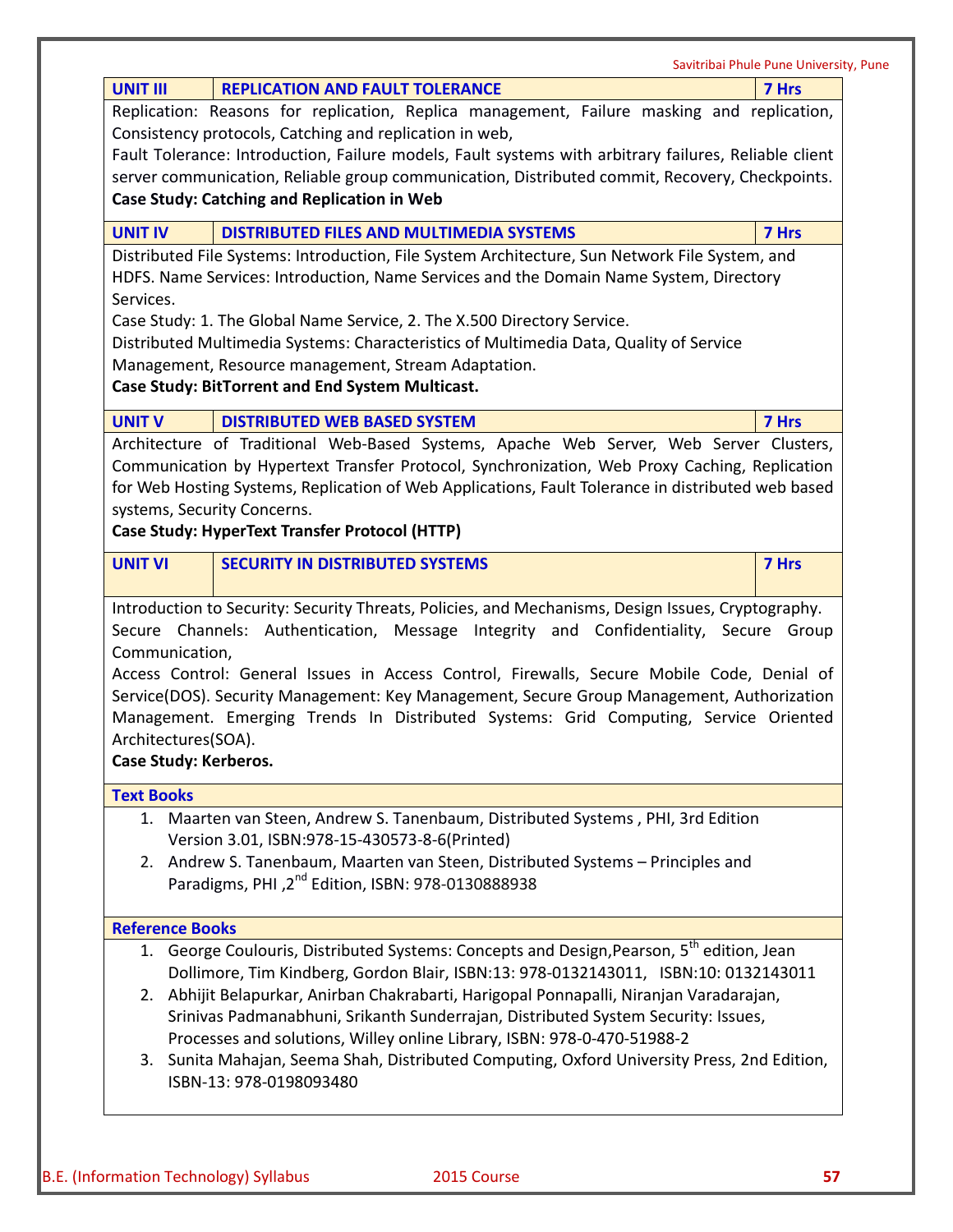| <b>Savitribai Phule Pune University</b><br><b>Fourth Year of Information Technology Engineering (2015 Course)</b><br><b>414463: Ubiquitous Computing</b>                                                                                                                                                                                                                                                                                                                                                                                                                                                       |                                                        |                                                                                                   |                  |  |
|----------------------------------------------------------------------------------------------------------------------------------------------------------------------------------------------------------------------------------------------------------------------------------------------------------------------------------------------------------------------------------------------------------------------------------------------------------------------------------------------------------------------------------------------------------------------------------------------------------------|--------------------------------------------------------|---------------------------------------------------------------------------------------------------|------------------|--|
| <b>Teaching Scheme:</b><br><b>TH:03 Hours/Week</b>                                                                                                                                                                                                                                                                                                                                                                                                                                                                                                                                                             | Credits:03                                             | <b>Examination Scheme:</b><br><b>In-Sem (Paper): 30 Marks</b><br><b>End-Sem (paper): 70 Marks</b> |                  |  |
| <b>Prerequisites:</b><br>1. Human Computer Interaction<br>2. Computer Network Technology                                                                                                                                                                                                                                                                                                                                                                                                                                                                                                                       |                                                        |                                                                                                   |                  |  |
| <b>Course Objectives:</b><br>To describe ubiquitous computing, its properties applications and architectural design.<br>1.<br>2. To explain various smart devices and services used in ubiquitous computing.<br>3. To teach the role of sensors and actuators in designing real time applications using<br>Ubicomp.<br>4. To explore the concept of human computer interaction in the context of Ubicomp.<br>To explain Ubicomp privacy and challenges to privacy.<br>5.<br>6. To describe Ubicomp network with design issues and Ubicomp management.                                                          |                                                        |                                                                                                   |                  |  |
| <b>Course Outcomes:</b><br>By the end of the course, students should be able to<br>1. Demonstrate the knowledge of design of Ubicomp and its applications.<br>Explain smart devices and services used Ubicomp.<br>2.<br>Describe the significance of actuators and controllers in real time application design.<br>3.<br>Use the concept of HCI to understand the design of automation applications.<br>4.<br>Classify Ubicomp privacy and explain the challenges associated with Ubicomp privacy.<br>5.<br>6. Get the knowledge of ubiquitous and service oriented networks along with Ubicomp<br>management. |                                                        |                                                                                                   |                  |  |
| <b>UNIT I</b><br><b>INTRODUCTION TO UBIQUITOUS COMPUTING</b><br>7 Hrs<br>Concept of Ubiquitous Computing and Advantages, Ubiquitous Computing Applications<br>and<br>Scope, Properties of Ubiquitous Computing, Modelling the Key Ubiquitous Computing Properties.<br>Ubiquitous System Environment Interaction. Architectural Design for UbiCom Systems: Smart DEI<br>Model.                                                                                                                                                                                                                                  |                                                        |                                                                                                   |                  |  |
| <b>UNIT II</b><br>Smart Devices and Service properties, Smart mobile devices and Users, Mobile code, Smart Card<br>Devices and Networks, Service Architecture Models. Service Provision Life-Cycle.<br>Machines and Operating Systems, OS for Mobile Computers and Communicator Devices.                                                                                                                                                                                                                                                                                                                       | <b>UBIQUITOUS COMPUTING SMART DEVICES AND SERVICES</b> |                                                                                                   | 7 Hrs<br>Virtual |  |
| <b>UNIT III</b><br><b>ACTUATION AND CONTROL</b>                                                                                                                                                                                                                                                                                                                                                                                                                                                                                                                                                                |                                                        |                                                                                                   | 7 Hrs            |  |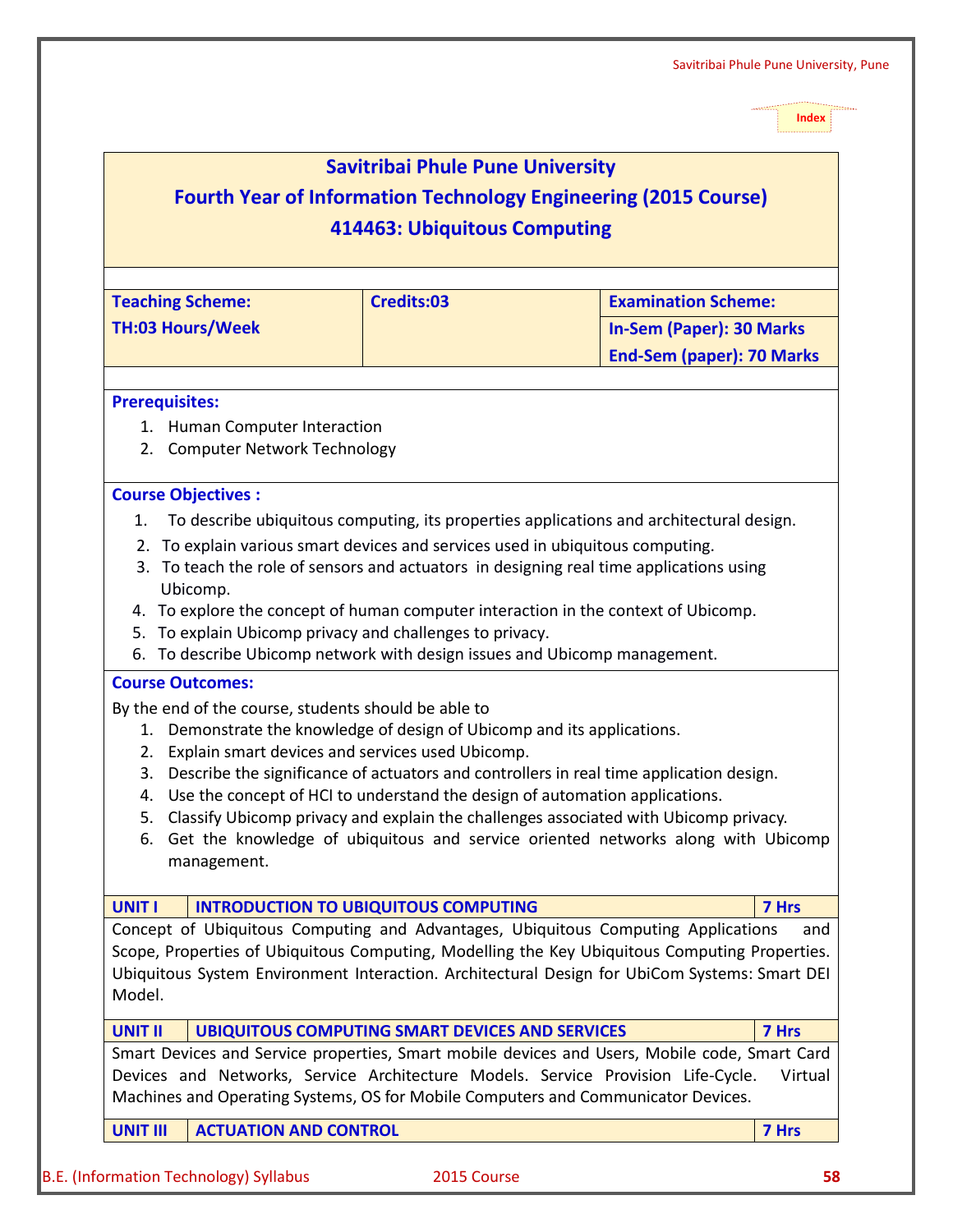|                        |                                                                                                                                                                                                                                                                                                                                       | Savitribai Phule Pune University, Pune |
|------------------------|---------------------------------------------------------------------------------------------------------------------------------------------------------------------------------------------------------------------------------------------------------------------------------------------------------------------------------------|----------------------------------------|
| Robots.                | Tagging the Physical World, Sensors and Networks, Micro- Electro-Mechanical<br>(MEMS), Embedded Systems and Real-Time Systems. Programmable and PID type control system,                                                                                                                                                              | Systems                                |
| <b>UNIT IV</b>         | <b>HUMAN COMPUTER INTERACTION</b>                                                                                                                                                                                                                                                                                                     | 7 Hrs                                  |
|                        | User Interfaces and Interaction for devices, Abstract user interface through Basic Smart Wearable<br>and Implanted Devices. Human- Centered Design (HCD). User Models: Direct and indirect user<br>input and modelling, modelling users' planned tasks and multiple tasks-based computing.                                            |                                        |
| <b>UNIT V</b>          | <b>UBIQUITOUS COMPUTING PRIVACY</b>                                                                                                                                                                                                                                                                                                   | 7 Hrs                                  |
|                        | Ubiquitous computing privacy definition, Solove's taxonomy of privacy, leagal background,<br>Interpersonal privacy, Ubicomp challenges to privacy: Collection scale, manner and motivation,<br>data types, data accessibility; Case study of privacy solution such as Protecting RFID tags, Ways of<br>addressing privacy in Ubicomp. |                                        |
| <b>UNIT VI</b>         | <b>UBIQUITOUS COMMUNICATION AND MANAGEMENT</b>                                                                                                                                                                                                                                                                                        | 7 Hrs                                  |
| Data                   | Networks, Audio Networks, Wireless Data Networks, Ubiquitous Networks, Service<br>oriented networks, network design issues; Configuration and Security management, Service<br>oriented computer and information management, Context awareness.                                                                                        |                                        |
| <b>Text Books</b>      |                                                                                                                                                                                                                                                                                                                                       |                                        |
| 1.                     | Stefan Poslad, Ubiquitous Computing, Wiley, Student Edition, ISBN:9788126527335<br>John Krumm, Ubiquitous Computing Fundamentals                                                                                                                                                                                                      |                                        |
| <b>Reference Books</b> |                                                                                                                                                                                                                                                                                                                                       |                                        |
| 1.                     | Yin-Leng Theng and Henry B. L. Duh, Ubiquitous Computing, IGI, 2 <sup>nd</sup> Edition, ISBN:<br>9781599046938                                                                                                                                                                                                                        |                                        |
| 2.                     | Adam Greenfield, Everyware the Drawing age of Ubiquitous Computing, AIGA, 1st<br>Edition, ISBN: 9780321384010                                                                                                                                                                                                                         |                                        |
| 3.                     | Laurence T. Yeng, Evi Syukur and Seng W. Loke, Handbook on Mobile and Ubiquitous                                                                                                                                                                                                                                                      |                                        |

Computing, CRC, 2nd Edition, ISBN: 9781439848111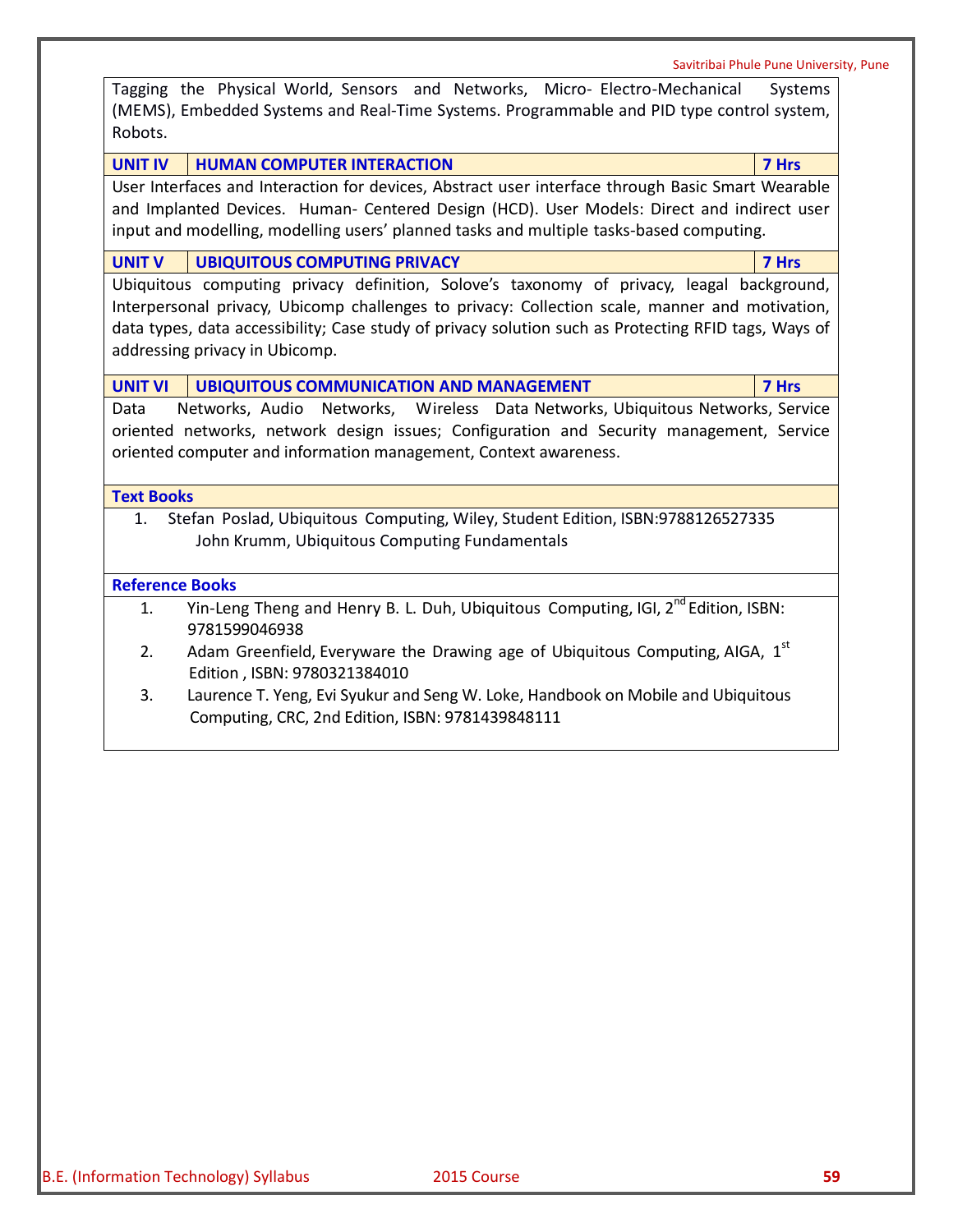## **Savitribai Phule Pune University**

## **Fourth Year of Information Technology Engineering (2015 Course) 414464A: Elective III**

## **Internet of Things (IoT)**

|                                                                                                       | ן דשון פאָוווווין דע זארוואזוו                                                         |                                                                                                      |
|-------------------------------------------------------------------------------------------------------|----------------------------------------------------------------------------------------|------------------------------------------------------------------------------------------------------|
| <b>Teaching Scheme:</b>                                                                               | Credits:04                                                                             | <b>Examination Scheme:</b>                                                                           |
| <b>TH:03 Hours/Week</b>                                                                               |                                                                                        | <b>In-Sem (Paper): 30 Marks</b>                                                                      |
|                                                                                                       |                                                                                        | <b>End-Sem (paper): 70 Marks</b>                                                                     |
|                                                                                                       |                                                                                        |                                                                                                      |
|                                                                                                       |                                                                                        |                                                                                                      |
| <b>Prerequisites:</b>                                                                                 |                                                                                        |                                                                                                      |
| 1. Fundamentals of Communication and Computer Network<br>2. Computer Network Technology               |                                                                                        |                                                                                                      |
|                                                                                                       |                                                                                        |                                                                                                      |
| <b>Course Objectives:</b>                                                                             |                                                                                        |                                                                                                      |
| To understand what is Internet of things<br>$\mathbf{1}$ .                                            |                                                                                        |                                                                                                      |
| 2.                                                                                                    | Describe architecture, Design, underlying technologies, platforms and cloud interface. |                                                                                                      |
| <b>Course Outcomes:</b>                                                                               |                                                                                        |                                                                                                      |
| By the end of the course, students should be able to                                                  |                                                                                        |                                                                                                      |
| 1. Explain what is internet of things.                                                                |                                                                                        |                                                                                                      |
| Explain architecture and design of IoT<br>2.                                                          |                                                                                        |                                                                                                      |
| Describe the objects connected in IoT<br>3.                                                           |                                                                                        |                                                                                                      |
| Understand the underlying Technologies.<br>4.<br>Understand the platforms in IoT<br>5.                |                                                                                        |                                                                                                      |
| Understand cloud interface to IoT<br>6.                                                               |                                                                                        |                                                                                                      |
| <b>INTRODUCTION TO INTERNET OF THINGS</b><br><b>UNIT I</b>                                            |                                                                                        | 8 Hrs                                                                                                |
|                                                                                                       |                                                                                        | What is the Internet of Things? Internet of Things Definitions and Frameworks : IoT Definitions, IoT |
|                                                                                                       |                                                                                        | Architecture, General Observations, ITU-T Views, Working Definition, IoT Frameworks, Basic Nodal     |
| Capabilities, Physical Design of IoT: IoT Protocols, Logical Design of IoT: Functional block,         |                                                                                        |                                                                                                      |
|                                                                                                       |                                                                                        | communication Model, Communication API's, IoT Enabling Technologies: WSN, cloud computing, Big       |
|                                                                                                       |                                                                                        | data Analytics, communication Protocols, Embedded systems, IoT levels and Deployment templates:      |
| Level 1 to Level 5                                                                                    |                                                                                        |                                                                                                      |
|                                                                                                       |                                                                                        |                                                                                                      |
| <b>UNIT II</b><br><b>IGT NETWORK ARCHITECTURE AND DESIGN</b>                                          |                                                                                        | 8 Hrs                                                                                                |
| The one M2M IoT Standardized Architecture, The IoT World Forum (IoTWF) Standardized Architecture,     |                                                                                        |                                                                                                      |
| A Simplified IoT Architecture, IoT protocol stack, The Core IoT Functional Stack, IoT Data Management |                                                                                        |                                                                                                      |
| and Compute Stack: Fog Computing, Edge Computing, The Hierarchy of Edge, Fog, and Cloud IoT and       |                                                                                        |                                                                                                      |
| M2M: Introduction to M2M, Difference between IoT and M2M, SDN and NFV for IoT                         |                                                                                        |                                                                                                      |
| <b>SMART OBJECTS: THE "THINGS" IN IOT</b><br><b>UNIT III</b>                                          |                                                                                        | 8 Hrs                                                                                                |
| Sensors, Actuators, and Smart Objects, Sensor Networks, Connecting Smart Objects: Communications      |                                                                                        |                                                                                                      |
| Criteria, IoT Access Technologies: IEEE 802.15.4, IEEE 802.15.4g and 802.15.4e, IEEE 1901.2a, LoRaWAN |                                                                                        |                                                                                                      |
|                                                                                                       |                                                                                        |                                                                                                      |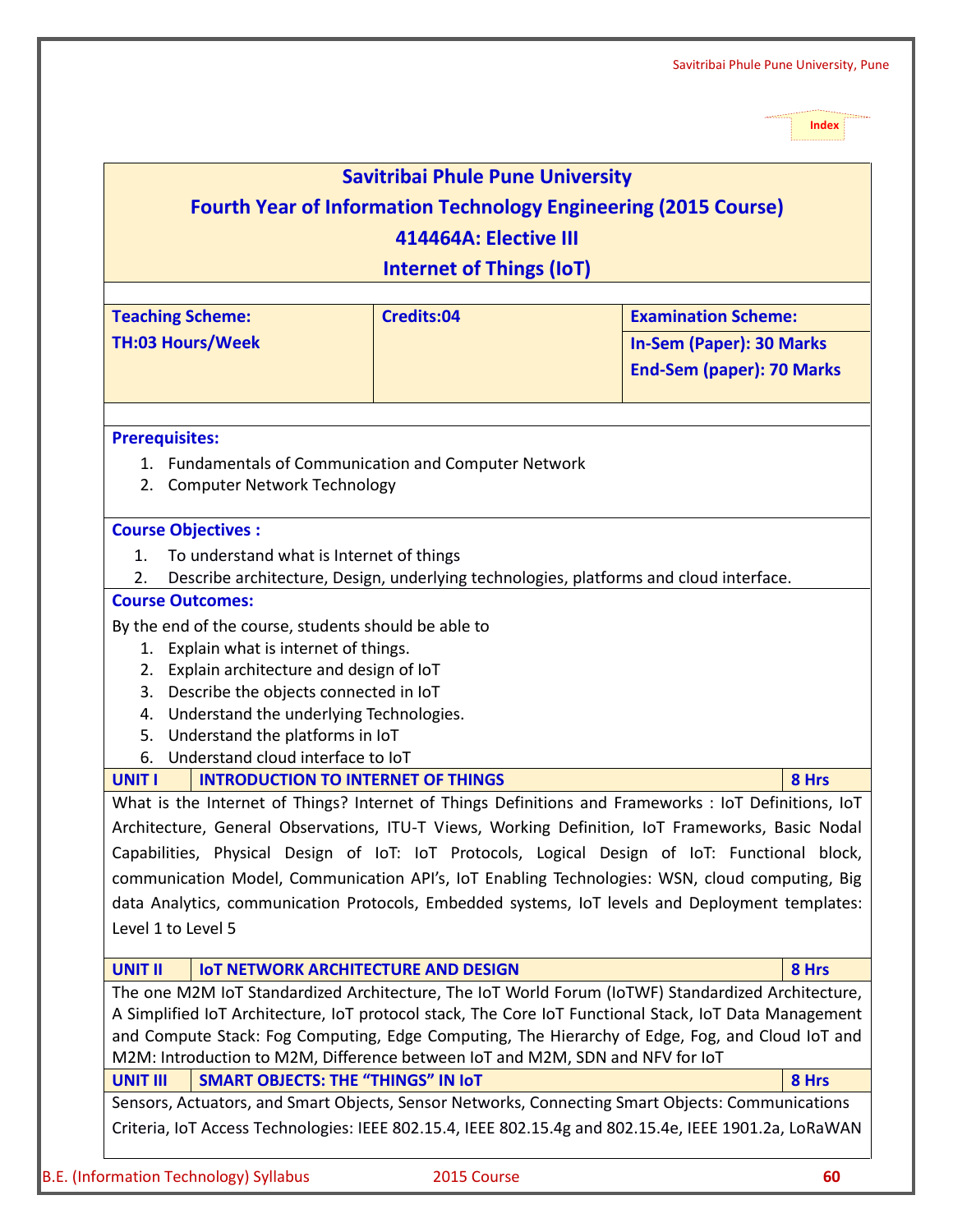|                        | Savitribai Phule Pune University, Pune                                                                                                                                                                                                                                                                                                                                                                                                                                                                                  |       |
|------------------------|-------------------------------------------------------------------------------------------------------------------------------------------------------------------------------------------------------------------------------------------------------------------------------------------------------------------------------------------------------------------------------------------------------------------------------------------------------------------------------------------------------------------------|-------|
| <b>UNIT IV</b>         | <b>ADDRESSING TECHNIQUES FOR THE IOT</b>                                                                                                                                                                                                                                                                                                                                                                                                                                                                                | 8 Hrs |
|                        | Address Capabilities, IPv6 Protocol Overview, IPv6 Tunneling, IPsec in IPv6, Header Compression                                                                                                                                                                                                                                                                                                                                                                                                                         |       |
|                        | Schemes, Quality of Service in IPv6, Migration Strategies to IPv6, Mobile IPV6 technologies for the IoT:                                                                                                                                                                                                                                                                                                                                                                                                                |       |
|                        | Protocol Details, IPv6 over low-power WPAN (6LoWPAN).                                                                                                                                                                                                                                                                                                                                                                                                                                                                   |       |
| <b>UNIT V</b>          | <b>IOT PLATFORMS</b>                                                                                                                                                                                                                                                                                                                                                                                                                                                                                                    | 8 Hrs |
|                        | What is an IoT Device, Exemplary Devices: Raspberry Pi, Raspberry Pi Interfaces, Other IoT Devices:                                                                                                                                                                                                                                                                                                                                                                                                                     |       |
|                        | pcDuino, BeagleBone Black, CubieBoard, ARDUINO                                                                                                                                                                                                                                                                                                                                                                                                                                                                          |       |
| <b>UNIT VI</b>         | <b>IOT PHYSICAL SERVERS AND CLOUD OFFEREINGS</b>                                                                                                                                                                                                                                                                                                                                                                                                                                                                        | 8 Hrs |
|                        | Introduction to cloud storage models and communication API's, WAMP-AutoBahn for IoT, Python web                                                                                                                                                                                                                                                                                                                                                                                                                         |       |
|                        | application framework, Designing a RESTful web API, AMAZON web services for IoT, SkyNet IoT                                                                                                                                                                                                                                                                                                                                                                                                                             |       |
|                        | messaging platform, IoT case studies: Home Automation, Cities, Environment                                                                                                                                                                                                                                                                                                                                                                                                                                              |       |
| <b>Text Books</b>      |                                                                                                                                                                                                                                                                                                                                                                                                                                                                                                                         |       |
| 2.<br>3.               | 1. Internet of Things: A Hands-On Approach Arshdeep Bahga, Vijay Madisetti VPT – Paperback<br>2015 978-0996025515 628/-2<br>IoT Fundamentals: Networking Technologies, Protocols, and Use Cases for the Internet of<br>Things David Hanes, Gonzalo Salgueiro, Patrick Grossetete Cisco Press - Paperback - 16 Aug<br>2017 978-1-58714-456-1599/-<br>Building the Internet of Things with IPv6 and MIPv6: The Evolving World of M2M<br>Communications Daniel Minoli Willy Publication s - 2013 978-1-118- 47347-4, 466/- |       |
| <b>Reference Books</b> |                                                                                                                                                                                                                                                                                                                                                                                                                                                                                                                         |       |
|                        | 1. Smart Internet of things projects Agus Kurniawan Packt - Sep 2016 978-1-78646-651-8 2 The<br>Internet of Things Key Olivier Willy Publication 2 <sup>nd</sup> Edition 978-                                                                                                                                                                                                                                                                                                                                           |       |
| 2.                     | Applications and protocols Hersent s 119-99435-0, 3 The Internet of Things Connecting<br>Objects to the Web Hakima Chaouchi, Willy Publications 978-1-84821-140-7                                                                                                                                                                                                                                                                                                                                                       |       |
|                        |                                                                                                                                                                                                                                                                                                                                                                                                                                                                                                                         |       |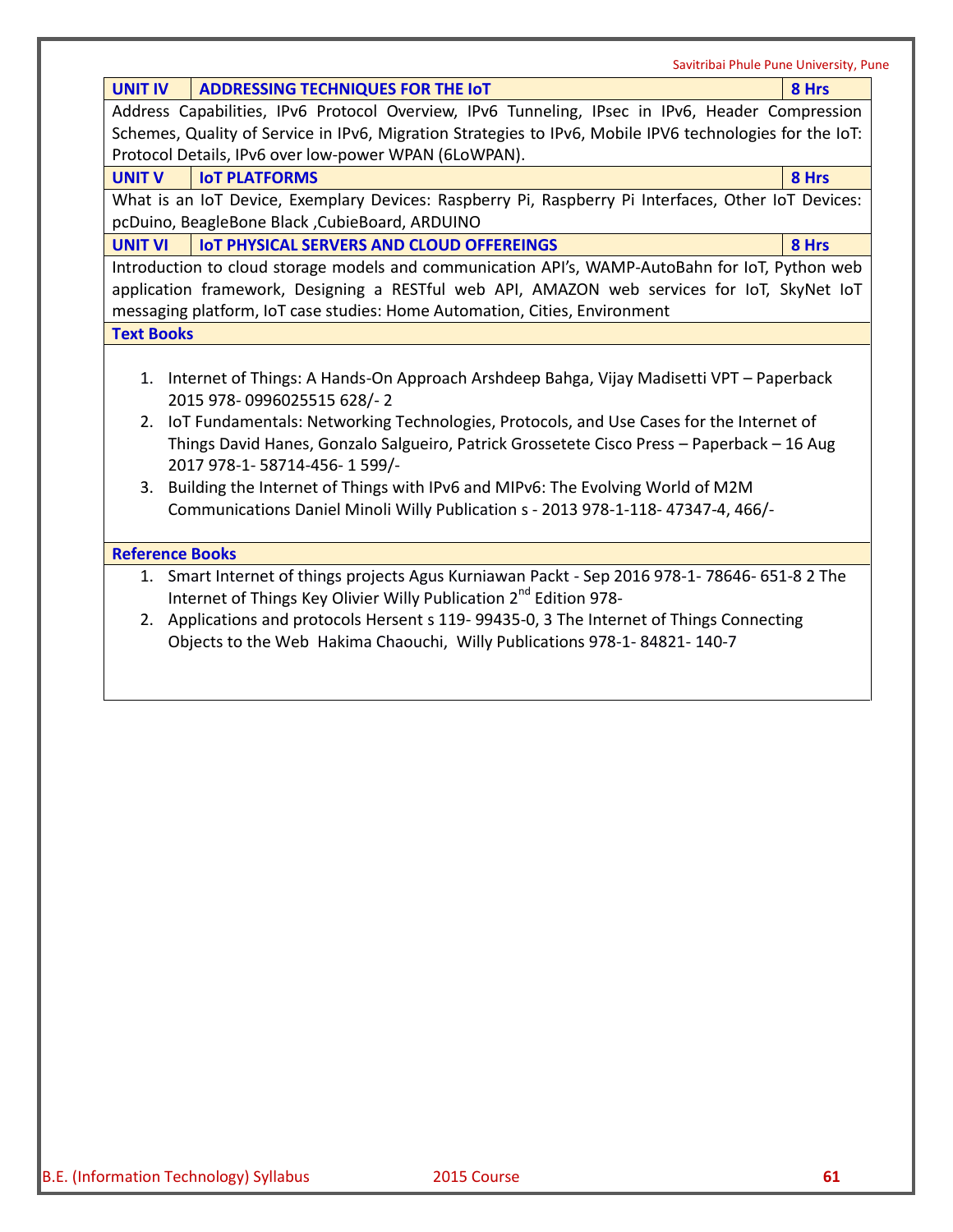## **Savitribai Phule Pune University Fourth Year of Information Technology Engineering (2015 Course) 414464A: Elective III**

## **Internet of Things Laboratory**

| <b>Credits:04</b> | <b>Examination Scheme:</b> |
|-------------------|----------------------------|
|                   | <b>TW:25 Marks</b>         |
|                   | <b>OR: 25 Marks</b>        |
|                   |                            |

## **Prerequisites:**

- 1. Computer Network Technology
- 2. Processor Architecture and Interfacing

## **Course Objectives:**

- 1. To study IoT platforms such as Raspberry-Pi/Beagle board/Arduino.
- 2. To study operating systems for platforms such as Raspberry-Pi/Beagle board/Arduino.
- 3. To get knowledge for communicating with objects.
- 4. To explore cloud environment for IoT.
- 5. To provide knowledge for IoT related protocols such as MQTT / CoAP etc.
- 6. To design the web interface for IoT.

## **Course Outcomes:**

By the end of the course, students should be able to

- 1. To understand IoT platforms such as Raspberry-Pi/Beagle board/Arduino.
- 2. To understand operating systems for platforms such as Raspberry-Pi/Beagle board/Arduino.
- 3. To communicate with objects using IoT platforms such as Raspberry-Pi/Beagle board/Arduino.
- 4. To interface cloud environment for IoT application.
- 5. To implement IoT related protocols such as MQTT / CoAP etc.
- 6. To implement the web interface for IoT

## **Guidelines for Instructor**

- 1. The faculty member should choose a suitable IoT platform from Raspberry-Pi, Beagle board, Arduino for study and implementation.
- 2. The faculty member should prepare the laboratory manual for all the experiments and it should be made available to students and laboratory instructor/Assistant

**Suggested List of Assignments**

## **Assignment 1**

Study of Raspberry-Pi, Beagle board, Arduino.

## **Assignment 2**

Study of different operating systems for Raspberry-Pi/Beagle board/Arduino. Understanding the process of OS installation on Raspberry-Pi/Beagle board/Arduino

**Assignment 3**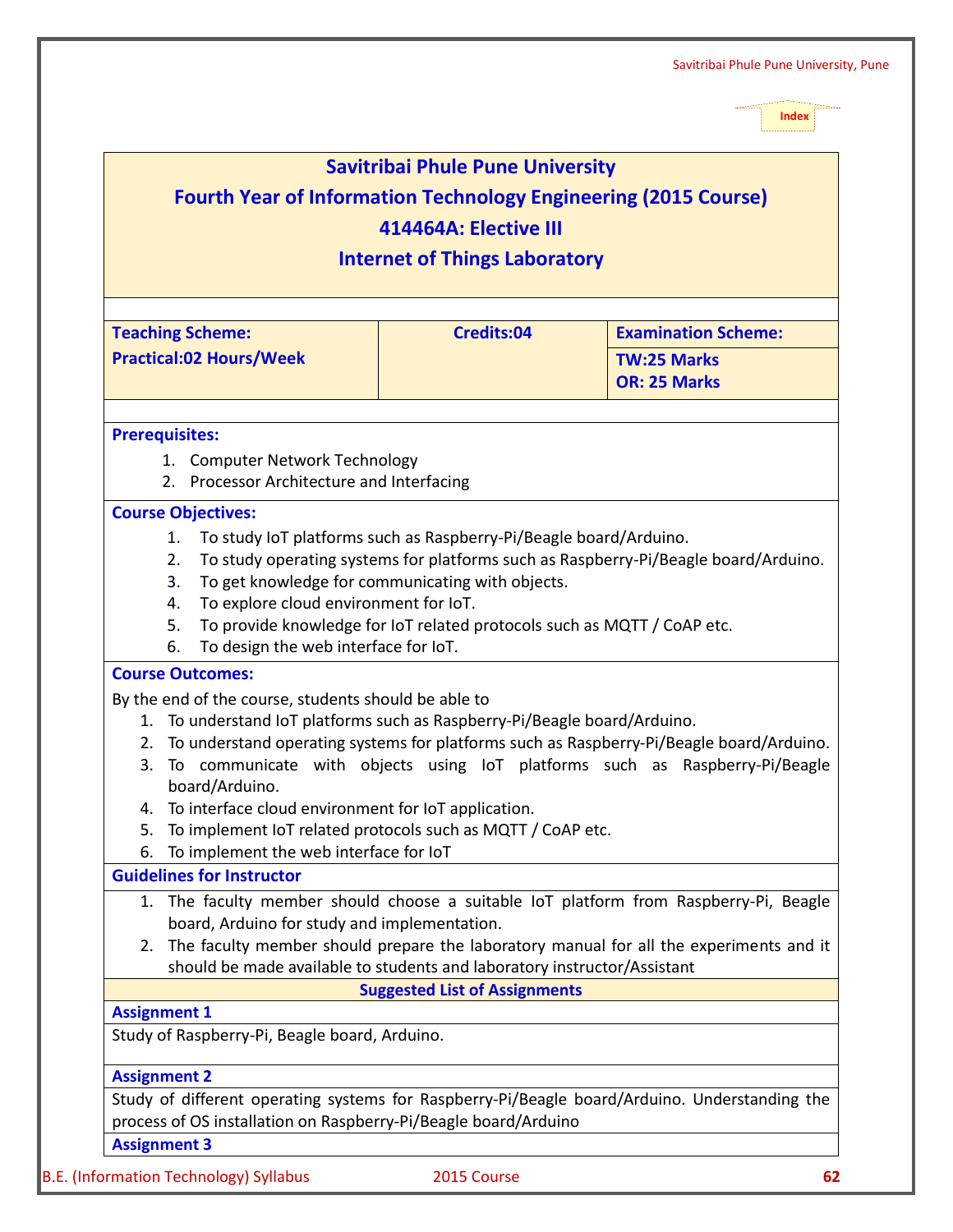|                     |  | Open source prototype platform- Raspberry-Pi/Beagle board/Arduino -Simple program digital                                                                                                                                                                                                                                                                      |  |       |
|---------------------|--|----------------------------------------------------------------------------------------------------------------------------------------------------------------------------------------------------------------------------------------------------------------------------------------------------------------------------------------------------------------|--|-------|
|                     |  | read/write using LED and Switch -Analog read/write using sensor and actuators                                                                                                                                                                                                                                                                                  |  | Index |
| <b>Assignment 4</b> |  |                                                                                                                                                                                                                                                                                                                                                                |  |       |
|                     |  | $\mathbf{u} = \mathbf{u} + \mathbf{v}$ , and $\mathbf{u} = \mathbf{u} + \mathbf{v}$ , and $\mathbf{u} = \mathbf{u} + \mathbf{v}$ , and $\mathbf{u} = \mathbf{u} + \mathbf{v}$ , and $\mathbf{u} = \mathbf{u} + \mathbf{v}$ , and $\mathbf{u} = \mathbf{u} + \mathbf{v}$ , and $\mathbf{u} = \mathbf{u} + \mathbf{v}$ , and $\mathbf{u} = \mathbf{u} + \mathbf$ |  |       |

Upload data from environmental sensor to cloud server ( You can use any public cloud IBM Watson IoT cloud or Google or AWS etc.)

## **Assignment 5**

Introduction to MQTT/ CoAP and sending sensor data to cloud using Raspberry-Pi/Beagle board/Arduino.

## **Assignment 6**

Design a web interface to control connected LEDs remotely using Raspberry-Pi/Beagle board/Arduino.

## **Assignment 7**

Install, configure XMPP server and deployed an application on Raspberry Pi/Beagle board/Arduino. Write client applications to get services from the server application

## **Assignment 8**

Install, configure APACHE server and deployed an application on Raspberry Pi/Beagle board/Arduino. Write client applications to get services from the server application

## **Reference Books**

1. The Internet of Things Key applications and protocols Olivier Hersent Willy Publications 2nd Edition 978-1-119- 99435-0,

2.The Internet of Things Connecting Objects to the Web Hakima Chaouchi, Willy Publications 978-1-84821- 140-7

3.The Internet of Things Donald Norris TAB 4 Smart Internet of Things Projects Agus Kurniawan PACKT

4.Getting Started with the Internet of Things Cuno Pfister SPD O'REILL Y IOT

Savitribai Phule Pune University, Pune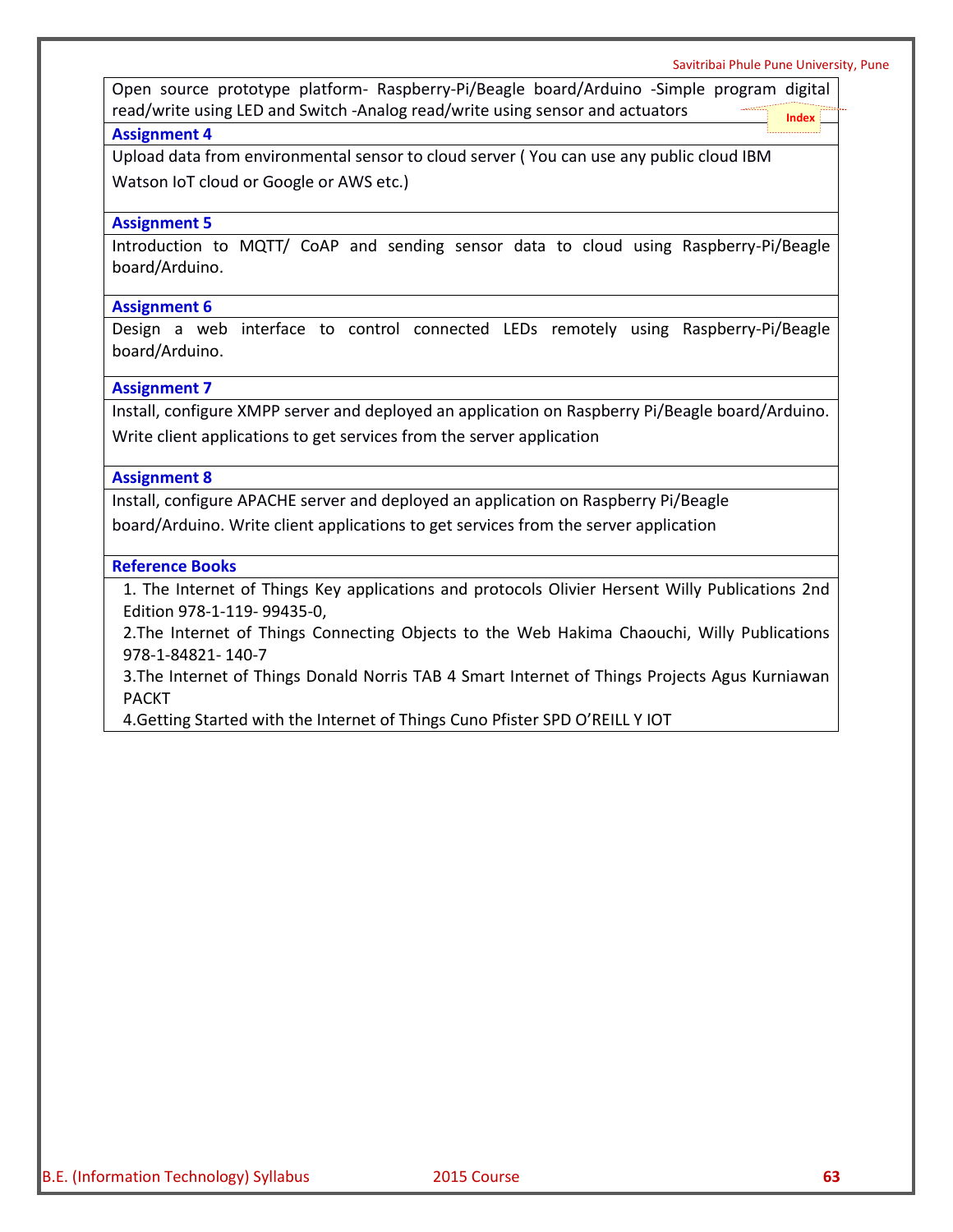| Savitribai Phule Pune University                                       |
|------------------------------------------------------------------------|
| <b>Fourth Year of Information Technology Engineering (2015 Course)</b> |
| 414464B: Elective III                                                  |
| <b>Information Storage and Retrieval</b>                               |

**Teaching Scheme: TH:03 Hours/Week Credits:04 Examination Scheme: In-Sem (Paper): 30 Marks End-Sem (paper): 70 Marks**

## **Prerequisites:**

1. Data Structures and Files, Database management systems.

#### **Course Objectives :**

- 1. To understand information retrieval process.
- 2. To understand concepts of clustering and how it is related to Information retrieval.
- 3. To deal Storage, Organization & Access to Information Items.
- 4. To evaluate the performance of IR system and understand user interfaces for searching.
- 5. To understand information sharing on semantic web.
- 6. To understand the various applications of Information Retrieval giving emphasis to multimedia and distributed IR, web Search.

## **Course Outcomes :**

By the end of the course, students should be able to

- 1. Student should be able to understand the concept of Information retrieval.
- 2. Student should be able to deal with storage and retrieval process of text and multimedia data.
- 3. Student should be able to evaluate performance of any information retrieval system.
- 4. Students should be able to design user interfaces
- 5. Student should be able to understand importance of recommender system.
- 6. Student should be able to understand concept of multimedia and distributed information retrieval.

| <b>UNIT</b> | <b>INTRODUCTION</b> | 8 Hrs |
|-------------|---------------------|-------|
|             |                     |       |

Basic Concepts of IR, Data Retrieval & Information Retrieval, text mining and IR relation, IR system block diagram.

Automatic Text Analysis: Luhn's ideas, Conflation Algorithm, Indexing and Index Term Weighing, Probabilistic Indexing

Inverted file, Suffix trees & suffix arrays, Signature Files, Scatter storage or hash addressing, Clustered files, Hypertext and XML data structures.

**UNIT II CLASSIFICATOIN AND RETRIEVAL SEARCH STRATEGIES 8 Hrs**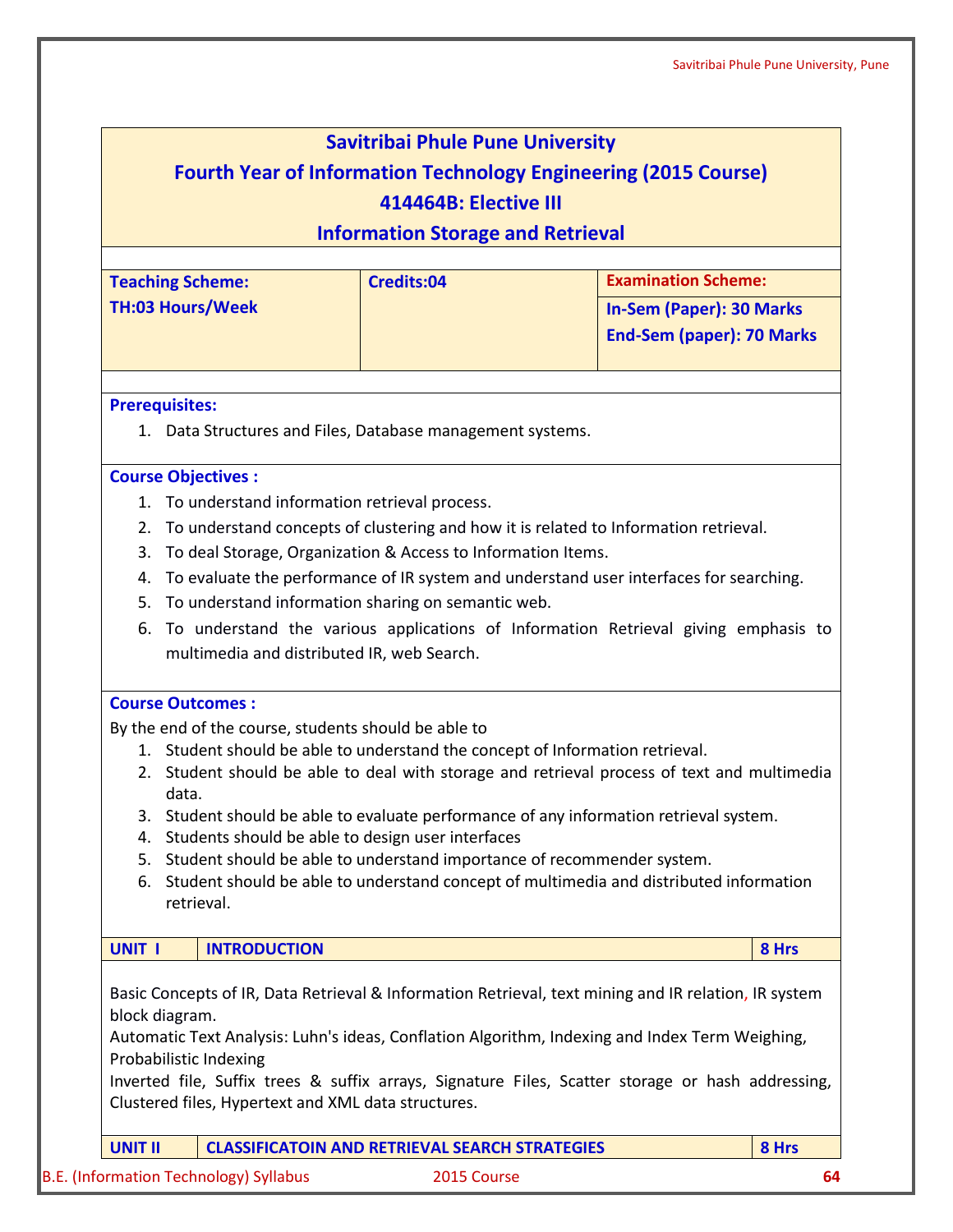| <b>UNIT III</b><br>RETRIEVAL PERFORMANCE EVALUATION AND VISUALISATION<br>8 Hrs<br>Performance evaluation: Precision and recall, MRR, F-Score, NDCG, user oriented measures, cross<br>fold evaluation.<br>Visualisation in Information System: Starting points, document context, User relevance judgement,<br>Interface support for search process.<br><b>UNIT IV</b><br><b>DISTRIBUTED AND MULTIMEDIA IR</b><br>8 Hrs<br>Distributed IR: Introduction, Collection Partitioning, Source Selection, Query Processing, web<br>issues.<br>MULTIMEDIA IR: Introduction, Data Modeling, Query languages, Generic multimedia indexing<br>approach, One dimensional time series, two dimensional color images, Automatic feature<br>extraction<br>$UNIT - V$<br><b>WEB SEARCHING</b><br>8 Hrs<br>Searching the Web: Challenges, Characterizing the Web, Search Engines, Browsing, Mata-searchers,<br>Web crawlers, Meta-crawler, Web data mining, Finding needle in the Haystack, Searching using<br>Hyperlinks, Page ranking algorithms: Pagerank, Rank SVM<br><b>UNIT VI</b><br>8 Hrs<br><b>ADVANCED INFORMATION RETRIEVAL</b><br>Semantic Search systems: G Semantic Web oogle knowledge graphs, Ontology, Searching across<br>ontologies, semantic web search.<br>Recommendation system: Collaborative Filtering and Content Based Recommendation of<br>Documents and Products, Information<br>Extraction and Integration: Extracting Data from Text., Collecting and Integrating Specialized<br>Information on the web.<br><b>Text Books</b><br>Yates & Neto, Modern Information Retrieval, Pearson Education, ISBN:81-297-0274-6<br>1.<br>2.<br>C.J. Rijsbergen, Information Retrieval, (www.dcs.gla.ac.uk).,2ndISBN:978-408709293<br>David Grossman, Ophir Frieder , Information Retrieval - Algortihms and Heuristics, Springer<br>3.<br>International Edition, Nnd, ISBN:978-1-4020-3004-8<br>Grigoris Antoniou and Frank van Harmelen, A semantic Web Primer, Massachusetts<br>4.<br>Institute of Technology, ISBN:978-0-262-01242-3<br>Pascal Hitzler, Markus Krötzsch, Sebastian Rudolph, Foundations of Semantic Web<br>5.<br>Technologies, Chapman & Hall/CRC, ISBN: 9781420090505<br>Hang Li, Learning to Rank forInformation Retrievaland Natural Language<br>6.<br>Processing, Morgan & Claypool, ISBN:9781608457076<br>7.<br><b>Reference Books</b><br>Christopher D. Manning, Prabhakar Raghavan and HinrichSchutzen, Introduction to<br>1.<br>Information Retrieval, Cambridge University Press, Online book, ISBN:978-0-521-86571-5<br>Robert Korfhage, Information Storage and Retrieval, John Wiley & Sons, 1 Edition,<br>2.<br>ISBN:9788126507702<br>Kowalski, Gerald, Maybury, Mark, Information Storage and Retrieval Systems : Theory and<br>3.<br>Implementation, Springer US, 2 <sup>nd</sup> Edition, ISBN: 978-0-7923-7924-9<br>Zhang, Jin, Visualization for Information Retrieval, Springer-Verlag Berlin Heidelberg,1st<br>4. | Retrieval strategies: Vector Space model, Probabilistic retrieval strategies, Language models,<br>Inference networks, Extended boolean retrieval, Latent semantic indexing, neural networks, Fuzzy<br>set retrieval<br>Retrieval utilities: Relevance feedback, Cluster Hypothesis, Clustering Algorithms: Single Pass<br>Algorithm, Single Link Algorithm. |    |
|----------------------------------------------------------------------------------------------------------------------------------------------------------------------------------------------------------------------------------------------------------------------------------------------------------------------------------------------------------------------------------------------------------------------------------------------------------------------------------------------------------------------------------------------------------------------------------------------------------------------------------------------------------------------------------------------------------------------------------------------------------------------------------------------------------------------------------------------------------------------------------------------------------------------------------------------------------------------------------------------------------------------------------------------------------------------------------------------------------------------------------------------------------------------------------------------------------------------------------------------------------------------------------------------------------------------------------------------------------------------------------------------------------------------------------------------------------------------------------------------------------------------------------------------------------------------------------------------------------------------------------------------------------------------------------------------------------------------------------------------------------------------------------------------------------------------------------------------------------------------------------------------------------------------------------------------------------------------------------------------------------------------------------------------------------------------------------------------------------------------------------------------------------------------------------------------------------------------------------------------------------------------------------------------------------------------------------------------------------------------------------------------------------------------------------------------------------------------------------------------------------------------------------------------------------------------------------------------------------------------------------------------------------------------------------------------------------------------------------------------------------------------------------------------------------------------------------------------------------------------------------------------------------------------------------------------------------|-------------------------------------------------------------------------------------------------------------------------------------------------------------------------------------------------------------------------------------------------------------------------------------------------------------------------------------------------------------|----|
|                                                                                                                                                                                                                                                                                                                                                                                                                                                                                                                                                                                                                                                                                                                                                                                                                                                                                                                                                                                                                                                                                                                                                                                                                                                                                                                                                                                                                                                                                                                                                                                                                                                                                                                                                                                                                                                                                                                                                                                                                                                                                                                                                                                                                                                                                                                                                                                                                                                                                                                                                                                                                                                                                                                                                                                                                                                                                                                                                          |                                                                                                                                                                                                                                                                                                                                                             |    |
|                                                                                                                                                                                                                                                                                                                                                                                                                                                                                                                                                                                                                                                                                                                                                                                                                                                                                                                                                                                                                                                                                                                                                                                                                                                                                                                                                                                                                                                                                                                                                                                                                                                                                                                                                                                                                                                                                                                                                                                                                                                                                                                                                                                                                                                                                                                                                                                                                                                                                                                                                                                                                                                                                                                                                                                                                                                                                                                                                          |                                                                                                                                                                                                                                                                                                                                                             |    |
|                                                                                                                                                                                                                                                                                                                                                                                                                                                                                                                                                                                                                                                                                                                                                                                                                                                                                                                                                                                                                                                                                                                                                                                                                                                                                                                                                                                                                                                                                                                                                                                                                                                                                                                                                                                                                                                                                                                                                                                                                                                                                                                                                                                                                                                                                                                                                                                                                                                                                                                                                                                                                                                                                                                                                                                                                                                                                                                                                          |                                                                                                                                                                                                                                                                                                                                                             |    |
|                                                                                                                                                                                                                                                                                                                                                                                                                                                                                                                                                                                                                                                                                                                                                                                                                                                                                                                                                                                                                                                                                                                                                                                                                                                                                                                                                                                                                                                                                                                                                                                                                                                                                                                                                                                                                                                                                                                                                                                                                                                                                                                                                                                                                                                                                                                                                                                                                                                                                                                                                                                                                                                                                                                                                                                                                                                                                                                                                          |                                                                                                                                                                                                                                                                                                                                                             |    |
|                                                                                                                                                                                                                                                                                                                                                                                                                                                                                                                                                                                                                                                                                                                                                                                                                                                                                                                                                                                                                                                                                                                                                                                                                                                                                                                                                                                                                                                                                                                                                                                                                                                                                                                                                                                                                                                                                                                                                                                                                                                                                                                                                                                                                                                                                                                                                                                                                                                                                                                                                                                                                                                                                                                                                                                                                                                                                                                                                          |                                                                                                                                                                                                                                                                                                                                                             |    |
|                                                                                                                                                                                                                                                                                                                                                                                                                                                                                                                                                                                                                                                                                                                                                                                                                                                                                                                                                                                                                                                                                                                                                                                                                                                                                                                                                                                                                                                                                                                                                                                                                                                                                                                                                                                                                                                                                                                                                                                                                                                                                                                                                                                                                                                                                                                                                                                                                                                                                                                                                                                                                                                                                                                                                                                                                                                                                                                                                          |                                                                                                                                                                                                                                                                                                                                                             |    |
|                                                                                                                                                                                                                                                                                                                                                                                                                                                                                                                                                                                                                                                                                                                                                                                                                                                                                                                                                                                                                                                                                                                                                                                                                                                                                                                                                                                                                                                                                                                                                                                                                                                                                                                                                                                                                                                                                                                                                                                                                                                                                                                                                                                                                                                                                                                                                                                                                                                                                                                                                                                                                                                                                                                                                                                                                                                                                                                                                          |                                                                                                                                                                                                                                                                                                                                                             |    |
|                                                                                                                                                                                                                                                                                                                                                                                                                                                                                                                                                                                                                                                                                                                                                                                                                                                                                                                                                                                                                                                                                                                                                                                                                                                                                                                                                                                                                                                                                                                                                                                                                                                                                                                                                                                                                                                                                                                                                                                                                                                                                                                                                                                                                                                                                                                                                                                                                                                                                                                                                                                                                                                                                                                                                                                                                                                                                                                                                          |                                                                                                                                                                                                                                                                                                                                                             |    |
|                                                                                                                                                                                                                                                                                                                                                                                                                                                                                                                                                                                                                                                                                                                                                                                                                                                                                                                                                                                                                                                                                                                                                                                                                                                                                                                                                                                                                                                                                                                                                                                                                                                                                                                                                                                                                                                                                                                                                                                                                                                                                                                                                                                                                                                                                                                                                                                                                                                                                                                                                                                                                                                                                                                                                                                                                                                                                                                                                          |                                                                                                                                                                                                                                                                                                                                                             |    |
|                                                                                                                                                                                                                                                                                                                                                                                                                                                                                                                                                                                                                                                                                                                                                                                                                                                                                                                                                                                                                                                                                                                                                                                                                                                                                                                                                                                                                                                                                                                                                                                                                                                                                                                                                                                                                                                                                                                                                                                                                                                                                                                                                                                                                                                                                                                                                                                                                                                                                                                                                                                                                                                                                                                                                                                                                                                                                                                                                          |                                                                                                                                                                                                                                                                                                                                                             |    |
|                                                                                                                                                                                                                                                                                                                                                                                                                                                                                                                                                                                                                                                                                                                                                                                                                                                                                                                                                                                                                                                                                                                                                                                                                                                                                                                                                                                                                                                                                                                                                                                                                                                                                                                                                                                                                                                                                                                                                                                                                                                                                                                                                                                                                                                                                                                                                                                                                                                                                                                                                                                                                                                                                                                                                                                                                                                                                                                                                          |                                                                                                                                                                                                                                                                                                                                                             |    |
|                                                                                                                                                                                                                                                                                                                                                                                                                                                                                                                                                                                                                                                                                                                                                                                                                                                                                                                                                                                                                                                                                                                                                                                                                                                                                                                                                                                                                                                                                                                                                                                                                                                                                                                                                                                                                                                                                                                                                                                                                                                                                                                                                                                                                                                                                                                                                                                                                                                                                                                                                                                                                                                                                                                                                                                                                                                                                                                                                          |                                                                                                                                                                                                                                                                                                                                                             |    |
|                                                                                                                                                                                                                                                                                                                                                                                                                                                                                                                                                                                                                                                                                                                                                                                                                                                                                                                                                                                                                                                                                                                                                                                                                                                                                                                                                                                                                                                                                                                                                                                                                                                                                                                                                                                                                                                                                                                                                                                                                                                                                                                                                                                                                                                                                                                                                                                                                                                                                                                                                                                                                                                                                                                                                                                                                                                                                                                                                          |                                                                                                                                                                                                                                                                                                                                                             |    |
|                                                                                                                                                                                                                                                                                                                                                                                                                                                                                                                                                                                                                                                                                                                                                                                                                                                                                                                                                                                                                                                                                                                                                                                                                                                                                                                                                                                                                                                                                                                                                                                                                                                                                                                                                                                                                                                                                                                                                                                                                                                                                                                                                                                                                                                                                                                                                                                                                                                                                                                                                                                                                                                                                                                                                                                                                                                                                                                                                          |                                                                                                                                                                                                                                                                                                                                                             |    |
|                                                                                                                                                                                                                                                                                                                                                                                                                                                                                                                                                                                                                                                                                                                                                                                                                                                                                                                                                                                                                                                                                                                                                                                                                                                                                                                                                                                                                                                                                                                                                                                                                                                                                                                                                                                                                                                                                                                                                                                                                                                                                                                                                                                                                                                                                                                                                                                                                                                                                                                                                                                                                                                                                                                                                                                                                                                                                                                                                          |                                                                                                                                                                                                                                                                                                                                                             |    |
|                                                                                                                                                                                                                                                                                                                                                                                                                                                                                                                                                                                                                                                                                                                                                                                                                                                                                                                                                                                                                                                                                                                                                                                                                                                                                                                                                                                                                                                                                                                                                                                                                                                                                                                                                                                                                                                                                                                                                                                                                                                                                                                                                                                                                                                                                                                                                                                                                                                                                                                                                                                                                                                                                                                                                                                                                                                                                                                                                          |                                                                                                                                                                                                                                                                                                                                                             |    |
|                                                                                                                                                                                                                                                                                                                                                                                                                                                                                                                                                                                                                                                                                                                                                                                                                                                                                                                                                                                                                                                                                                                                                                                                                                                                                                                                                                                                                                                                                                                                                                                                                                                                                                                                                                                                                                                                                                                                                                                                                                                                                                                                                                                                                                                                                                                                                                                                                                                                                                                                                                                                                                                                                                                                                                                                                                                                                                                                                          |                                                                                                                                                                                                                                                                                                                                                             |    |
|                                                                                                                                                                                                                                                                                                                                                                                                                                                                                                                                                                                                                                                                                                                                                                                                                                                                                                                                                                                                                                                                                                                                                                                                                                                                                                                                                                                                                                                                                                                                                                                                                                                                                                                                                                                                                                                                                                                                                                                                                                                                                                                                                                                                                                                                                                                                                                                                                                                                                                                                                                                                                                                                                                                                                                                                                                                                                                                                                          |                                                                                                                                                                                                                                                                                                                                                             |    |
|                                                                                                                                                                                                                                                                                                                                                                                                                                                                                                                                                                                                                                                                                                                                                                                                                                                                                                                                                                                                                                                                                                                                                                                                                                                                                                                                                                                                                                                                                                                                                                                                                                                                                                                                                                                                                                                                                                                                                                                                                                                                                                                                                                                                                                                                                                                                                                                                                                                                                                                                                                                                                                                                                                                                                                                                                                                                                                                                                          |                                                                                                                                                                                                                                                                                                                                                             |    |
|                                                                                                                                                                                                                                                                                                                                                                                                                                                                                                                                                                                                                                                                                                                                                                                                                                                                                                                                                                                                                                                                                                                                                                                                                                                                                                                                                                                                                                                                                                                                                                                                                                                                                                                                                                                                                                                                                                                                                                                                                                                                                                                                                                                                                                                                                                                                                                                                                                                                                                                                                                                                                                                                                                                                                                                                                                                                                                                                                          |                                                                                                                                                                                                                                                                                                                                                             |    |
|                                                                                                                                                                                                                                                                                                                                                                                                                                                                                                                                                                                                                                                                                                                                                                                                                                                                                                                                                                                                                                                                                                                                                                                                                                                                                                                                                                                                                                                                                                                                                                                                                                                                                                                                                                                                                                                                                                                                                                                                                                                                                                                                                                                                                                                                                                                                                                                                                                                                                                                                                                                                                                                                                                                                                                                                                                                                                                                                                          |                                                                                                                                                                                                                                                                                                                                                             |    |
|                                                                                                                                                                                                                                                                                                                                                                                                                                                                                                                                                                                                                                                                                                                                                                                                                                                                                                                                                                                                                                                                                                                                                                                                                                                                                                                                                                                                                                                                                                                                                                                                                                                                                                                                                                                                                                                                                                                                                                                                                                                                                                                                                                                                                                                                                                                                                                                                                                                                                                                                                                                                                                                                                                                                                                                                                                                                                                                                                          |                                                                                                                                                                                                                                                                                                                                                             |    |
|                                                                                                                                                                                                                                                                                                                                                                                                                                                                                                                                                                                                                                                                                                                                                                                                                                                                                                                                                                                                                                                                                                                                                                                                                                                                                                                                                                                                                                                                                                                                                                                                                                                                                                                                                                                                                                                                                                                                                                                                                                                                                                                                                                                                                                                                                                                                                                                                                                                                                                                                                                                                                                                                                                                                                                                                                                                                                                                                                          |                                                                                                                                                                                                                                                                                                                                                             |    |
|                                                                                                                                                                                                                                                                                                                                                                                                                                                                                                                                                                                                                                                                                                                                                                                                                                                                                                                                                                                                                                                                                                                                                                                                                                                                                                                                                                                                                                                                                                                                                                                                                                                                                                                                                                                                                                                                                                                                                                                                                                                                                                                                                                                                                                                                                                                                                                                                                                                                                                                                                                                                                                                                                                                                                                                                                                                                                                                                                          |                                                                                                                                                                                                                                                                                                                                                             |    |
|                                                                                                                                                                                                                                                                                                                                                                                                                                                                                                                                                                                                                                                                                                                                                                                                                                                                                                                                                                                                                                                                                                                                                                                                                                                                                                                                                                                                                                                                                                                                                                                                                                                                                                                                                                                                                                                                                                                                                                                                                                                                                                                                                                                                                                                                                                                                                                                                                                                                                                                                                                                                                                                                                                                                                                                                                                                                                                                                                          |                                                                                                                                                                                                                                                                                                                                                             |    |
|                                                                                                                                                                                                                                                                                                                                                                                                                                                                                                                                                                                                                                                                                                                                                                                                                                                                                                                                                                                                                                                                                                                                                                                                                                                                                                                                                                                                                                                                                                                                                                                                                                                                                                                                                                                                                                                                                                                                                                                                                                                                                                                                                                                                                                                                                                                                                                                                                                                                                                                                                                                                                                                                                                                                                                                                                                                                                                                                                          |                                                                                                                                                                                                                                                                                                                                                             |    |
|                                                                                                                                                                                                                                                                                                                                                                                                                                                                                                                                                                                                                                                                                                                                                                                                                                                                                                                                                                                                                                                                                                                                                                                                                                                                                                                                                                                                                                                                                                                                                                                                                                                                                                                                                                                                                                                                                                                                                                                                                                                                                                                                                                                                                                                                                                                                                                                                                                                                                                                                                                                                                                                                                                                                                                                                                                                                                                                                                          | B.E. (Information Technology) Syllabus<br>2015 Course                                                                                                                                                                                                                                                                                                       | 65 |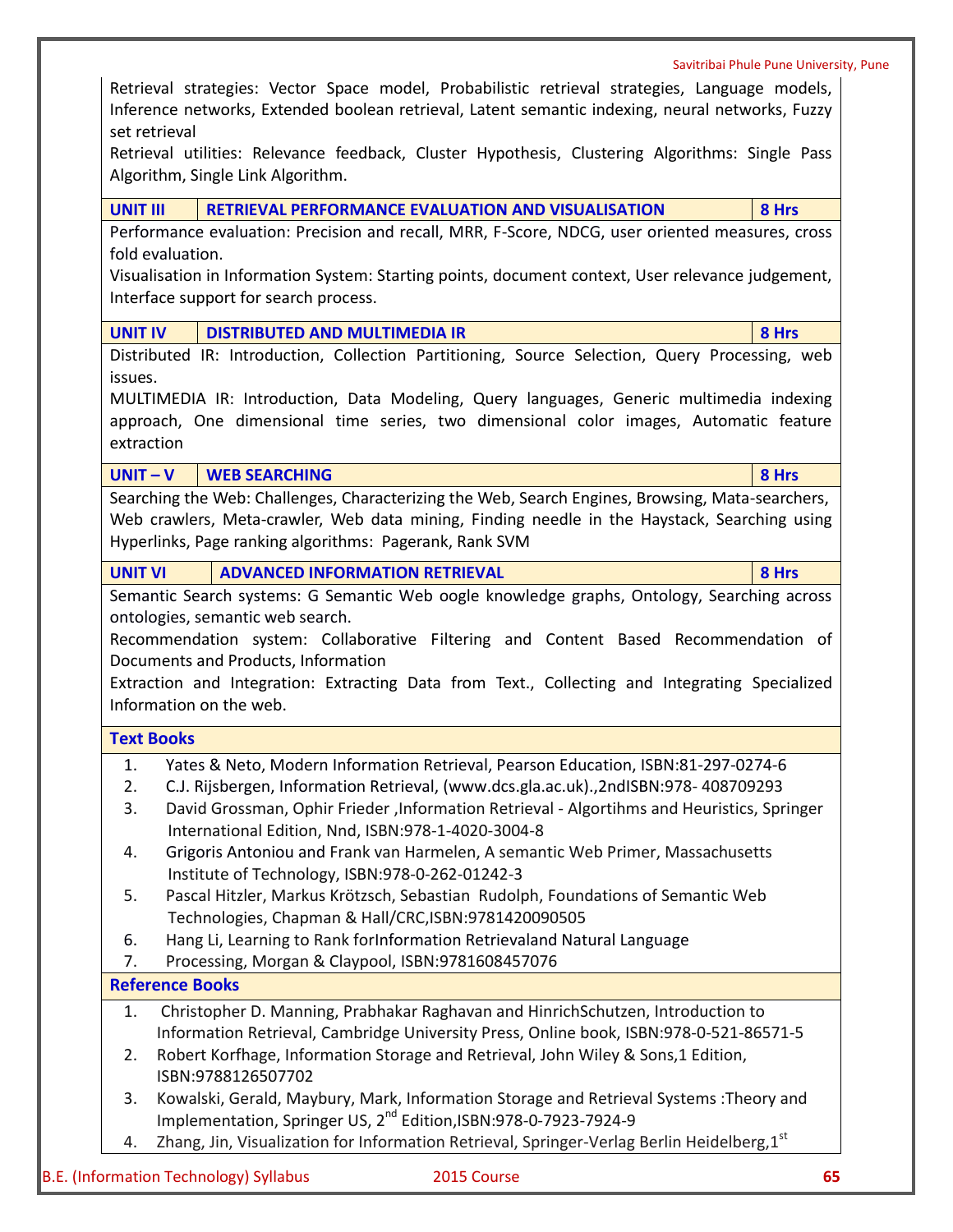Edition,ISBN:978-3-642-09442-2Mark leven, Introduction to search engines and web navigation, John Wiley and sons Inc, 2<sup>nd</sup> Edition,ISBN 9780-170-52684-2

- 5. V. S. Subrahamanian, Satish K. Tripathi , Multimedia information System,Kulwer Academic Publisher
- 6. ChabaneDjeraba, Multimedia mining A highway to intelligent multimedia documents, Kulwer Academic Publisher,ISBN:1-4020-7247-3
- 7. Ricci, F, Rokach, L. Shapira, B.Kantor,Recommender Systems Handbook,
- 8. Stefan Buttcher, Charles L. A. Clarke, Gordon V. Cormack,Information Retrieval Implementing and Evaluating Search Engines, The MIT Press, Cambridge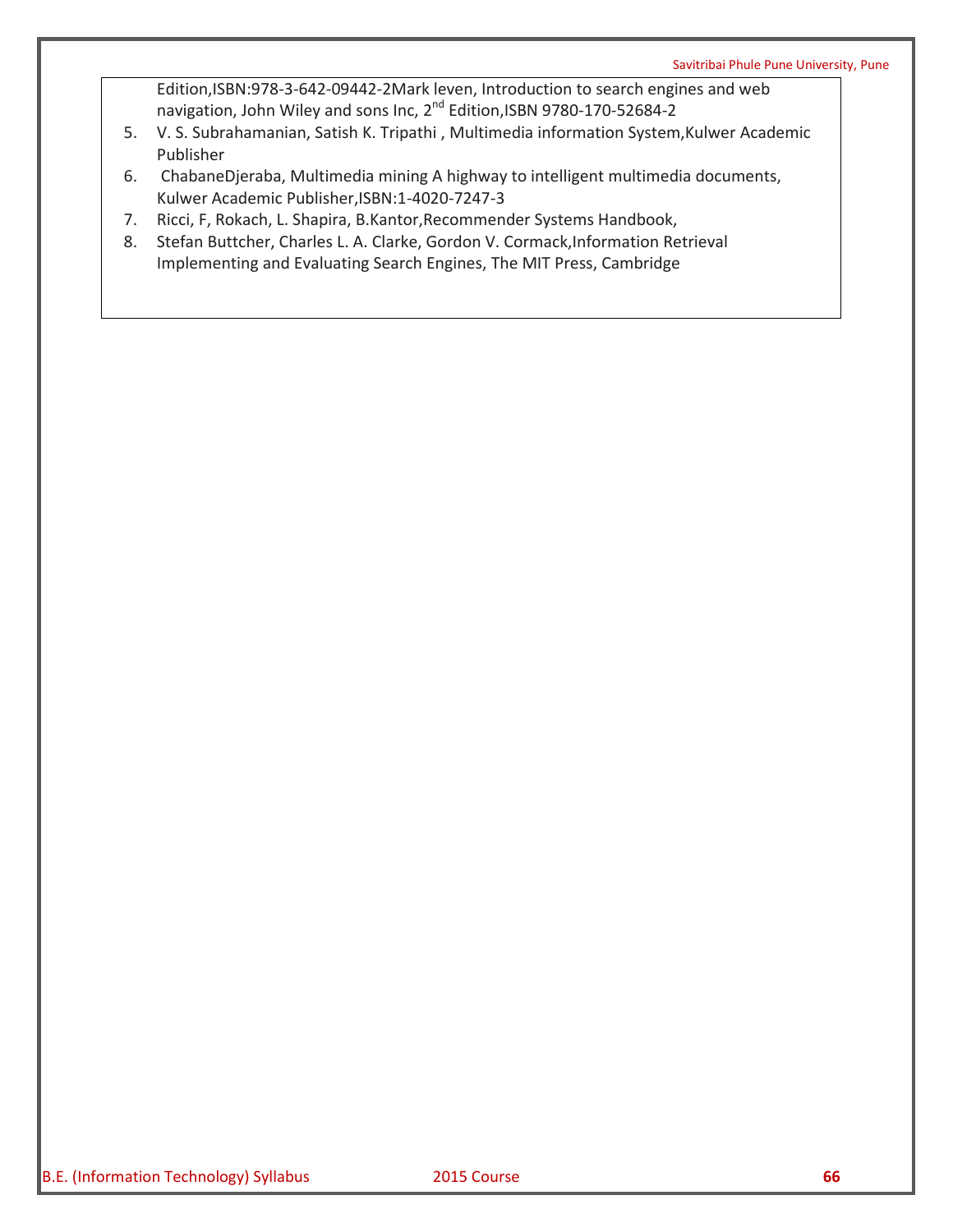|    |                                                         | <b>Savitribai Phule Pune University</b><br><b>Fourth Year of Information Technology Engineering (2015 Course)</b><br>414464B:<br><b>Information Storage and Retrieval Laboratory</b> |                                                                                                                                                                                                                                                                                        |
|----|---------------------------------------------------------|--------------------------------------------------------------------------------------------------------------------------------------------------------------------------------------|----------------------------------------------------------------------------------------------------------------------------------------------------------------------------------------------------------------------------------------------------------------------------------------|
|    | <b>Teaching Scheme:</b>                                 | <b>Credits:04</b>                                                                                                                                                                    | <b>Examination Scheme:</b>                                                                                                                                                                                                                                                             |
|    | <b>Practical:02 Hours/Week</b>                          |                                                                                                                                                                                      | <b>TW:25 Marks</b><br>OR: 25 Marks                                                                                                                                                                                                                                                     |
|    | <b>Prerequisites:</b>                                   |                                                                                                                                                                                      |                                                                                                                                                                                                                                                                                        |
| 1. | Data Structures and Files, Database management systems. |                                                                                                                                                                                      |                                                                                                                                                                                                                                                                                        |
|    | <b>Course Objectives:</b>                               |                                                                                                                                                                                      |                                                                                                                                                                                                                                                                                        |
| 1. | To understand information retrieval process.            |                                                                                                                                                                                      |                                                                                                                                                                                                                                                                                        |
| 2. |                                                         | To understand concepts of clustering and how it is related to Information retrieval.                                                                                                 |                                                                                                                                                                                                                                                                                        |
| 3. |                                                         | To deal with Storage, Organization & Access to Information Items.                                                                                                                    |                                                                                                                                                                                                                                                                                        |
| 4. |                                                         | To evaluate the performance of IR system and understand user interfaces for searching.                                                                                               |                                                                                                                                                                                                                                                                                        |
| 5. | To understand information sharing on semantic web.      |                                                                                                                                                                                      |                                                                                                                                                                                                                                                                                        |
| 6. | and distributed IR, web Search.                         |                                                                                                                                                                                      | To understand the various applications of Information Retrieval giving emphasis to multimedia                                                                                                                                                                                          |
|    |                                                         | 7. To apply the gained knowledge in recent fields of advancements in the subject                                                                                                     |                                                                                                                                                                                                                                                                                        |
|    | <b>Course Outcomes:</b>                                 |                                                                                                                                                                                      |                                                                                                                                                                                                                                                                                        |
| 1. |                                                         |                                                                                                                                                                                      | Student should be able to understand the concept, data structure and preprocessing algorithms of                                                                                                                                                                                       |
| 2. | Information retrieval.                                  | Student should be able to deal with storage and retrieval process of text and multimedia data.                                                                                       |                                                                                                                                                                                                                                                                                        |
| 3. |                                                         | Student should be able to evaluate performance of any information retrieval system.                                                                                                  |                                                                                                                                                                                                                                                                                        |
| 4. | Students should be able to design user interfaces       |                                                                                                                                                                                      |                                                                                                                                                                                                                                                                                        |
| 5. | design parameters of recommender system.)               |                                                                                                                                                                                      | Student should be able to understand importance of recommender system. (take decision on                                                                                                                                                                                               |
| 6. | retrieval.                                              |                                                                                                                                                                                      | Student should be able to understand concept of multimedia and distributed information                                                                                                                                                                                                 |
| 7. | Information retrieval field                             |                                                                                                                                                                                      | Students must be able to map the concepts of the subject on recent developments in the                                                                                                                                                                                                 |
|    | <b>Guidelines for Instructor</b>                        |                                                                                                                                                                                      |                                                                                                                                                                                                                                                                                        |
|    | produced at the time of oral examination.               |                                                                                                                                                                                      | Faculty member should frame Practical Assignments based on below given list of assignments.<br>Students will submit term work in the form of journal containing handwritten write-ups/ source<br>code and output. Staff incharge should maintain a record of continuous assessment and |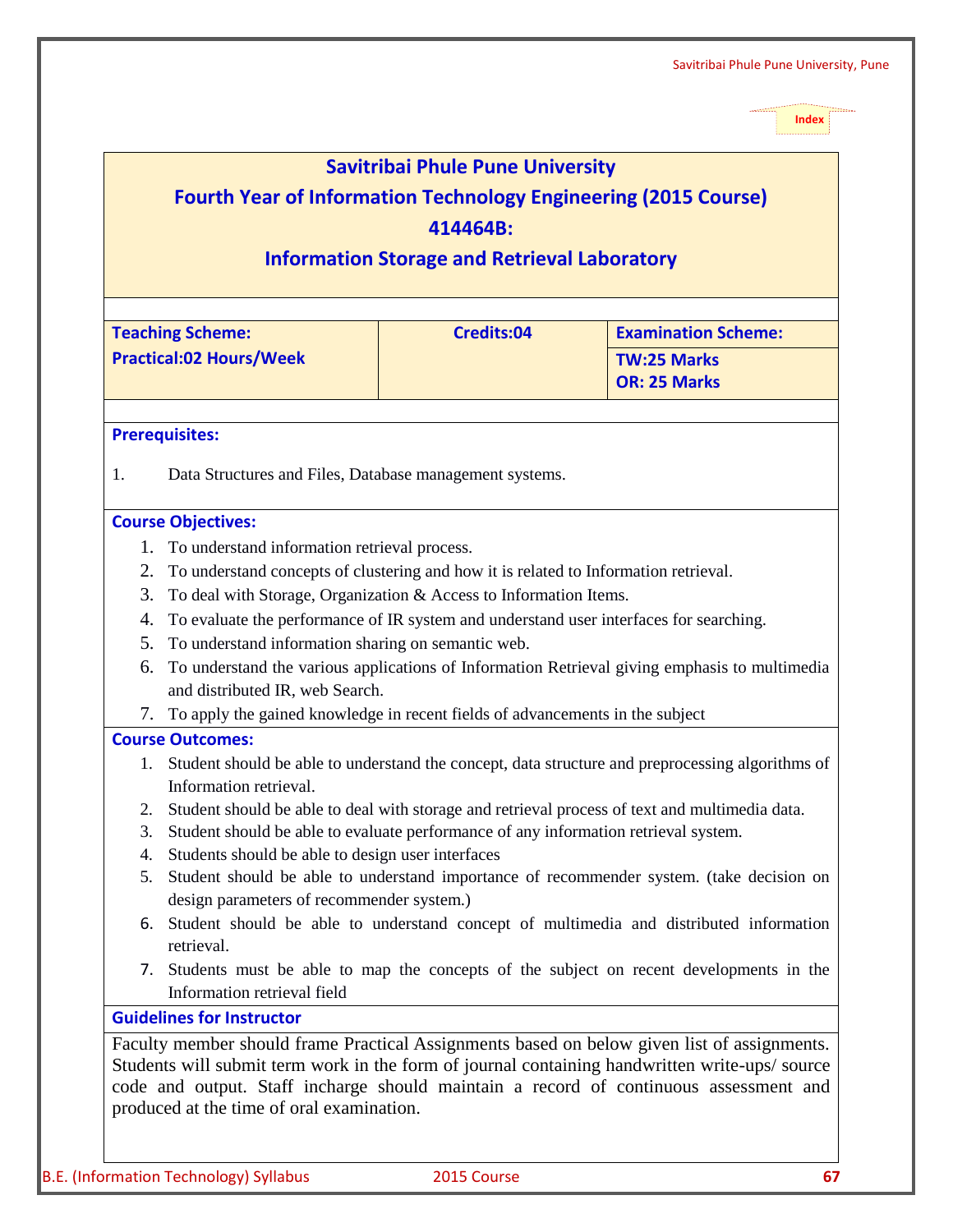## **Suggested List of Assignments**

#### **Assignment 1**

To implement Conflation Algorithm using File Handling.

#### **Assignment 2**

To implement single pass algorithm for clustering.

#### **Assignment 3**

To implement a program Retrieval of documents using inverted files.

#### **Assignment 4**

To implement a program for feature extraction in 2D colour images (any features like colour, texture etc

#### **Assignment 5**

To implement a simple Web Crawler in Java.

#### **Assignment 6**

Extract features from input image and plot histogram for the features.

#### **Assignment 7**

Write a program to recommend a product / learning course based on person preferences / education details.

#### **Assignment 8**

Consider set of 25 to 30 documents on 5 to 7 distinct topics. Define 5 queries and map the document that will be retrieved for every query. Write a program using any algorithm to retrieve documents. Evaluate the algorithm using all evaluation methods.

#### **Assignment 9**

Case study on Image retrieval for ADAS (Advanced Driver Assistance System) (Here students are expected to research the topics like Lane Change Assist (LCA), Driver Drowsiness and inattentiveness, Lane Change Assist, Automatic Parking, ACC etc.)

#### **Reference Books**

- 1. Yates & Neto, "Modern Information Retrieval", Pearson Education
- 2. C.J. Rijsbergen, "Information Retrieval", [\(www.dcs.gla.ac.uk\)](http://www.dcs.gla.ac.uk/)
- 3. R. C. Gonzalez, R. E. Woods, "Digital Image Processing", Pearson Education
- 4. Zhang, Jin, "Visualization for Information Retrieval", Springer-Verlag Berlin Heidelberg
- 5. V. S. Subrahamanian, Satish K. Tripathi, "Multimedia information System", Kulwer Academic Publisher.
- 6. Ricci, F, Rokach, L. Shapira, B.Kantor, "Recommender Systems Handbook"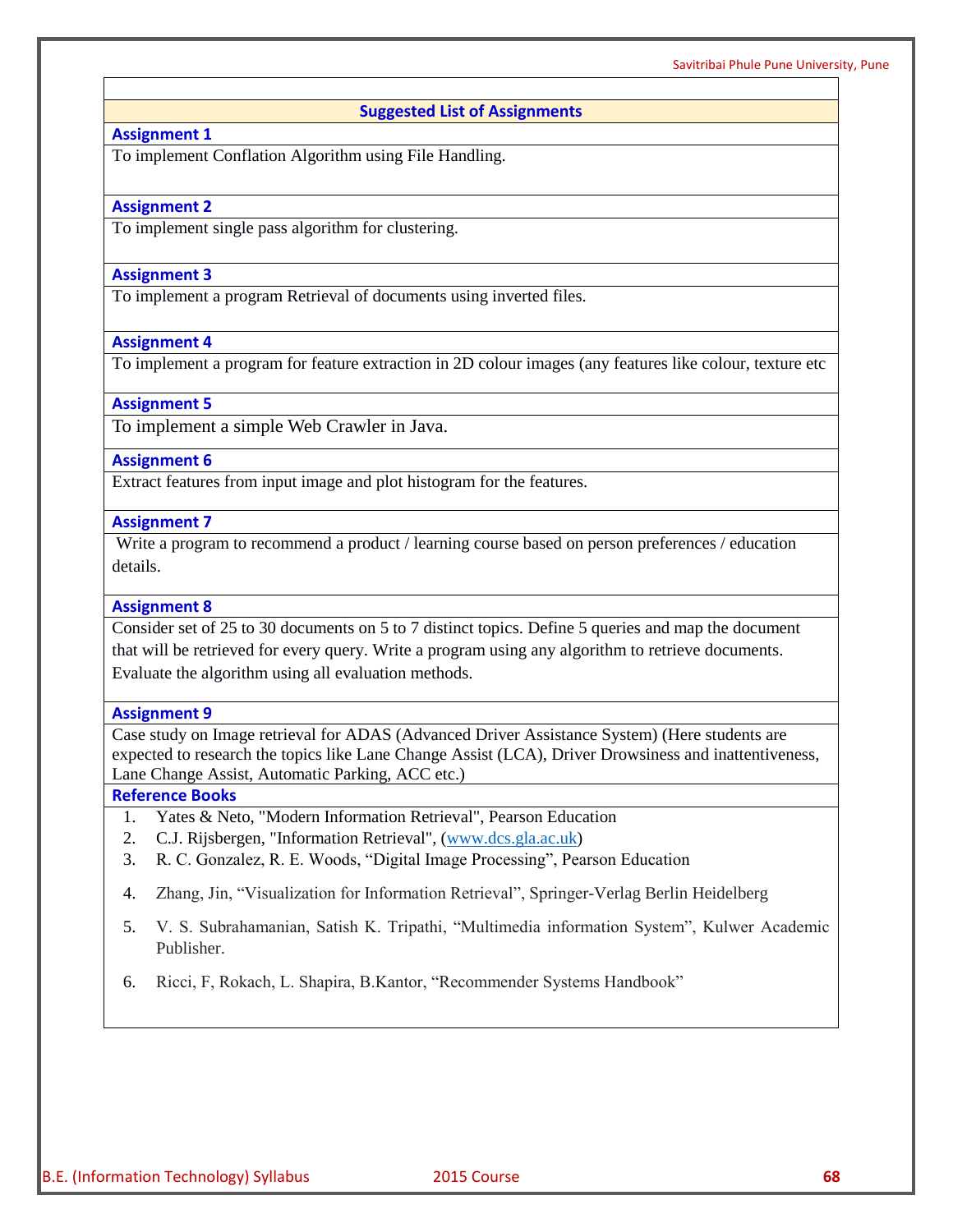|                                                                                                                                                                                                                                                                                                                                                                                                                                                                                                                                                 | <b>Savitribai Phule Pune University</b> |                                                                                                                                                                                         |
|-------------------------------------------------------------------------------------------------------------------------------------------------------------------------------------------------------------------------------------------------------------------------------------------------------------------------------------------------------------------------------------------------------------------------------------------------------------------------------------------------------------------------------------------------|-----------------------------------------|-----------------------------------------------------------------------------------------------------------------------------------------------------------------------------------------|
|                                                                                                                                                                                                                                                                                                                                                                                                                                                                                                                                                 |                                         |                                                                                                                                                                                         |
|                                                                                                                                                                                                                                                                                                                                                                                                                                                                                                                                                 | 414464C: Elective III                   | <b>Fourth Year of Information Technology Engineering (2015 Course)</b>                                                                                                                  |
|                                                                                                                                                                                                                                                                                                                                                                                                                                                                                                                                                 | <b>Multimedia Techniques</b>            |                                                                                                                                                                                         |
|                                                                                                                                                                                                                                                                                                                                                                                                                                                                                                                                                 |                                         |                                                                                                                                                                                         |
| <b>Teaching Scheme:</b>                                                                                                                                                                                                                                                                                                                                                                                                                                                                                                                         | <b>Credits:04</b>                       | <b>Examination Scheme:</b>                                                                                                                                                              |
| <b>TH:03 Hours/Week</b>                                                                                                                                                                                                                                                                                                                                                                                                                                                                                                                         |                                         | <b>In-Sem (Paper): 30 Marks</b><br><b>End-Sem (paper): 70 Marks</b>                                                                                                                     |
| <b>Prerequisites:</b>                                                                                                                                                                                                                                                                                                                                                                                                                                                                                                                           |                                         |                                                                                                                                                                                         |
| 1. Data Structures and Files<br>Basics of computer graphics and animation.<br>2.                                                                                                                                                                                                                                                                                                                                                                                                                                                                |                                         |                                                                                                                                                                                         |
| <b>Course Objectives:</b>                                                                                                                                                                                                                                                                                                                                                                                                                                                                                                                       |                                         |                                                                                                                                                                                         |
| 2. To learn compression techniques for various multimedia components<br>3. To learn rendering<br>4. To learn animation and gaming.<br>5. Become acquainted with some advanced topics in multimedia.<br><b>Course Outcomes:</b><br>By the end of the course, students should be able to                                                                                                                                                                                                                                                          |                                         |                                                                                                                                                                                         |
| 1. To create own file formats for specific application                                                                                                                                                                                                                                                                                                                                                                                                                                                                                          |                                         |                                                                                                                                                                                         |
| 2. To do some projects based on current trends in multimedia<br>3. To use open sources for authoring tool for animation and presentations                                                                                                                                                                                                                                                                                                                                                                                                       |                                         |                                                                                                                                                                                         |
| 4. Understand some research areas of current multimedia techniques                                                                                                                                                                                                                                                                                                                                                                                                                                                                              |                                         |                                                                                                                                                                                         |
| <b>INTRODUCTION TO MULTIMEDIA</b>                                                                                                                                                                                                                                                                                                                                                                                                                                                                                                               |                                         | 8 Hrs                                                                                                                                                                                   |
|                                                                                                                                                                                                                                                                                                                                                                                                                                                                                                                                                 |                                         | Goals, objectives, and characteristics of multimedia, Multimedia building blocks, Multimedia<br>architecture, Multimedia Applications Media Entertainment, Media consumption, web-based |
| <b>TEXT AND IMAGE PROCESSING</b>                                                                                                                                                                                                                                                                                                                                                                                                                                                                                                                |                                         | 8 Hrs                                                                                                                                                                                   |
|                                                                                                                                                                                                                                                                                                                                                                                                                                                                                                                                                 |                                         |                                                                                                                                                                                         |
|                                                                                                                                                                                                                                                                                                                                                                                                                                                                                                                                                 |                                         | Image                                                                                                                                                                                   |
|                                                                                                                                                                                                                                                                                                                                                                                                                                                                                                                                                 |                                         | Lossy: Vector quantization, Fractal Compression Technique, Transform coding andHybrid: JPEG-DCT                                                                                         |
| <b>UNIT I</b><br>applications, e-learning and education<br><b>UNIT II</b><br>Text: Text file formats: TXT, DOC; RTF, PDF, PS<br>Text compression: Huffman coding, LZ & LZW<br>Image: Basic Image fundamentals, Image File formats - (BMP, TIFF, JPEG, GIF)<br>Image processing cycle- Image acquisition, storage, Communication, and display,<br>Enhancement, Image Compression: Types of Compression: Lossy & Lossless,<br>Lossless: RLE, Shannon - Fano algorithm, Arithmetic coding.<br><b>AUDIO AND VIDEO PROCESSING</b><br><b>UNIT III</b> |                                         | 8 Hrs<br>AUDIO: Nature of sound waves, characteristics of sound waves, psycho-acoustic, MIDI, digital                                                                                   |

B.E. (Information Technology) Syllabus 2015 Course **69**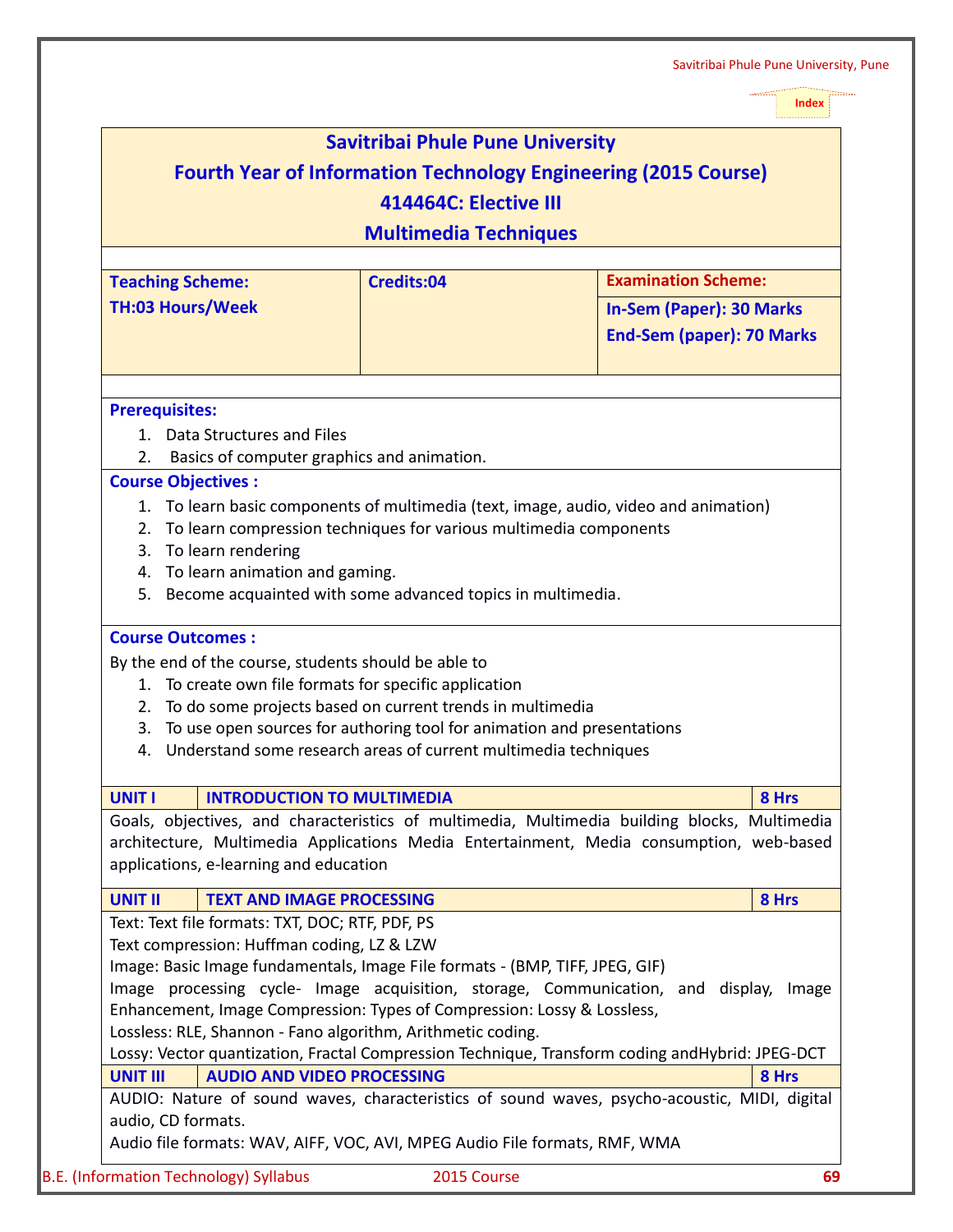Audio compression techniques: DM, ADPCM and MPEG Video: Video signal formats, Video transmission standards: EDTV, CCIR, CIF, SIF, HDTV, digitization of video, Video file formats: MOV, Real Video, H-261, H-263, Cinepack, Nerodigtal,Video editing, DVD formats, MPEG, **UNIT IV ANIMATION AND VIRTUAL REALITY 8 Hrs** Animation: Basics of animation, types of animation, principles of animation, Methods of controlling animation, frame-by-frame animation techniques, real-time animation techniques, Programming aspects in creating simple animation, OpenGL: Open GL over windows/Linux, Extension. Virtual Reality: Concept, Forms of VR, VR applications, VR devices: Hand Gloves, Head mounted tracking system, VR chair, CCD, VCR, 3D Sound system, Head mounted display **UNIT – V RENDERING 8 Hrs** Introduction, Basics of illumination and shading models, Transparency, Shadows and textures, Ray tracing from the light source, cone, beam and pencil tracing. Point based rendering, Mesh Simplification, Spatial partitioning, Solid Modeling **UNIT – VI ADVANCES IN MULTIMEDIA 8 Hrs** Multimedia Communication and applications, Study of Multimedia networking, Quality of data transmission, Multimedia over IP, Media on Demand. Multimedia in Android: Android Multimedia Framework Architecture Gaming: Facial Recognition, Voice Recognition, Gesture Control, High-Def Displays, Augmented Reality, Mobile Gaming, Cloud Gaming, On-Demand Gaming. **Text Books** 1. Ralf Steinmetz and Klara Nahrstedt "Multimedia Computing, Communication and Applications", Pearson Education. 2. K.R. Rao, "Multimedia Communication Systems: Techniques, Standards, and Networks", TMH. 3. Ranjan Parekh, "Principles of Multimedia", 2/E, Tata McGraw-Hill, ISBN: 1259006506 4. David F. Rogers, "Procedural Elements for Computer Graphics", 2nd Ed - Tata McGraw Hill Edition. 5."OpenGL Programming Guide: The Official Guide to Learning OpenGL", Mason Woo, Jackie, Tom Davis, Version 2.1, 6th Edition, Pearson Education, ISBN 978-81-317-2184-1. **Reference Books** 1. Ashok Banerji, AnandaGhosh, "Multimedia Technologies", ISBN: 9780070669239 2. Gonzalez, Woods, "Digital Image Processing" Addison Wesley 3. Ze-Nian Li, Marks S. Drew, "Fundamentals of Multimedia", Pearson Education. 4. Edward Angel, "OpenGL: A Primer", Addison-Wesley. 5. Parag Havaldar, Gerard Medioni, "Multimedia Systems", Cengage Learning. 6. Hill, Kelly, "Computer Graphics using OpenGL", 3rd Ed, Eastern Economy Edition. 7. Alan H. Watt and Mark Watt,"Advanced Animation and Rendering Techniques: Theory and Practice", Addison-Wesley, ACM Press, ISBN: 0201544121 8.Foley, Dam, Feiner, Hughes,"Computer Graphics Principles & Practice", 2nd Ed, Pearson Education. 9. Introduction to Game Development Using Processing ,by J. R. Parker ,Mercury Learning & Information; Pap/Com edition

Savitribai Phule Pune University, Pune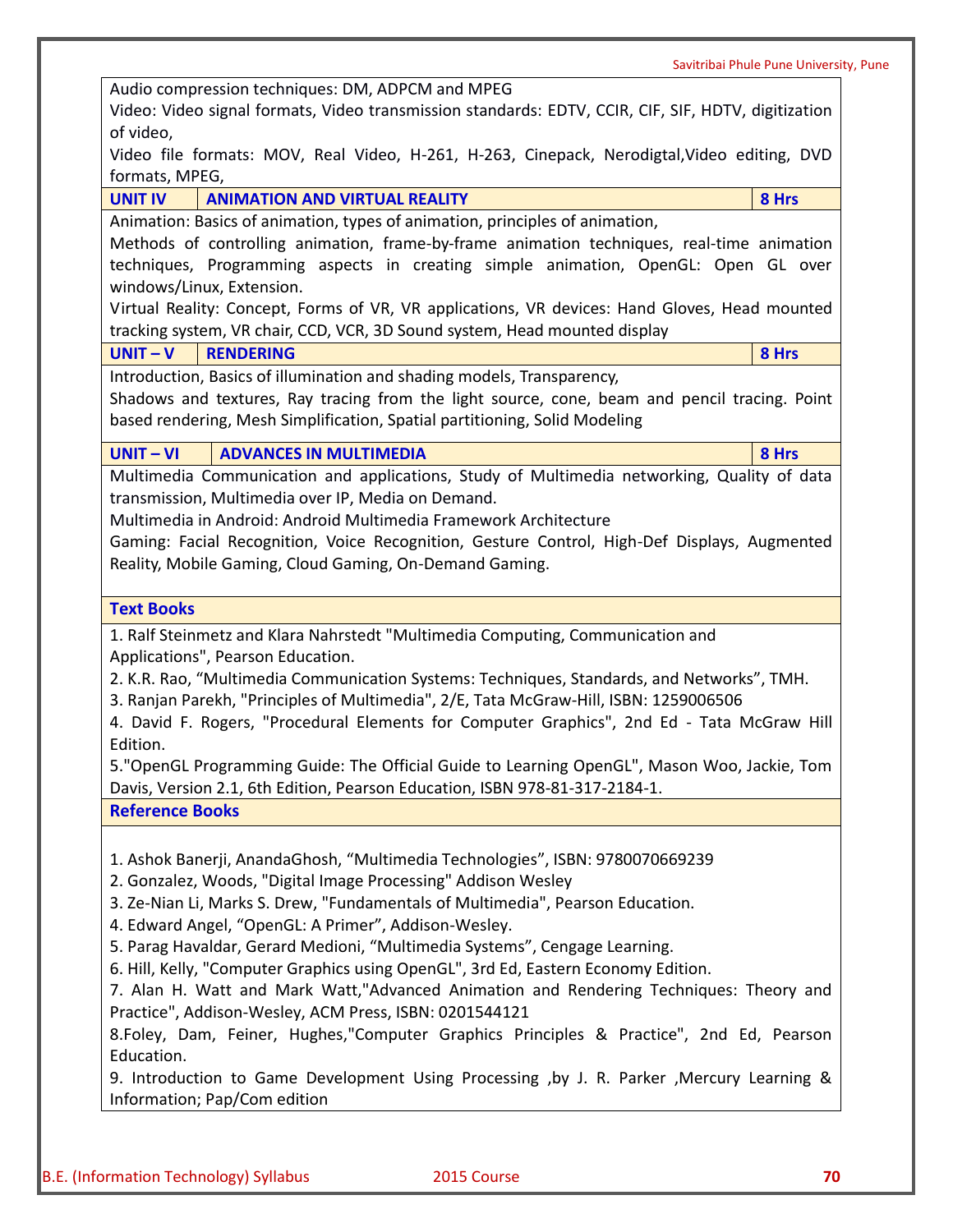|                                                                                                                                                                                                                                                                                                                                                                            |                                                               | <b>Index</b>               |
|----------------------------------------------------------------------------------------------------------------------------------------------------------------------------------------------------------------------------------------------------------------------------------------------------------------------------------------------------------------------------|---------------------------------------------------------------|----------------------------|
|                                                                                                                                                                                                                                                                                                                                                                            | <b>Savitribai Phule Pune University</b>                       |                            |
| <b>Fourth Year of Information Technology Engineering (2015 Course)</b>                                                                                                                                                                                                                                                                                                     |                                                               |                            |
|                                                                                                                                                                                                                                                                                                                                                                            | 414464C: Multimedia Techniques Laboratory                     |                            |
|                                                                                                                                                                                                                                                                                                                                                                            |                                                               |                            |
|                                                                                                                                                                                                                                                                                                                                                                            |                                                               |                            |
| <b>Teaching Scheme:</b>                                                                                                                                                                                                                                                                                                                                                    | <b>Credits:04</b>                                             | <b>Examination Scheme:</b> |
| <b>Practical:02 Hours/Week</b>                                                                                                                                                                                                                                                                                                                                             |                                                               | <b>TW:25 Marks</b>         |
|                                                                                                                                                                                                                                                                                                                                                                            |                                                               | <b>OR: 25 Marks</b>        |
| <b>Prerequisites:</b>                                                                                                                                                                                                                                                                                                                                                      |                                                               |                            |
| 1. Data Structures and Files                                                                                                                                                                                                                                                                                                                                               |                                                               |                            |
| 2. Basics of computer graphics and animation.                                                                                                                                                                                                                                                                                                                              |                                                               |                            |
| <b>Course Objectives:</b>                                                                                                                                                                                                                                                                                                                                                  |                                                               |                            |
| To learn basic components of multimedia (text, image, audio, video and animation)                                                                                                                                                                                                                                                                                          |                                                               |                            |
| 2. To learn compression techniques for various multimedia components                                                                                                                                                                                                                                                                                                       |                                                               |                            |
| 3. To learn rendering                                                                                                                                                                                                                                                                                                                                                      |                                                               |                            |
| 4. To learn animation and gaming.                                                                                                                                                                                                                                                                                                                                          |                                                               |                            |
|                                                                                                                                                                                                                                                                                                                                                                            |                                                               |                            |
|                                                                                                                                                                                                                                                                                                                                                                            | 5. Become acquainted with some advanced topics in multimedia. |                            |
|                                                                                                                                                                                                                                                                                                                                                                            |                                                               |                            |
|                                                                                                                                                                                                                                                                                                                                                                            |                                                               |                            |
|                                                                                                                                                                                                                                                                                                                                                                            |                                                               |                            |
|                                                                                                                                                                                                                                                                                                                                                                            |                                                               |                            |
|                                                                                                                                                                                                                                                                                                                                                                            |                                                               |                            |
|                                                                                                                                                                                                                                                                                                                                                                            | <b>Suggested List of Assignments</b>                          |                            |
| <b>Assignment 1</b>                                                                                                                                                                                                                                                                                                                                                        |                                                               |                            |
| <b>Course Outcomes:</b><br>By the end of the course, students should be able to<br>1. To create own file formats for specific application<br>2. To do some projects based on current trends in multimedia<br>3. To use open sources for authoring tool for animation and presentations.<br>Write a program to open and display Images in Python or Java using OpenCV tool. |                                                               |                            |
|                                                                                                                                                                                                                                                                                                                                                                            |                                                               |                            |
|                                                                                                                                                                                                                                                                                                                                                                            |                                                               |                            |
| <b>Assignment 2</b><br>Write a program for generating Huffman codes for a gray scale 8-bit image                                                                                                                                                                                                                                                                           |                                                               |                            |
| <b>Assignment 3</b>                                                                                                                                                                                                                                                                                                                                                        |                                                               |                            |
| Write a program for implementation of ray-tracing algorithm in Java.                                                                                                                                                                                                                                                                                                       |                                                               |                            |
| <b>Assignment 4</b>                                                                                                                                                                                                                                                                                                                                                        |                                                               |                            |
| Create a simple animation using OpenGL                                                                                                                                                                                                                                                                                                                                     |                                                               |                            |
|                                                                                                                                                                                                                                                                                                                                                                            |                                                               |                            |
|                                                                                                                                                                                                                                                                                                                                                                            |                                                               |                            |
| <b>Assignment 5</b><br>Study of any virtual reality tool/software. (3DS MAX, BLENDER, GOOGLE VR)<br><b>Assignment 6</b>                                                                                                                                                                                                                                                    |                                                               |                            |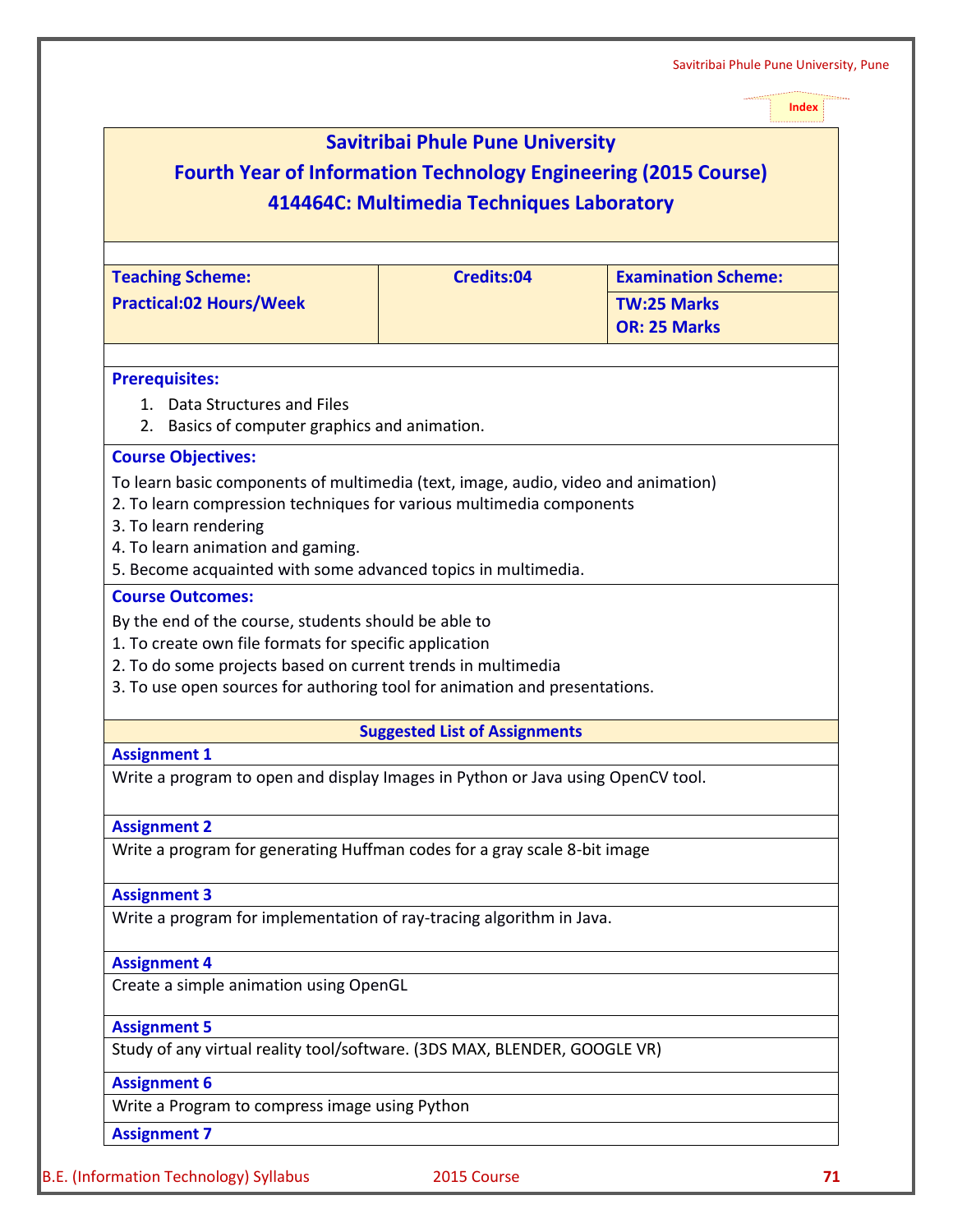Create a short movie clip using open source tool

#### **Assignment 8**

Build a Virtual Reality web application using open source tool

#### **Assignment 9**

Write a Program to implement basic game in Python

## **Reference Books**

1. Ralf Steinmetz and Klara Nahrstedt "Multimedia Computing, Communication and Applications", Pearson Education.

2. K.R. Rao, "Multimedia Communication Systems: Techniques, Standards, and Networks", TMH. 3. Ranjan Parekh, "Principles of Multimedia", 2/E, Tata McGraw-Hill, ISBN: 1259006506

4. David F. Rogers, "Procedural Elements for Computer Graphics", 2nd Ed - Tata McGraw Hill Edition.

5."OpenGL Programming Guide: The Official Guide to Learning OpenGL", Mason Woo, Jackie, Tom Davis, Version 2.1, 6th Edition, Pearson Education, ISBN 978-81-317-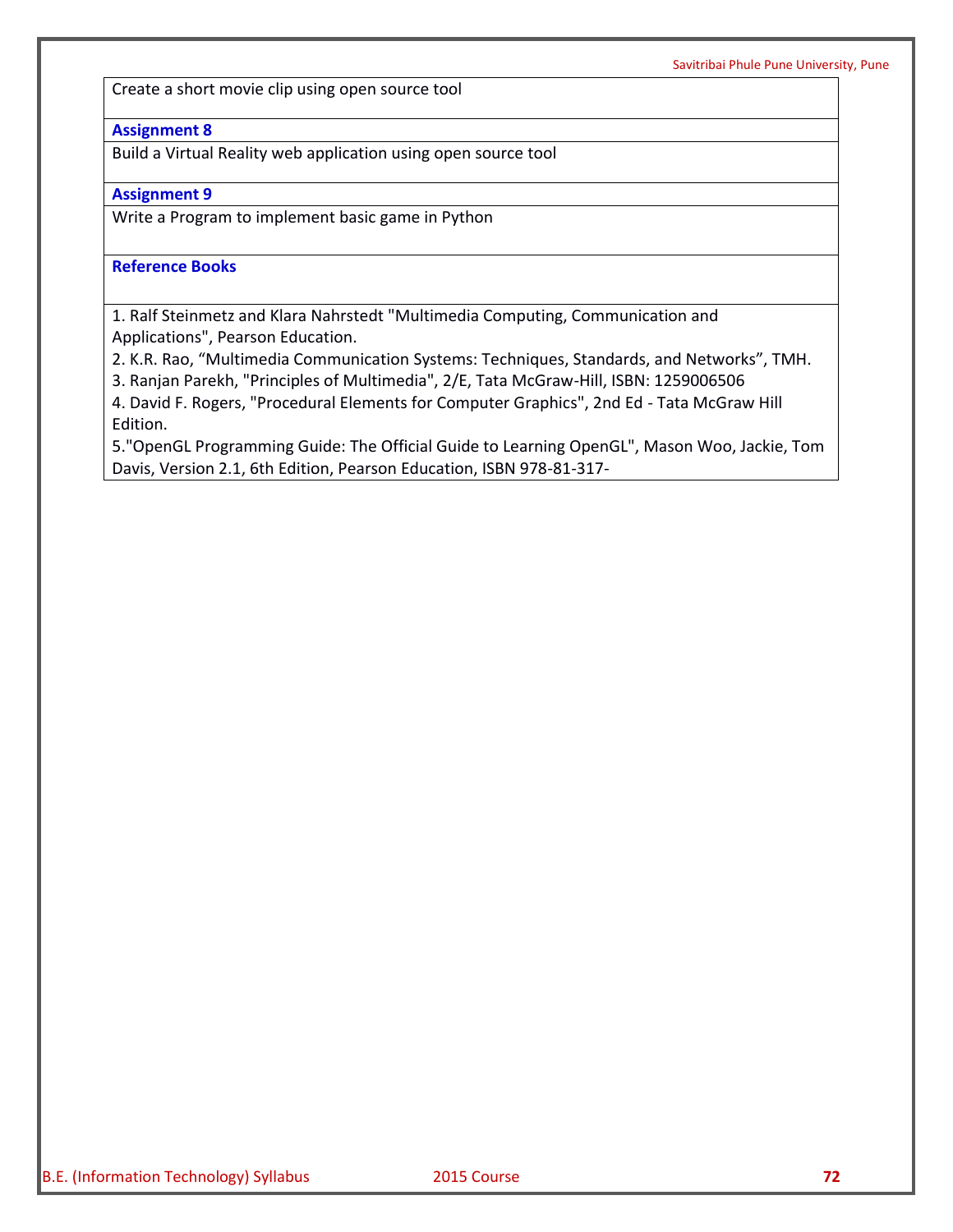| <b>Savitribai Phule Pune University</b><br><b>Fourth Year of Information Technology Engineering (2015 Course)</b><br>414464D: Elective III<br><b>Internet and Web Programming</b>                                                                    |                                                                                                                                                                                                                                                                                                                                                                                                                                                                                                                                                                                                                                                                                                                                                                                                                                                                      |                                                               |  |
|------------------------------------------------------------------------------------------------------------------------------------------------------------------------------------------------------------------------------------------------------|----------------------------------------------------------------------------------------------------------------------------------------------------------------------------------------------------------------------------------------------------------------------------------------------------------------------------------------------------------------------------------------------------------------------------------------------------------------------------------------------------------------------------------------------------------------------------------------------------------------------------------------------------------------------------------------------------------------------------------------------------------------------------------------------------------------------------------------------------------------------|---------------------------------------------------------------|--|
| <b>Teaching Scheme:</b><br><b>TH:03 Hours/Week</b>                                                                                                                                                                                                   | <b>Credits:04</b>                                                                                                                                                                                                                                                                                                                                                                                                                                                                                                                                                                                                                                                                                                                                                                                                                                                    | <b>Examination Scheme:</b><br><b>In-Sem (Paper): 30 Marks</b> |  |
|                                                                                                                                                                                                                                                      |                                                                                                                                                                                                                                                                                                                                                                                                                                                                                                                                                                                                                                                                                                                                                                                                                                                                      | <b>End-Sem (paper): 70 Marks</b>                              |  |
| <b>Prerequisites Courses:</b><br>1. Internet and Web Programming                                                                                                                                                                                     |                                                                                                                                                                                                                                                                                                                                                                                                                                                                                                                                                                                                                                                                                                                                                                                                                                                                      |                                                               |  |
| To develop client side web programming skills.<br>2.<br>To develop server side web programming skills.<br>3.<br>4.<br>5.<br>To understand web security and cyber ethics.<br>6.                                                                       | To understand Internet and Web Programming basic concepts.<br>To understand Web Services and Content Management System.<br>To understand mobile web development and develop mobile web development skills.                                                                                                                                                                                                                                                                                                                                                                                                                                                                                                                                                                                                                                                           |                                                               |  |
| <b>Course Outcomes:</b><br>By the end of the course, students should be able to<br>1. Demonstrate static website using basic tools.<br>Develop client side programming skills.<br>2.<br>3. Develop server side programming skills.<br>4.<br>5.<br>6. | Understand web services and handle content management tools.<br>Develop mobile website using mobile web development tools.<br>Understand aspects of web security and cyber ethics.                                                                                                                                                                                                                                                                                                                                                                                                                                                                                                                                                                                                                                                                                   |                                                               |  |
| <b>UNIT I</b>                                                                                                                                                                                                                                        | <b>INTERNET AND WEB PROGRAMMING ESSENTIALS</b>                                                                                                                                                                                                                                                                                                                                                                                                                                                                                                                                                                                                                                                                                                                                                                                                                       | 8 Hrs                                                         |  |
|                                                                                                                                                                                                                                                      | The Internet, Introduction Basic Internet Protocol, The World Wide Web, Introduction to Web<br>Programming, Web Clients, Web Servers, Browser and Search Engines.<br>Markup Languages : Introduction to HTML, Static and dynamic HTML, Structure of HTML<br>documents, HTML Elements, Linking in HTML, Anchor Attributes, Image Maps, Meta Information,<br>Image Preliminaries, Layouts, Backgrounds, Colors and Text, Fonts, Tables, Frames and layers,<br>Audio and Video Support with HTML Database integration, , Forms Control, Form Elements,<br>Applying Styles, values, selectors, class, ids, inheritance, layout, backgrounds, borders, margin,<br>padding, lists, fonts, text formatting, positioning. HTML5. Introduction to Style Sheet, Inserting CSS<br>in an HTML page, CSS selectors, Introduction to XML, XML key component, Transforming XML into |                                                               |  |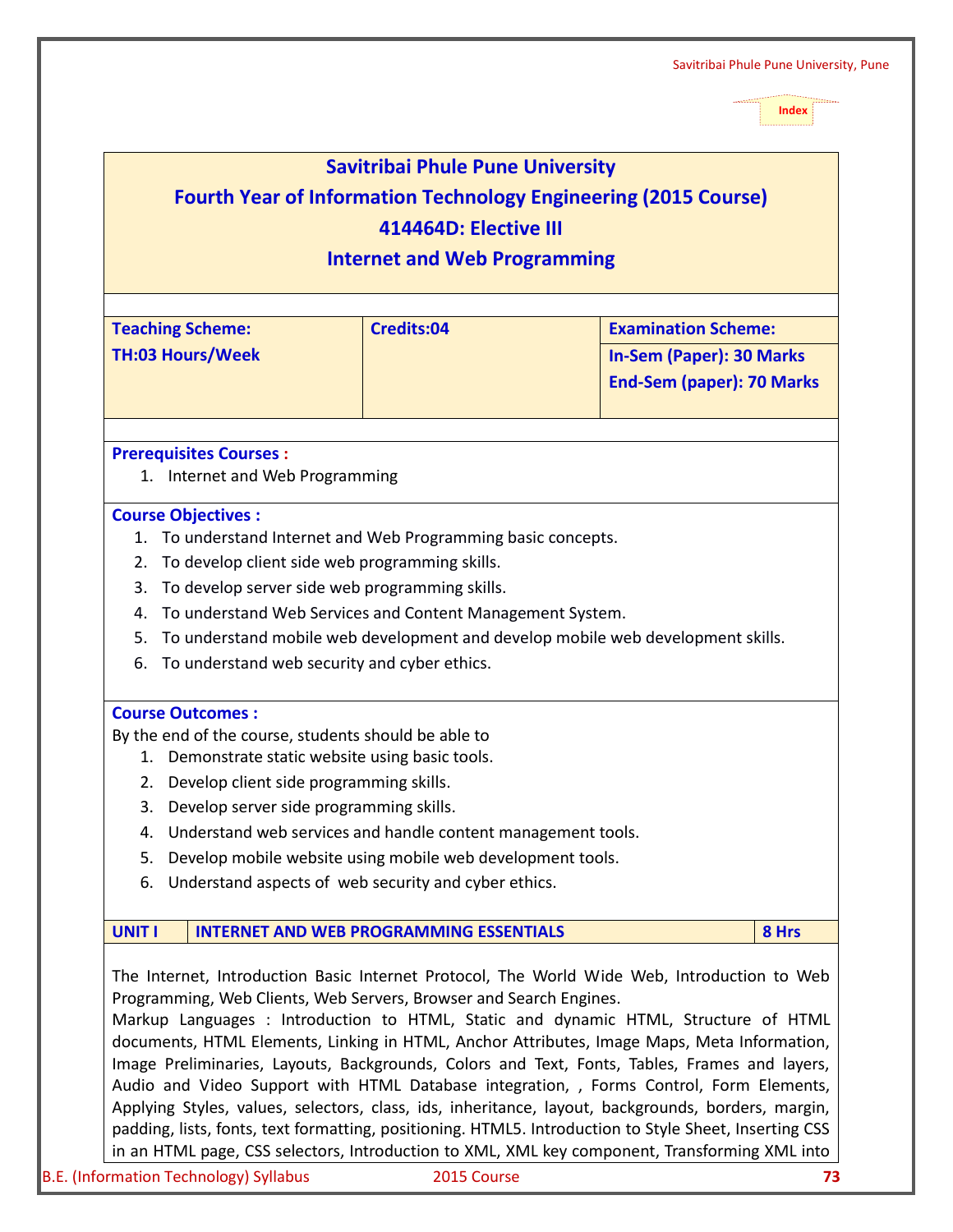XSLT, DTD: Schema, elements, attributes, Introduction to JSON.

| UNIT II   CLIENT SIDE PROGRAMMING | 8 Hrs |
|-----------------------------------|-------|
|                                   |       |

JavaScript: Overview of JavaScript, using JS in an HTML (Embedded, External), Data types, Control Structures, Arrays, Functions and Scopes, Objects in JS, DOM: DOM levels, DOM Objects and their properties and methods, Manipulating DOM, JQuery: Introduction to JQuery, Introduction to AJAX, Working of AJAX, AJAX processing steps, coding AJAX script. Introduction to Angular JS.

**UNIT III SERVER SIDE PROGRAMMING 8 Hrs** Introduction to Server Side technology and TOMCAT, Servlet: Introduction to Servlet, need and

advantages, Servlet Lifecycle, Creating and testing of sample Servlet, session management. JSP: Introduction to JSP, advantages of JSP over Servlet, elements of JSP page: directives, comments, scripting elements, actions and templates, JDBC Connectivity with JSP. PHP: Introduction to PHP, Features, PHP script, PHP syntax, conditions & Loops, Functions, String manipulation, Arrays & Functions, Form handling, Cookies & Sessions, using MySQL with PHP.

**UNIT IV WEB SERVICES AND CONTENT MANAGEMENT SYSTEMS 8 Hrs**

Introduction to Web Services, Web Services Architecture, XML Messaging, SOAP,WSDL, UDDI, REST, Java Web Services, Amazon Web Services, DevOps , Introduction to Content Management System(CMS) ,Wordpress / Joomala, Advanced Technology: Bootstrap, JSF, Spring.

**UNIT V MOBILE WEB DEVELOPMENT 10.000 CONTROL 8 Hrs** 

What is Mobile Web? Understanding Mobile Devices, Mobile Data Usage, Mobiles and Desktops, Building an HTML page, Getting jQuery Mobile, Implementing jQuery Mobile, Working with data attributes, Working with jQuery Mobile Pages, Enhancing Pages with Headers, Footers, and Toolbars; Working with Lists, Building a Simple Mobile Website, Working with Forms and jQuery Mobile, Creating Modal Dialogs and Widgets, Creating Grids, Panels, and Other Widgets; jQuery Mobile Configuration, Utilities, and JavaScript Methods; Working with Events.

**UNIT VI WEB SECURITY AND CYBER ETHICS 8 Hrs** 

Overview of Web Security: Need of Web Security, Breach of Web Security, What need to be Secure on Web? Can Web be secure? Aspects of Web Security, Purpose of Web Security, A Security Equation, Defining Security Equation, Common Threats on Web, User level Security, Server Level Security, Cyber ethics, Issues in Cyber ethics.

### **Text Books**

- 1. Kogent Learning Solutions Inc,Web Technologies: HTML, JAVASCRIPT, PHP, JAVA, JSP, XML and AJAX, Blackbook, Dreamtech Press, Second Edition ,ISBN:9788177228496
- 2. Raymond Camden, Andy Matthews, jQuery Mobile Web Development Essentials, Packt Publishing, Second Edition, 9781782167891
- 3. Ethan Cerami, Web Services Essentials, O'Reilly Media, First Edition, 0-596-00224-6
- 4. Shweta Bhasin, Web Security Basics, Premier Press, First Edition, ISBN:l978-1592000067

### **Reference Books**

- 1. Dr.Hiren Joshi, Web Technology and Application Development, DreamTech, First,ISBN:978- 93- 5004-088-1
- 2. Santosh Kumar K., DT Editorial Services,Black Book, JDBC 4.2, Servlet 3.1 & JSP 2.3,Dreamtech Press, Second Edition, ISBN:978-8177228700
- 3. Steven M. Schafer, "HTML, XHTML and CSS", Wiley India Edition, Fourth Edition, 978- 81- 265-1635-3
- 4. B. V. Kumar, S. Sangeetha, S.V. Subrahmanya, J2EE Architecture, an illustrative gateway to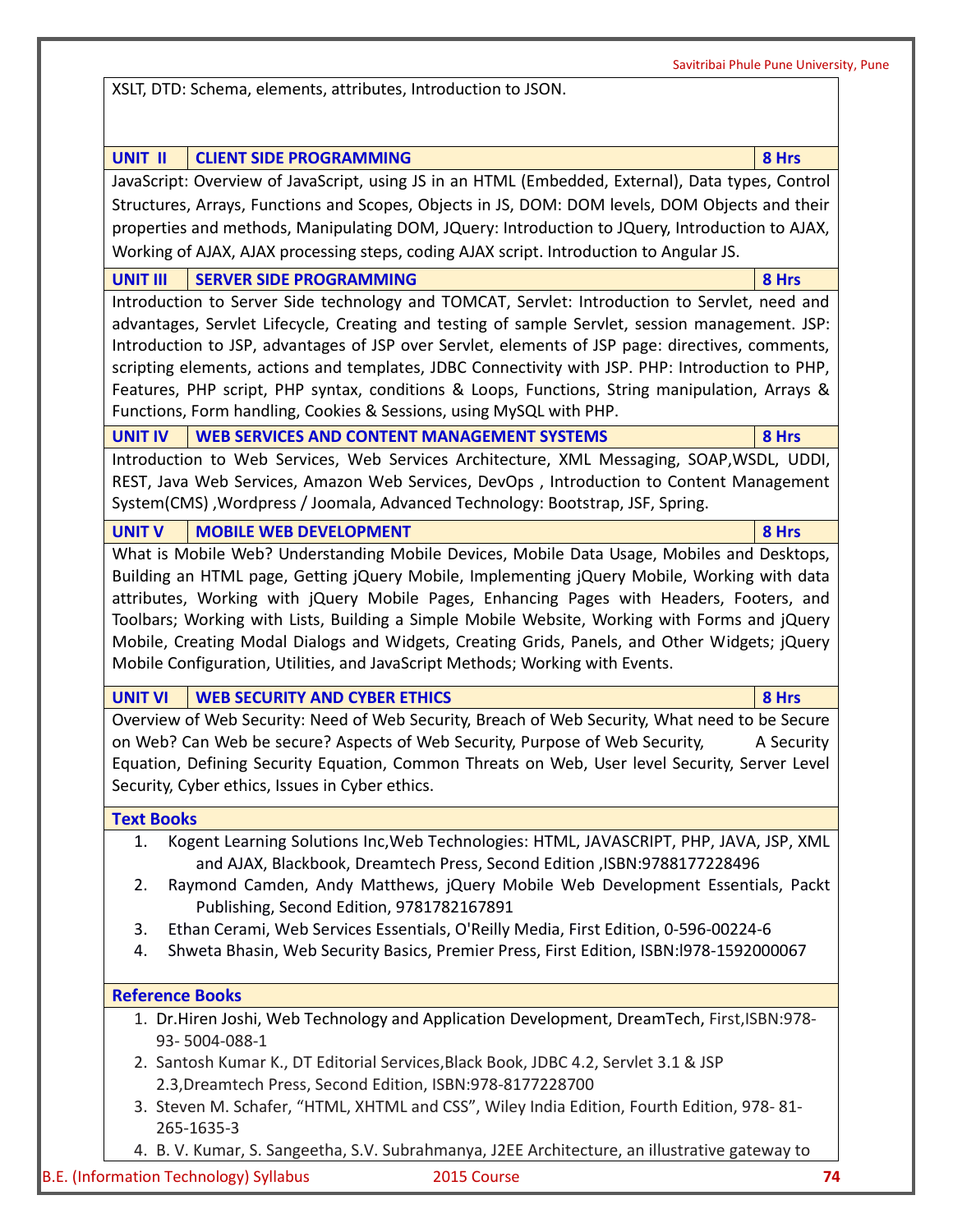enterprise solutions, Tata McGraw Hill Publishing Company, Second Edition, ISBN:978-0- 070-621-633

- 5. Ivan Bayross, "Web Enabled Commercial Application Development Using HTML, JavaScript, DHTML and PHP,BPB Publications,4th Edition,ISBN:978-8183330084
- 6. Brain Fling, Mobile Design and Development, O'REILLY, First Edition, ISBN:13:978-81-8404- 817-9
- 7. Jason Hunter, Java Servlet Programming, O'reilly Publications, 2nd Edition, ISBN: 978-0-596- 00040-0
- 8. Adam Bretz & Colin J Ihrig, Full Stack Javascript Development with MEAN, SPD, First Edition, ISBN:978-0992461256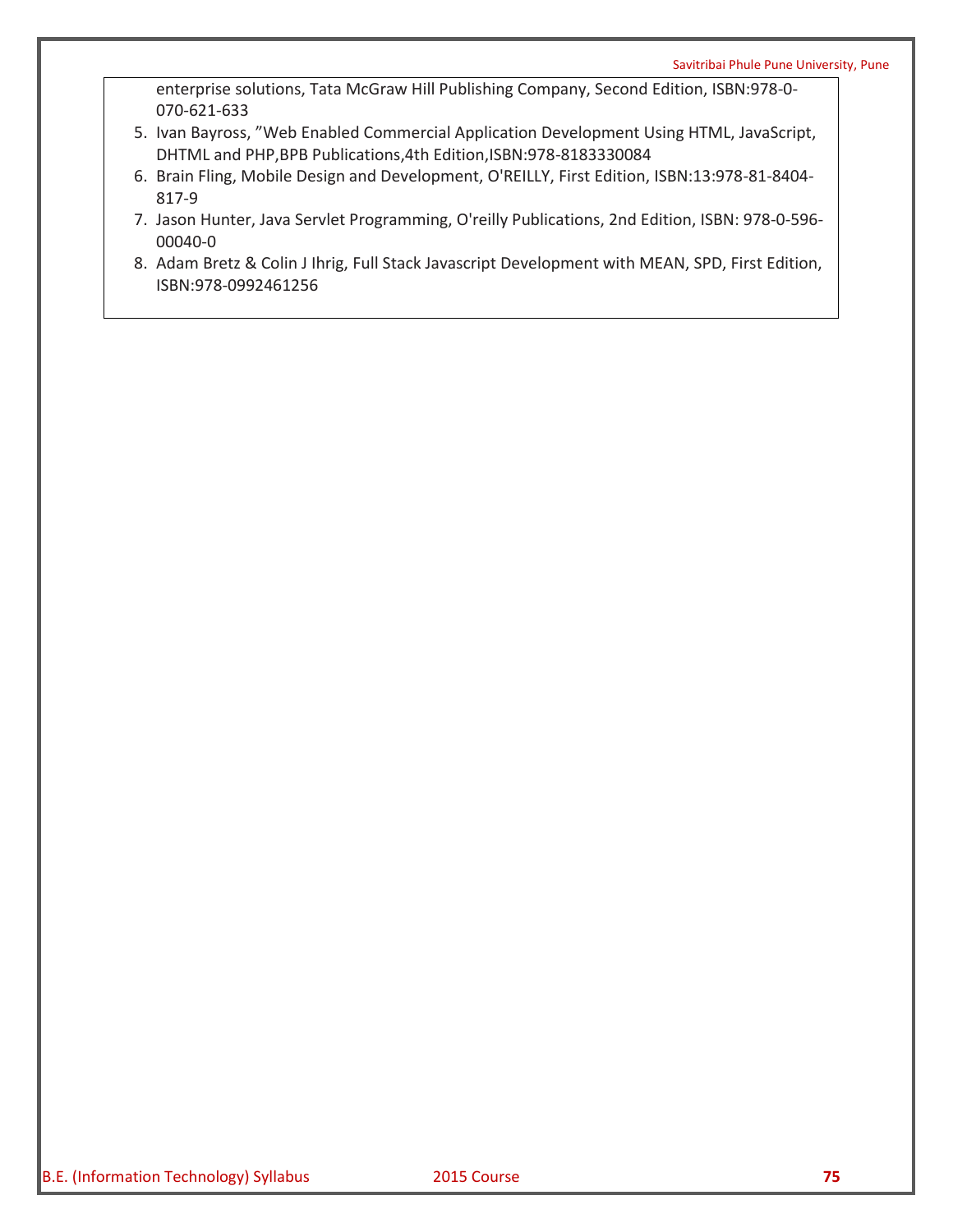# **Savitribai Phule Pune University Fourth Year of Information Technology Engineering (2015 Course) 414464D: Internet and Web Programming Laboratory**

| <b>Teaching Scheme:</b>        | Credits:04 | <b>Examination Scheme:</b> |
|--------------------------------|------------|----------------------------|
| <b>Practical:02 Hours/Week</b> |            | <b>TW:25 Marks</b>         |
|                                |            | <b>OR: 25 Marks</b>        |

**Prerequisites:** Basic Programming Skills

#### **Course Objectives:**

- 1. Making Student familiar with client server architecture.
- 2. To develop ability for making web application using JavaScript.
- 3. To develop web applications using Angular JS
- 4. To design and implement web services with content management
- 5. To understand use of Content Management Tolls in Website Development

#### **Course Outcomes:**

By the end of the course, students should be able to

- 1. Use fundamental skills to develop and maintain website and web application
- 2. Apply scripting skills for Server side and Client-side Programming
- 3. Develop web services to transfer data and add interactive components to website.
- 4. Combine multiple web technologies to create advanced web components

#### **Guidelines for Instructor's Manual**

The instructor's manual is to be developed as hands - on resource and reference. The instructor's manual need to include prologue (about University/program/ institute/ department/foreword/ preface etc), University syllabus, conduction & Assessment guidelines, topics under consideration concept, objectives, outcomes, set of typical applications/assignments/ guidelines, and references

#### **Guidelines for Student Journal**

The laboratory assignments are to be submitted by student in the form of journal. Journal consists of prologue, Certificate, table of contents, and handwritten write-up of each assignment (Title, Objectives, Problem Statement, Outcomes, software & Hardware requirements, Date of Completion, Assessment grade/marks and assessor's sign, Theory- Concept/technology/tool in brief, design, test cases, conclusion/analysis. Program codes with sample output of all performed assignments are to be submitted as softcopy. As a conscious effort and little contribution towards Green IT and environment awareness, attaching printed papers as part of write-ups and program listing to journal may be avoided. Use of DVD containing students programs maintained by lab Incharge is highly encouraged. For reference one or two journals may be maintained with program prints at Laboratory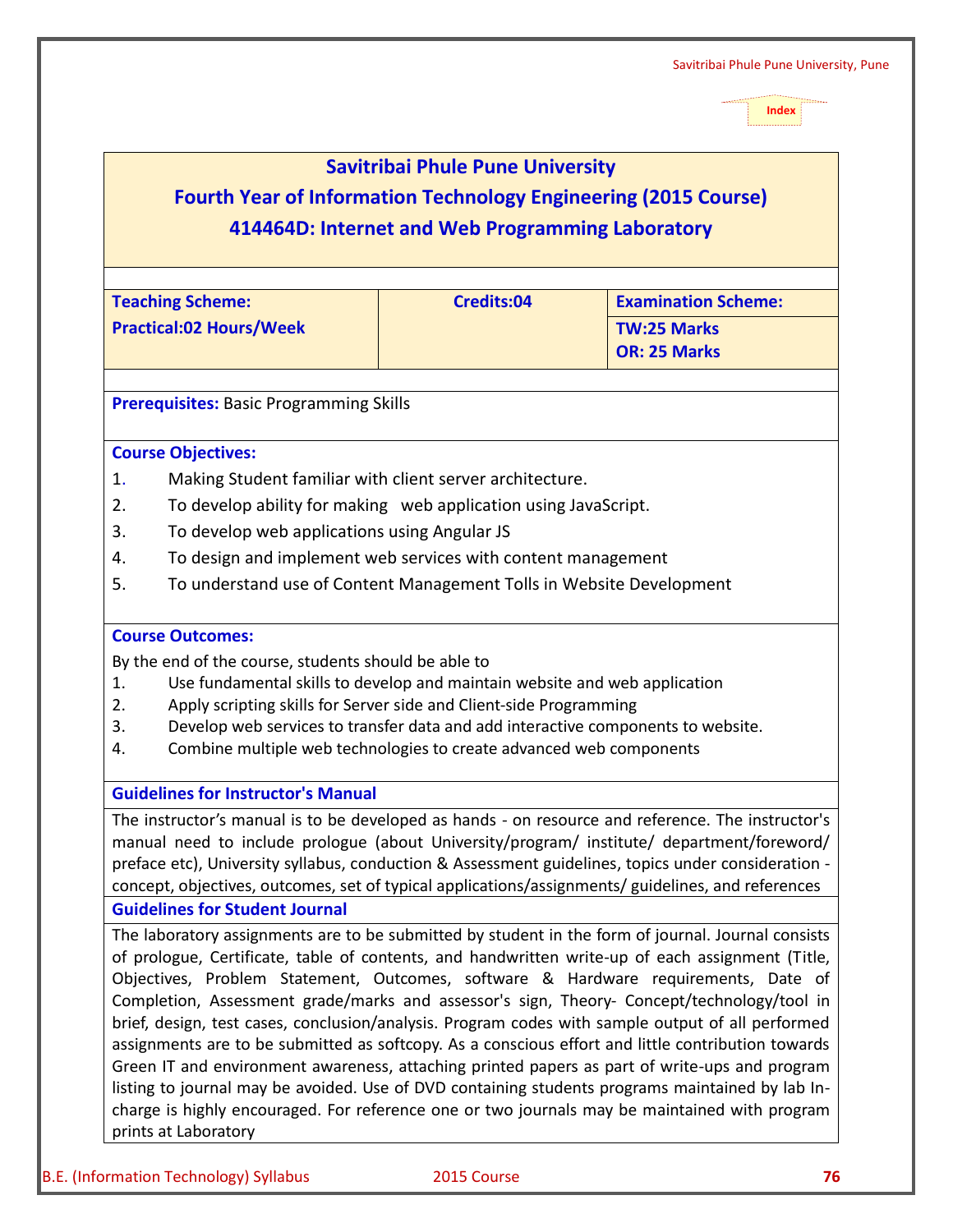#### **Guidelines for Assessment**

Continuous assessment of laboratory work is done based on overall performance and laboratory assignments performance of student. Each laboratory assignment assessment will assign grade/marks based on parameters with appropriate weightage. Suggested parameters for overall assessment as well as each lab assignment assessment include- timely completion, performance, innovation, efficient codes, punctuality and neatness

#### **Guidelines for Practical Examination**

Both internal and external examiners should jointly set problem statements. During practical assessment, the expert evaluator should give the maximum weightage to the satisfactory implementation of the problem statement. The supplementary and relevant questions may be asked at the time of evaluation to test the student's for advanced learning, understanding of the fundamentals, effective and efficient implementation. So encouraging efforts, transparent evaluation and fair approach of the evaluator will not create any uncertainty or doubt in the minds of the students. So adhering to these principles will consummate our team efforts to the promising start of the student's academics.

#### **Guidelines for Laboratory Conduction**

The instructor is expected to frame the assignments by understanding the prerequisites, technological aspects, utility and recent trends related to the topic. The assignment framing policy need to address the average students and inclusive of an element to attract and promote the intelligent students. The instructor may set multiple sets of assignments and distribute among batches of students. It is appreciated if the assignments are based on real world problems/applications. Encourage students for appropriate use of Hungarian notation, proper indentation and comments. Use of open source software is to be encouraged. In addition to these, instructor may assign one real life application in the form of a mini-project based on the concepts learned. Instructor may also set one assignment or mini-project that is suitable to respective branch beyond the scope of syllabus.

#### **Suggested List of Assignments**

#### **Assignment 1**

1.1 Using HTML5 layout tags develop informative page with sections which include various images, links to other pages for navigation, make use of all possible formatting (for example font, color etc.).

1.2 Apply CSS properties Border, margins, Padding, Navigation, dropdown list to page created in first assignment.

#### **Assignment 2**

Design an online registration form for any application and validate it using JQuery

#### **Assignment 3**

Design Login Application using PHP and add essence of Ajax in it

#### **Assignment 4**

Create any Java Web Service and integrate it with any suitable application

#### **Assignment 5**

Create JSP login page and validate it. Make use of Servelets

#### **Assignment 6**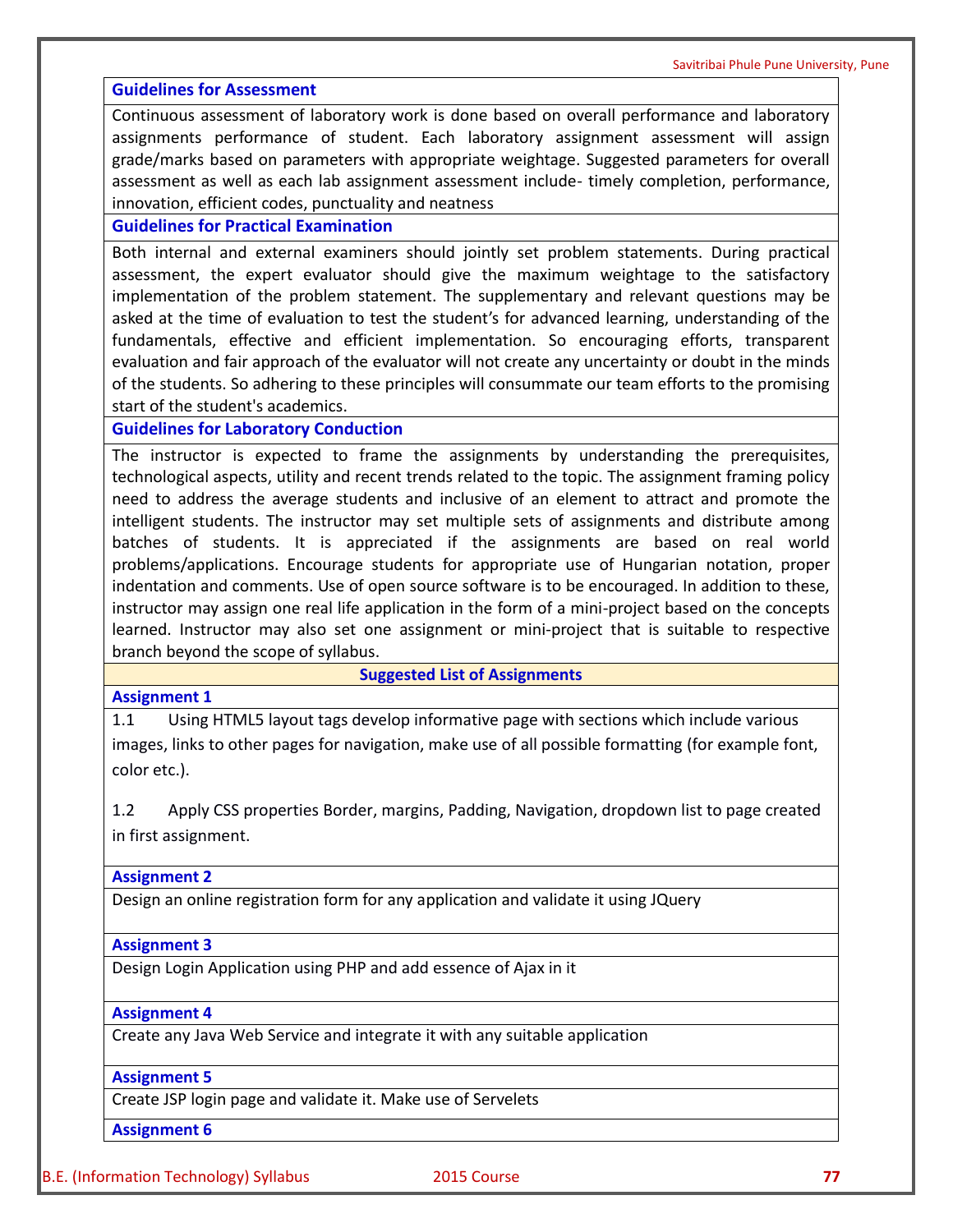Create an application for bill payment using Angular JS

#### **Assignment 7**

Develop website using any CMS tool which falls into one of the categories blog, social networking, News updates, Wikipedia, E-commerce store. Website must include home page, and at least 3

#### **Assignment 8**

Develop Mini Project using any front end tool with database connectivity

#### **Reference Books**

- 1. Aleksa Vukotic and James Goodwill, "Apache Tomcat 7", Apress, 2011, ISBN: 10: 1430237236
- 2. Bryan Basham, Kathy Sierra, Bert Bates, "JSP: Passing the Sun Certified Web Component Developer Exam", O'Reilly Media ISBN: 978-0-596-51668-0
- 3. Chirag Rathod, Jonathan Wetherbee, Peter Zadrozny, and Raghu R. Kodali, "Beginning EJB 3: Java EE 7 Edition", Apress, 2013, ISBN : 9781430246923
- 4. Richard Monson-Haefel, "J2EE Web Services", Addison-Wesley Professional, First Edition, 2004, ISBN: 10: 0321146182
- 5. Chuck Cavaness, "Programming Jakarta Struts", O'relly Media, second edition 2004, ISBN: 978- 0-596-00651-8;
- 6. Michael Morrison, Lynn Beighley, "Head First PHP & MySQL: A Brain-Friendly Guide", O'relly Media, second edition 2008, ISBN :13: 9788184046588
- 7. Dan Rahmel, "Advanced Joomla!", Apress, First Edition, 2013, ISBN: 13: 9781430216285
- 8. Iwein Fuld, Marius Bogoevici, Mark Fisher, Jonas Partner", Spring Integration in Action", Manning, 2012, ISBN : 13: 9781935182436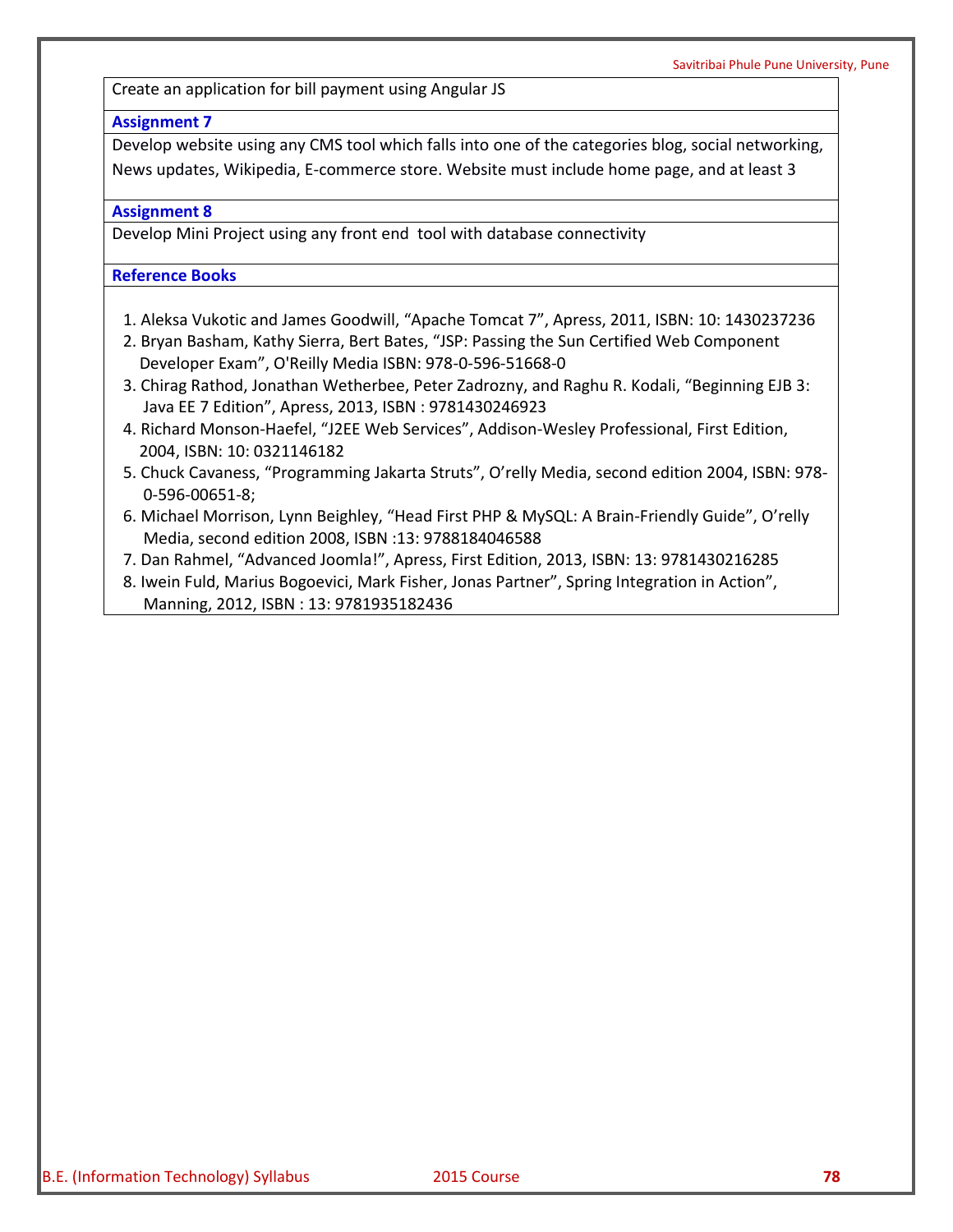| <b>Savitribai Phule Pune University</b>                                                                                                                         |                                                                                          |                                                                                                                                                         |                                  |  |  |
|-----------------------------------------------------------------------------------------------------------------------------------------------------------------|------------------------------------------------------------------------------------------|---------------------------------------------------------------------------------------------------------------------------------------------------------|----------------------------------|--|--|
| <b>Fourth Year of Information Technology Engineering (2015 Course)</b>                                                                                          |                                                                                          |                                                                                                                                                         |                                  |  |  |
|                                                                                                                                                                 | 414464E: Elective III                                                                    |                                                                                                                                                         |                                  |  |  |
|                                                                                                                                                                 |                                                                                          | <b>Computational Optimization</b>                                                                                                                       |                                  |  |  |
|                                                                                                                                                                 | <b>Credits:04</b><br><b>Examination Scheme:</b><br><b>Teaching Scheme:</b>               |                                                                                                                                                         |                                  |  |  |
|                                                                                                                                                                 | <b>TH:03 Hours/Week</b>                                                                  |                                                                                                                                                         |                                  |  |  |
|                                                                                                                                                                 |                                                                                          |                                                                                                                                                         | <b>In-Sem (Paper): 30 Marks</b>  |  |  |
|                                                                                                                                                                 |                                                                                          |                                                                                                                                                         | <b>End-Sem (paper): 70 Marks</b> |  |  |
|                                                                                                                                                                 |                                                                                          |                                                                                                                                                         |                                  |  |  |
|                                                                                                                                                                 | <b>Prerequisites Courses:</b>                                                            |                                                                                                                                                         |                                  |  |  |
|                                                                                                                                                                 |                                                                                          | 1. Mathematical preliminaries like Linear algebra, matrices, Elements of probability theory &                                                           |                                  |  |  |
|                                                                                                                                                                 | Elementary multivariable calculus.<br>2. Design and Analysis of Algorithms               |                                                                                                                                                         |                                  |  |  |
|                                                                                                                                                                 | 3. Genetic Algorithms                                                                    |                                                                                                                                                         |                                  |  |  |
|                                                                                                                                                                 | <b>Course Objectives:</b>                                                                |                                                                                                                                                         |                                  |  |  |
|                                                                                                                                                                 |                                                                                          | 1. To enable the student to learn and acquire mathematical methods in engineering                                                                       |                                  |  |  |
|                                                                                                                                                                 | disciplines.                                                                             | 2. To introduce the methods of optimization to solve a linear programming problem by                                                                    |                                  |  |  |
|                                                                                                                                                                 | various methods.                                                                         |                                                                                                                                                         |                                  |  |  |
|                                                                                                                                                                 |                                                                                          | 3. To introduce few advanced optimization techniques.                                                                                                   |                                  |  |  |
|                                                                                                                                                                 | <b>Course Outcomes:</b>                                                                  |                                                                                                                                                         |                                  |  |  |
|                                                                                                                                                                 | By the end of the course, students should be able to                                     |                                                                                                                                                         |                                  |  |  |
|                                                                                                                                                                 |                                                                                          | 1. Learn and implement various optimization techniques                                                                                                  |                                  |  |  |
|                                                                                                                                                                 |                                                                                          | 2. Learn model real-world problems in optimization framework<br>3. Apply various optimization models to solve optimization problems in computer-science |                                  |  |  |
|                                                                                                                                                                 | & IT Engineering.                                                                        |                                                                                                                                                         |                                  |  |  |
| <b>UNIT I</b><br><b>INTRODUCTION</b><br>8 Hrs                                                                                                                   |                                                                                          |                                                                                                                                                         |                                  |  |  |
| Overview, Operation Research Modeling Approach and Various Real Life Situations, Linear                                                                         |                                                                                          |                                                                                                                                                         |                                  |  |  |
|                                                                                                                                                                 | Programming Problems (LPP): Basic LPP and Applications; Various Components of LP Problem |                                                                                                                                                         |                                  |  |  |
| Formulation, Solving Linear Programming Problems: Using Simultaneous Equations and Graphical                                                                    |                                                                                          |                                                                                                                                                         |                                  |  |  |
| Method; Simplex Method; Duality Theory; Charnes' Big - M Method. Transportation Problems and                                                                    |                                                                                          |                                                                                                                                                         |                                  |  |  |
| Assignment Problems, 0/1 knapsack problem using brute force and dynamic approach                                                                                |                                                                                          |                                                                                                                                                         |                                  |  |  |
| <b>UNIT II</b>                                                                                                                                                  | <b>NETWORK ANALYSIS</b>                                                                  |                                                                                                                                                         | 8 Hrs                            |  |  |
| Shortest Path: Dijkstra Algorithm; Floyd Algorithm; Maximal Flow Problem (Ford-Fulkerson); PERT-                                                                |                                                                                          |                                                                                                                                                         |                                  |  |  |
| CPM, network design algorithms                                                                                                                                  |                                                                                          |                                                                                                                                                         |                                  |  |  |
| <b>UNIT III</b>                                                                                                                                                 | <b>INVENTORY CONTROL</b>                                                                 |                                                                                                                                                         | 8 Hrs                            |  |  |
| Introduction; Economic Order Quantity (EOQ) models, Deterministic and probabilistic Models,<br>Safety Stock, Buffer Stock, Inventory Model of Central Warehouse |                                                                                          |                                                                                                                                                         |                                  |  |  |
| <b>UNIT IV</b>                                                                                                                                                  | <b>GAME THEORY</b>                                                                       |                                                                                                                                                         | 8 Hrs                            |  |  |
|                                                                                                                                                                 |                                                                                          |                                                                                                                                                         |                                  |  |  |

B.E. (Information Technology) Syllabus 2015 Course **79**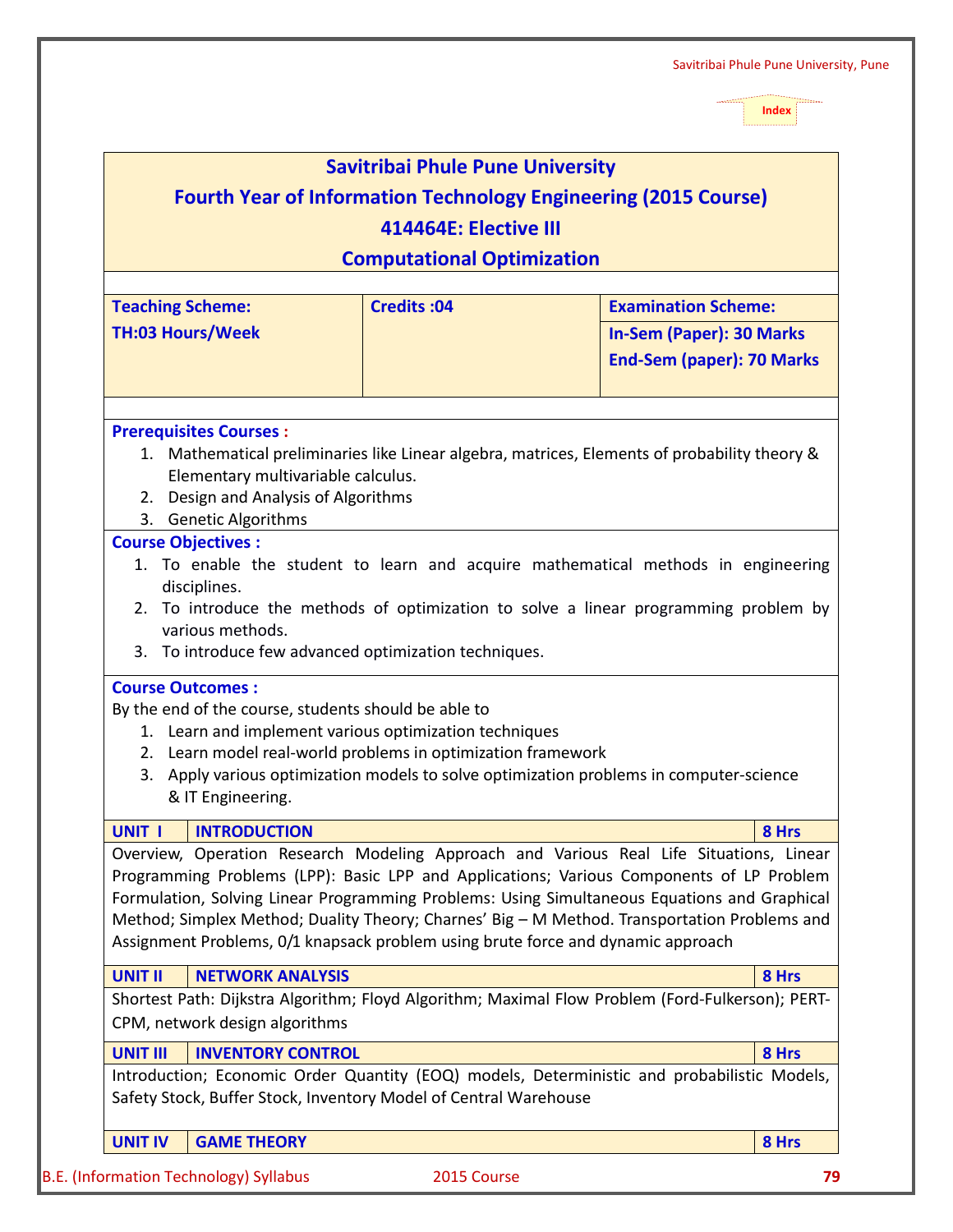Introduction ; 2- person Zero – sum Game; Saddle Point ; Mini-Max and Maxi-Min Theorems, Games without saddle point ; Graphical Method ; Principle of Dominance

#### **UNIT V QUEUING THEORY 8 Hrs**

Introduction; Basic Definitions and Notations; Axiomatic Derivation of the Arrival & Departure (Poisson Queue). Pure Birth and Death Models; Poisson Queue Models:  $M/M/1$ :  $\infty$  /FIFO and M/M/1: N/ FIFO.

#### **UNIT VI ADVANCED OPTIMIZATION TECHNIQUES 8 Hrs**

Direct and indirect search methods, Evolutionary algorithms for optimization and search, Concepts of multi-objective optimization, genetic algorithms and simulated annealing, optimization of machine learning algorithms, ant colony optimization, Applications of IT Engineering: Search Engine Optimization, Smart Grid Optimization

#### **Text Books**

- 1. H.A. Taha, "Operations Research", Fifth Edn. Macmillan Publishing Company, 1992.
- 2. K. Deb, "Optimization for Engineering Design- Algorithms and Examples", Prentice-Hall Of India Pvt. Ltd., New Delhi, 1995.
- 3. Hadley G., "Linear Programming" Narosa Publishers, 1987.
- 4. Mital : Optimization Methods, New Age International
- 5. Kalyanmoy Deb, Mulitobjective Optimization –An evolutionary Algorithmic Approcach, John Wiley & Sons, New York

#### **Reference Books**

- 1. V.K.Kapoor "Operations Research"
- 2. Kanti Swaroop "Operations Research"
- 3. Hillier F. & Liebermann G.J., "Introduction to Operations Research" 7/e
- 4. (with CD ) , THM
- 5. Hillier F.& Liebermann G.J., "Operations Research", Holder Day Inc, 1974
- 6. Mustafi : Operations Research, New Age International
- 7. Shenoy : Operations Research for Management , New Age International
- 8. Mahapatra : Introduction to System Dynamics Modelling, Universities Press
- 9. Rao : Engineering Optimization , New Age International
- 10. Schaum Outline Series "Operations Research" , TMH
- 11. Introduction to Optimization Edwin K P Chong, Stainslaw H Zak
- 12. Nonlinear programming Dimitry Bertsekas
- 13. J.C.Pant, Introduction to Optimization, Jain Brothers, New Delhi, 1983
- 14. kershenbaum A., " Telecommunication network design algorithms", TMH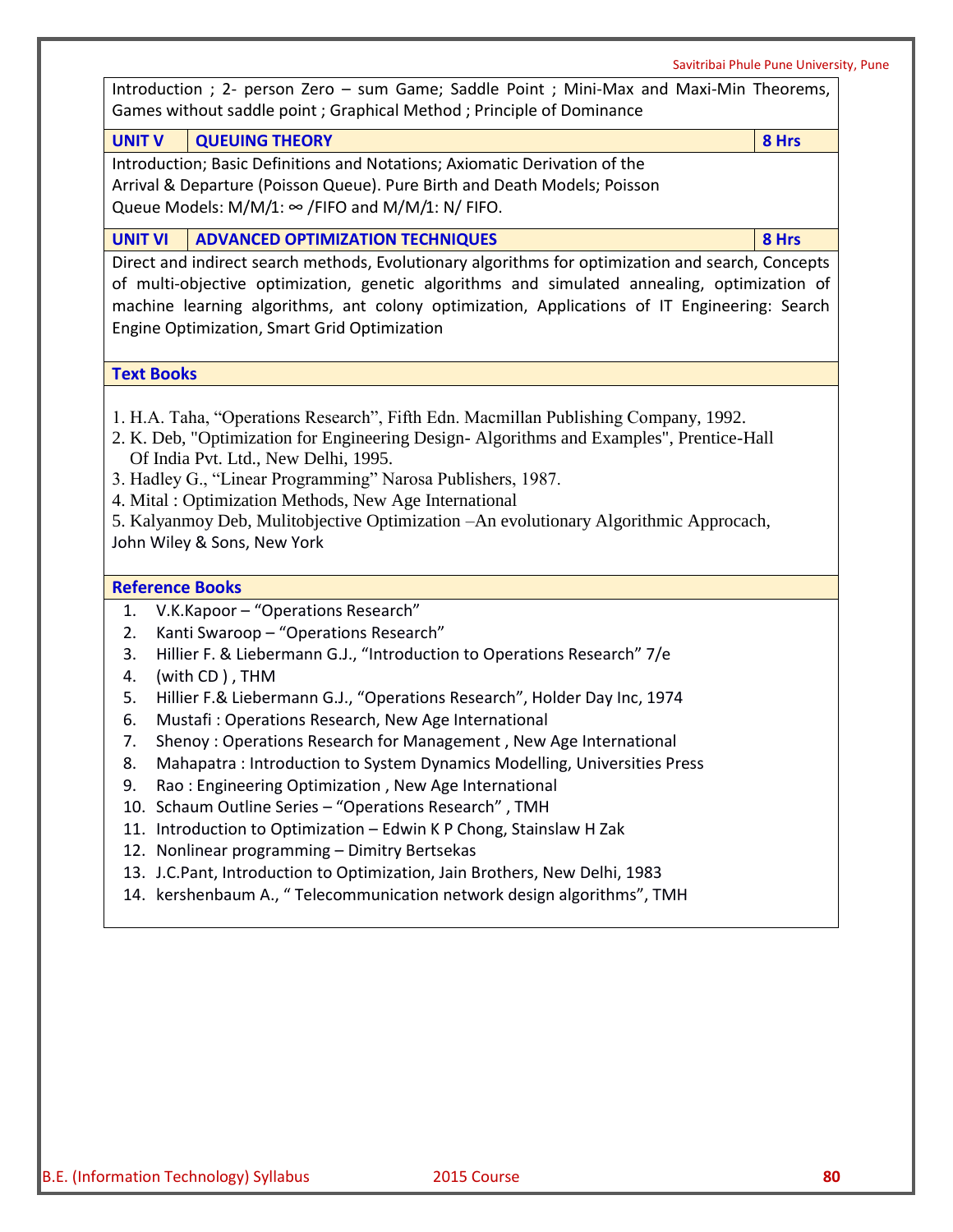|                                                                                                                            |                                                | Index               |
|----------------------------------------------------------------------------------------------------------------------------|------------------------------------------------|---------------------|
|                                                                                                                            | <b>Savitribai Phule Pune University</b>        |                     |
| <b>Fourth Year of Information Technology Engineering (2015 Course)</b>                                                     |                                                |                     |
|                                                                                                                            | 414464E: Computational Optimization Laboratory |                     |
|                                                                                                                            |                                                |                     |
| <b>Credits:04</b><br><b>Examination Scheme:</b><br><b>Teaching Scheme:</b>                                                 |                                                |                     |
| <b>Practical:02 Hours/Week</b>                                                                                             |                                                | <b>TW:25 Marks</b>  |
|                                                                                                                            |                                                | <b>OR: 25 Marks</b> |
|                                                                                                                            |                                                |                     |
| <b>Prerequisites:</b>                                                                                                      |                                                |                     |
| Optimization Algorithms, Basics of Problem Solving, Fundamentals of Design and Analysis of<br>Algorithms                   |                                                |                     |
|                                                                                                                            |                                                |                     |
| <b>Course Objectives:</b>                                                                                                  |                                                |                     |
| 1. To understand how to solve knapsack problem by brute force method<br>2. Understand different problem-solving algorithms |                                                |                     |
|                                                                                                                            |                                                |                     |
| <b>Course Outcomes:</b>                                                                                                    |                                                |                     |
| By the end of the course, students should be able to                                                                       |                                                |                     |
| 1. understand Transportation problem                                                                                       |                                                |                     |
| 2. learn different measures in shortest path algorithms                                                                    |                                                |                     |
| 3. understand and learn Queuing Model                                                                                      |                                                |                     |
| <b>Guidelines for Instructor</b>                                                                                           |                                                |                     |
| Instructor should design and implement at least 08 assignments and 2 study assignments on                                  |                                                |                     |
| <b>Computational Optimization</b>                                                                                          |                                                |                     |
|                                                                                                                            | <b>Suggested List of Assignments</b>           |                     |
| <b>Assignment 1</b>                                                                                                        |                                                |                     |
| Transportation problem                                                                                                     |                                                |                     |
| <b>Assignment 2</b>                                                                                                        |                                                |                     |
| Assignment problem                                                                                                         |                                                |                     |
|                                                                                                                            |                                                |                     |
| <b>Assignment 3</b>                                                                                                        |                                                |                     |
| 0/1 knapsack problem solved by brute force method                                                                          |                                                |                     |
| <b>Assignment 4</b>                                                                                                        |                                                |                     |
| 0/1 knapsack problem solved by dynamic programing                                                                          |                                                |                     |
|                                                                                                                            |                                                |                     |
|                                                                                                                            |                                                |                     |
| <b>Assignment 5</b>                                                                                                        |                                                |                     |
|                                                                                                                            |                                                |                     |
| Duality                                                                                                                    |                                                |                     |
| <b>Assignment 6</b><br>Simplex                                                                                             |                                                |                     |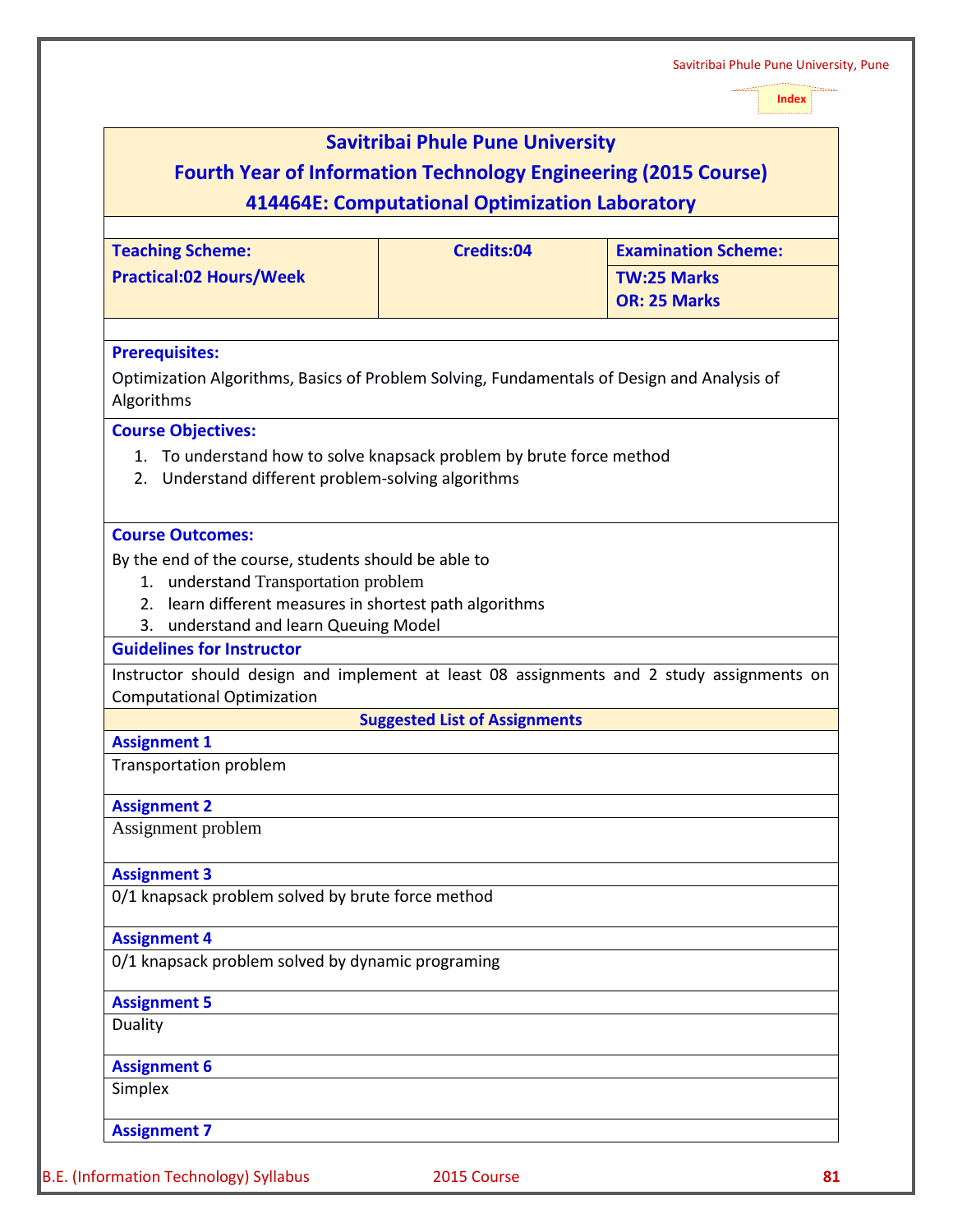Dijkstra's and Floyd algorithm for shortest path

**Assignment 8**

Maximal flow problem

**Assignment 9**

PERT/CPM problem

#### **Assignment 10**

Mini-Max and Maxi-Min theorem

**Study Assignments**

#### **Assignment 1**

EOQ Models

**Assignment 2**

Safety stock and buffer stock

#### **Assignment 3**

M/M/1:∞/FIFO

**Assignment 4**

M/M/1:N/FIFO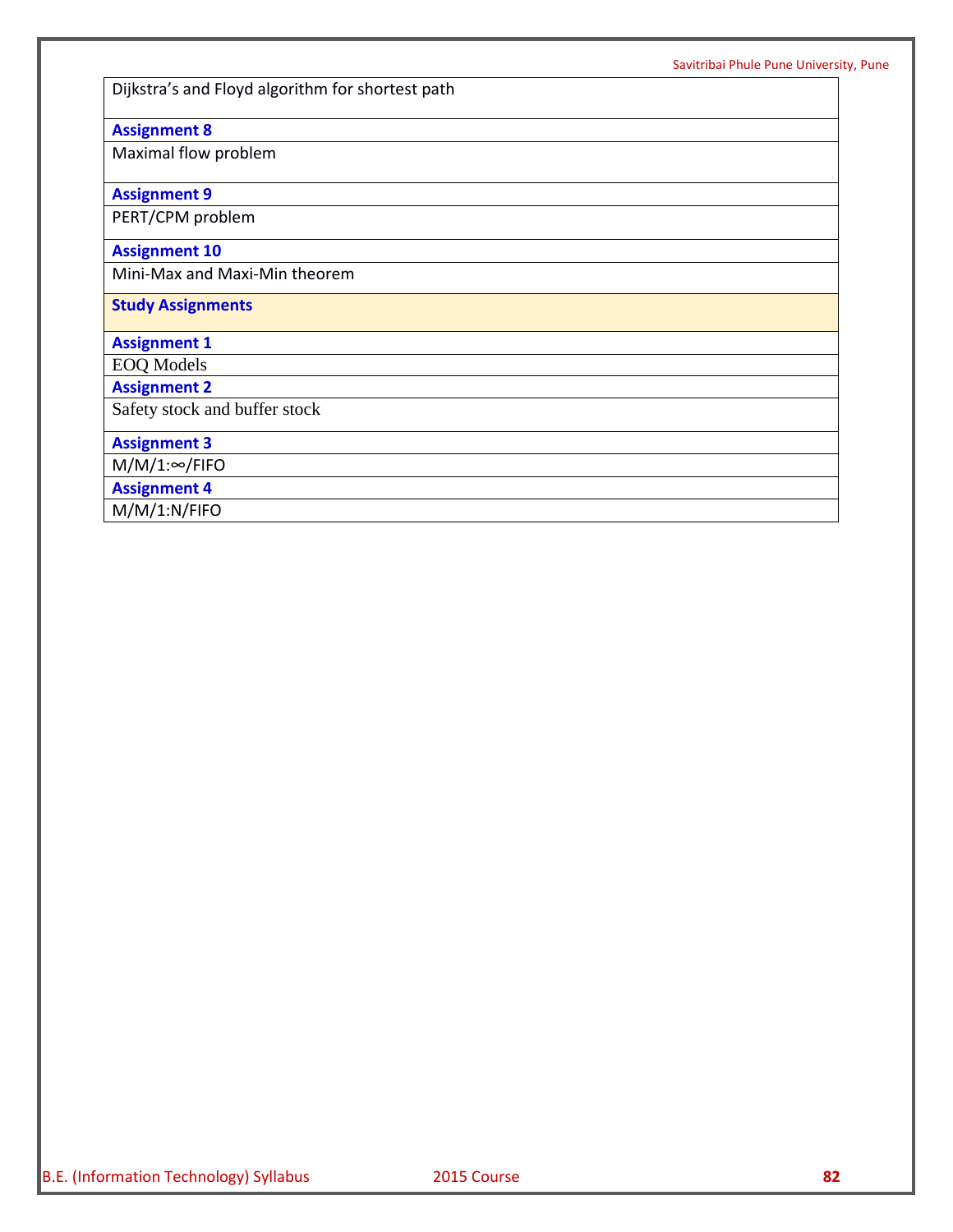| <b>Savitribai Phule Pune University</b><br><b>Fourth Year of Information Technology Engineering (2015 Course)</b><br>414465A: Elective IV<br><b>Rural Technologies and Community Development</b><br><b>Examination Scheme:</b><br><b>Teaching Scheme:</b><br>Credits:03<br><b>TH:03 Hours/Week</b><br><b>In-Sem (Paper): 30 Marks</b><br><b>End-Sem (paper): 70 Marks</b><br><b>Course Objectives:</b><br>3. Understand theories and practices in the rural development model<br>4. Learn and analyse rural life and rural economy<br>Understand different measures in rural development<br>5.<br>Learn different technologies used in upliftment of rural life.<br>6.<br>7. To participate in visits and case studies for better understanding for rural development<br>and its impact on overall economy.<br><b>Course Outcomes:</b><br>By the end of the course, students should be able to<br>4. understand rural development model<br>5. learn different measures in rural development and its impact on overall economy | Index |
|-------------------------------------------------------------------------------------------------------------------------------------------------------------------------------------------------------------------------------------------------------------------------------------------------------------------------------------------------------------------------------------------------------------------------------------------------------------------------------------------------------------------------------------------------------------------------------------------------------------------------------------------------------------------------------------------------------------------------------------------------------------------------------------------------------------------------------------------------------------------------------------------------------------------------------------------------------------------------------------------------------------------------------|-------|
|                                                                                                                                                                                                                                                                                                                                                                                                                                                                                                                                                                                                                                                                                                                                                                                                                                                                                                                                                                                                                               |       |
|                                                                                                                                                                                                                                                                                                                                                                                                                                                                                                                                                                                                                                                                                                                                                                                                                                                                                                                                                                                                                               |       |
|                                                                                                                                                                                                                                                                                                                                                                                                                                                                                                                                                                                                                                                                                                                                                                                                                                                                                                                                                                                                                               |       |
|                                                                                                                                                                                                                                                                                                                                                                                                                                                                                                                                                                                                                                                                                                                                                                                                                                                                                                                                                                                                                               |       |
|                                                                                                                                                                                                                                                                                                                                                                                                                                                                                                                                                                                                                                                                                                                                                                                                                                                                                                                                                                                                                               |       |
|                                                                                                                                                                                                                                                                                                                                                                                                                                                                                                                                                                                                                                                                                                                                                                                                                                                                                                                                                                                                                               |       |
|                                                                                                                                                                                                                                                                                                                                                                                                                                                                                                                                                                                                                                                                                                                                                                                                                                                                                                                                                                                                                               |       |
|                                                                                                                                                                                                                                                                                                                                                                                                                                                                                                                                                                                                                                                                                                                                                                                                                                                                                                                                                                                                                               |       |
|                                                                                                                                                                                                                                                                                                                                                                                                                                                                                                                                                                                                                                                                                                                                                                                                                                                                                                                                                                                                                               |       |
|                                                                                                                                                                                                                                                                                                                                                                                                                                                                                                                                                                                                                                                                                                                                                                                                                                                                                                                                                                                                                               |       |
|                                                                                                                                                                                                                                                                                                                                                                                                                                                                                                                                                                                                                                                                                                                                                                                                                                                                                                                                                                                                                               |       |
|                                                                                                                                                                                                                                                                                                                                                                                                                                                                                                                                                                                                                                                                                                                                                                                                                                                                                                                                                                                                                               |       |
|                                                                                                                                                                                                                                                                                                                                                                                                                                                                                                                                                                                                                                                                                                                                                                                                                                                                                                                                                                                                                               |       |
|                                                                                                                                                                                                                                                                                                                                                                                                                                                                                                                                                                                                                                                                                                                                                                                                                                                                                                                                                                                                                               |       |
|                                                                                                                                                                                                                                                                                                                                                                                                                                                                                                                                                                                                                                                                                                                                                                                                                                                                                                                                                                                                                               |       |
|                                                                                                                                                                                                                                                                                                                                                                                                                                                                                                                                                                                                                                                                                                                                                                                                                                                                                                                                                                                                                               |       |
|                                                                                                                                                                                                                                                                                                                                                                                                                                                                                                                                                                                                                                                                                                                                                                                                                                                                                                                                                                                                                               |       |
|                                                                                                                                                                                                                                                                                                                                                                                                                                                                                                                                                                                                                                                                                                                                                                                                                                                                                                                                                                                                                               |       |
|                                                                                                                                                                                                                                                                                                                                                                                                                                                                                                                                                                                                                                                                                                                                                                                                                                                                                                                                                                                                                               |       |
| 6. understand and learn importance of technologies in rural and community development                                                                                                                                                                                                                                                                                                                                                                                                                                                                                                                                                                                                                                                                                                                                                                                                                                                                                                                                         |       |
| 7. understand challenges and opportunities in rural development.                                                                                                                                                                                                                                                                                                                                                                                                                                                                                                                                                                                                                                                                                                                                                                                                                                                                                                                                                              |       |
|                                                                                                                                                                                                                                                                                                                                                                                                                                                                                                                                                                                                                                                                                                                                                                                                                                                                                                                                                                                                                               |       |
| <b>UNIT I</b><br>7 Hrs<br><b>INTRODUCTION</b>                                                                                                                                                                                                                                                                                                                                                                                                                                                                                                                                                                                                                                                                                                                                                                                                                                                                                                                                                                                 |       |
| RURAL DEVELOPMENT - Concepts and connotations, Basic Elements, Growth Vs. Development,                                                                                                                                                                                                                                                                                                                                                                                                                                                                                                                                                                                                                                                                                                                                                                                                                                                                                                                                        |       |
| Why rural development, Rising expectations and development, Development and Change, Human                                                                                                                                                                                                                                                                                                                                                                                                                                                                                                                                                                                                                                                                                                                                                                                                                                                                                                                                     |       |
| beings as cause and consequences of development.                                                                                                                                                                                                                                                                                                                                                                                                                                                                                                                                                                                                                                                                                                                                                                                                                                                                                                                                                                              |       |
| RURAL ECONOMY OF INDIA - Introduction, size and structure, The characteristics of rural sector,                                                                                                                                                                                                                                                                                                                                                                                                                                                                                                                                                                                                                                                                                                                                                                                                                                                                                                                               |       |
| The role of agricultural sub-sector, The role of non-agricultural sub-sector, Challenges and                                                                                                                                                                                                                                                                                                                                                                                                                                                                                                                                                                                                                                                                                                                                                                                                                                                                                                                                  |       |
| opportunities                                                                                                                                                                                                                                                                                                                                                                                                                                                                                                                                                                                                                                                                                                                                                                                                                                                                                                                                                                                                                 |       |
| <b>UNIT II</b><br><b>RURAL DEVELOPMENT - MEASURES AND PARADIGMS</b><br>7 Hrs                                                                                                                                                                                                                                                                                                                                                                                                                                                                                                                                                                                                                                                                                                                                                                                                                                                                                                                                                  |       |
|                                                                                                                                                                                                                                                                                                                                                                                                                                                                                                                                                                                                                                                                                                                                                                                                                                                                                                                                                                                                                               |       |
| MEASURES OF DEVELOPMENT - Introduction, Measures of level of rural development, Measures of                                                                                                                                                                                                                                                                                                                                                                                                                                                                                                                                                                                                                                                                                                                                                                                                                                                                                                                                   |       |
| income distribution, Measures of development simplified, Concepts and measures of rural poverty                                                                                                                                                                                                                                                                                                                                                                                                                                                                                                                                                                                                                                                                                                                                                                                                                                                                                                                               |       |
| PARADIGMS OF RURAL DEVELOPMENT - Introduction, The modernization theory, The dependency                                                                                                                                                                                                                                                                                                                                                                                                                                                                                                                                                                                                                                                                                                                                                                                                                                                                                                                                       |       |
| theory of Marxist School, Rosenstein- Rodan's theory of 'Big Push', Lewis' model of economic                                                                                                                                                                                                                                                                                                                                                                                                                                                                                                                                                                                                                                                                                                                                                                                                                                                                                                                                  |       |
| development, The human capital model of development, The Gandhian Concept of Rural                                                                                                                                                                                                                                                                                                                                                                                                                                                                                                                                                                                                                                                                                                                                                                                                                                                                                                                                            |       |
| Development theories from other social sciences.                                                                                                                                                                                                                                                                                                                                                                                                                                                                                                                                                                                                                                                                                                                                                                                                                                                                                                                                                                              |       |
| <b>UNIT III</b><br><b>TECHNOLOGIES FOR RURAL DEVELOPMENT</b><br>7 Hrs                                                                                                                                                                                                                                                                                                                                                                                                                                                                                                                                                                                                                                                                                                                                                                                                                                                                                                                                                         |       |
| Using Water Resources - The water cycle, Drinking Water, Water quality testing, Water filtering<br>, Extraction from Groundwater, Pumps Rope and washer pump, Manuel pumps, Treadle pump,<br>Irrigation for agriculture, Channel systems, Sprinkler systems, Drip systems Water diversion, Water                                                                                                                                                                                                                                                                                                                                                                                                                                                                                                                                                                                                                                                                                                                              |       |

B.E. (Information Technology) Syllabus 2015 Course **83**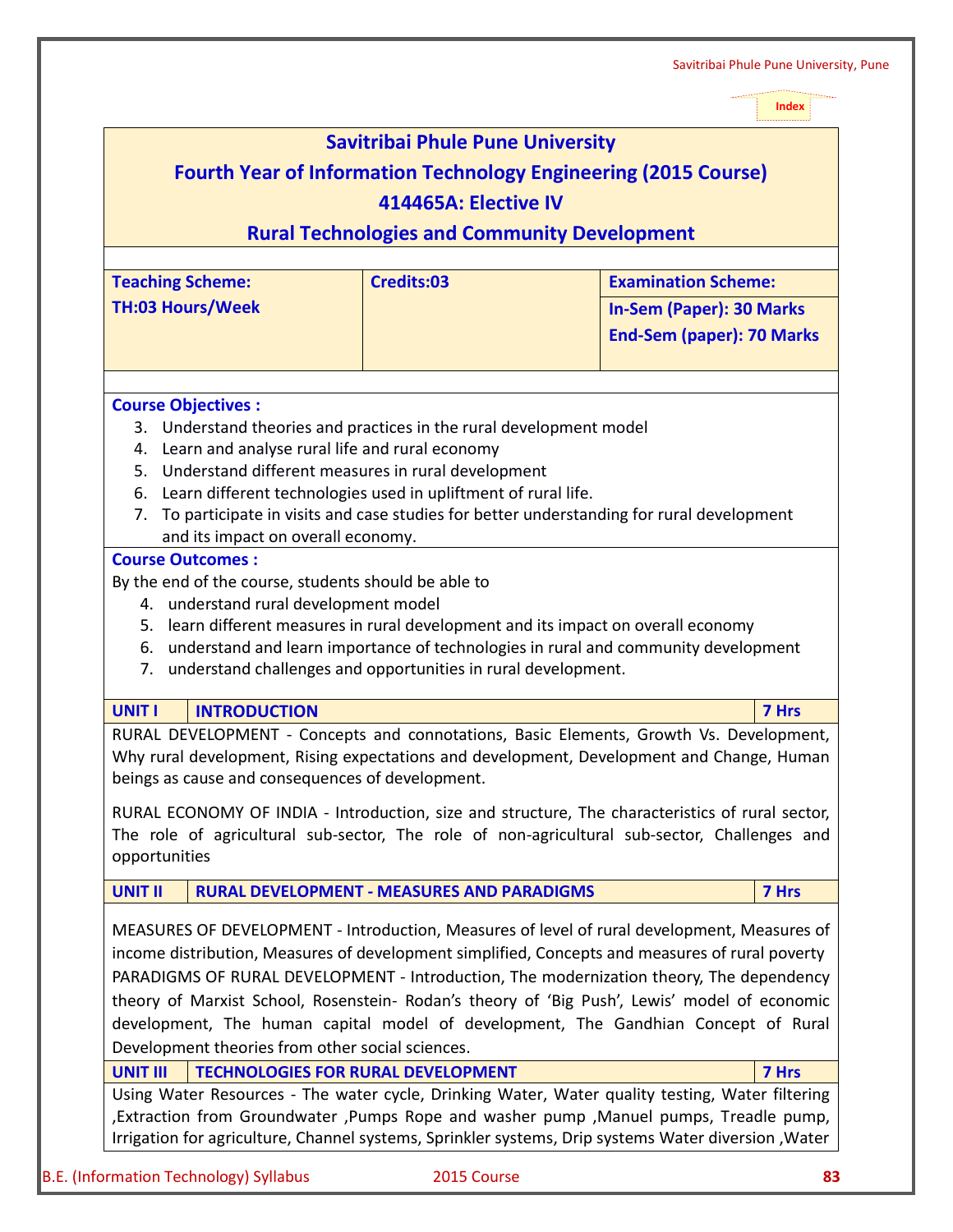storage Building Infrastructures, Creating Energy - Basic energy uses , Energy Sources - Firewood, Solar Energy, Hydroelectricity, Hydromechanical, Wind Energy, Energy Storage,Connecting to the Electrical Network, Environmental Considerations Use of ICT in Rural and agricultural development - Education, Healthcare, Agriculture, Business, Resource Mapping, Digital and Social Media Marketing Decision Support Systems for soil conservation and farm management Waste Management and Sanitation. **UNIT IV COMMUNITY DEVELOPMENT 7 Hrs** DEVELOPING COMMUNITIES - Introduction, Service Learning and community development, Theory and practice of community development, Community development issues. The diverse meaning of community development, The knowledge base of community development, International community development **UNIT V COMMUNITY DEVELOPMENT - RURAL ENTREPRENEURSHIP 7 Hrs** Different forms of Rural Entrepreneurship, Significance , Business planning for a new venture: the concept of planning paradigm, Forms of business enterprises-Sole proprietorship, partnership and corporations, Product and Process development, Marketing analysis and competitive analysis, strategies; Financial resources; debt financing, banks and financial institutions and other non-bank financial sources; Government programmes : direct loan assistance and subsidies; Industrial and legal issues for rural enterprises **UNIT VI CASE STUDIES AND FIELD VISIT 7 Hrs** Role of Micro-Finance institutions in rural development, Use of ICT in Rural development, Watershed Management - Water-Cup Competition by Paani Foundation, Community Safe Water Solutions, Visit to a 'Woman Self help group' nearby and study of its functioning and its role in development. Visit to model villages in nearby region - Ralegan-Siddhi, Dist - Ahemadnagar, Hiware Bazar Dist - Ahemadnagar, Tikekarwadi - Dist. - Pune, Buchekarwadi Dist- Pune etc. **Text Books** 1. "Rural Development: Principles, Policies and Management" - Katar Singh , Sage Publications 2. "Introduction to Community Development - Theory, Practice and Service Learning", Edited by J W Robinson, Sage Publications 3. G. N. Tiwari, Solar Energy: Fundamentals, Design, Modeling and Applications, Narosa, 2002. 4. "Fundamentals of Entrepreneurship", H. Nandan, Third Edition, PHL Learning Pvt. Ltd., 5. "Monetary Economics-Institutions, Theory and Policy" , First Edition, S B Gupta, S Chand Publications, ISBN - 9788121904346 **Reference Books** 1. "KURUKSHETRA" - A Journal on Rural Development 2. "Energy conversion" , R. Y. Goswami, Frank Kreith, CRC Press, 2007. 3. "Solar Energy: Fundamental and Application" , H. P. Garg and S. Prakash,Tata McGraw Hill, 1997. 4. "Technologies for Sustainable Rural Development: Having Potential of Socio Economic Upliftment" , TSRD 2014 , edited by Jai Prakash Shukla, Allied Publishers Pvt. Ltd.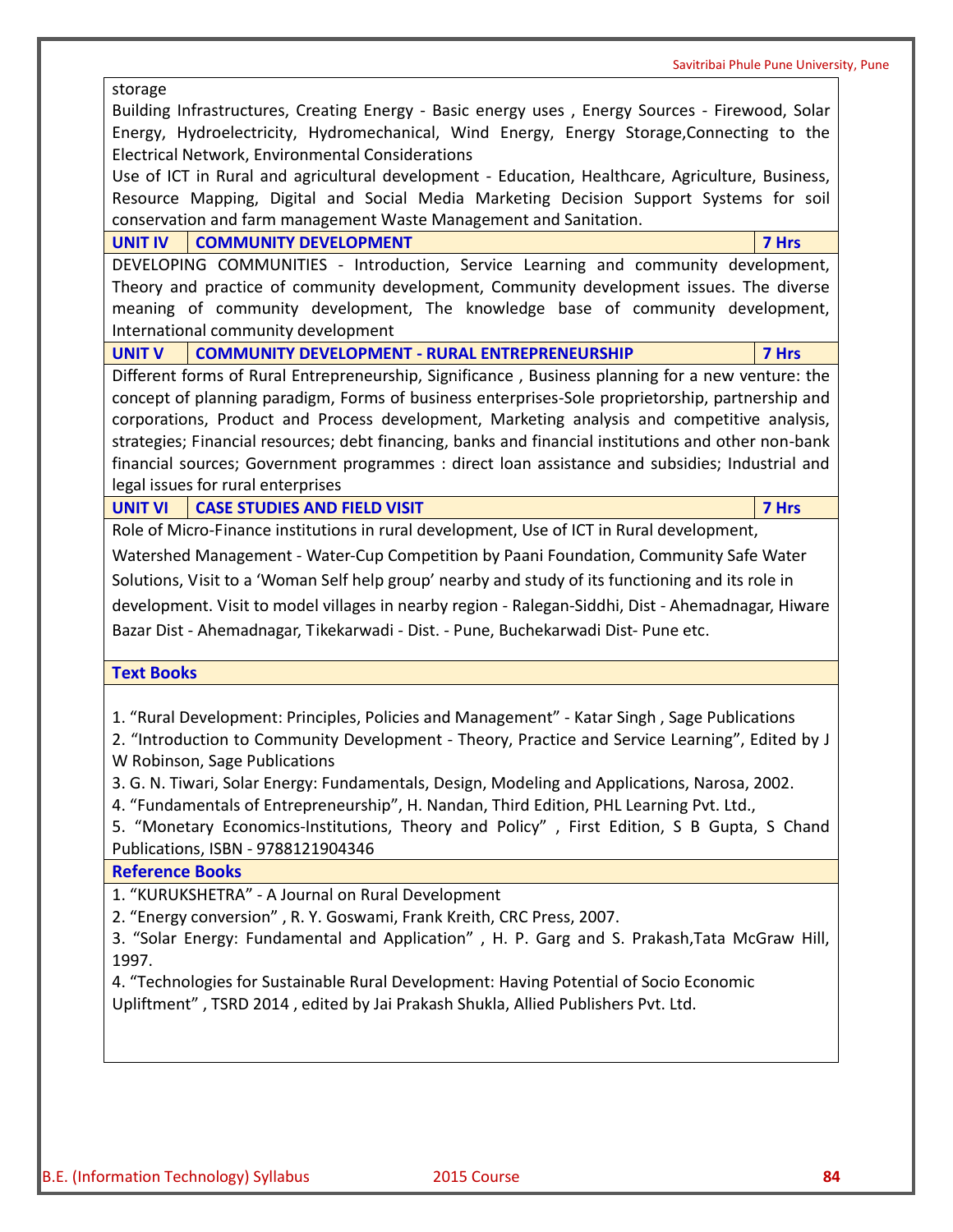| <b>Savitribai Phule Pune University</b><br><b>Fourth Year of Information Technology Engineering (2015 Course)</b><br>414465B: Elective IV<br><b>Parallel Computing</b>                                                                                                                                                                                                                                                      |                                                                                                                                        |                                                              |  |  |
|-----------------------------------------------------------------------------------------------------------------------------------------------------------------------------------------------------------------------------------------------------------------------------------------------------------------------------------------------------------------------------------------------------------------------------|----------------------------------------------------------------------------------------------------------------------------------------|--------------------------------------------------------------|--|--|
| Credits:03<br><b>Examination Scheme:</b><br><b>Teaching Scheme:</b>                                                                                                                                                                                                                                                                                                                                                         |                                                                                                                                        |                                                              |  |  |
| <b>TH:03 Hours/Week</b>                                                                                                                                                                                                                                                                                                                                                                                                     |                                                                                                                                        | In-Sem (Paper): 30 Marks<br><b>End-Sem (paper): 70 Marks</b> |  |  |
| <b>Prerequisites Courses: System Programming, Operating System</b>                                                                                                                                                                                                                                                                                                                                                          |                                                                                                                                        |                                                              |  |  |
| <b>Course Objectives:</b><br>1.<br>2.<br>Understand different challenges in parallel computing.<br>3.<br><b>Course Outcomes:</b><br>By the end of the course, students should be able to                                                                                                                                                                                                                                    | Understand theories and practices in parallel computing<br>Learning hardware concepts and various languages used in parallel computing |                                                              |  |  |
| 1. understand fundamentals in parallel computing<br>understand and learn importance of technologies including different hardware structures<br>2.<br>used in parallel computing<br>understand challenges and opportunities in parallel computing<br>3.                                                                                                                                                                      |                                                                                                                                        |                                                              |  |  |
| <b>FUNDAMENTALS OF PARALLEL COMPUTING</b><br><b>UNIT I</b><br>7 Hrs                                                                                                                                                                                                                                                                                                                                                         |                                                                                                                                        |                                                              |  |  |
| Need for Parallel Computing, Different Parallel Computer Models, ILP, TLP and Data Parallelism,<br>Parallel Programming Overview, Shared Memory Programming, Message Passing Paradigm,<br>Interaction and Communication, Interconnection Networks                                                                                                                                                                           |                                                                                                                                        |                                                              |  |  |
| <b>UNIT II</b>                                                                                                                                                                                                                                                                                                                                                                                                              | <b>PARALLEL HARDWARE AND LANGUAGES</b>                                                                                                 | 7 Hrs                                                        |  |  |
| Introduction to parallel hardware: Multi-cores and multiprocessors; shared memory and message<br>passing architectures; cache hierarchy and coherence; sequential consistency, Parallel languages<br>and compilers: Language features for parallelism, parallel language constructs, optimizing<br>compilers for parallelism, dependency analysis, code optimization and scheduling, loop<br>parallelization and pipelining |                                                                                                                                        |                                                              |  |  |
| <b>UNIT III</b><br><b>CHALLENGES OF PARALLEL PROGRAMMING</b>                                                                                                                                                                                                                                                                                                                                                                |                                                                                                                                        | 7 Hrs                                                        |  |  |
| Identifying Potential Parallelism, Techniques for Parallelizing Programs, Issues, Cache Coherence<br>issues, Memory Consistency Models, Maintaining Memory Consistency, Synchronization Issues,<br>Performance Considerations.                                                                                                                                                                                              |                                                                                                                                        |                                                              |  |  |
| <b>UNIT IV</b><br><b>OPENMP PROGRAMMING</b>                                                                                                                                                                                                                                                                                                                                                                                 |                                                                                                                                        | 7 Hrs                                                        |  |  |
| OpenMP Execution Model, Memory Model and Consistency, Open MP Directives, Run Time<br>Library Routines, Handling Data and Functional Parallelism                                                                                                                                                                                                                                                                            |                                                                                                                                        |                                                              |  |  |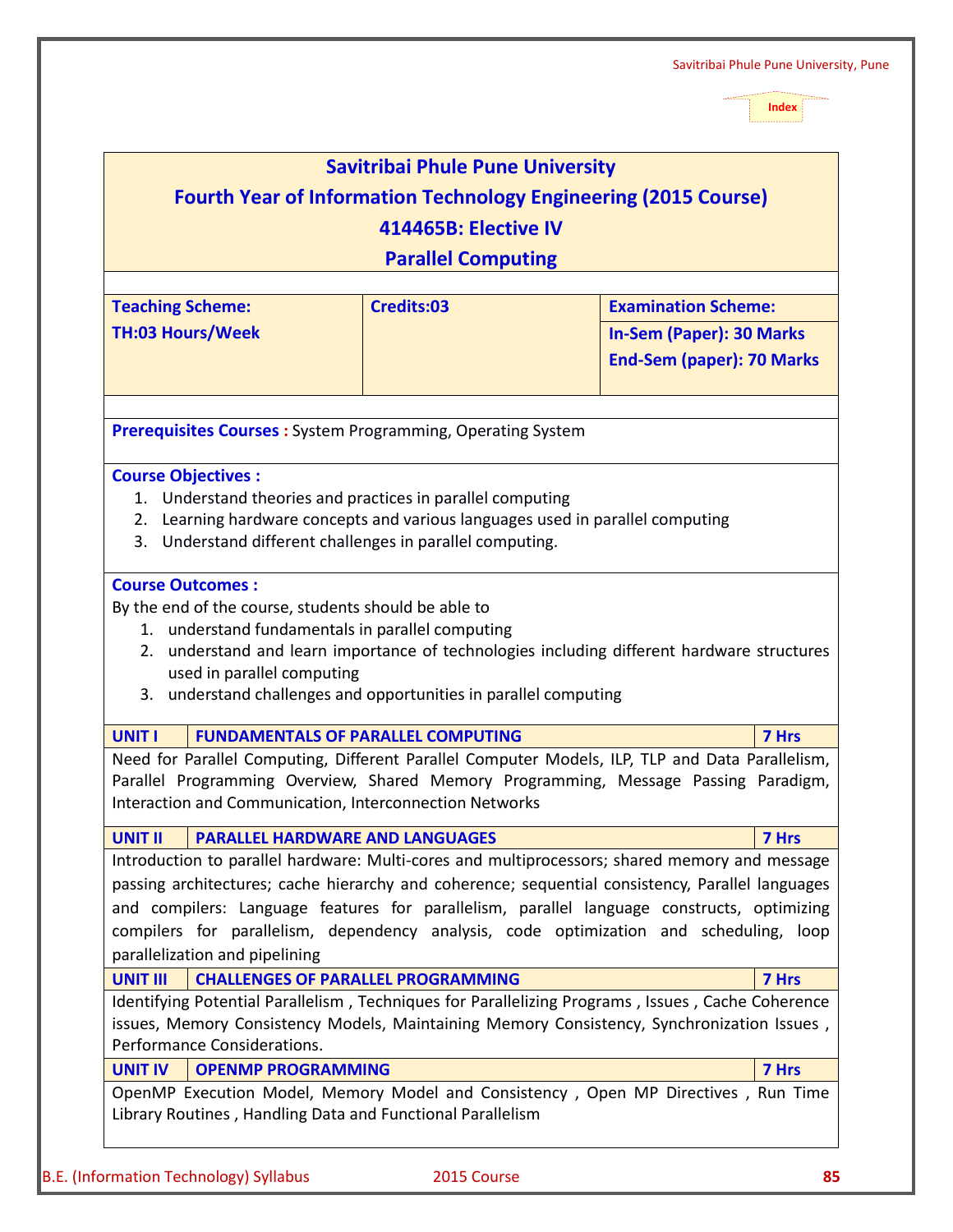#### **UNIT V MPI PROGRAMMING AND PROGRAMMING HETEROGENEOUS PROCESSORS**

**7 Hrs**

The MPI Programming Model, Global Operations, Asynchronous Communication , Collective Communication , Other MPI Features ,Performance Issues , Combining OpenMP and MPI, GPU Architecture

#### **UNIT VI GPU PROGRAMMING 7 Hrs**

Introduction to GPU programming: GPU architecture; Introduction to CUDA programming, CUDA Threads and Memories, Concept of SIMD and SIMT computation; Thread blocks; Warps; Global memory; Shared memory; Thread divergence in control transfer; Example case studies, CUDA Threads and Memories , Application Development. Introduction to OpenCL

#### **Text Books**

1. John L. Hennessey and David A. Patterson, "Computer Architecture , A quantitative approach", Morgan Kaufmann / Elsevier Publishers, 5th. Edition, 2012.

2. Peter S. Pacheco, "An Introduction to Parallel Programming", Morgan Kaufmann, 2011.

3. Michael J Quinn, "Parallel programming in C with MPI and OpenMP", Tata McGraw Hill, 2003.

4. David B. Kirk and Wen,mei W. Hwu, "Programming Massively Parallel Processors", Morgan Kaufmann, 2010.

5. David Culler: Parallel Computer Architecture: A Hardware/Software Approach, Morgan Kaufmann.

6. Jack Dongarra et al., Sourcebook of Parallel Computing, Morgan Kaufman Publishers, San Francisco, CA, 2003

#### **Reference Books**

1 Ananth Grama, George Karypis, Vipin Kumar and Anshul Gupta, "Introduction to Parallel Computing", Second Edition, Pearson Education Limited, 2003.

2. Shameem Akhter and Jason Roberts, "Multi,core Programming", Intel Press, 2006.

3. Ian Foster, "Designing and Building Parallel Programs: Concepts and Tools for Parallel Software Engineering", Addison Wesley Longman Publishing Co., USA, 1995.

4. David E. Culler, Jaswinder Pal Singh, "Parallel Computing Architecture: A hardware Software approach" , Morgan Kaufmann / Elsevier Publishers, 1999.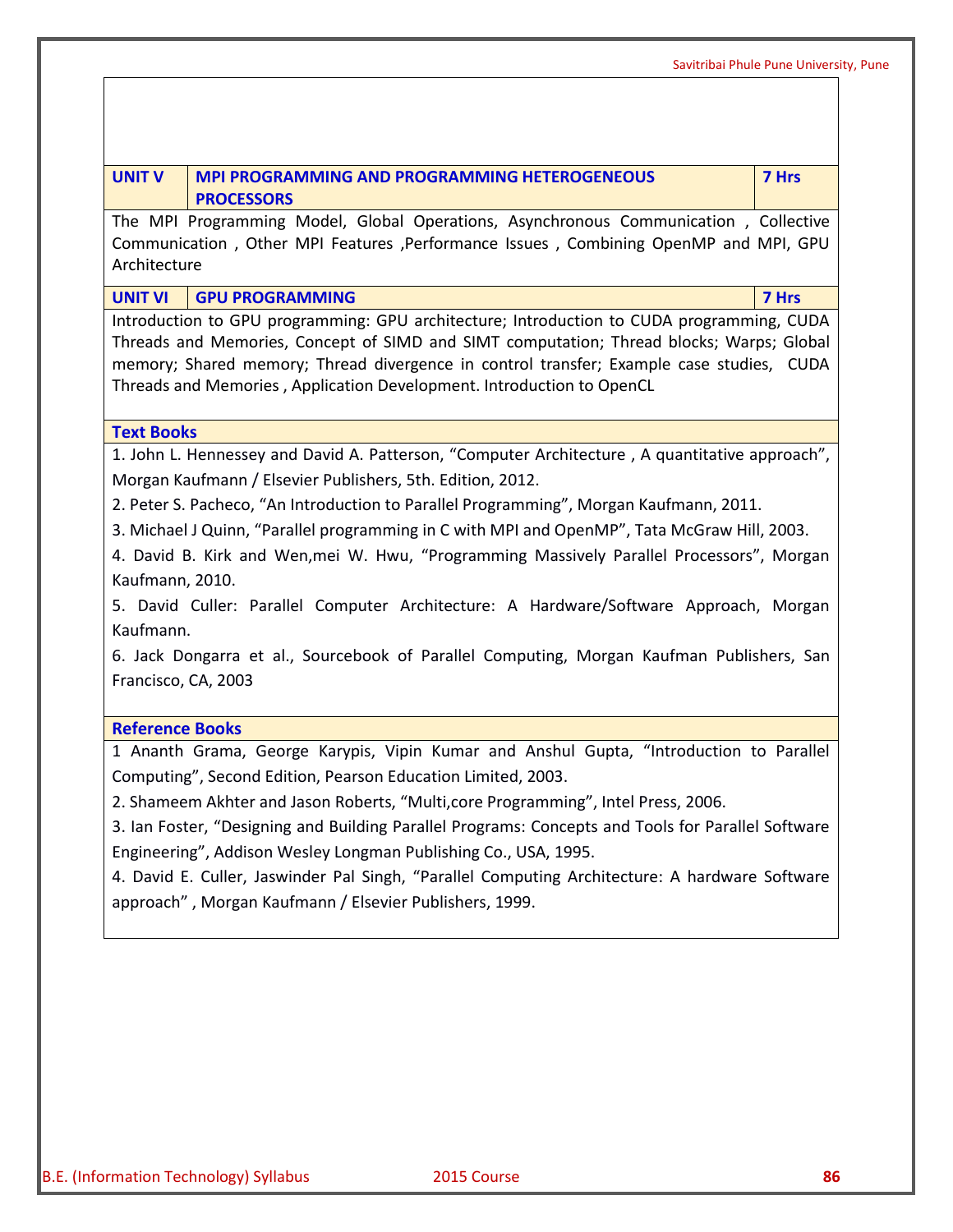|                                                                                                                                                                                    | <b>Computer Vision</b>                                                                                                                                                                      |                                                                                                                                                                                                                                                                                                                                                                                                          |
|------------------------------------------------------------------------------------------------------------------------------------------------------------------------------------|---------------------------------------------------------------------------------------------------------------------------------------------------------------------------------------------|----------------------------------------------------------------------------------------------------------------------------------------------------------------------------------------------------------------------------------------------------------------------------------------------------------------------------------------------------------------------------------------------------------|
| <b>Teaching Scheme:</b><br><b>TH:03 Hours/Week</b>                                                                                                                                 | Credits:03                                                                                                                                                                                  | <b>Examination Scheme:</b><br><b>In-Sem (Paper): 30 Marks</b><br><b>End-Sem (paper): 70 Marks</b>                                                                                                                                                                                                                                                                                                        |
| <b>Prerequisites Courses:</b><br>equations),<br>2. Programming language (e.g., Matlab and/or C)                                                                                    |                                                                                                                                                                                             | 1. Students should know vectors, linear algebra (i.e., matrix operations, solution of linear                                                                                                                                                                                                                                                                                                             |
| 2. To understand shape and region analysis<br>4. To understand Object detection and tracking                                                                                       | 1. To review image processing techniques for computer vision<br>3. To understand three-dimensional image analysis techniques<br>5. To study some applications of computer vision algorithms |                                                                                                                                                                                                                                                                                                                                                                                                          |
| <b>Course Outcomes:</b><br>By the end of the course, students should be able to<br>2. To implement boundary tracking techniques<br>3.<br>4. To implement motion related techniques | To apply Hough Transform for line, circle, and ellipse detections<br>5. to develop skills to develop applications using computer vision techniques                                          | 1. To implement fundamental image processing techniques required for computer vision                                                                                                                                                                                                                                                                                                                     |
| <b>UNIT I</b><br>textures.                                                                                                                                                         | <b>FUNDAMENTALS OF DIGITAL IMAGE PROCESSING</b>                                                                                                                                             | 7 Hrs<br>Review of image processing techniques, classical filtering operations, Thresholding techniques,<br>edge detection techniques, corner and interest point detection, mathematical morphology and                                                                                                                                                                                                  |
| <b>UNIT II</b><br><b>SHAPES AND REGIONS</b>                                                                                                                                        |                                                                                                                                                                                             | 7 Hrs                                                                                                                                                                                                                                                                                                                                                                                                    |
| descriptors - moments                                                                                                                                                              |                                                                                                                                                                                             | Binary shape analysis – connectedness – object labeling and counting – size filtering – distance<br>functions - skeletons and thinning - deformable shape analysis - boundary tracking procedures -<br>active contours - shape models and shape recognition - centroidal profiles - handling occlusion -<br>boundary length measures - boundary descriptors - chain codes - Fourier descriptors - region |
| <b>UNIT III</b><br><b>HOUGH TRANSFORM</b>                                                                                                                                          |                                                                                                                                                                                             | 7 Hrs                                                                                                                                                                                                                                                                                                                                                                                                    |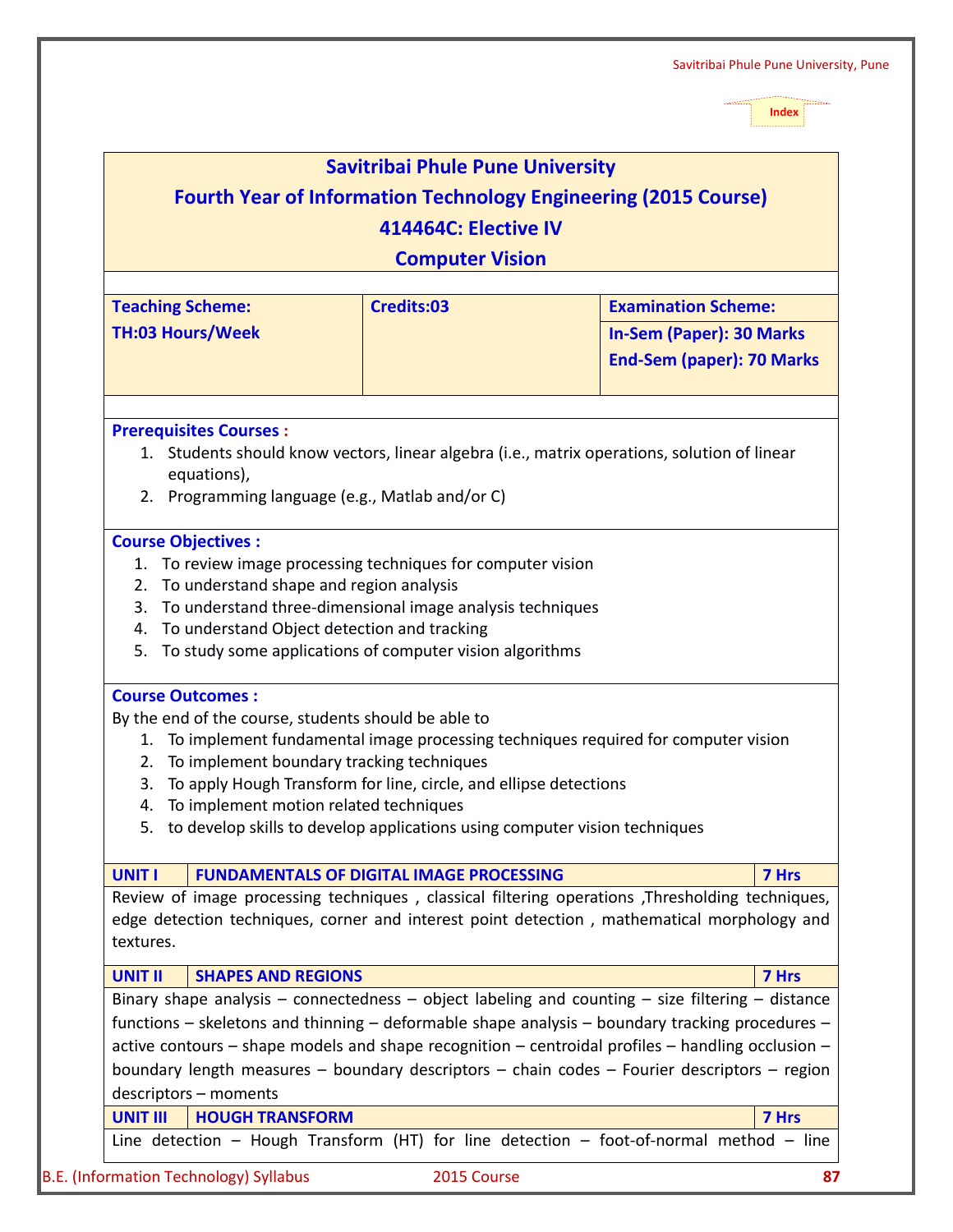localization – line fitting – RANSAC for straight line detection – HT based circular object detection – accurate center location – speed problem – ellipse detection – Applications and case study: Human Iris location – hole detection – generalized Hough Transform – spatial matched filtering – GHT for ellipse detection – object location – GHT for feature collation **UNIT IV 3D VISION AND MOTION 7 Hrs** Methods for 3D vision – projection schemes – shape from shading – photometric stereo – shape from texture – shape from focus – active range finding – surface representations – point-based representation – volumetric representations – 3D object recognition – 3D reconstruction – introduction to motion – triangulation – bundle adjustment – translational alignment – parametric motion – spline based motion – optical flow – layered motion **UNIT V OBJECT DETECTION AND TRACKING 7 Hrs** Introduction to Motion Detection , Applications of Motion Detection and Tracking, Background Subtraction (BGS), Basic BGS Algorithms, Mixture of Gaussians (MoG), Block matching for object tracking. Single object and multi-object tracking **UNIT VI COMPUTER VISION APPLICATIONS 7 Hrs** Application: Photo album – Face detection – Face recognition – Eigen faces – Active appearance and 3D shape models of faces Application: Surveillance – foreground-background separation – particle filters – Chamfer matching, and occlusion – combining views from multiple cameras – human gait analysis Application: In-vehicle vision system: locating roadway – road markings – identifying road signs – locating pedestrians

**Text Books**

1. Simon J. D. Prince, "Computer Vision: Models, Learning, and Inference", Cambridge University Press, 2012.

#### **Reference Books**

- 2. E. R. Davies, "Computer & Machine Vision", Fourth Edition, Academic Press, 2012.
- 3. R. Szeliski, "Computer Vision: Algorithms and Applications", Springer 2011.
- 4. Mark Nixon and Alberto S. Aquado, "Feature Extraction & Image Processing for Computer Vision", Third Edition, Academic Press, 2012.
- 5. D. L. Baggio et al., "Mastering OpenCV with Practical Computer Vision Projects", Packt Publishing, 2012.
- 6. Jan Erik Solem, "Programming Computer Vision with Python: Tools and algorithms for analyzing images", O'Reilly Media, 2012.
- 7. Sudha Challa, " Fundamentals of Object Tracking", Cambridge University Press, 2011

#### **ONLINE REFERENCES**

<http://kercd.free.fr/linksKCD.html>

<http://www.cs.ubc.ca/spider/lowe/vision.html>

<http://www.teiath.gr/seyp/optics/Vision.htm>

<http://www.visionscience.com/>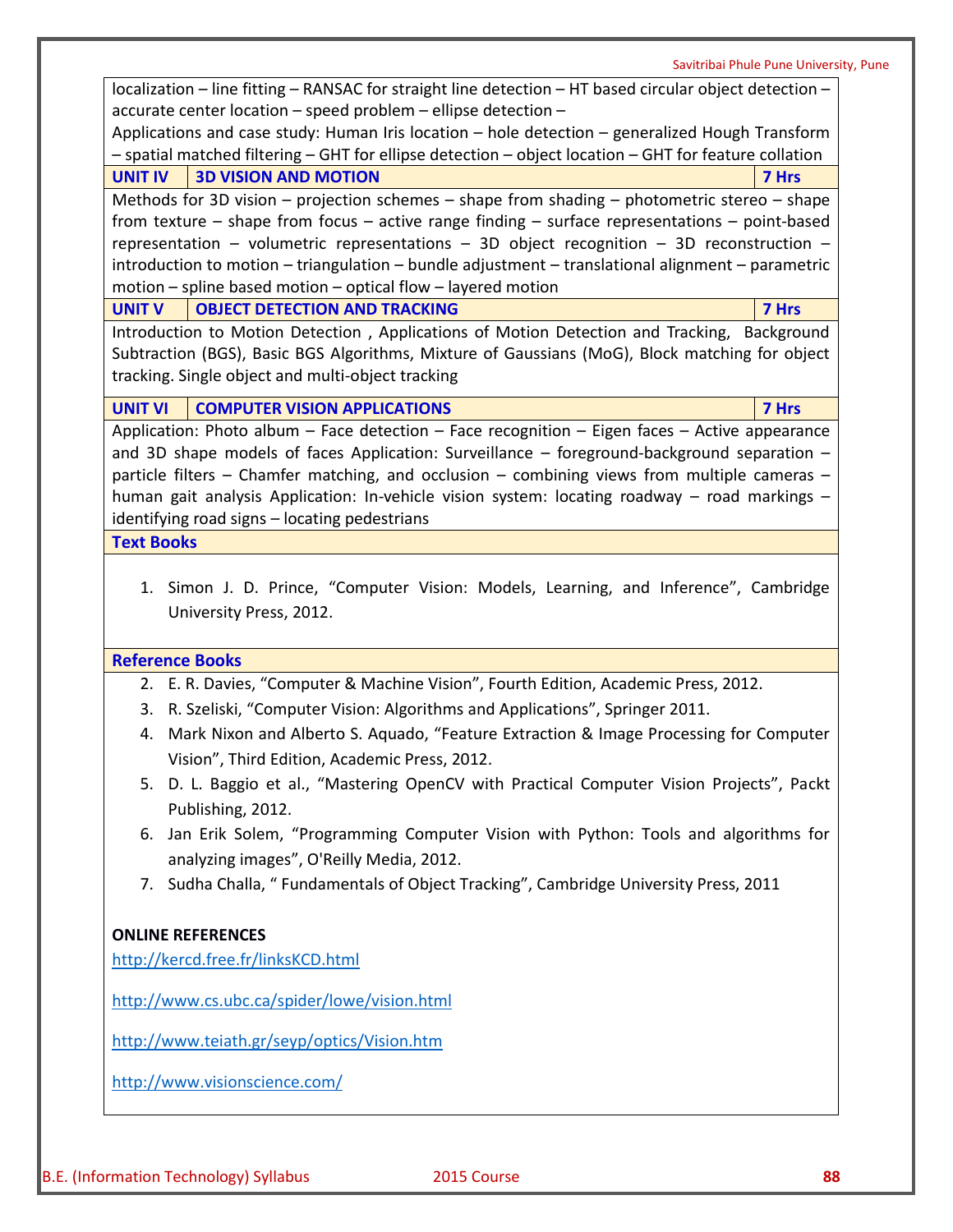J.

|                                                               | <b>Savitribai Phule Pune University</b>                                        |                                                                                                                                                                                                          |
|---------------------------------------------------------------|--------------------------------------------------------------------------------|----------------------------------------------------------------------------------------------------------------------------------------------------------------------------------------------------------|
|                                                               |                                                                                | <b>Fourth Year of Information Technology Engineering (2015 Course)</b>                                                                                                                                   |
|                                                               | 414464D: Elective IV                                                           |                                                                                                                                                                                                          |
|                                                               | <b>Social Media Analytics</b>                                                  |                                                                                                                                                                                                          |
|                                                               |                                                                                |                                                                                                                                                                                                          |
| <b>Teaching Scheme:</b>                                       | Credits:03                                                                     | <b>Examination Scheme:</b>                                                                                                                                                                               |
| <b>TH:03 Hours/Week</b>                                       |                                                                                | In-Sem (Paper): 30 Marks<br><b>End-Sem (paper): 70 Marks</b>                                                                                                                                             |
| <b>Prerequisites Courses:</b>                                 |                                                                                |                                                                                                                                                                                                          |
| 1. Basic knowledge of Graphs, Data mining<br>2. Data Analysis |                                                                                |                                                                                                                                                                                                          |
| <b>Course Objectives:</b>                                     |                                                                                |                                                                                                                                                                                                          |
|                                                               | 1. To understand foundations of Social Media Analytics                         |                                                                                                                                                                                                          |
|                                                               | 2. To Visualize and understand the data mining aspects in social networks      |                                                                                                                                                                                                          |
| 3. To solve mining problems by different algorithms           |                                                                                |                                                                                                                                                                                                          |
| 4. To understand network measures for social data.            |                                                                                |                                                                                                                                                                                                          |
|                                                               | 5. To understand behavioral part of web applications for Analysis              |                                                                                                                                                                                                          |
|                                                               | 6. To analyze the data available on any social media applications              |                                                                                                                                                                                                          |
| <b>Course Outcomes:</b>                                       |                                                                                |                                                                                                                                                                                                          |
| By the end of the course, students should be able to          |                                                                                |                                                                                                                                                                                                          |
| 1. Understand the basics of Social Media Analytics            |                                                                                |                                                                                                                                                                                                          |
|                                                               | 2. Explain the significance of Data mining in Social media                     |                                                                                                                                                                                                          |
|                                                               | 3. Demonstrate the algorithms used for text mining                             |                                                                                                                                                                                                          |
| 4. Apply network measures for social media data               | 5. Explain Behavior Analytics techniques used for social media data            |                                                                                                                                                                                                          |
|                                                               | 6. Apply social media analytics for Face book and Twitter kind of applications |                                                                                                                                                                                                          |
|                                                               |                                                                                |                                                                                                                                                                                                          |
| <b>UNIT I</b>                                                 | <b>ANALYTICS IN SOCIAL MEDIA AND TYPES OF ANALYTICS TOOLS</b>                  | 7 Hrs                                                                                                                                                                                                    |
| data gathering in social media analytics                      |                                                                                | The foundation for analytics, Social media data sources, Defining social media data, data sources in<br>social media channels, Estimated Data sources and Factual Data Sources, Public and Private data, |
| <b>UNIT II</b><br><b>VISUALIZING SOCIAL NETWORKS</b>          |                                                                                | 7 Hrs                                                                                                                                                                                                    |
| Data mining methods for Social Media, Related Efforts.        |                                                                                | Introduction, A Taxonomy of Visualization, The convergence of Visualization, Interaction and<br>Analytics. Data mining in Social Media: Introduction, Motivations for Data mining in Social Media,       |
| <b>UNIT III</b>                                               | <b>TEXT MINING IN SOCIAL NETWORKS</b>                                          | 7 Hrs                                                                                                                                                                                                    |
|                                                               |                                                                                | Introduction, Keyword search, Classification Algorithms, Clustering Algorithms-Greedy Clustering,<br>Hierarchical clustering, k-means clustering, Transfer Learning in heterogeneous Networks,           |
| text mining                                                   |                                                                                | Sampling of online social networks, Comparison of different algorithms used for mining, tools for                                                                                                        |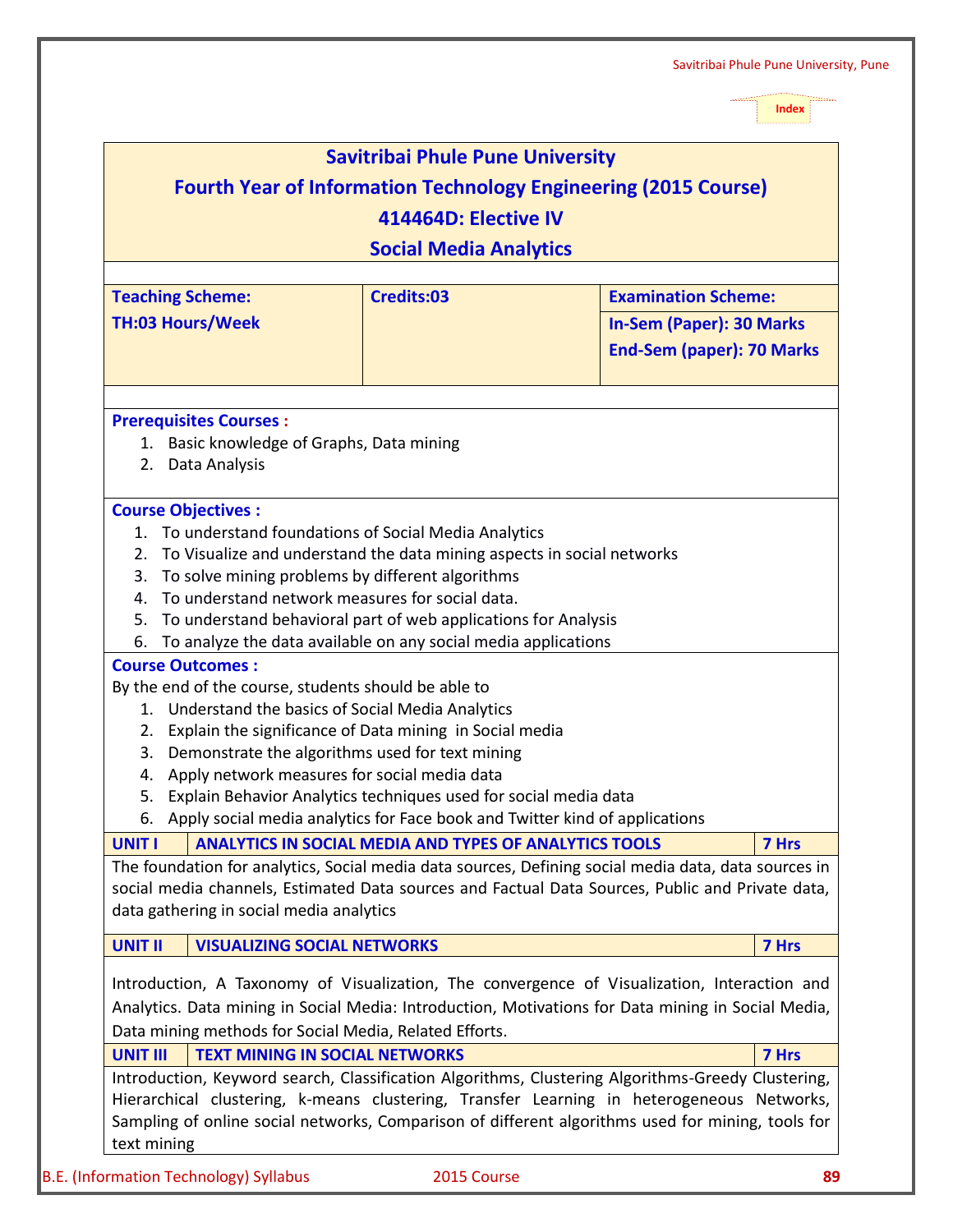|                            |                                                                                                              | Savitribai Phule Pune University, Pune |
|----------------------------|--------------------------------------------------------------------------------------------------------------|----------------------------------------|
| <b>UNIT IV</b>             | <b>NETWORK MEASURES</b>                                                                                      | 7 Hrs                                  |
|                            | Centrality: Degree Centrality, Eigenvector Centrality, Katz Centrality, PageRank, Betweenness                |                                        |
|                            | Centrality, Closeness Centrality, Group Centrality, Transitivity and Reciprocity, Balance and Status,        |                                        |
|                            | Similarity: Structural Equivalence, Regular Equivalence                                                      |                                        |
| <b>UNIT V</b>              | <b>BEHAVIOR ANALYTICS</b>                                                                                    | 7 Hrs                                  |
|                            | Individual Behavior: Individual Behavior Analysis, Individual Behavior Modeling,                             | Individual                             |
| <b>Behavior Prediction</b> |                                                                                                              |                                        |
|                            | Collective Behavior: Collective Behavior Analysis, Collective Behavior Modeling, Collective Behavior         |                                        |
| Prediction                 |                                                                                                              |                                        |
| <b>UNIT VI</b>             | <b>CASE STUDY</b>                                                                                            | 7 Hrs                                  |
| Mining Twitter:            |                                                                                                              |                                        |
|                            | Overview, Exploring Twitter's API, Analyzing 140 Characters                                                  |                                        |
| Mining Facebook:           |                                                                                                              |                                        |
|                            | Overview, Exploring Facebook's Social Graph API's, Analyzing Social Graph Connections.                       |                                        |
| <b>Text Books</b>          |                                                                                                              |                                        |
|                            |                                                                                                              |                                        |
|                            | Reza Zafarani Mohammad Ali Abbasi Huan Liu, Social Media Mining, Cambridge University Press,                 |                                        |
|                            | ISBN:10: 1107018854                                                                                          |                                        |
|                            | Charu C. Aggarwal, Social Network Data Analytics, Springer, ISBN: 978-1-4419-8461-6                          |                                        |
|                            |                                                                                                              |                                        |
| <b>Reference Books</b>     |                                                                                                              |                                        |
|                            | Marshall Sponder, Social Media Analytics: Effective Tools for Building, Interpreting, and Using              |                                        |
|                            | Metrics, McGraw Hill Education, 978-0-07-176829-0,                                                           |                                        |
|                            | Matthew A. Russell, Mining the Social Web, O'Reilly, 2 <sup>nd</sup> Edition, ISBN:10: 1449367615            |                                        |
|                            | Jiawei Han University of Illinois at Urbana-Champaign Micheline Kamber, Data Mining: Concepts                |                                        |
|                            | and Techniques, Morgan Kaufmann, 2 <sup>nd</sup> Edition, ISBN: 13: 978-1-55860-901-3 ISBN: 10: 1-55860-     |                                        |
| $901 - 6$                  |                                                                                                              |                                        |
|                            | Bing Liu, Web Data Mining: Exploring Hyperlinks, Contents and Usage Data, Springer, 2 <sup>nd</sup> Edition, |                                        |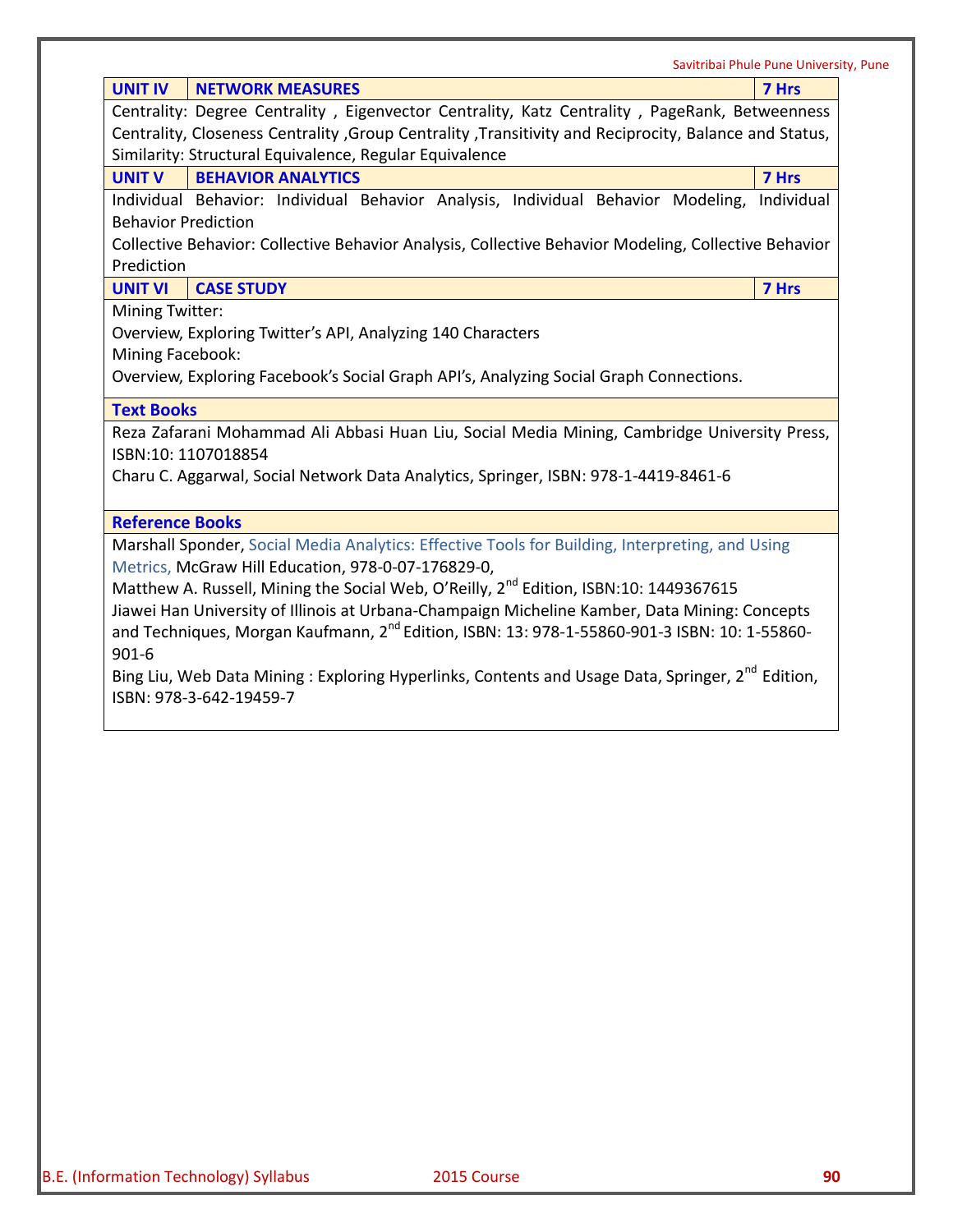| <b>Savitribai Phule Pune University</b><br><b>Fourth Year of Information Technology Engineering (2015 Course)</b><br>414465E: Elective IV<br><b>Open Elective</b>                                                                                                                                                                                                                    |            |                                                                                                   |  |
|--------------------------------------------------------------------------------------------------------------------------------------------------------------------------------------------------------------------------------------------------------------------------------------------------------------------------------------------------------------------------------------|------------|---------------------------------------------------------------------------------------------------|--|
| <b>Teaching Scheme:</b><br><b>TH:03 Hours/Week</b>                                                                                                                                                                                                                                                                                                                                   | Credits:03 | <b>Examination Scheme:</b><br><b>In-Sem (Paper): 30 Marks</b><br><b>End-Sem (paper): 70 Marks</b> |  |
| In this subject, a student can opt from other branch of engineering (preferably Computer<br>Engineering and Electronics & Telecommunication). An institution may design the syllabus of a<br>subject in consultation with a software company/industry. This syllabus should be approved by the<br>University authorities and then students can opt for the same as an open elective. |            |                                                                                                   |  |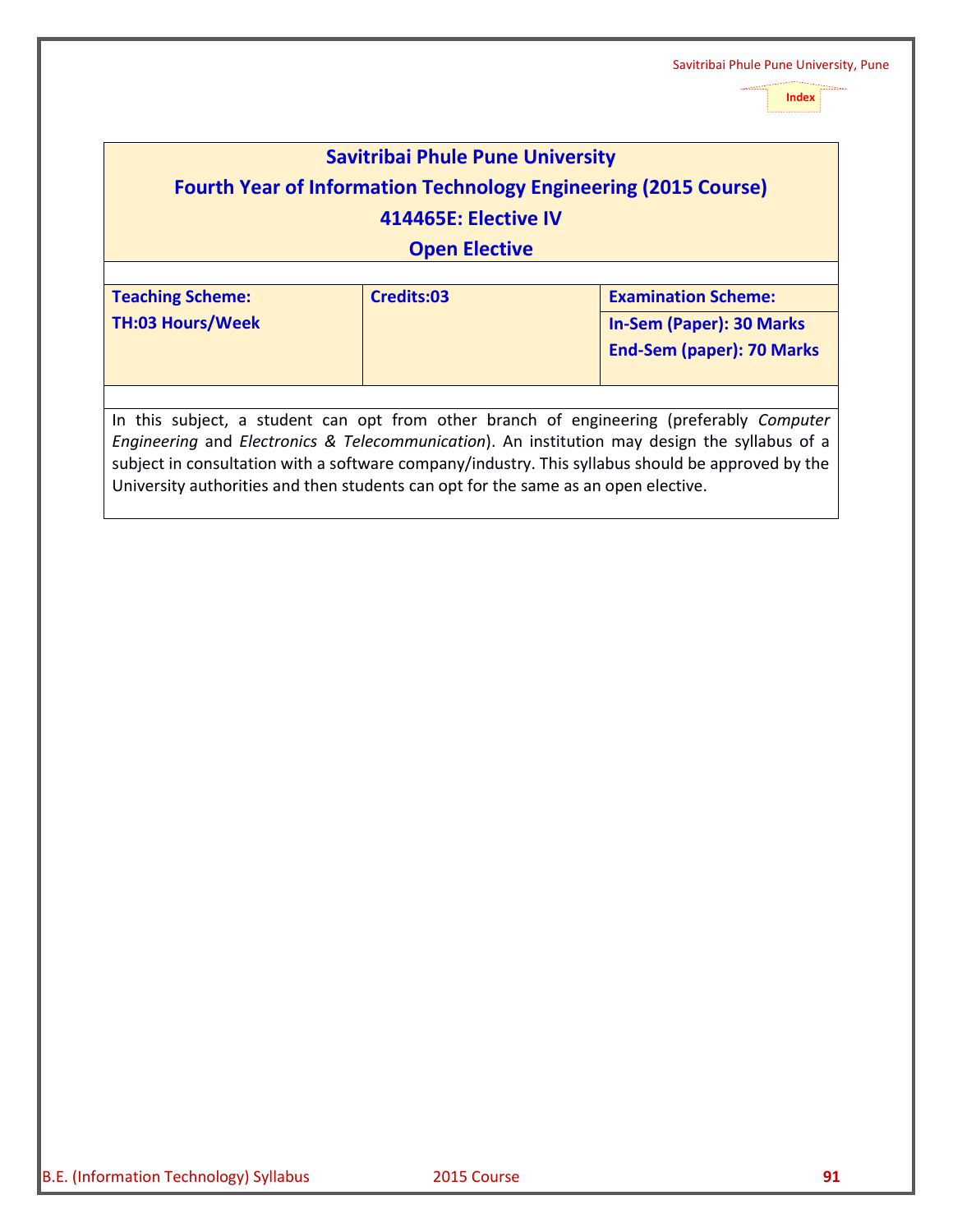# **Savitribai Phule Pune University**

# **Fourth Year of Information Technology Engineering (2015 Course) 414466: COMPUTER LABORATORY-IX**

| <b>Teaching Scheme:</b>                                                                                                                                                                                                                                                                                                                                                            | Credits:02                                                                                 | <b>Examination Scheme:</b>                                                                         |  |  |
|------------------------------------------------------------------------------------------------------------------------------------------------------------------------------------------------------------------------------------------------------------------------------------------------------------------------------------------------------------------------------------|--------------------------------------------------------------------------------------------|----------------------------------------------------------------------------------------------------|--|--|
| <b>Practical:04 Hours/Week</b>                                                                                                                                                                                                                                                                                                                                                     |                                                                                            | <b>TW:50Marks</b>                                                                                  |  |  |
|                                                                                                                                                                                                                                                                                                                                                                                    |                                                                                            | <b>PR: 50Marks</b>                                                                                 |  |  |
|                                                                                                                                                                                                                                                                                                                                                                                    |                                                                                            |                                                                                                    |  |  |
| <b>Prerequisites:</b>                                                                                                                                                                                                                                                                                                                                                              |                                                                                            |                                                                                                    |  |  |
| 1. Operating Systems                                                                                                                                                                                                                                                                                                                                                               |                                                                                            |                                                                                                    |  |  |
| 2. Computer Network Technology                                                                                                                                                                                                                                                                                                                                                     |                                                                                            |                                                                                                    |  |  |
| <b>Course Objectives:</b>                                                                                                                                                                                                                                                                                                                                                          |                                                                                            |                                                                                                    |  |  |
|                                                                                                                                                                                                                                                                                                                                                                                    |                                                                                            | 1. The course aims to provide an understanding of the principles on which the distributed          |  |  |
|                                                                                                                                                                                                                                                                                                                                                                                    |                                                                                            | systems are based; their architecture, algorithms and how they meet the demands of                 |  |  |
| Distributed applications.                                                                                                                                                                                                                                                                                                                                                          |                                                                                            |                                                                                                    |  |  |
| 2. The course covers the building blocks for a study related to the design and the                                                                                                                                                                                                                                                                                                 |                                                                                            |                                                                                                    |  |  |
|                                                                                                                                                                                                                                                                                                                                                                                    | implementation of distributed systems and applications.                                    |                                                                                                    |  |  |
| <b>Course Outcomes:</b><br>Upon successful completion of this course student will be able to:<br>1. Demonstrate knowledge of the core concepts and techniques in distributed systems.<br>3. Design, build and test application programs on distributed systems.<br><b>Guidelines:</b><br>This Computer Laboratory-IX course has Distributed Systems as a core subject. The problem |                                                                                            | 2. Learn how to apply principles of state-of-the-Art Distributed systems in practical application. |  |  |
| statements should be framed based on first six assignments mentioned in the syllabus. The teachers                                                                                                                                                                                                                                                                                 |                                                                                            |                                                                                                    |  |  |
|                                                                                                                                                                                                                                                                                                                                                                                    | will frame the problem statements with due consideration that students have three hours to |                                                                                                    |  |  |
| complete that. The practical examination will comprise of implementation and related theory. All                                                                                                                                                                                                                                                                                   |                                                                                            |                                                                                                    |  |  |
| assignments to be performed in Java 9.                                                                                                                                                                                                                                                                                                                                             |                                                                                            |                                                                                                    |  |  |
| <b>Assignment</b><br>$\mathbf{1}$                                                                                                                                                                                                                                                                                                                                                  |                                                                                            |                                                                                                    |  |  |
| To develop any distributed application through implementing client-server communication programs                                                                                                                                                                                                                                                                                   |                                                                                            |                                                                                                    |  |  |
| based on Java Sockets and RMI techniques.                                                                                                                                                                                                                                                                                                                                          |                                                                                            |                                                                                                    |  |  |
| $\overline{2}$<br><b>Assignment</b>                                                                                                                                                                                                                                                                                                                                                |                                                                                            |                                                                                                    |  |  |
| To develop any distributed application using Message Passing Interface (MPI).                                                                                                                                                                                                                                                                                                      |                                                                                            |                                                                                                    |  |  |
| <b>Assignment</b><br>$\overline{\mathbf{3}}$                                                                                                                                                                                                                                                                                                                                       |                                                                                            |                                                                                                    |  |  |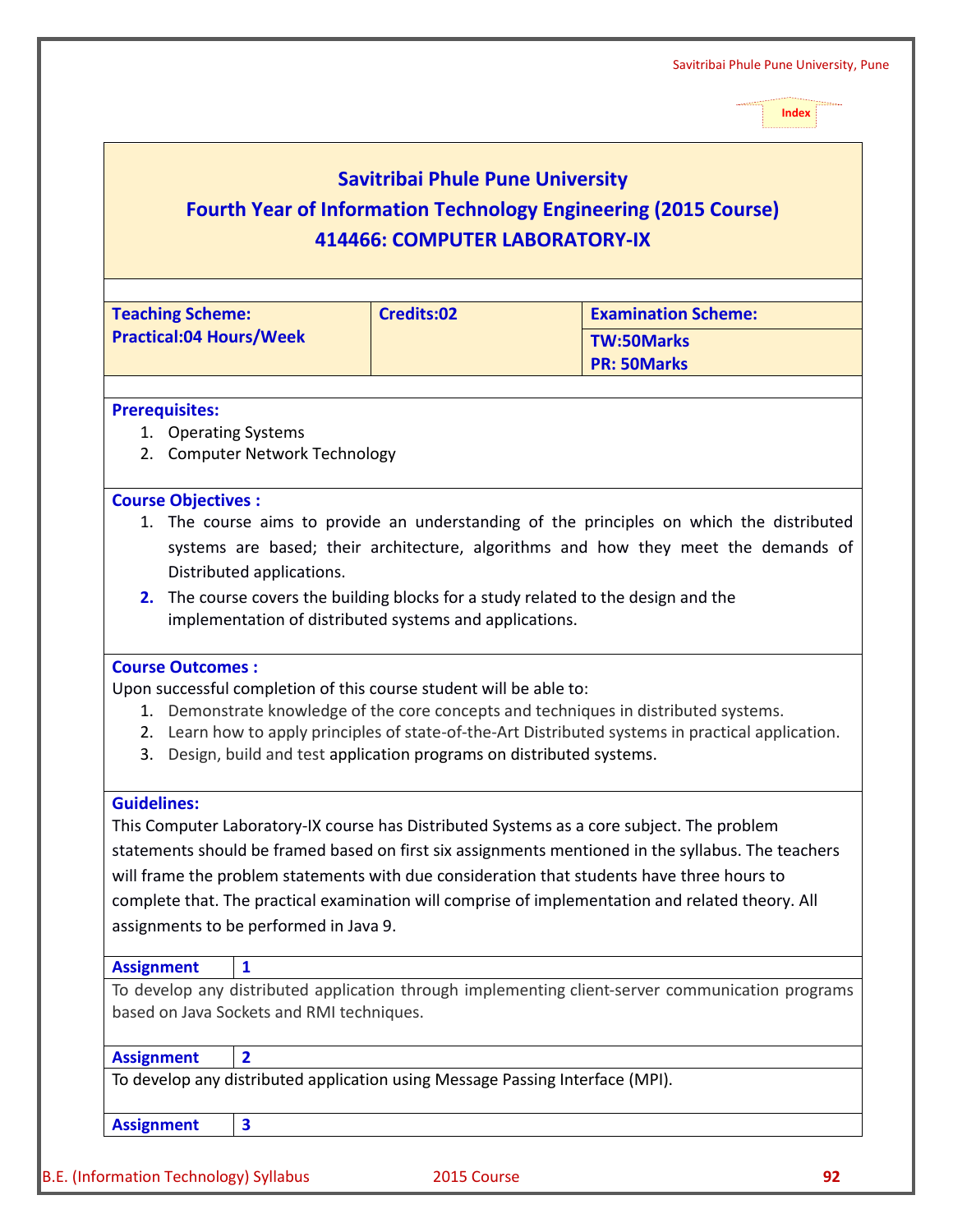To develop any distributed application with CORBA program using JAVA IDL.

| <b>Assignment</b>       | 4                                                                                                |
|-------------------------|--------------------------------------------------------------------------------------------------|
|                         | To develop any distributed algorithm for leader election.                                        |
|                         |                                                                                                  |
| <b>Assignment</b>       | 5                                                                                                |
|                         | To create a simple web service and write any distributed application to consume the web service. |
|                         |                                                                                                  |
| <b>Assignment</b>       | 6                                                                                                |
|                         | To develop any distributed application using Messaging System in Publish-Subscribe paradigm.     |
|                         |                                                                                                  |
| <b>Assignment</b>       | $\overline{\mathbf{z}}$                                                                          |
|                         | To develop Microservices framework based distributed application.                                |
| <b>Term work:</b>       |                                                                                                  |
|                         | Staff in-charge will suitably frame the above assignments and flexibility may be incorporated.   |
|                         | Students will submit term work in the form of journal. Each assignment has to be well documented |
|                         | with problem definition, code documented with comments. Staff in-charge will assess the          |
|                         | assignments continuously and grade or mark each assignment on completion date. All the           |
|                         | assignments should be conducted on Latest version of Open Source Operating Systems, tools and    |
|                         | Multi-core CPU supporting Virtualization and Multi-Threading.                                    |
|                         |                                                                                                  |
| <b>Reference books:</b> |                                                                                                  |
| 1.                      | George Coulouris, Jean Dollimore, Tim Kindberg & Gordon Blair, Distributed Systems - Concept     |
|                         | and Design, Pearson, 5 <sup>th</sup> Edition, ISBN: 978-13-214301-1                              |
| 2.                      | Nancy Ann Lynch, Distributed Algorithms, Morgan Kaufmann Publishers, illustrated, reprint,       |
|                         | ISBN:9781558603486                                                                               |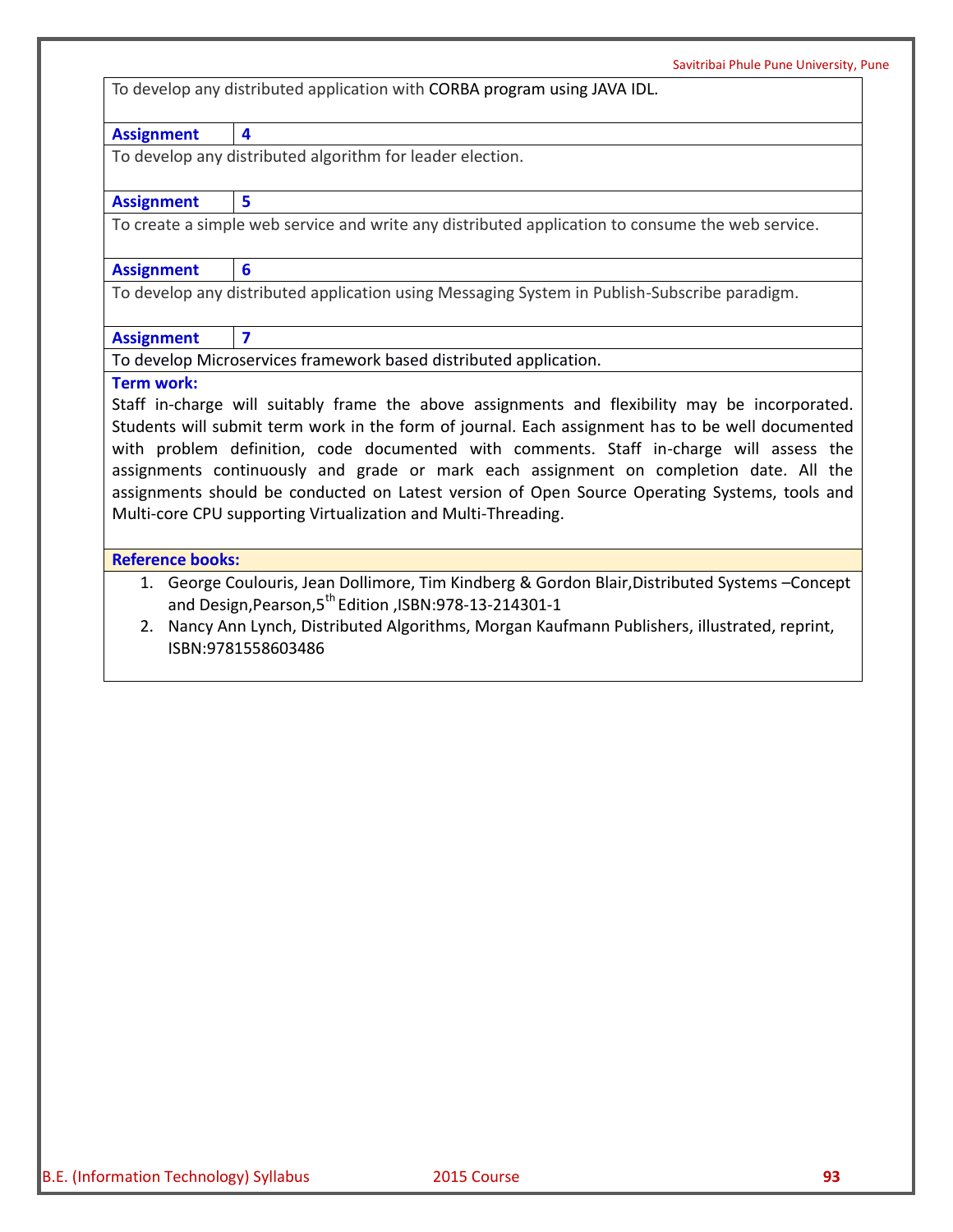# **Savitribai Phule Pune University**

# **Fourth Year of Information Technology Engineering (2015 Course) 414467: COMPUTER LABORATORY-X**

| <b>Practical:02 Hours/Week</b><br><b>TW:25Marks</b><br><b>OR: 25Marks</b><br>1. Computer Network Technology<br>2. Human Computer Interface<br><b>Course Objectives:</b><br>To design and implement user interfaces for performing database operations<br>1.<br>To design applications for accessing smart devices and data generated through sensors and<br>2.<br>services<br>To implement authentication protocols for providing security<br>3.<br><b>Course Outcomes:</b><br>Upon successful completion of this course student will be able to:<br>1. set up the Android environment and explain the Evolution of cellular networks (BT-2)<br>2. develop the User Interfaces using pre-built Android UI components (BT-6)<br>3. create applications for performing CURD SQLite database operations using Android(BT-6)<br>4. create the smart android applications using the data captured through sensors (BT-6)<br>implement the authentication protocols between two mobile devices for providing security<br>5.<br>$(BT-3)$<br>6. analyze the data collected through android sensors using any machine learning algorithm (BT-<br>4).<br><b>Guidelines:</b><br>This Computer Laboratory-IX course has Distributed Systems as a core subject. The problem<br>statements should be framed based on first six assignments mentioned in the syllabus. The teachers<br>will frame the problem statements with due consideration that students have three hours to<br>complete that. The practical examination will comprise of implementation and related theory. All |             |
|------------------------------------------------------------------------------------------------------------------------------------------------------------------------------------------------------------------------------------------------------------------------------------------------------------------------------------------------------------------------------------------------------------------------------------------------------------------------------------------------------------------------------------------------------------------------------------------------------------------------------------------------------------------------------------------------------------------------------------------------------------------------------------------------------------------------------------------------------------------------------------------------------------------------------------------------------------------------------------------------------------------------------------------------------------------------------------------------------------------------------------------------------------------------------------------------------------------------------------------------------------------------------------------------------------------------------------------------------------------------------------------------------------------------------------------------------------------------------------------------------------------------------------------------------------------------|-------------|
| <b>Prerequisites:</b>                                                                                                                                                                                                                                                                                                                                                                                                                                                                                                                                                                                                                                                                                                                                                                                                                                                                                                                                                                                                                                                                                                                                                                                                                                                                                                                                                                                                                                                                                                                                                  |             |
|                                                                                                                                                                                                                                                                                                                                                                                                                                                                                                                                                                                                                                                                                                                                                                                                                                                                                                                                                                                                                                                                                                                                                                                                                                                                                                                                                                                                                                                                                                                                                                        |             |
|                                                                                                                                                                                                                                                                                                                                                                                                                                                                                                                                                                                                                                                                                                                                                                                                                                                                                                                                                                                                                                                                                                                                                                                                                                                                                                                                                                                                                                                                                                                                                                        |             |
|                                                                                                                                                                                                                                                                                                                                                                                                                                                                                                                                                                                                                                                                                                                                                                                                                                                                                                                                                                                                                                                                                                                                                                                                                                                                                                                                                                                                                                                                                                                                                                        |             |
|                                                                                                                                                                                                                                                                                                                                                                                                                                                                                                                                                                                                                                                                                                                                                                                                                                                                                                                                                                                                                                                                                                                                                                                                                                                                                                                                                                                                                                                                                                                                                                        |             |
|                                                                                                                                                                                                                                                                                                                                                                                                                                                                                                                                                                                                                                                                                                                                                                                                                                                                                                                                                                                                                                                                                                                                                                                                                                                                                                                                                                                                                                                                                                                                                                        |             |
|                                                                                                                                                                                                                                                                                                                                                                                                                                                                                                                                                                                                                                                                                                                                                                                                                                                                                                                                                                                                                                                                                                                                                                                                                                                                                                                                                                                                                                                                                                                                                                        |             |
|                                                                                                                                                                                                                                                                                                                                                                                                                                                                                                                                                                                                                                                                                                                                                                                                                                                                                                                                                                                                                                                                                                                                                                                                                                                                                                                                                                                                                                                                                                                                                                        |             |
|                                                                                                                                                                                                                                                                                                                                                                                                                                                                                                                                                                                                                                                                                                                                                                                                                                                                                                                                                                                                                                                                                                                                                                                                                                                                                                                                                                                                                                                                                                                                                                        |             |
|                                                                                                                                                                                                                                                                                                                                                                                                                                                                                                                                                                                                                                                                                                                                                                                                                                                                                                                                                                                                                                                                                                                                                                                                                                                                                                                                                                                                                                                                                                                                                                        |             |
|                                                                                                                                                                                                                                                                                                                                                                                                                                                                                                                                                                                                                                                                                                                                                                                                                                                                                                                                                                                                                                                                                                                                                                                                                                                                                                                                                                                                                                                                                                                                                                        |             |
|                                                                                                                                                                                                                                                                                                                                                                                                                                                                                                                                                                                                                                                                                                                                                                                                                                                                                                                                                                                                                                                                                                                                                                                                                                                                                                                                                                                                                                                                                                                                                                        |             |
|                                                                                                                                                                                                                                                                                                                                                                                                                                                                                                                                                                                                                                                                                                                                                                                                                                                                                                                                                                                                                                                                                                                                                                                                                                                                                                                                                                                                                                                                                                                                                                        |             |
|                                                                                                                                                                                                                                                                                                                                                                                                                                                                                                                                                                                                                                                                                                                                                                                                                                                                                                                                                                                                                                                                                                                                                                                                                                                                                                                                                                                                                                                                                                                                                                        |             |
|                                                                                                                                                                                                                                                                                                                                                                                                                                                                                                                                                                                                                                                                                                                                                                                                                                                                                                                                                                                                                                                                                                                                                                                                                                                                                                                                                                                                                                                                                                                                                                        |             |
|                                                                                                                                                                                                                                                                                                                                                                                                                                                                                                                                                                                                                                                                                                                                                                                                                                                                                                                                                                                                                                                                                                                                                                                                                                                                                                                                                                                                                                                                                                                                                                        |             |
|                                                                                                                                                                                                                                                                                                                                                                                                                                                                                                                                                                                                                                                                                                                                                                                                                                                                                                                                                                                                                                                                                                                                                                                                                                                                                                                                                                                                                                                                                                                                                                        |             |
|                                                                                                                                                                                                                                                                                                                                                                                                                                                                                                                                                                                                                                                                                                                                                                                                                                                                                                                                                                                                                                                                                                                                                                                                                                                                                                                                                                                                                                                                                                                                                                        |             |
|                                                                                                                                                                                                                                                                                                                                                                                                                                                                                                                                                                                                                                                                                                                                                                                                                                                                                                                                                                                                                                                                                                                                                                                                                                                                                                                                                                                                                                                                                                                                                                        |             |
|                                                                                                                                                                                                                                                                                                                                                                                                                                                                                                                                                                                                                                                                                                                                                                                                                                                                                                                                                                                                                                                                                                                                                                                                                                                                                                                                                                                                                                                                                                                                                                        |             |
|                                                                                                                                                                                                                                                                                                                                                                                                                                                                                                                                                                                                                                                                                                                                                                                                                                                                                                                                                                                                                                                                                                                                                                                                                                                                                                                                                                                                                                                                                                                                                                        |             |
|                                                                                                                                                                                                                                                                                                                                                                                                                                                                                                                                                                                                                                                                                                                                                                                                                                                                                                                                                                                                                                                                                                                                                                                                                                                                                                                                                                                                                                                                                                                                                                        |             |
|                                                                                                                                                                                                                                                                                                                                                                                                                                                                                                                                                                                                                                                                                                                                                                                                                                                                                                                                                                                                                                                                                                                                                                                                                                                                                                                                                                                                                                                                                                                                                                        |             |
|                                                                                                                                                                                                                                                                                                                                                                                                                                                                                                                                                                                                                                                                                                                                                                                                                                                                                                                                                                                                                                                                                                                                                                                                                                                                                                                                                                                                                                                                                                                                                                        |             |
|                                                                                                                                                                                                                                                                                                                                                                                                                                                                                                                                                                                                                                                                                                                                                                                                                                                                                                                                                                                                                                                                                                                                                                                                                                                                                                                                                                                                                                                                                                                                                                        |             |
|                                                                                                                                                                                                                                                                                                                                                                                                                                                                                                                                                                                                                                                                                                                                                                                                                                                                                                                                                                                                                                                                                                                                                                                                                                                                                                                                                                                                                                                                                                                                                                        |             |
| assignments to be performed in Java 9.                                                                                                                                                                                                                                                                                                                                                                                                                                                                                                                                                                                                                                                                                                                                                                                                                                                                                                                                                                                                                                                                                                                                                                                                                                                                                                                                                                                                                                                                                                                                 |             |
| Tools Required: Android SDK / Android Studio, SQL Lite, Sensors, Ardunio kit                                                                                                                                                                                                                                                                                                                                                                                                                                                                                                                                                                                                                                                                                                                                                                                                                                                                                                                                                                                                                                                                                                                                                                                                                                                                                                                                                                                                                                                                                           |             |
| $\mathbf{1}$<br><b>Assignment</b>                                                                                                                                                                                                                                                                                                                                                                                                                                                                                                                                                                                                                                                                                                                                                                                                                                                                                                                                                                                                                                                                                                                                                                                                                                                                                                                                                                                                                                                                                                                                      |             |
| Android development environment. Installing and setting up the environment.                                                                                                                                                                                                                                                                                                                                                                                                                                                                                                                                                                                                                                                                                                                                                                                                                                                                                                                                                                                                                                                                                                                                                                                                                                                                                                                                                                                                                                                                                            |             |
| application. Running the emulator. Inserting debug messages.                                                                                                                                                                                                                                                                                                                                                                                                                                                                                                                                                                                                                                                                                                                                                                                                                                                                                                                                                                                                                                                                                                                                                                                                                                                                                                                                                                                                                                                                                                           | Hello world |
| $\overline{2}$<br><b>Assignment</b>                                                                                                                                                                                                                                                                                                                                                                                                                                                                                                                                                                                                                                                                                                                                                                                                                                                                                                                                                                                                                                                                                                                                                                                                                                                                                                                                                                                                                                                                                                                                    |             |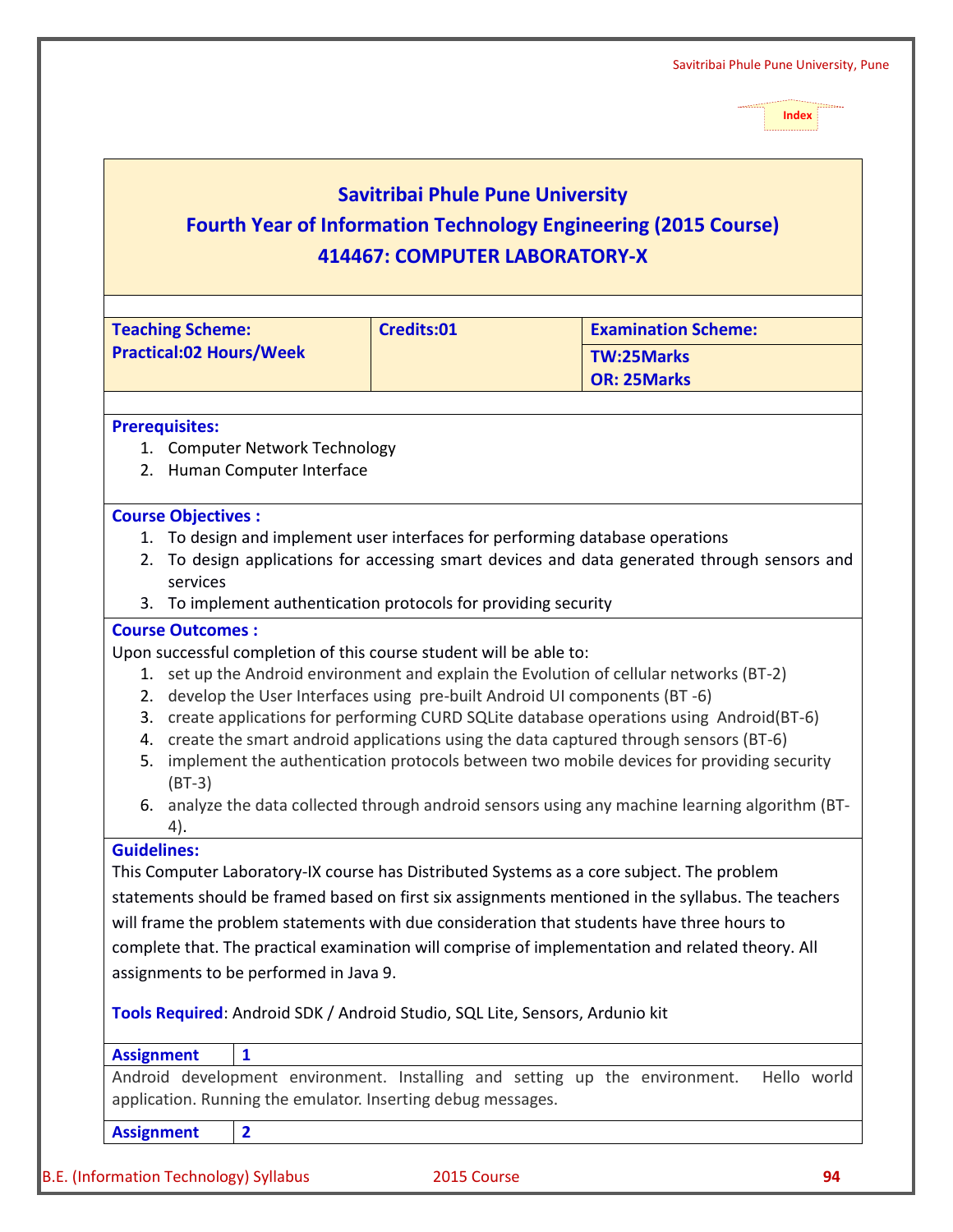|                                  | Savitribal Phule Pune University, Pt                                                                     |
|----------------------------------|----------------------------------------------------------------------------------------------------------|
|                                  | Android UI Design: Design a User Interface using pre-built UI components such as structured layout       |
|                                  | objects, UI controls and special interfaces such as dialogs, notifications, and menus. Also make this UI |
|                                  | attractive using Android graphics platform OpenGL                                                        |
| <b>Assignment</b>                | 3                                                                                                        |
|                                  | Android-database Connectivity: Create a SQLite Database for an Android Application and perform           |
|                                  | CRUD (Create, Read, Update and Delete) database operations                                               |
| <b>Assignment</b>                |                                                                                                          |
|                                  | Sensors for building Smart Applications: Use any sensors on the device to add rich location and          |
|                                  | motion capabilities to your app, from GPS or network location to accelerometer, gyroscope,               |
|                                  | temperature, barometer, and more                                                                         |
| <b>Assignment</b>                | 5                                                                                                        |
|                                  | Develop a Smart Light System (Light that automatically switched on in evening and gets off in            |
|                                  | morning) using open source Hardware platform like Arduino and some sensors (Light dependent              |
| resistor) and actuator (An LED). |                                                                                                          |
| <b>Assignment</b>                | 6                                                                                                        |
|                                  | Design and Develop a GUI for FAN regulator that uses Android platform.                                   |
|                                  |                                                                                                          |
| <b>Assignment</b>                | $\overline{\mathbf{z}}$                                                                                  |
|                                  | Develop an Android based FAN regulator using open source Hardware platform like NodeMcu and              |
| actuator (a SERVO Motor).        |                                                                                                          |
| <b>Assignment</b>                | 8                                                                                                        |
|                                  | Android and Machine Learning: Mobile multimodal sensing- Draw inferences over the data coming            |
|                                  | from phone's sensing hardware (e.g. accelerometer, GPS, microphone), and processing these samples        |
|                                  | with the help of machine learning. (Any Application: Healthcare, Smart City, Agriculture, etc.)          |
|                                  |                                                                                                          |
| <b>Assignment</b>                | 9                                                                                                        |
|                                  | Android API: Implement an application that uses Android APIs like Google Map, recording and playing      |
|                                  | audio and video, using the built-in camera as an input device                                            |
| <b>Assignment</b>                | <b>10</b>                                                                                                |
|                                  | Wireless Network: Develop an app for a rolling display program of news on computer display. The          |
|                                  | input strings are supplied by the mobile phone/ by another computer connected through wireless           |
| networks.                        |                                                                                                          |
| <b>Assignment</b>                | 11                                                                                                       |
|                                  | Android Security: Authentication of two mobile devices                                                   |
| <b>Assignment</b>                | 12                                                                                                       |
|                                  | Case Study : Evolution of cellular networks all the way up to 7G.                                        |
|                                  |                                                                                                          |
|                                  |                                                                                                          |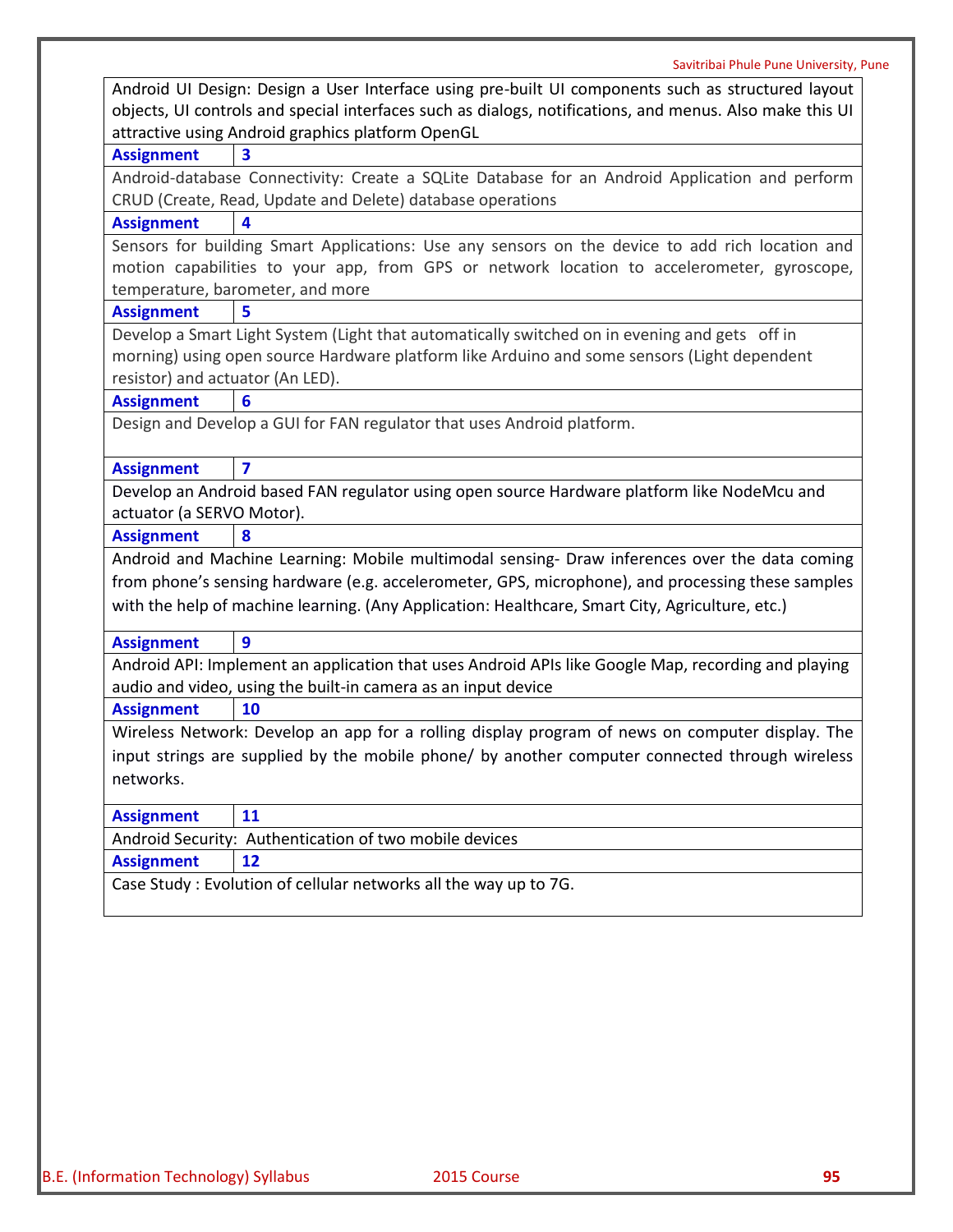|                                                                                                                          |                                                                                                        | <b>Savitribai Phule Pune University</b>                                                                                                                                                 |                            |
|--------------------------------------------------------------------------------------------------------------------------|--------------------------------------------------------------------------------------------------------|-----------------------------------------------------------------------------------------------------------------------------------------------------------------------------------------|----------------------------|
|                                                                                                                          |                                                                                                        | <b>Fourth Year of Information Technology Engineering (2015 Course)</b>                                                                                                                  |                            |
|                                                                                                                          |                                                                                                        | 414468: Project Work                                                                                                                                                                    |                            |
|                                                                                                                          |                                                                                                        |                                                                                                                                                                                         |                            |
|                                                                                                                          |                                                                                                        |                                                                                                                                                                                         |                            |
|                                                                                                                          | <b>Teaching Scheme:</b>                                                                                | Credits:06                                                                                                                                                                              | <b>Examination Scheme:</b> |
|                                                                                                                          | <b>TUT:06 Hours/Week</b>                                                                               |                                                                                                                                                                                         | <b>TW:50 Marks</b>         |
|                                                                                                                          |                                                                                                        |                                                                                                                                                                                         | <b>OR:100 Marks</b>        |
|                                                                                                                          |                                                                                                        |                                                                                                                                                                                         |                            |
|                                                                                                                          | <b>Prerequisites:</b>                                                                                  |                                                                                                                                                                                         |                            |
|                                                                                                                          | 1. BE-Project Phase I - Semester I                                                                     |                                                                                                                                                                                         |                            |
|                                                                                                                          | 2. Project Based Seminar                                                                               |                                                                                                                                                                                         |                            |
|                                                                                                                          |                                                                                                        |                                                                                                                                                                                         |                            |
|                                                                                                                          | <b>Course Objectives:</b>                                                                              |                                                                                                                                                                                         |                            |
| 1.                                                                                                                       |                                                                                                        | The object of Project Work II & Dissertation is to enable the student to extend further the                                                                                             |                            |
|                                                                                                                          |                                                                                                        | investigative study taken up under Project stage 1, either fully theoretical/practical or<br>involving both theoretical and practical work, under the guidance of a Supervisor from the |                            |
|                                                                                                                          |                                                                                                        | Department alone or jointly with a Supervisor drawn from R&D laboratory/Industry.                                                                                                       |                            |
| 2.                                                                                                                       |                                                                                                        | To expose students to product development cycle using industrial experience, use of state                                                                                               |                            |
|                                                                                                                          | of art technologies.                                                                                   |                                                                                                                                                                                         |                            |
| 3.                                                                                                                       |                                                                                                        | To encourage and expose students for participation in National/International paper                                                                                                      |                            |
| presentation activities and funding agency for sponsored projects.                                                       |                                                                                                        |                                                                                                                                                                                         |                            |
| 4.                                                                                                                       |                                                                                                        | Exposure to Learning and knowledge access techniques using Conferences, Journal papers                                                                                                  |                            |
|                                                                                                                          | and anticipation in research activities.                                                               |                                                                                                                                                                                         |                            |
| 5.                                                                                                                       | Evaluate the various validation and verification methods                                               |                                                                                                                                                                                         |                            |
| 6.                                                                                                                       | computing projects                                                                                     | Analyzing professional issues, including ethical, legal and security issues, related to                                                                                                 |                            |
|                                                                                                                          | <b>Course Outcomes:</b>                                                                                |                                                                                                                                                                                         |                            |
|                                                                                                                          |                                                                                                        |                                                                                                                                                                                         |                            |
| 1.                                                                                                                       | By the end of the course, Students will<br>learn teamwork.                                             |                                                                                                                                                                                         |                            |
| 2.                                                                                                                       | be well aware about Implementation phase.                                                              |                                                                                                                                                                                         |                            |
|                                                                                                                          | get exposure of various types of testing methods and tools.<br>3.                                      |                                                                                                                                                                                         |                            |
| 4.                                                                                                                       | understand the importance of documentation.                                                            |                                                                                                                                                                                         |                            |
|                                                                                                                          |                                                                                                        | <b>Contents</b>                                                                                                                                                                         |                            |
| <b>Review 3:</b>                                                                                                         |                                                                                                        |                                                                                                                                                                                         |                            |
|                                                                                                                          | Based on Implementation (50% implementation expected)                                                  |                                                                                                                                                                                         |                            |
| <b>Review 4:</b>                                                                                                         |                                                                                                        |                                                                                                                                                                                         |                            |
| <b>Complete Project and Testing</b>                                                                                      |                                                                                                        |                                                                                                                                                                                         |                            |
| All the groups should try to overcome all the lacunas identified by the external examiner during<br>Project Phase I exam |                                                                                                        |                                                                                                                                                                                         |                            |
| The group will submit following at the end of semester II.                                                               |                                                                                                        |                                                                                                                                                                                         |                            |
|                                                                                                                          | 1. The Workable project.                                                                               |                                                                                                                                                                                         |                            |
|                                                                                                                          | Project report (in Latex/Lyx/latest Word) in the form of bound journal complete in all respect -<br>2. |                                                                                                                                                                                         |                            |
|                                                                                                                          | 1 copy for the Institute, 1 copy for guide and 1 copy of each student in the group for                 |                                                                                                                                                                                         |                            |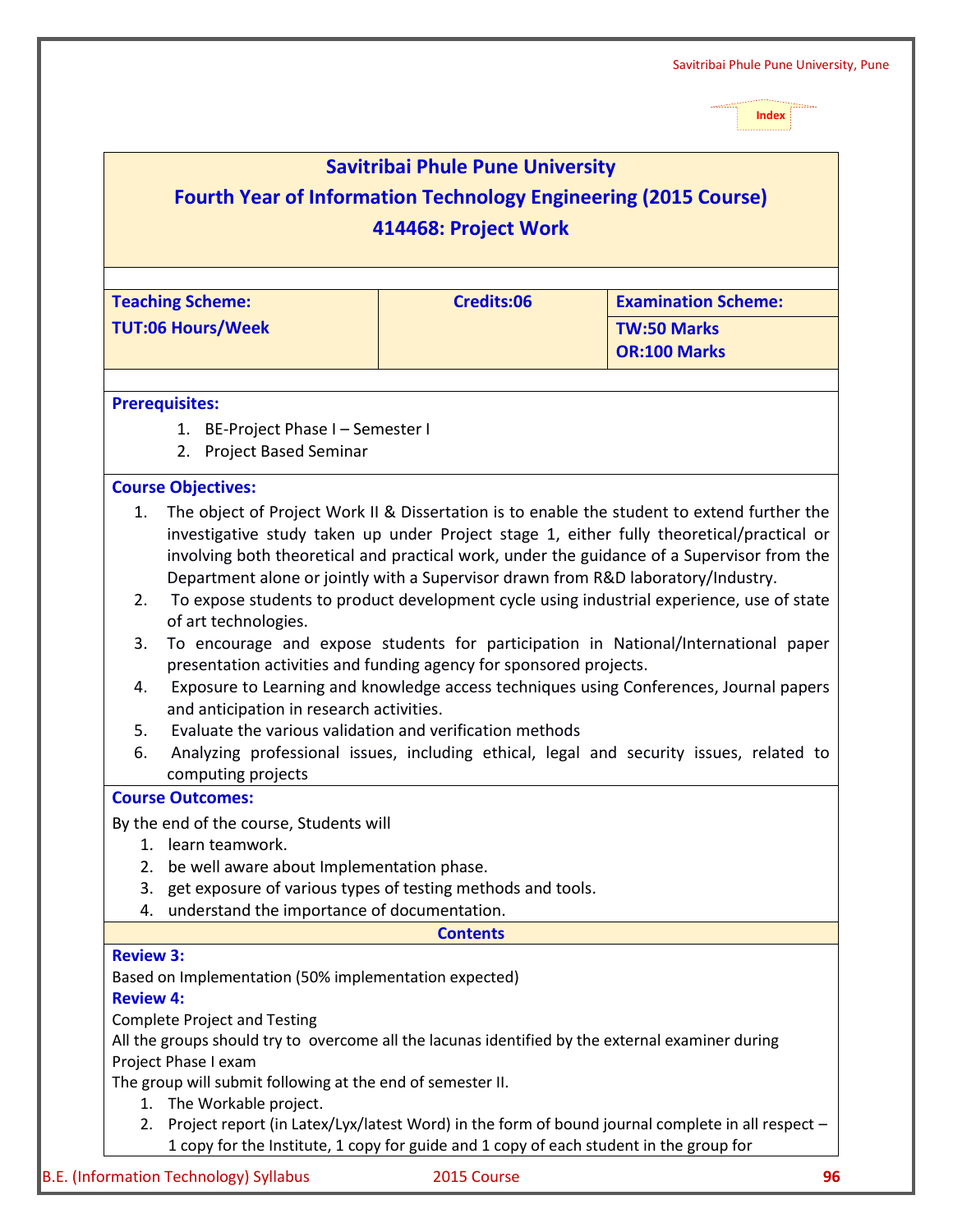certification.

The project report contains the details.

- 1. Problem definition
- 2. Requirement specification
- 3. System design details (UML diagrams)
- 4. System implementation code documentation dataflow diagrams/ algorithm, protocols used.
- 5. Test result and procedure test report as per ATP.
- 6. Conclusions.
- 7. Appendix
	- a. Tools used
	- b. References
	- c. Papers published/certificates
	- d. Plagiarism Report of paper and project report from any open source tool

One paper should be published in reputed International conference/International.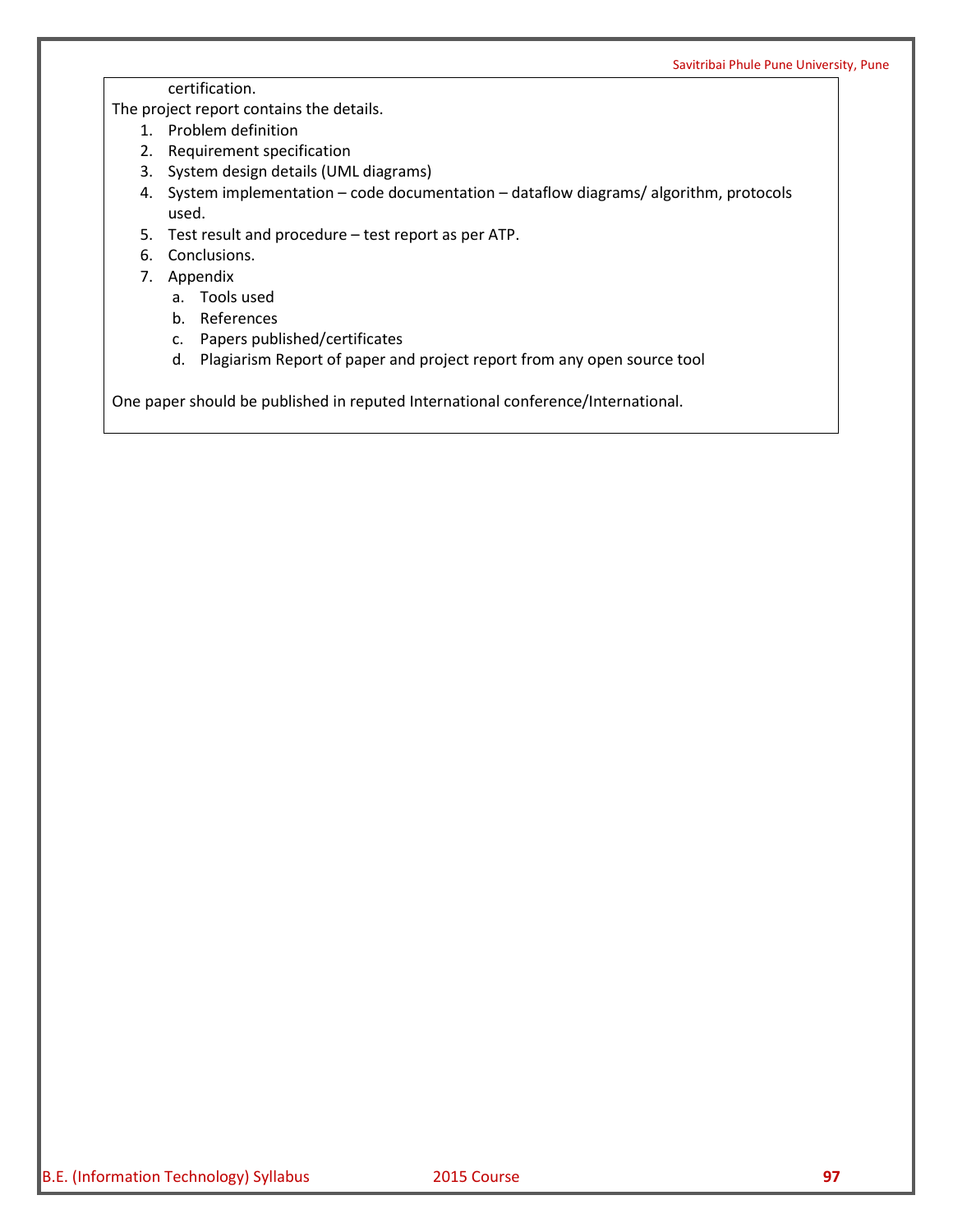# **Savitribai Phule Pune University Fourth Year of Information Technology Engineering (2015 Course) 414461: Audit Course-VI**

In addition to credits, it is recommended that there should be audit course in preferably in each semester from second year to supplement their knowledge and skills. Student will be awarded the bachelor's degree if he/she earns credits and clears all the audit courses specified in the syllabus. The student may opt for one of the audit courses per semester, starting in second year first semester. Though not mandatory, such a selection of the audit courses helps the learner to explore the subject of interest in greater detail resulting in achieving the very objective of audit course's inclusion. List of options offered is provided. Each student has to choose one audit course from the list per semester. Evaluation of audit course will be done at institute level itself. Method of conduction and method of assessment for audit courses are suggested.

#### **Criteria**

The student registered for audit course shall be awarded the grade PP and shall be included such grade in the Semester grade report for that course, provided student has the minimum attendance as prescribed by the Savitribai Phule Pune University and satisfactory in-semester performance and secured a passing grade in that audit course. No grade points are associated with this 'PP' grade and performance in these courses is not accounted in the calculation of the performance indices SGPA and CGPA

#### **Guidelines for Conduction and Assessment (Any one or more of following but not limited to)**

1. Lectures/ Guest Lectures

- 2. Visits (Social/Field) and reports
- 3. Demonstrations
- 4. Surveys
- 5. Mini Project
- 6. Hands on experience on Specific focused topic

### **Guidelines for Assessment (Any one or more of following but not limited to)**

- 1. Written Test
- 2. Demonstrations/ Practical Test
- 3. Presentations
- 4. IPR/Publication
- 5. Report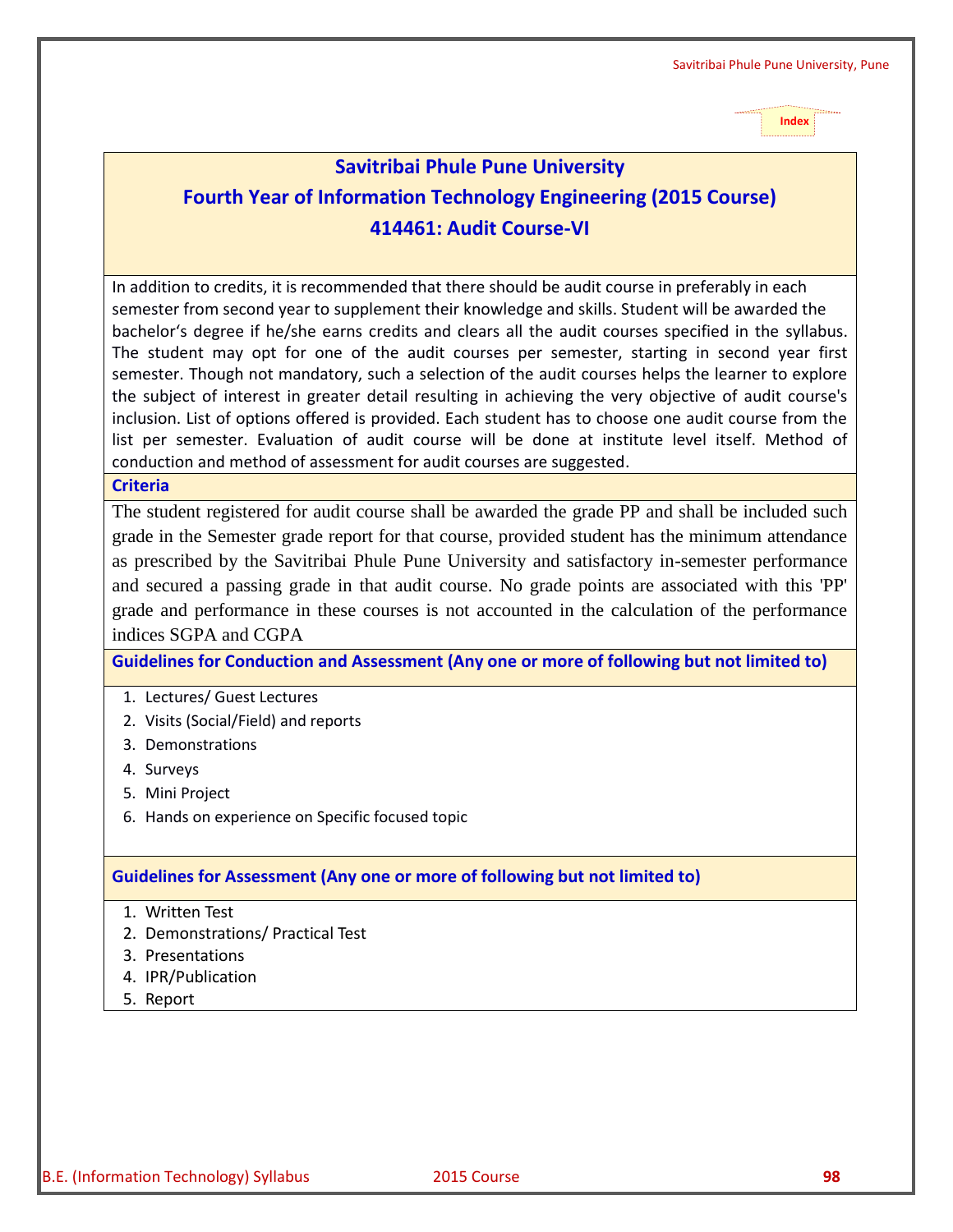# **Audit Course V Options**

| <b>Course Code</b> | <b>Audit Course Title</b>                 |
|--------------------|-------------------------------------------|
| 414469A            | 1. IoT - Application in Engineering field |
| 414469B            | 2. Entrepreneurship                       |
| 414469C            | 3. Cognitive Computing                    |
| 414469D            | 4. AI and Robotics                        |
|                    |                                           |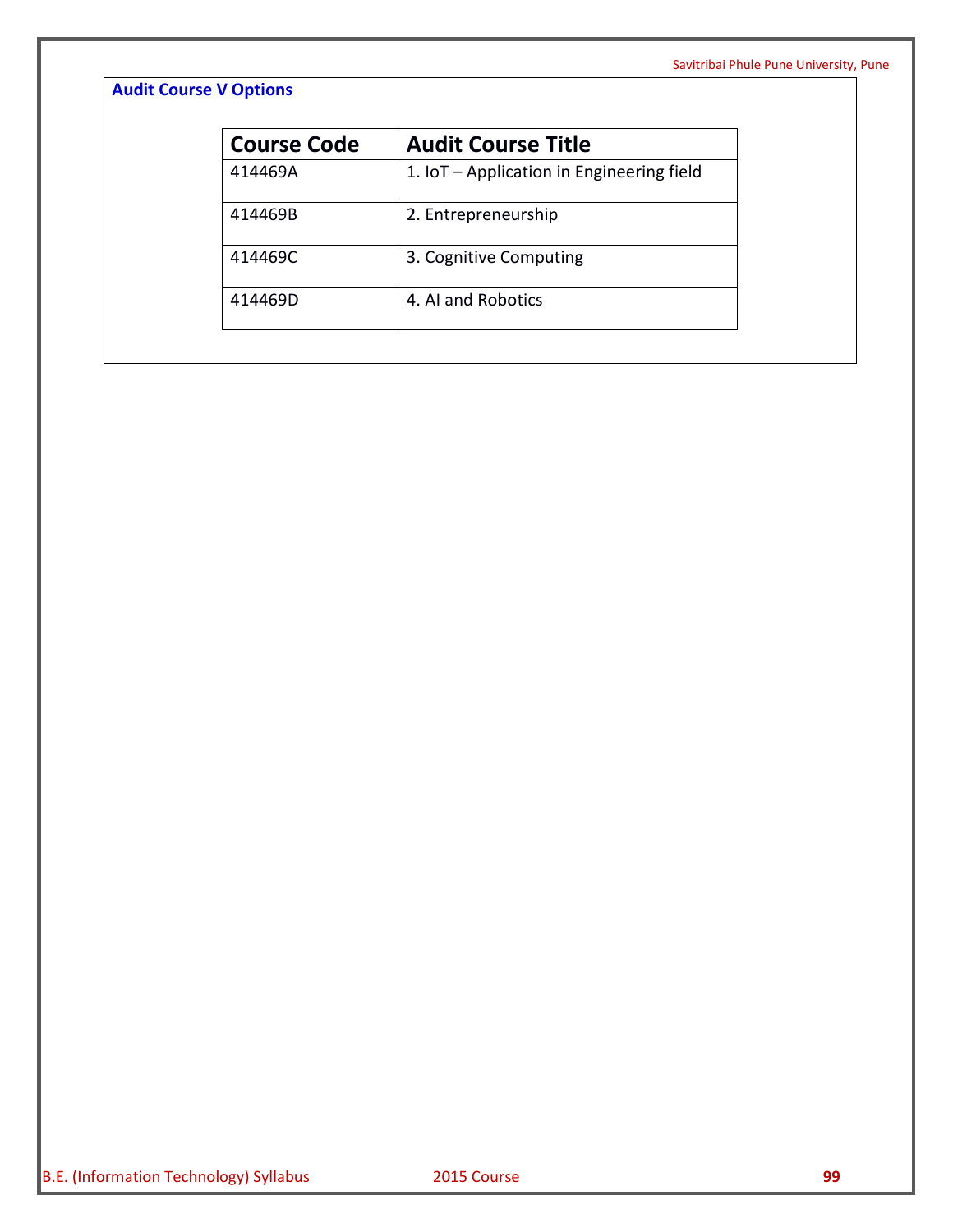## **Savitribai Phule Pune University**

# **Fourth Year of Information Technology Engineering (2015 Course)**

# **414469A: Audit Course-VI**

**IoT Applications in Engineering field.**

IOT as a game changer in several fields of applications and poised for phenomenal growth. This course introduces Students to IOT applications in various Engineering disciplines: Civil, Chemical, Electrical, E&TC, Mechanical and Metallurgical Engineering This 20 hour course is aimed at covering various components involved in IOT, concepts, definitions and mainly Engineering Applications associated with IOT/IIOT.

#### **Course Objectives:**

- 1. To get the detailed insight of Internet of Things.
- 2. To learn the IoT terms in Engineering.
- 3. To understand how IoT concepts can be implement.
- 4. To know the protocols, Sensors and other elements for IoT implementation.

#### **Course Outcomes:**

By the end of the course, students should be able to,

- 1. Expand your knowledge of Internet of Things.
- 2. Discover how can you use IoT in your Engineering applications.
- 3. Build more effective hands on with IoT elements.
- 4. Expand the practical knowledge of using IoT components like sensors, processors.
- 5. Expand the understanding of using different protocols.

| Unit I                                                                                                                            | Basics of IOT – Difference between IOT and IIOT.                                                          |  |
|-----------------------------------------------------------------------------------------------------------------------------------|-----------------------------------------------------------------------------------------------------------|--|
| Overview of System Components of IOT.                                                                                             |                                                                                                           |  |
| <b>Unit II</b>                                                                                                                    | Architecture.                                                                                             |  |
|                                                                                                                                   | Importance, Advantages & Disadvantages                                                                    |  |
| Sensors, Transducers, Special requirements for IIOT sensors, Actuators,<br><b>Unit III</b><br><b>Types of Sensors, Actuators.</b> |                                                                                                           |  |
| Sensors, Transducers, Special requirements for IIOT sensors, Actuators, Types of Sensors, Actuators.                              |                                                                                                           |  |
| <b>Unit IV</b>                                                                                                                    | <b>Protocols - HART, MODBUS-Serial &amp; Parallel, Ethernet, BACNet</b>                                   |  |
|                                                                                                                                   | Protocols - HART, MODBUS-Serial & Parallel, Ethernet, BACNet                                              |  |
| <b>Unit V</b>                                                                                                                     | Introduction to IIOT Cloud Platform<br>and Security Aspects<br><b>Importance and likely Risk Elements</b> |  |
|                                                                                                                                   | Introduction to IIOT Cloud Platform and Security Aspects Importance and likely Risk Elements              |  |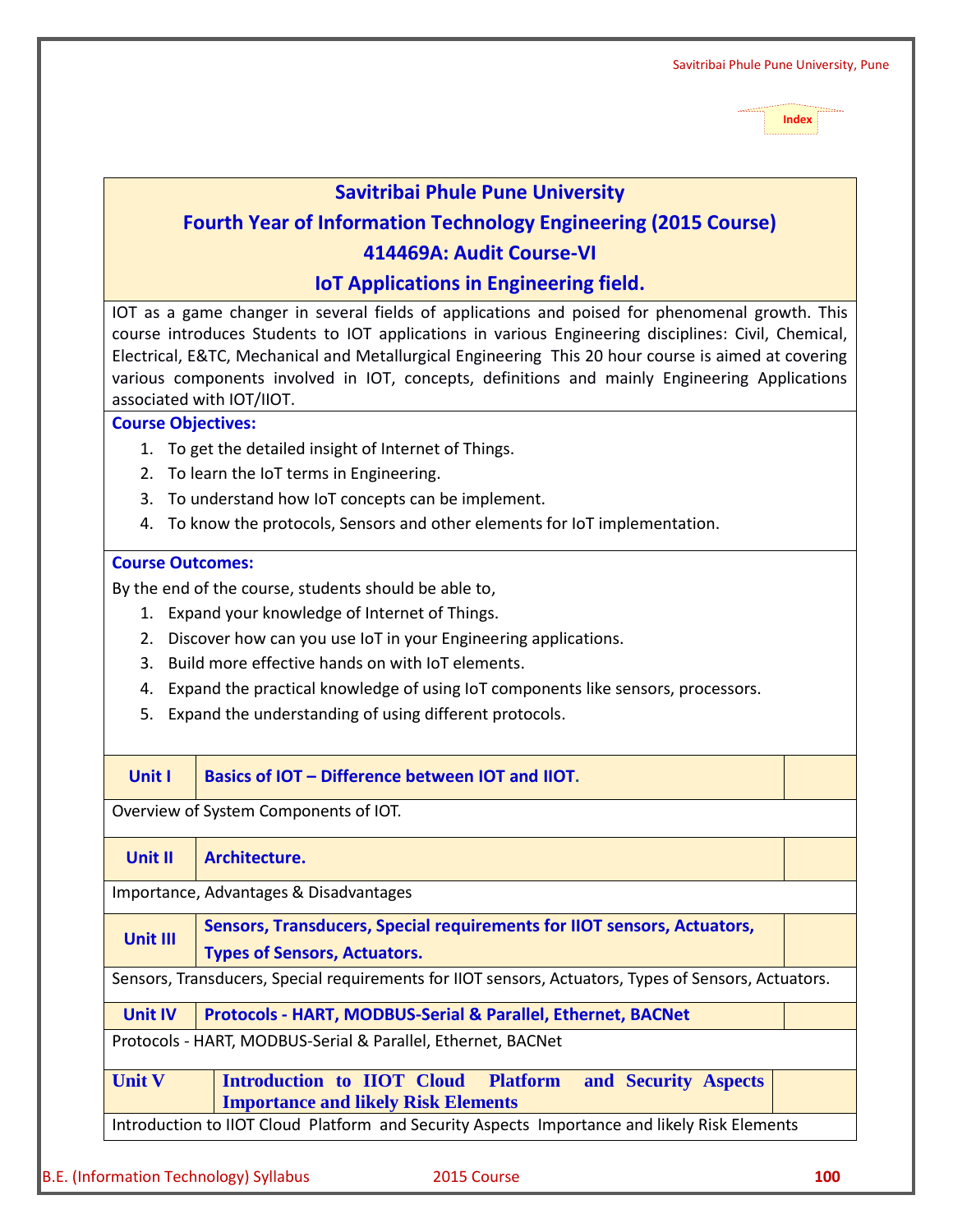#### **Unit VI Quiz, Case Studies and Student Presentations**

Illustrative IIOT applications in Engineering Disciplines – Civil, Chemical, Electrical, E & TC, Mechanical and Metallurgical.

#### **References**

1. Internet of Things (A Hands-on-Approach) ISBN: 978-0996025515 - by ArshdeepBahga and Vijay Madisetti

2. Inside the Internet of Things (IoT), Deloitte University Press

3. Internet of Things- From Research and Innovation to Market Deployment; By Ovidiu& Peter; River Publishers Series

4.Five thoughts from the Father of the Internet of Things; by By Phil Wainewright - Kevin Ashton, who coined the word IoT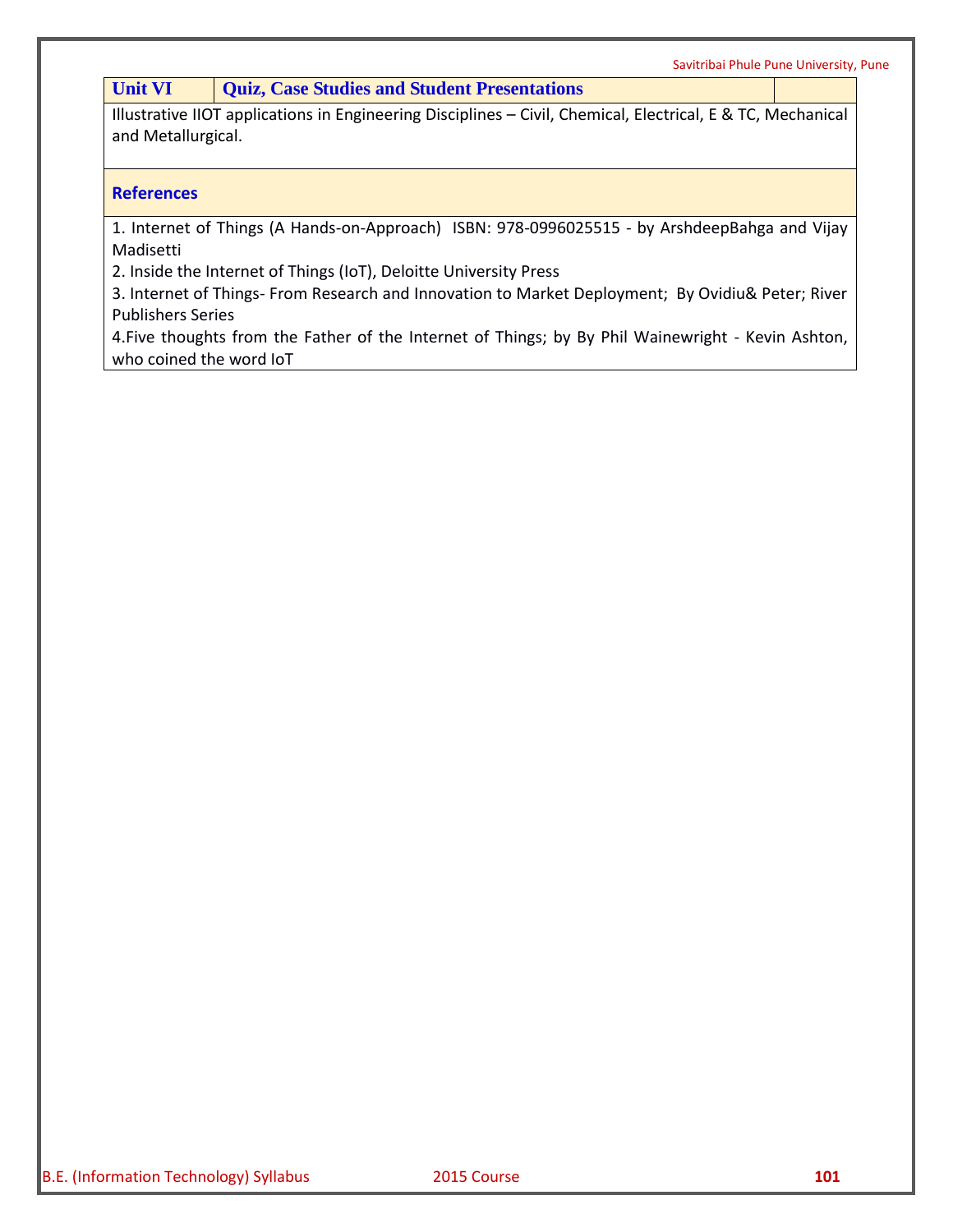## **Savitribai Phule Pune University**

# **Fourth Year of Information Technology Engineering (2015 Course) 414469B: Audit Course-VI**

### **Entrepreneurship**

Today Entrepreneurship & Start -Ups are Key Words. Developing Entrepreneurs & Jobs is National Requirement. Separate PPT - presentation from our EEC Group can be Guideline as Reference Though reference books are available, it is best to see - Google Search videos and films that elaborate most of these concepts. You tube is a rich source of such content on each of these topics. This module also helps students get better prepared for interviews and group discussions.

#### **Course Objectives:**

- 1. To get the detailed about Entrepreneurship.
- 2. To understand the abilities to become a Entrepreneur.
- 3. To understand how Business Finance concepts can be implement.

#### **Course Outcomes:**

By the end of the course, students should be able to,

- 1. Expand your knowledge of Entrepreneurship & Startups.
- 2. Discover how you can use Entrepreneur Qualities.
- 3. Expand the practical knowledge of Finance, Legal-Patents, Intellectual Property, and Business Associations.
- 4. Expand the understanding of Deliverables & Achieving Target.

| Unit I                                                                                | Introduction To Entrepreneurship & Favorable Environment for Startups                   |
|---------------------------------------------------------------------------------------|-----------------------------------------------------------------------------------------|
|                                                                                       |                                                                                         |
| <b>Entrepreneur - Qualities, Strengths &amp; Challenges - Govt. Regulations &amp;</b> |                                                                                         |
| <b>Unit II</b>                                                                        | <b>Taxes</b>                                                                            |
|                                                                                       |                                                                                         |
| <b>Unit III</b>                                                                       | Road Map - Goal Setting & Methodology, Case Studies                                     |
|                                                                                       |                                                                                         |
|                                                                                       |                                                                                         |
| <b>Unit IV</b>                                                                        | <b>Skill Sets Various Skills - Communication, Linguistic, Analytical &amp; Abstract</b> |
|                                                                                       | Thinking. Engineering etc.                                                              |
| <b>References</b>                                                                     |                                                                                         |
|                                                                                       | Burns, Paul, 1949- author. Title: Entrepreneurship and small business :                 |
|                                                                                       | Hisrich R D and Peters M P; "Entrepreneurship"; 5th Edition Tata McGraw-Hill.           |
|                                                                                       |                                                                                         |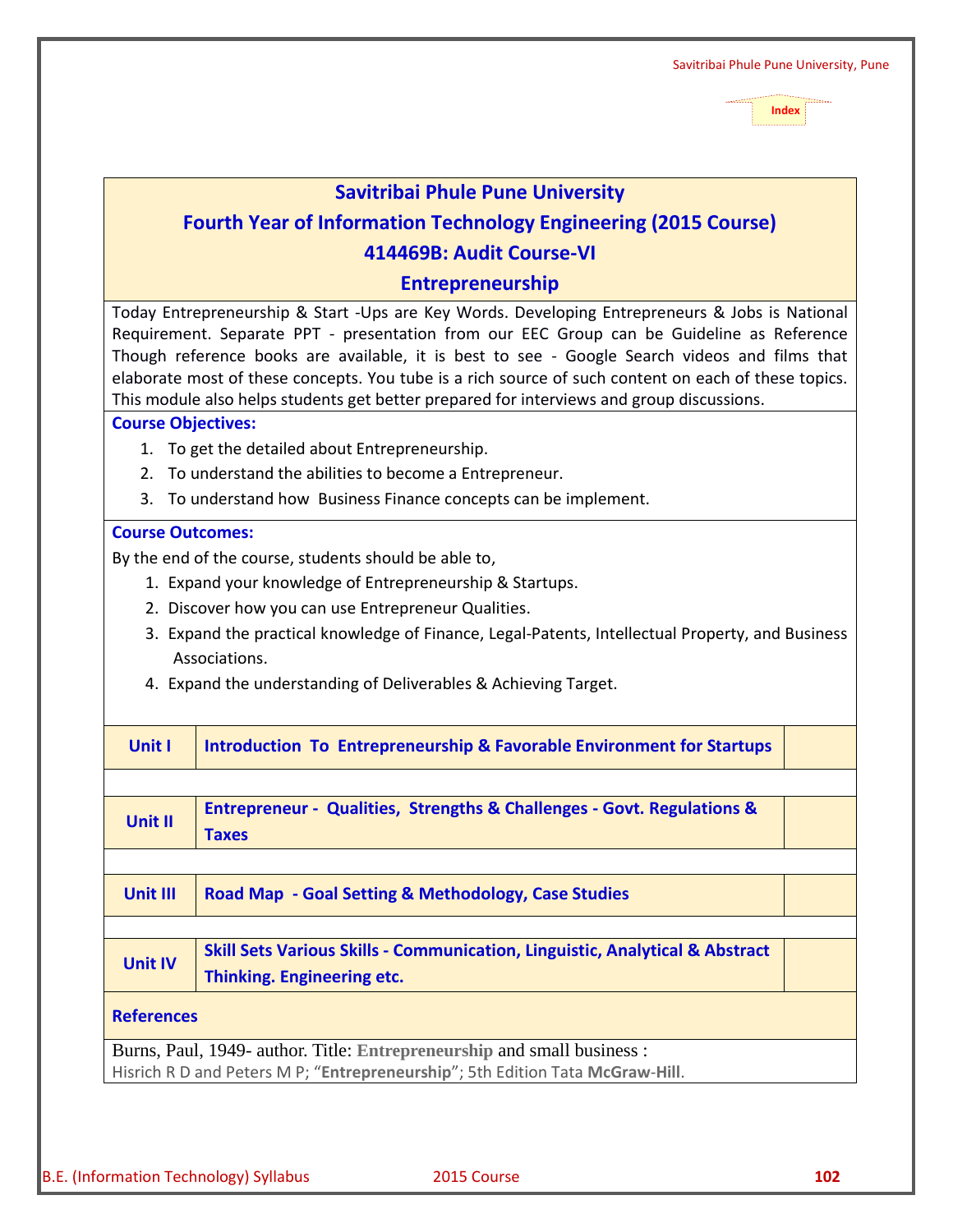# **Savitribai Phule Pune University Fourth Year of Information Technology Engineering (2015 Course) 414469C: Audit Course-VI**

# **Cognitive computing**

This course explores the area of cognitive computing and its implications for today's world of big data analytics and evidence-based decision making. Topics covered include: cognitive computing design principles, natural language processing, knowledge representation, Students will have an opportunity to build cognitive applications, as well as explore how knowledge-based artificial intelligence and deep learning are impacting the field of data science.

This course is open to students in Business Intelligence and Analytics, Information Systems, and Masters of Business Administration, or with the permission of the instructor

# **Course Objectives:**

- 1. To develop algorithms that use AI and machine learning along with human interaction and feedback to help humans make choices/decisions
- 4. To get the detailed about appealing new model for application development.
- 5. To understand how to evaluate patterns and complex relationships in large unstructured data sets.
- 6. To understand how Cognitive computing supports human reasoning by evaluating data in context and presenting relevant findings along with the evidence that justifies the answers.

# **Course Outcomes:**

By the end of the course, students should be able to,

- 1. Understand and discuss what cognitive computing is, and how it differs from traditional approaches.
- 2. Plan and use the primary tools associated with cognitive computing.
- 3. Plan and execute a project that leverages cognitive computing.
- 4. Understand and discuss the business implications of cognitive computing.

| <b>Unit I</b>                                                                                       | Introduction to Cognitive Systems and computation, Knowledge based AI: |  |
|-----------------------------------------------------------------------------------------------------|------------------------------------------------------------------------|--|
| Cognitive systems, Different modes of Computing: Turning machine Lambda, Calculus, Hyper            |                                                                        |  |
| Computing, Super Computing, Pan Computing and Interactive Computing.                                |                                                                        |  |
| <b>Unit II</b>                                                                                      | <b>Cognitive Functioning:</b>                                          |  |
| Learning, Memorising, Adaptation, Self Origination, Control, Thinking, Reasoning, Decision Making & |                                                                        |  |
| Judgement.                                                                                          |                                                                        |  |
|                                                                                                     |                                                                        |  |

# **Unit III Mental States:**

Belief Desire Intention (BDI) emotion and feeting. Computation of Cognitive Functioning in machines: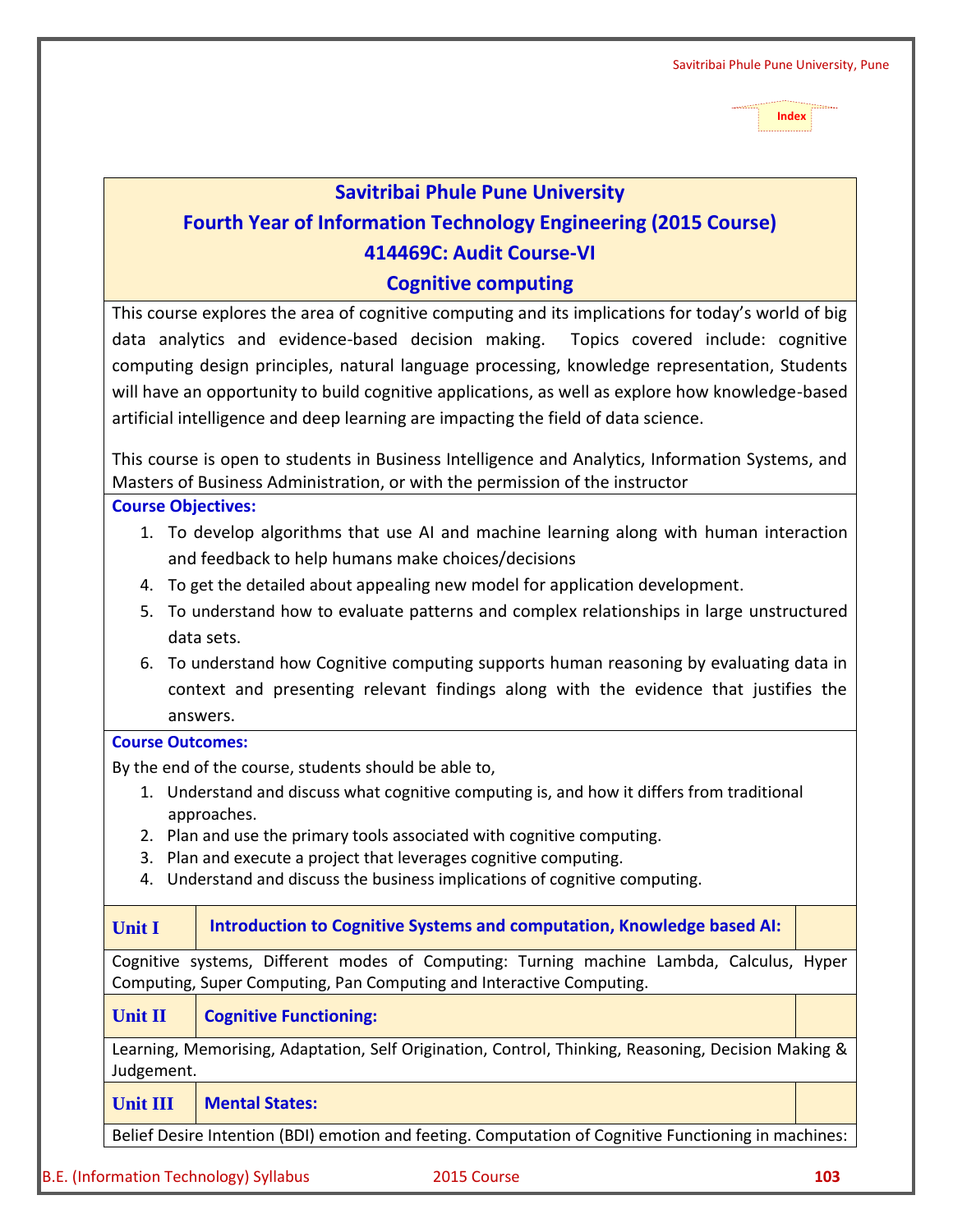Robotics, Human Robotics Interaction, Hepatic.

**Unit IV Perception and sensing:**

Hardware machines of vision and audition with reference to human and machine.

#### **References:**

Hurwitz, Kaufman, and Bowles, Cognitive Computing and Big Data Analytics, Wiley, Indianapolis, IN, 2005, ISBN: 978-1-118-89662-4.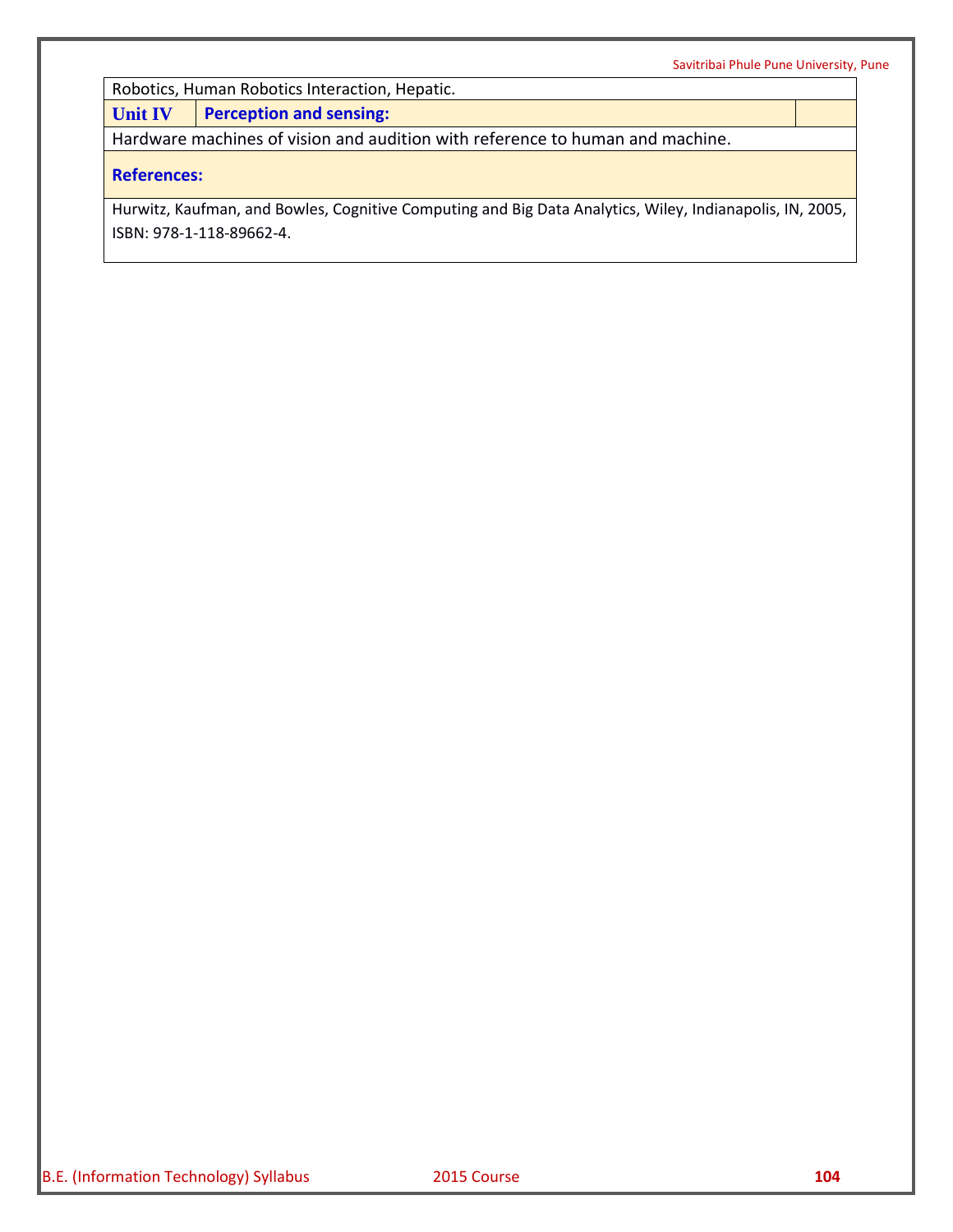### **Savitribai Phule Pune University**

# **Fourth Year of Information Technology Engineering (2015 Course)**

### **414469D: Audit Course-VI**

### **AI and Robotics**

Robotics is a branch of AI, which is composed of Electrical Engineering, Mechanical Engineering, and Computer Science for designing, construction, and application of robots. The robots have mechanical construction, form, or shape designed to accomplish a particular task. They have electrical components which power and control the machinery. They contain some level of computer program that determines what, when and how a robot does something.

#### **Course Objectives:**

- 1. To get the detailed robotics and rapid development.
- 2. To understand the robots functions.
- 3. To understand how mechanical devices converting into intelligent machines through a branch of computer science called artificial intelligence (AI)

#### **Course Outcomes:**

By the end of the course, students should be able to,

- 1. The goal of this course is to familiarize the students with the basic concepts of robotics, artificial intelligence and intelligent machines.
- 2. It will help students to understand and apply principles, methodology and techniques of intelligent systems to robotics

#### **Unit I Intelligent Robotics:**

Automation and Robots, Robot Classification, Robot Specifications, Sensory perception, Robot control and Intelligence.

#### **Unit II Direct Kinematics:**

Coordinate Frames, Rotations, Homogeneous Coordinates, The arm Equation, (DK analysis of - 2 Axis and 3 Axis Planar robot, Four axis SCARA Robot, Five axis Articulated robot).

### **Unit III Inverse Kinematics:**

General Properties of Solutions, Tool Configuration, (IK analysis of - 2 Axis and 3 Axis Planar robot, Four axis SCARA Robot, Five axis Articulated robot).

#### **Unit IV Workspace Analysis and Trajectory Planning:**

Workspace analysis, Work envelope of 4-axis SCARA Robot, Work envelope of 5-axis articulated Robot, Workspace Fixtures, The pick-and-place operation, Continuous-Path Motion, Interpolated Motion, Straight Line Motion.

### **References:**

1. Robotics and AI", Andrew Staugaard, PHI

2. Fundamentals of Robotics- Analysis and Control", Robert Schilling, Pearson Education

B.E. (Information Technology) Syllabus 2015 Course **105**